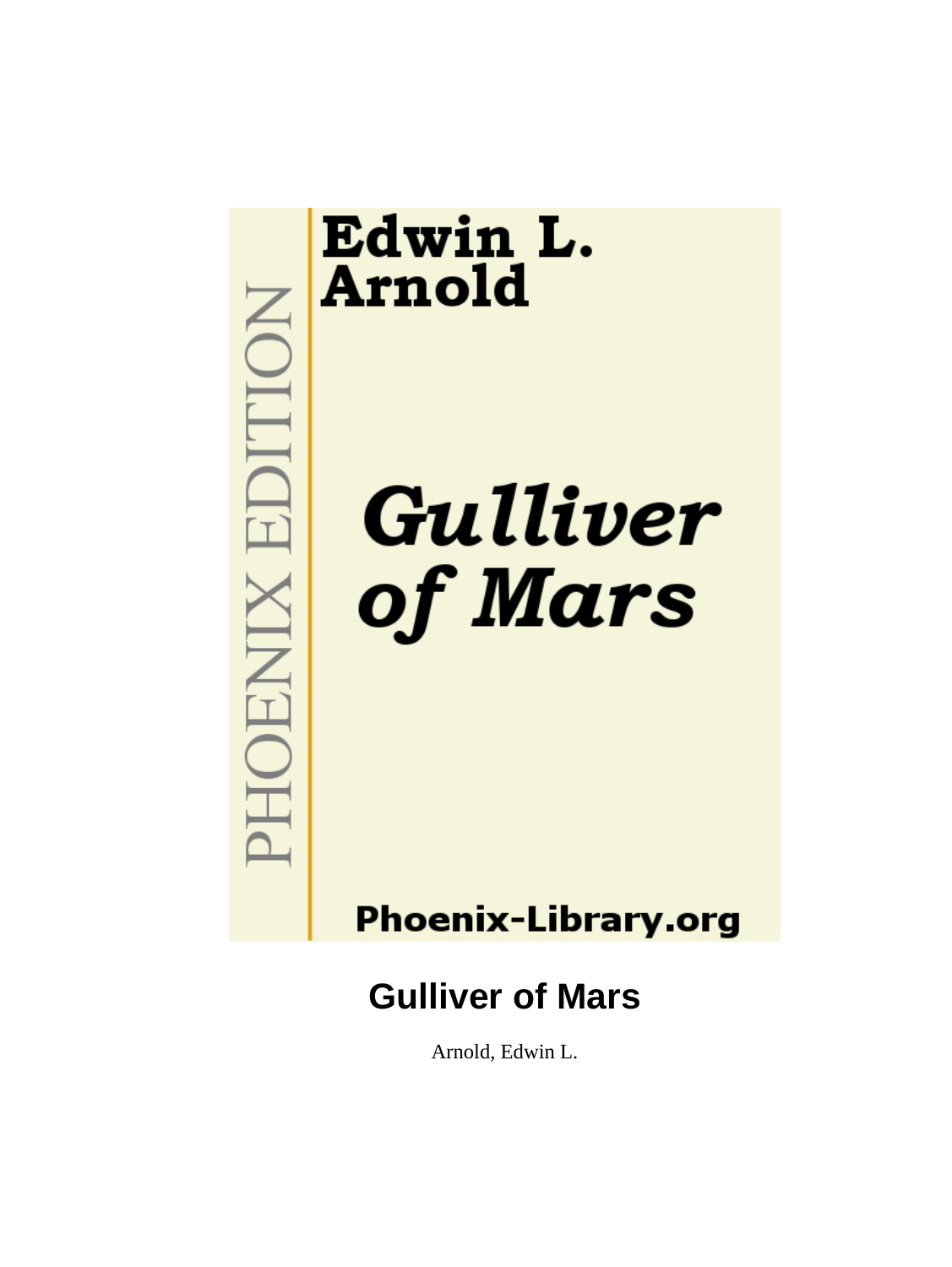[Table Of Content](#page-144-0) [About Phoenix−Edition](#page-145-0) **[Copyright](#page-148-0)**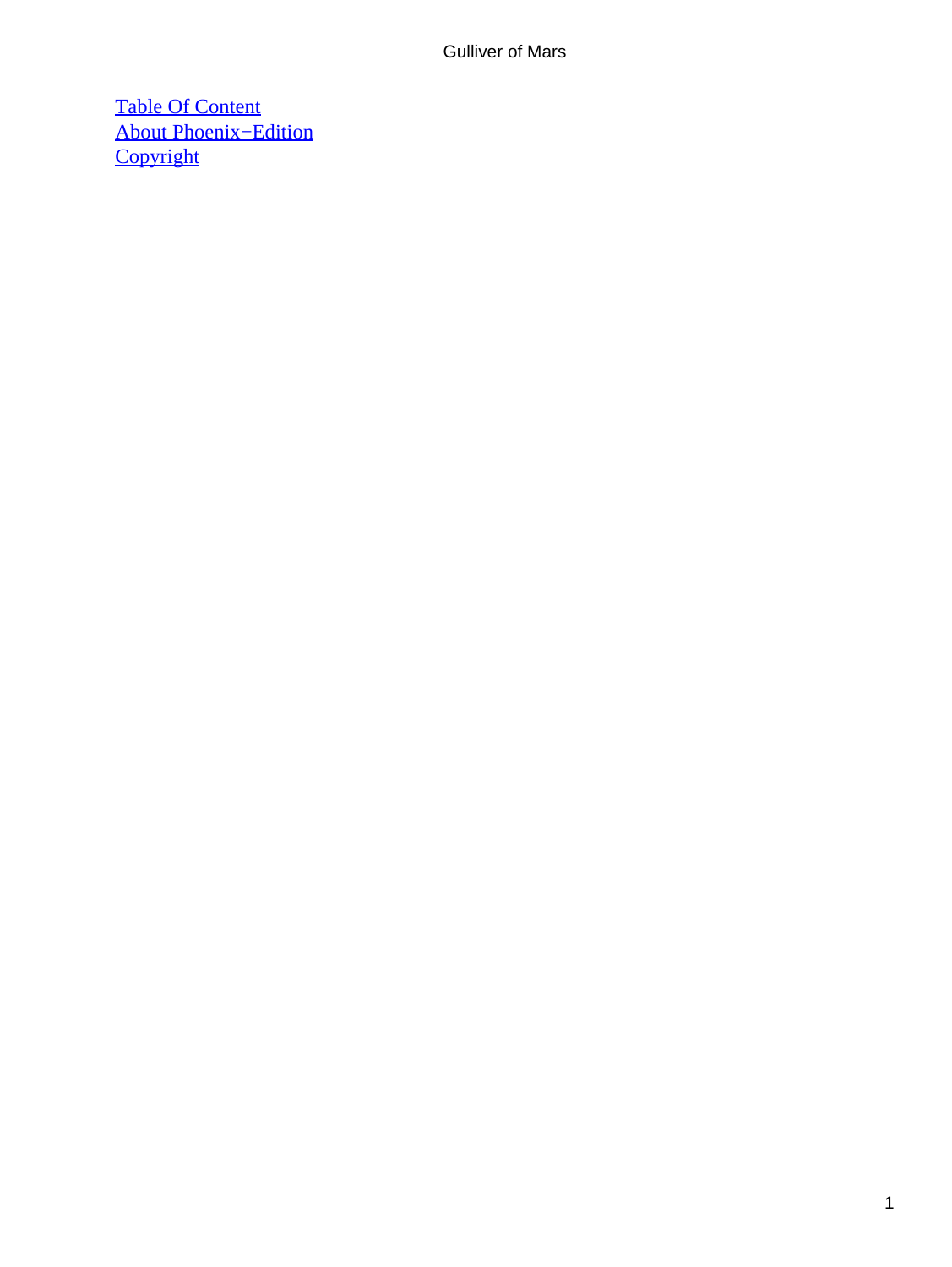# *G*ULLIVER **Of mars**

by Edwin L. Arnold

Original Title: Lieut. Gulliver Jones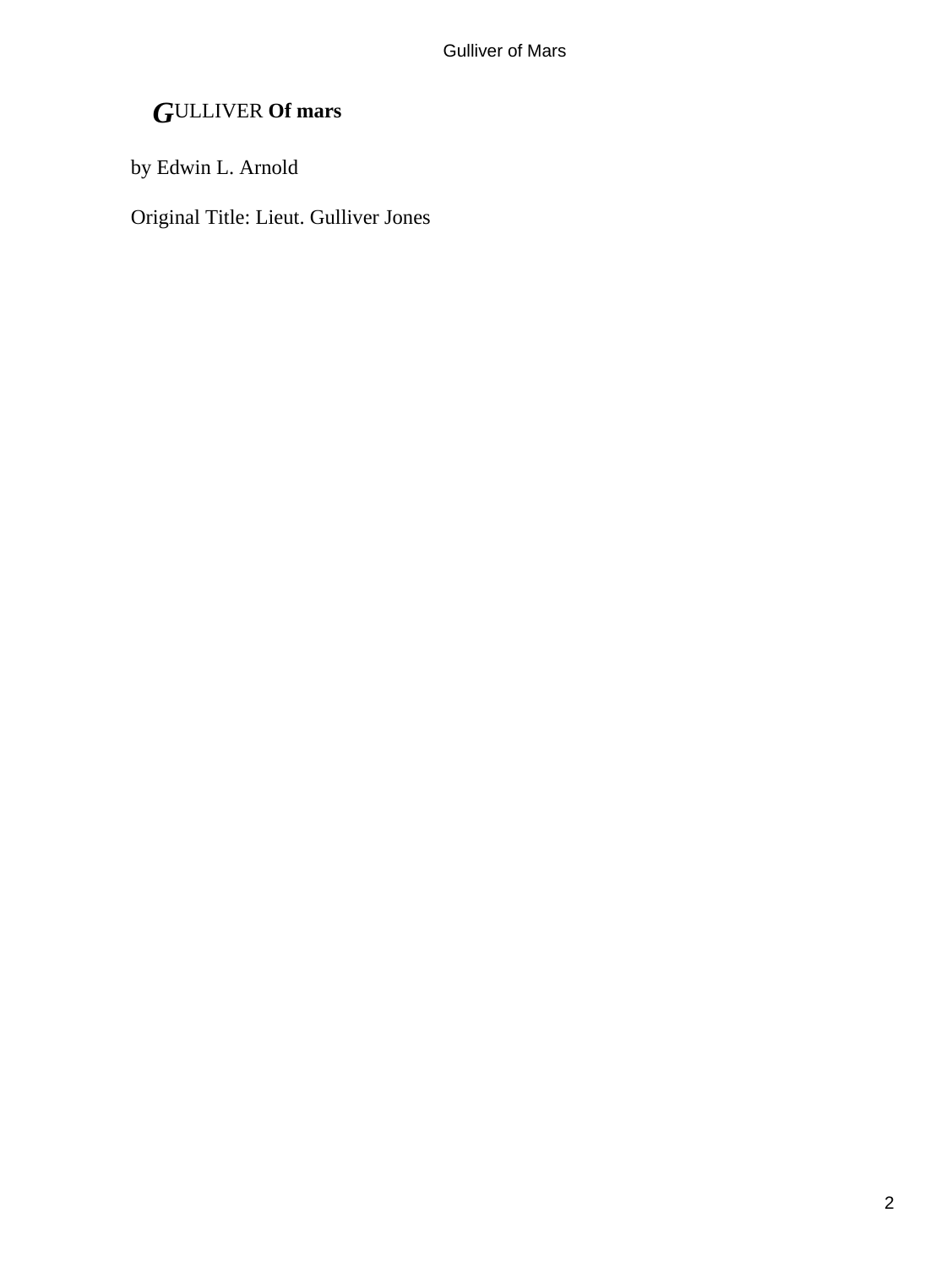# **[CHAPTER I](#page-144-0)**

**Dare I say it? Dare I say that I, a plain, prosaic lieutenant in the republican service have** done the incredible things here set out for the love of a woman – for a chimera in female shape; for a pale, vapid ghost of woman−loveliness? At times I tell myself I dare not: that you will laugh, and cast me aside as a fabricator; and then again I pick up my pen and collect the scattered pages, for **I must** write it – the pallid splendour of that thing I loved, and won, and lost is ever before me, and will not be forgotten. The tumult of the struggle into which that vision led me still throbs in my mind, the soft, lisping voices of the planet I ransacked for its sake and the roar of the destruction which followed me back from the quest drowns all other sounds in my ears! I must and will write – it relieves me; read and believe as you list.

 At the moment this story commences I was thinking of grill− ed steak and tomatoes – steak crisp and brown on both sides, and tomatoes red as a setting sun!

 Much else though I have forgotten, **That** fact remains as clear as the last sight of a well−remembered shore in the mind of some wave−tossed traveller. And the occasion which produced that prosaic thought was a night well calculated to make one think of supper and fireside, though the one might be frugal and the other lonely, and as I, Gulliver Jones, the poor foresaid Navy lieutenant, with the honoured stars of our Republic on my collar, and an undeserved snub from those in authority rankling in my heart, picked my way homeward by a short cut through the dismalness of a New York slum I longed for steak and stout, slippers and a pipe, with all the pathetic keenness of a troubled soul.

 It was a wild, black kind of night, and the weirdness of it showed up as I passed from light to light or crossed the mouths of dim alleys leading Heaven knows to what infernal dens of mystery and crime even in this latter−day city of ours. The moon was up as far as the church steeples; large vapoury clouds scudding across the sky between us and her, and a strong, gusty wind, laden with big raindrops snarled angrily round corners and sighed in the parapets like strange voices talking about things not of human interest.

 It made no difference to me, of course. New York in this year of grace is not the place for the supernatural be the time never so fit for witch−riding and the night wind in the chimney−stacks sound never so much like the last gurgling cries of throttled men. No! the world was very matter−of−fact, and particularly so to me, a poor younger son with five dollars in my purse by way of fortune, a packet of unpaid bills in my breastpocket, and round my neck a locket with a portrait therein of that dear buxom, freckled, stub−nosed girl away in a little southern seaport town whom I thought I loved with a magnificent affection. Gods! I had not even touched the fringe of that affliction.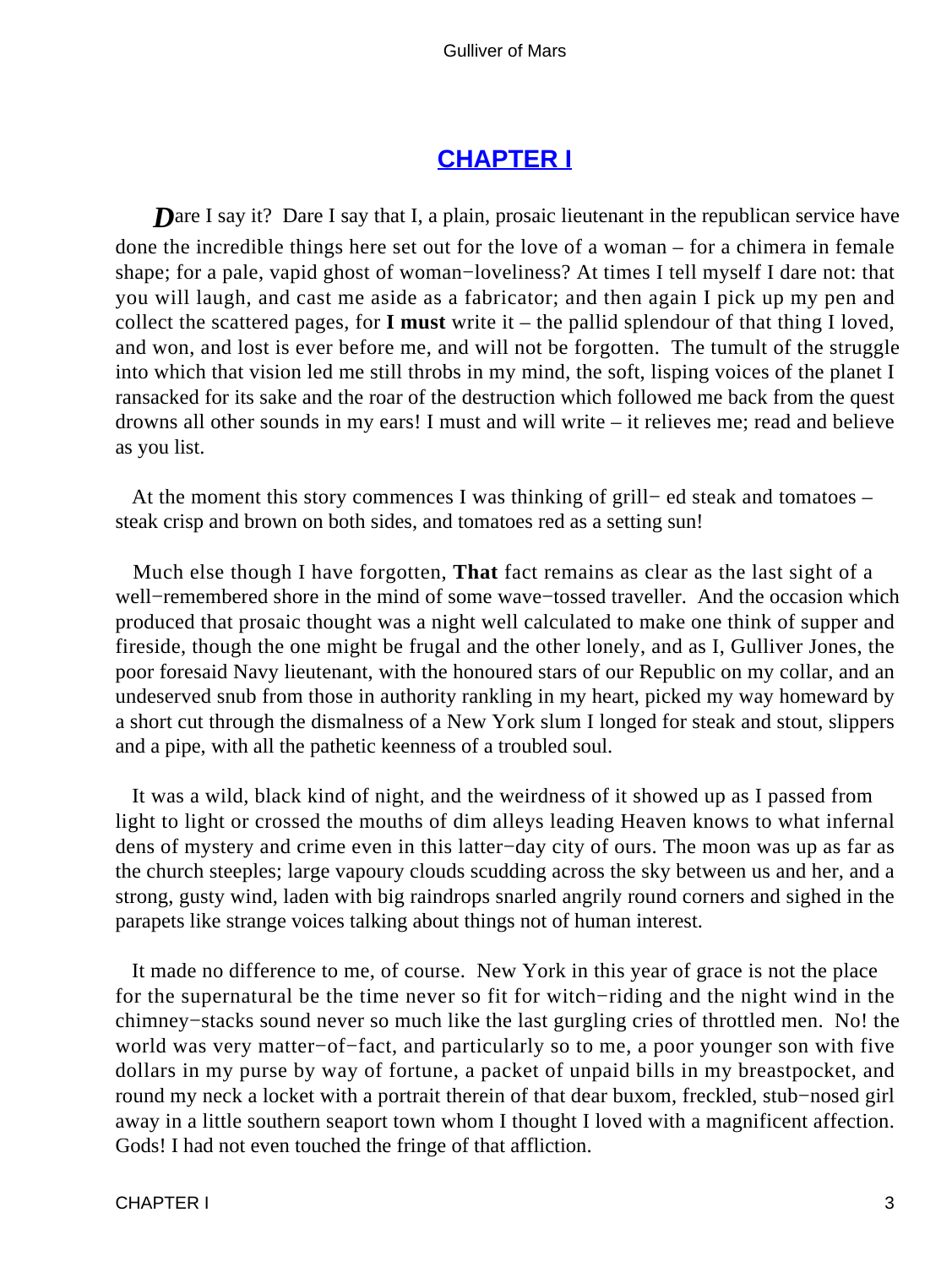Thus sauntering along moodily, my chin on my chest and much too absorbed in reflection to have any nice apprecia− tion of what was happening about me, I was crossing in front of a dilapidated block of houses, dating back nearly to the time of the Pilgrim Fathers, when I had a vague consciousness of something dark suddenly sweeping by me  $-$  a thing like a huge bat, or a solid shadow, if such a thing could be, and the next instant there was a thud and a bump, a bump again, a half−stifled cry, and then a hurried vision of some black carpeting that flapped and shook as though all the winds of Eblis were in its folds, and then apparently disgorged from its inmost recesses a little man.

 Before my first start of half−amused surprise was over I saw him by the flickering lamp−light clutch at space as he tried to steady himself, stumble on the slippery curb, and the next moment go down on the back of his head with a most ugly thud.

 Now I was not destitute of feeling, though it had been my lot to see men die in many ways, and I ran over to that motionless form without an idea that anything but an ordinary accident had occurred. There he lay, silent and, as it turned out afterwards, dead as a door−nail, the strangest old fellow ever eyes looked upon, dressed in shabby sorrel− coloured clothes of antique cut, with a long grey beard upon his chin, pent−roof eyebrows, and a wizened complexion so puckered and tanned by exposure to Heaven only knew what weathers that it was impossible to guess his nationality.

 I lifted him up out of the puddle of black blood in which he was lying, and his head dropped back over my arm as though it had been fixed to his body with string alone. There was neither heart−beat nor breath in him, and the last flicker of life faded out of that gaunt face even as I watched. It was not altogether a pleasant situation, and the only thing to do appeared to be to get the dead man into proper care (though little good it could do him now!) as speedily as possible. So, sending a chance passer−by into the main street for a cab, I placed him into it as soon as it came, and there being nobody else to go, got in with him myself, telling the driver at the same time to take us to the nearest hospital.

«Is this your rug, captain?» asked a bystander just as we were driving off.

 «Not mine,» I answered somewhat roughly. «You don't suppose I go about at this time of night with Turkey carpets under my arm, do you? It belongs to this old chap here who has just dropped out of the skies on to his head; chuck it on top and shut the door!» And that rug, the very main− spring of the startling things which followed, was thus care− lessly thrown on to the carriage, and off we went.

 Well, to be brief, I handed in that stark old traveller from nowhere at the hospital, and as a matter of curiosity sat in the waiting−room while they examined him. In five minutes the house−surgeon on duty came in to see me, and with a shake of his head said briefly –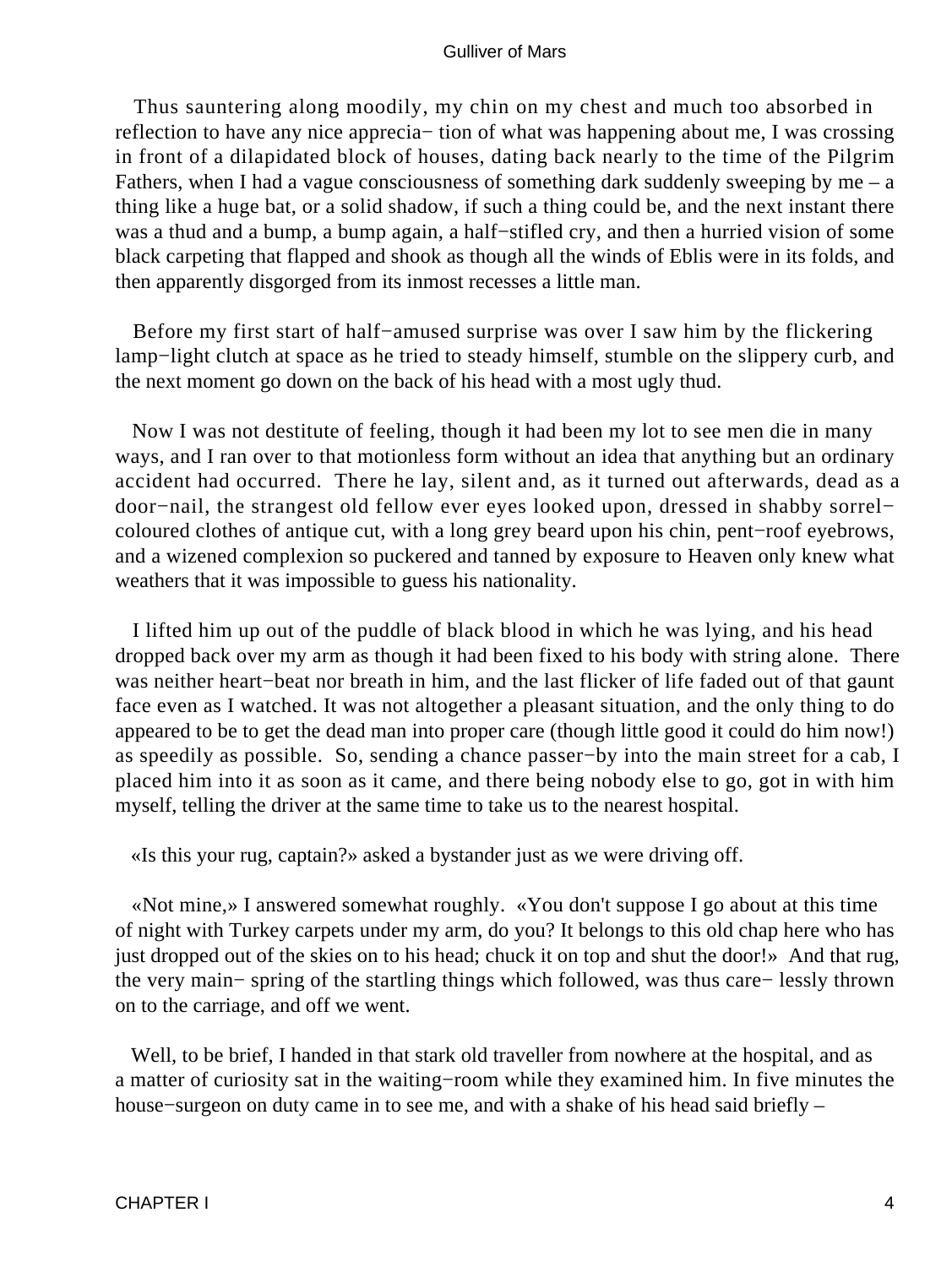«Gone, sir – clean gone! Broke his neck like a pipe−stem. Most strange−looking man, and none of us can even guess at his age. Not a friend of yours, I suppose?»

 «Nothing whatever to do with me, sir. He slipped on the pavement and fell in front of me just now, and as a mat− ter of common charity I brought him in here. Were there any means of identification on him?»

 «None whatever,» answered the doctor, taking out his notebook and, as a matter of form, writing down my name and address and a few brief particulars, «nothing what− ever except this curious−looking bead hung round his neck by a blackened thong of leather,» and he handed me a thing about as big as a filbert nut with a loop for suspension and apparently of rock crystal, though so begrimed and dull its nature was difficult to speak of with certainty. The bead was of no seeming value and slipped unintentionally into my waistcoat pocket as I chatted for a few minutes more with the doctor, and then, shaking hands, I said goodbye, and went back to the cab which was still waiting outside.

 It was only on reaching home I noticed the hospital porters had omitted to take the dead man's carpet from the roof of the cab when they carried him in, and as the cab– man did not care about driving back to the hospital with it, and it could not well be left in the street, I somewhat reluctantly carried it indoors with me.

 Once in the shine of my own lamp and a cigar in my mouth I had a closer look at that ancient piece of art work from heaven, or the other place, only knows what ancient loom.

 A big, strong rug of faded Oriental colouring, it covered half the floor of my sitting−room, the substance being of a material more like camel's hair than anything else, and run− ning across, when examined closely, were some dark fibres so long and fine that surely they must have come from the tail of Solomon's favourite black stallion itself. But the strangest thing about that carpet was its pattern. It was threadbare enough to all conscience in places, yet the design still lived in solemn, age−wasted hues, and, as I dragged it to my stove−front and spread it out, it seemed to me that it was as much like a star map done by a scribe who had lately recovered from delirium tremens as anything else. In the centre appeared a round such as might be taken for the sun, while here and there, «in the field,» as heralds say, were lesser orbs which from their size and position could represent smaller worlds circling about it. Between these orbs were dotted lines and arrow−heads of the oldest form pointing in all directions, while all the intervening spaces were filled up with woven characters half−way in appearance between Runes and Cryptic−Sanskrit. Round the borders these characters ran into a wild maze, a perfect jungle of an alphabet through which none but a wizard could have forced a way in search of meaning.

 Altogether, I thought as I kicked it out straight upon my floor, it was a strange and not unhandsome article of furniture – it would do nicely for the mess−room on the Carolina, and if any representatives of yonder poor old fel− low turned up tomorrow, why, I would give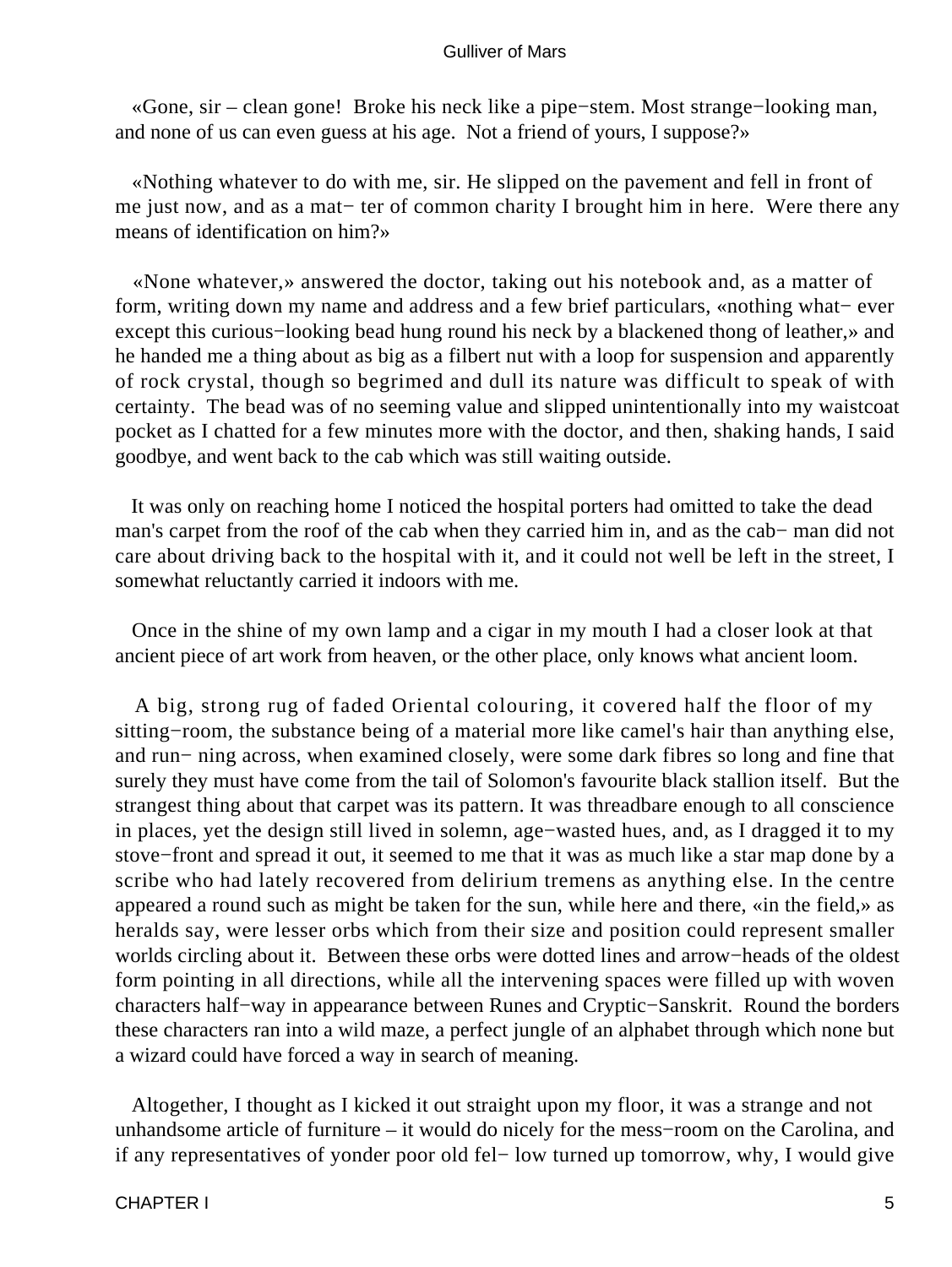them a couple of dollars for it. Little did I guess how dear it would be at any price!

 Meanwhile that steak was late, and now that the tempor− ary excitement of the evening was wearing off I fell dull again. What a dark, sodden world it was that frowned in on me as I moved over to the window and opened it for the benefit of the cool air, and how the wind howled about the roof tops. How lonely I was! What a fool I had been to ask for long leave and come ashore like this, to curry favour with a set of stubborn dunderheads who cared nothing for me – or Polly, and could not or would not understand how important it was to the best interests of the Service that I should get that promotion which alone would send me back to her an eligible wooer! What a fool I was not to have volunteered for some desperate service instead of wast– ing time like this! Then at least life would have been interesting; now it was dull as ditch−water, with wretched vistas of stagnant waiting between now and that joyful day when I could claim that dear, rosy−checked girl for my own. What a fool I had been!

«I wish, I wish,» I exclaimed, walking round the little room, «I wish I were  $-\infty$ 

 While these unfinished exclamations were actually passing my lips I chanced to cross that infernal mat, and it is no more startling than true, but at my word a quiver of expectation ran through that gaunt web – a rustle of antici− pation filled its ancient fabric, and one frayed corner surged up, and as I passed off its surface in my stride, the sentence still unfinished on my lips, wrapped itself about my left leg with extraordinary swiftness and so effectively that I nearly fell into the arms of my landlady, who opened the door at the moment and came in with a tray and the steak and tomatoes mentioned more than once already.

 It was the draught caused by the opening door, of course, that had made the dead man's rug lift so strangely – what else could it have been? I made this apology to the good woman, and when she had set the table and closed the door took another turn or two about my den, con− tinuing as I did so my angry thoughts.

 «Yes, yes,» I said at last, returning to the stove and taking my stand, hands in pockets, in front of it, «anything were better than this, any enterprise however wild, any adventure however desperate. Oh, I wish I were anywhere but here, anywhere out of this redtape−ridden world of ours! **I wish i were in the planet** MARS!»

 How can I describe what followed those luckless words? Even as I spoke the magic carpet quivered responsively under my feet, and an undulation went all round the fringe as though a sudden wind were shaking it. It humped up in the middle so abruptly that I came down sitting with a shock that numbed me for the moment. It threw me on my back and billowed up round me as though I were in the trough of a stormy sea. Quicker than I can write it lapped a corner over and rolled me in its folds like a chrysalis in a cocoon. I gave a wild yell and made one frantic struggle, but it was too late. With the leathery strength of a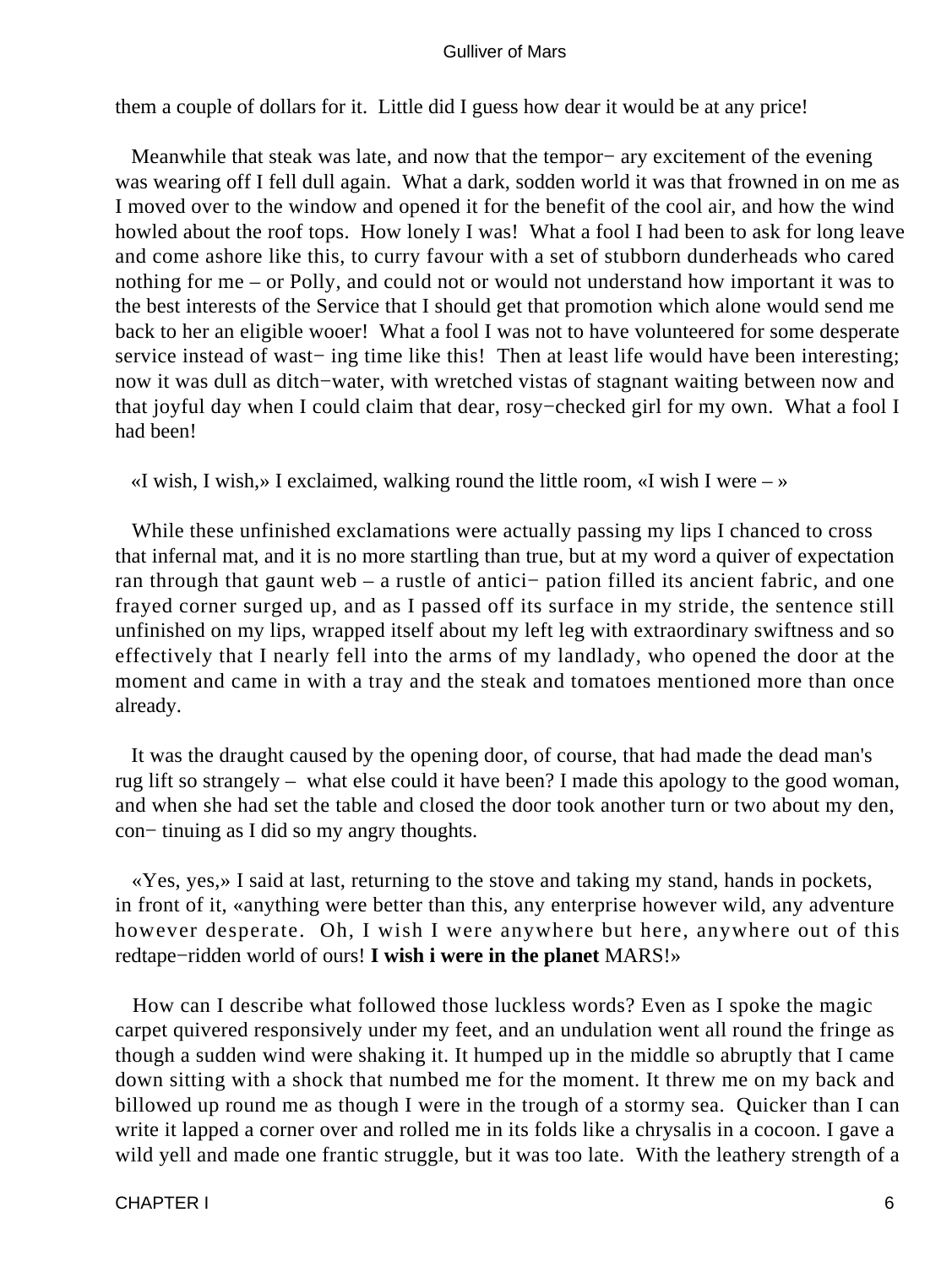giant and the swiftness of an accomplished cigar− roller covering a «core» with leaf, it swamped my efforts, straightened my limbs, rolled me over, lapped me in fold after fold till head and feet and everything were gone – crushed life and breath back into my innermost being, and then, with the last particle of consciousness, I felt myself lifted from the floor, pass once round the room, and finally shoot out, point foremost, into space through the open window, and go up and up and up with a sound of rending atmospheres that seemed to tear like riven silk in one pro− longed shriek under my head, and to close up in thunder astern until my reeling senses could stand it no longer. and time and space and circumstances all lost their meaning to me.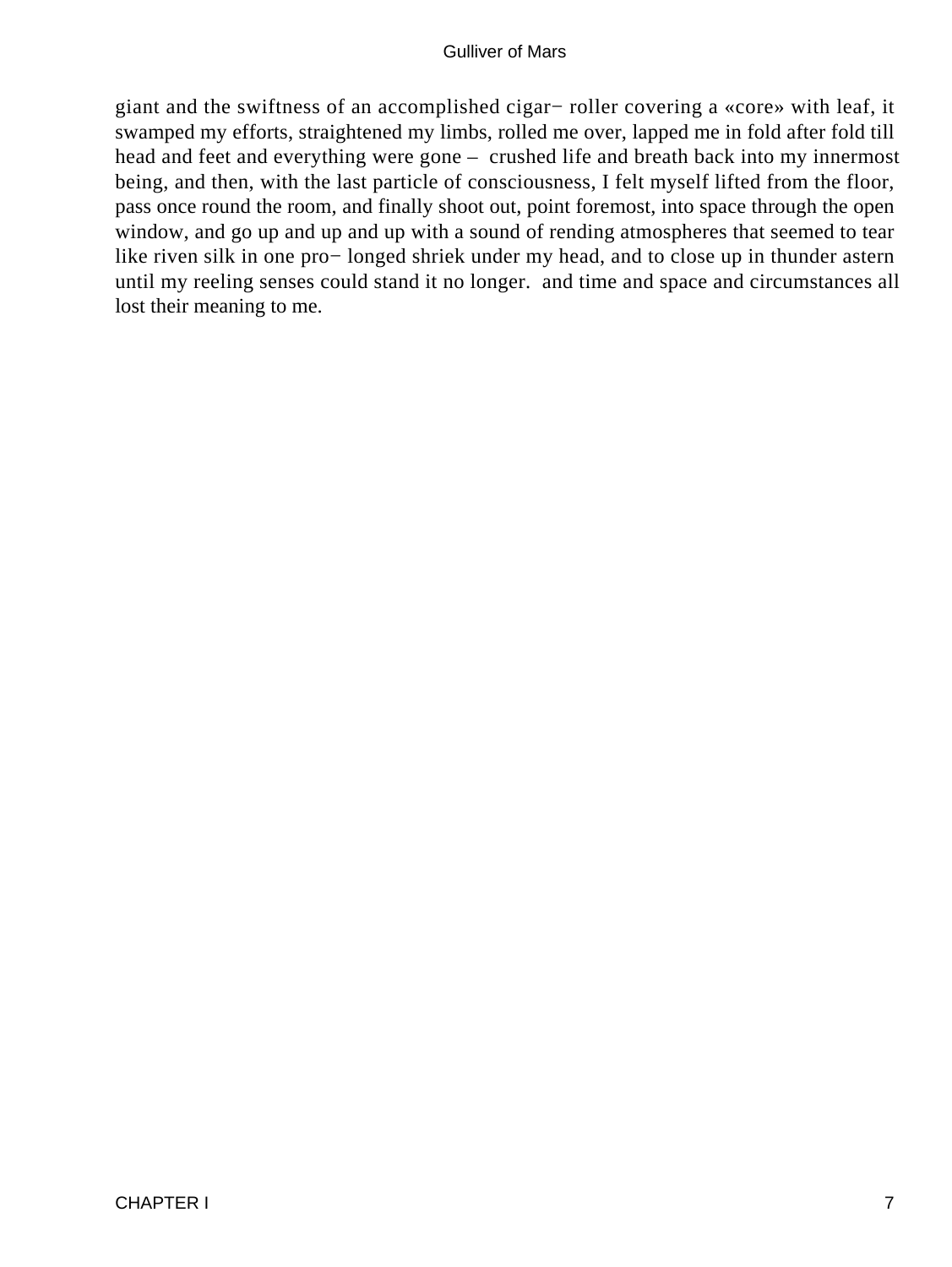## **[CHAPTER II](#page-144-0)**

*H*ow long that wild rush lasted I have no means of judging. It may have been an hour, a day, or many days, for I was throughout in a state of suspended animation, but presently my senses began to return and with them a sensa− tion of lessening speed, a grateful relief to a heavy pressure which had held my life crushed in its grasp, without destroy− ing it completely. It was just that sort of sensation though more keen which, drowsy in his bunk, a traveller feels when he is aware, without special perception, harbour is reached and a voyage comes to an end. But in my case the slowing down was for a long time comparative. Yet the sensation served to revive my scattered senses, and just as I was awakening to a lively sense of amazement, an incredible doubt of my own emotions, and an eager desire to know what had happened, my strange conveyance oscillated once or twice, undulated lightly up and down, like a wood− pecker flying from tree to tree, and then grounded, bows first, rolled over several times, then steadied again, and, coming at last to rest, the next minute the infernal rug opened, quiver− ing along all its borders in its peculiar way, and humping up in the middle shot me five feet into the air like a cat tossed from a schoolboy's blanket.

 As I turned over I had a dim vision of a clear light like the shine of dawn, and solid ground sloping away below me. Upon that slope was ranged a crowd of squatting people, and a staid−looking individual with his back turned stood nearer by. Afterwards I found he was lecturing all those sitters on the ethics of gravity and the inherent properties of falling bodies; at the moment I only knew he was directly in my line as I descended, and him round the waist I seized, giddy with the light and fresh air, waltzed him down the slope with the force of my impetus, and, tripping at the bottom, rolled over and over recklessly with him sheer into the arms of the gaping crowd below. Over and over we went into the thickest mass of bodies, making a way through the people, until at last we came to a stop in a perfect mound of writhing forms and waving legs and arms. When we had done the mass disentangled itself and I was able to raise my head from the shoulder of someone on whom I had fallen, lifting him, or her – which was it? – into a sitting posture alongside of me at the same time, while the others rose about us like wheat−stalks after a storm, and edged shyly off, as well as they might.

 Such a sleek, slim youth it was who sat up facing me, with a flush of gentle surprise on his face, and dapper hands that felt cautiously about his anatomy for injured places. He looked so quaintly rueful yet withal so good− tempered that I could not help bursting into laughter in spite of my own amazement. Then he laughed too, a sedate, musical chuckle, and said something incomprehensible, point– ing at the same time to a cut upon my finger that was bleed− ing a little. I shook my head, meaning thereby that it was nothing, but the stranger with graceful solicitude took my hand, and, after examining the hurt, deliberately tore a strip of cloth from a bright yellow toga−like garment he was wearing and bound the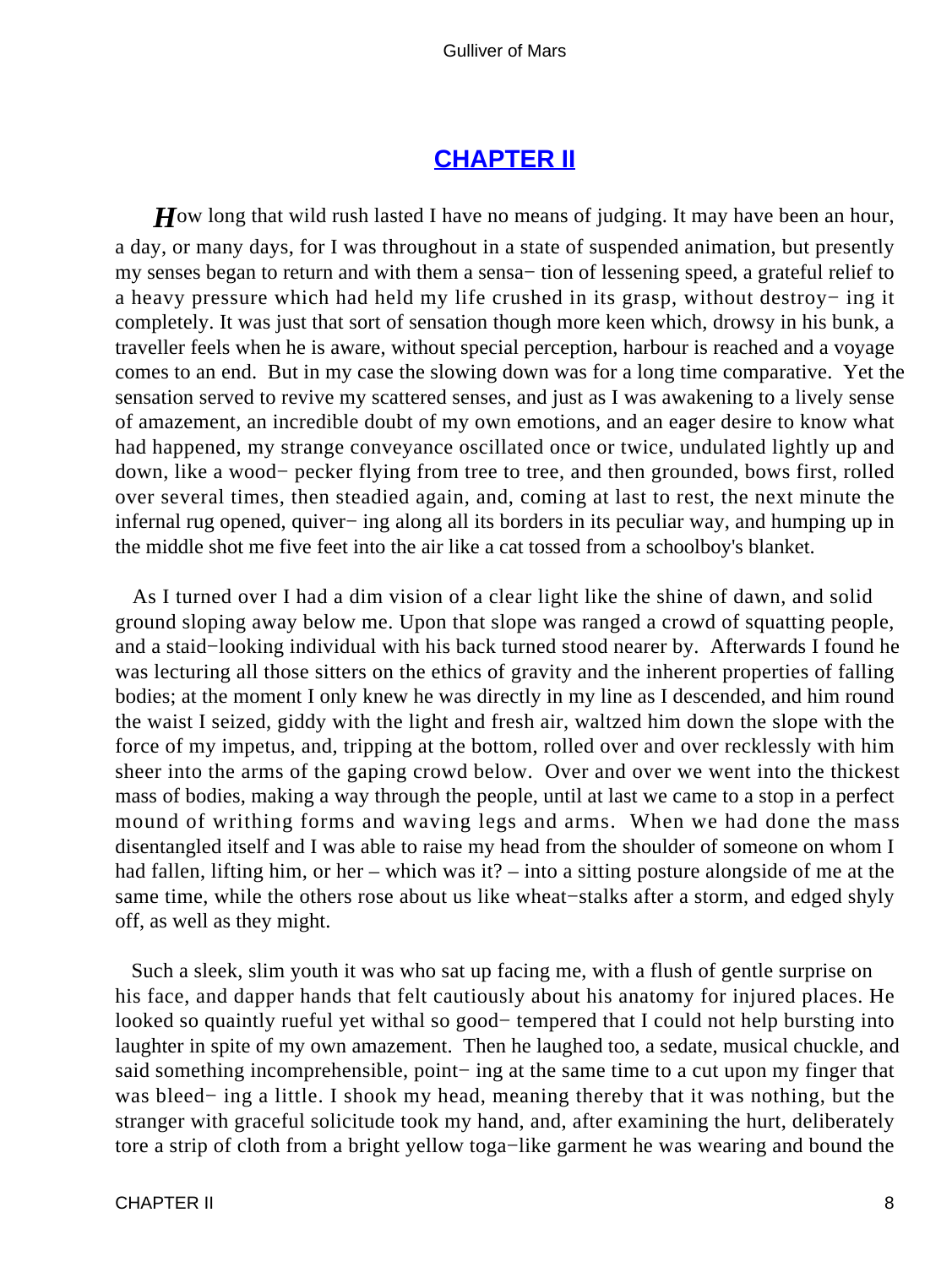place up with a woman's tenderness.

 Meanwhile, as he ministered, there was time to look about me. Where was I? It was not the Broadway; it was not Staten Island on a Saturday afternoon. The night was just over, and the sun on the point of rising. Yet it was still shadowy all about, the air being marvellously tepid and pleasant to the senses. Quaint, soft aromas like the breath of a new world – the fragrance of unknown flowers, and the dewy scent of never−trodden fields drifted to my nostrils; and to my ears came a sound of laughter scarcely more human than the murmur of the wind in the trees, and a pretty undulating whisper as though a great concourse of people were talking softly in their sleep. I gazed about scarcely knowing how much of my senses or surroundings were real and how much fanciful, until I presently be− came aware the rosy twilight was broadening into day, and under the increasing shine a strange scene was fashion− ing itself.

 At first it was an opal sea I looked on of mist, shot along its upper surface with the rosy gold and pinks of dawn. Then, as that soft, translucent lake ebbed, jutting hills came through it, black and crimson, and as they seemed to mount into the air other lower hills showed through the veil with rounded forest knobs till at last the brightening day dis− pelled the mist, and as the rosy−coloured gauzy fragments went slowly floating away a wonderfully fair country lay at my feet, with a broad sea glimmering in many arms and bays in the distance beyond. It was all dim and unreal at first, the mountains shadowy, the ocean unreal, the flowery fields be− tween it and me vacant and shadowy.

 Yet were they vacant? As my eyes cleared and day brightened still more, and I turned my head this way and that, it presently dawned upon me all the meadow cop− pices and terraces northwards of where I lay, all that blue and spacious ground I had thought to be bare and vacant, were alive with a teeming city of booths and tents; now I came to look more closely there was a whole town upon the slope, built as might be in a night of boughs and branches still unwithered, the streets and ways of that city in the shadows thronged with expectant people moving in groups and shifting to and fro in lively streams – chatting at the stalls and clustering round the tent doors in soft, gauzy, parti−coloured crowds in a way both fascinating and per− plexing.

 I stared about me like a child at its first pantomime, dimly understanding all I saw was novel, but more allured to the colour and life of the picture than concerned with its exact meaning; and while I stared and turned my finger was bandaged, and my new friend had been lisping away to me without getting anything in turn but a shake of the head. This made him thoughtful, and thereon followed a curious incident which I cannot explain. I doubt even whether you will believe it; but what am I to do in that case? You have already accepted the episode of my com− ing, or you would have shut the covers before arriving at this page of my modest narrative, and this emboldens me. I may strengthen my claim on your credulity by pointing out the extraordinary marvels which science is teaching you even on our own little world. To quote a single instance: If any one had declared ten years ago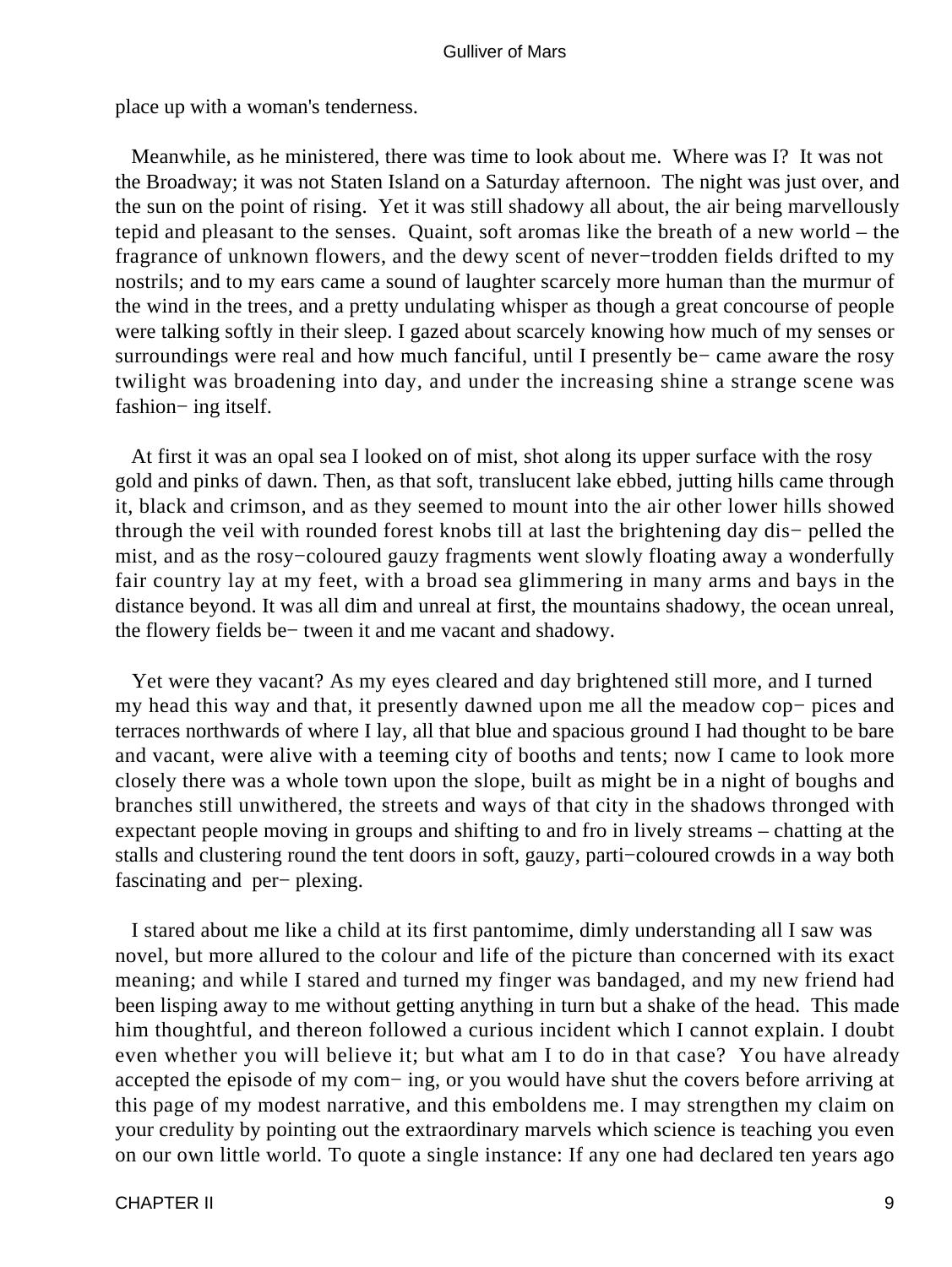that it would shortly be practicable and easy for two persons to converse from shore to shore across the Atlantic without any intervening medium, he would have been laughed at as a possibly amusing but certainly extravagant romancer. Yet that pic− turesque lie of yesterday is amongst the accomplished facts of today! Therefore I am encouraged to ask your in− dulgence, in the name of your previous errors, for the following and any other instances in which I may appear to trifle with strict veracity. There is no such thing as the impossible in our universe!

 When my friendly companion found I could not under− stand him, he looked serious for a minute or two, then shortened his brilliant yellow toga, as though he had ar− rived at some resolve, and knelt down directly in front of me. He next took my face between his hands, and putting his nose within an inch of mine, stared into my eyes with all his might. At first I was inclined to laugh, but before long the most curious sensations took hold of me. They commenced with a thrill which passed all up my body, and next all feeling save the consciousness of the loud beating of my heart ceased. Then it seemed that boy's eyes were inside my head and not outside, while along with them an intangible something pervaded my brain. The sensation at first was like the application of ether to the skin – a cool, numbing emotion. It was followed by a curious tingling feeling, as some dormant cells in my mind answered to the thought−transfer, and were filled and fertil− ised! My other brain−cells most distinctly felt the vitalising of their companions, and for about a minute I experi− enced extreme nausea and a headache such as comes from over−study, though both passed swiftly off. I presume that in the future we shall all obtain knowledge in this way. The Professors of a later day will perhaps keep shops for the sale of miscellaneous information, and we shall drop in and be inflated with learning just as the bicyclist gets his tire pumped up, or the motorist is recharged with electricity at so much per unit. Examinations will then become matters of capacity in the real meaning of that word, and we shall be tempted to invest our pocket−money by advertisements of «A cheap line in Astrology,» «Try our double−strength, two− minute course of Classics,» «This is remnant day for Trig− onometry and Metaphysics,» and so on.

 My friend did not get as far as that. With him the process did not take more than a minute, but it was startling in its results, and reduced me to an extraordinary state of hypnotic receptibility. When it was over my instructor tapped with a finger on my lips, uttering aloud as he did so the words –

 «Know none; know some; know little; know morel» again and again; and the strangest part of it is that as he spoke I did know at first a little, then more, and still more, by swift accumulation, of his speech and meaning. In fact, when pre− sently he suddenly laid a hand over my eyes and then let go of my head with a pleasantly put question as to how I felt, I had no difficulty whatever in answering him in his own tongue, and rose from the ground as one gets from a hair−dresser's chair, with a vague idea of looking round for my hat and offering him his fee.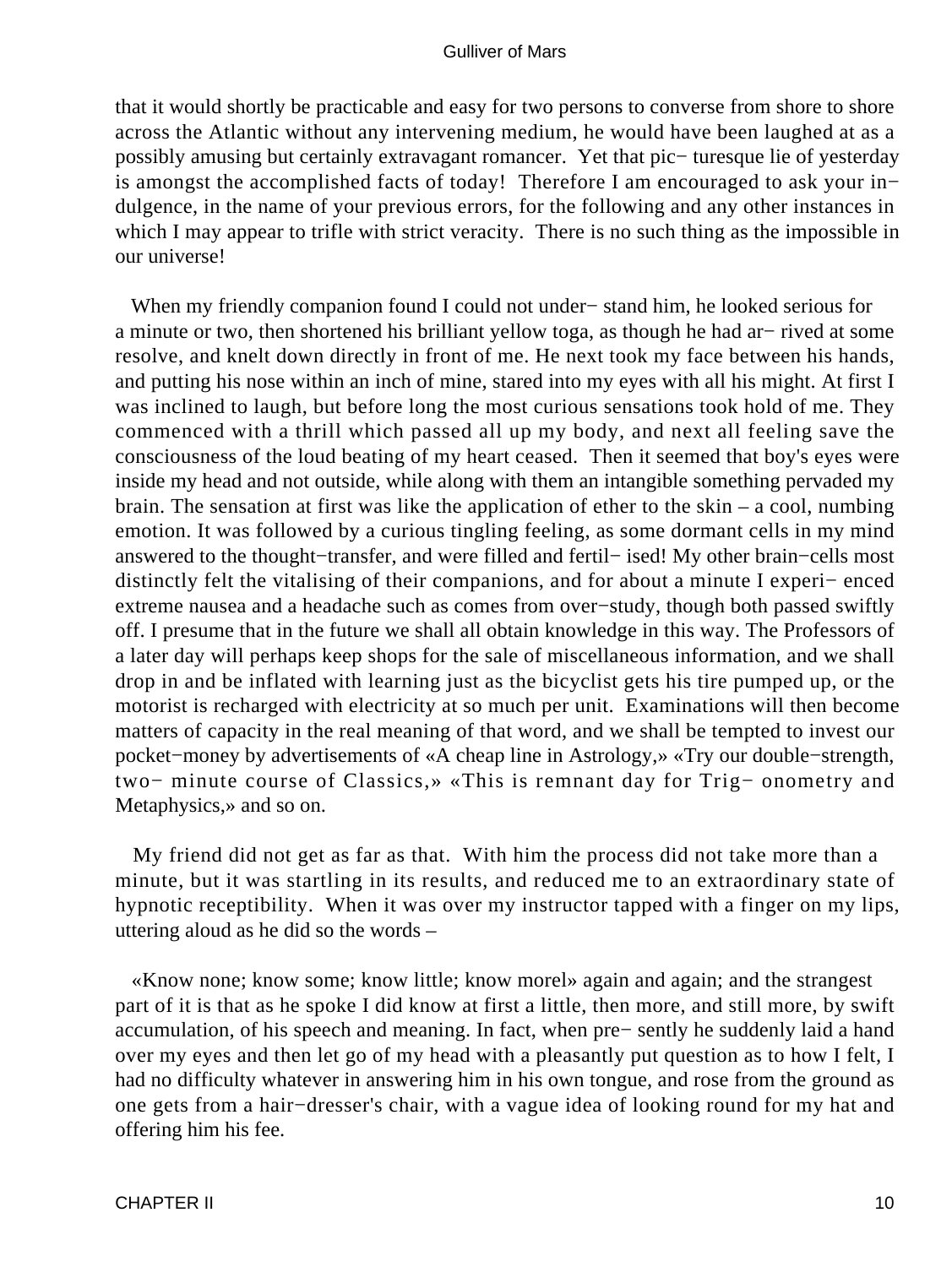«My word, sir!» I said, in lisping Martian, as I pulled down my cuffs and put my cravat straight, «that was a quick process. I once heard of a man who learnt a language in the moments he gave each day to having his boots blacked; but this beats all. I trust I was a docile pupil?»

 «Oh, fairly, sir,» answered the soft, musical voice of the strange being by me; «but your head is thick and your brain tough. I could have taught another in half the time.»

 «Curiously enough,» was my response, «those are almost the very words with which my dear old tutor dismissed me the morning I left college. Never mind, the thing is done. Shall I pay you anything?»

«I do not understand.»

 «Any honorarium, then? Some people understand one word and not the other.» But the boy only shook his head in answer.

 Strangely enough, I was not greatly surprised all this time either at the novelty of my whereabouts or at the hypnotic instruction in a new language just received. Per− haps it was because my head still spun too giddily with that flight in the old rug for much thought; perhaps be− cause I did not yet fully realise the thing that had happened. But, anyhow, there is the fact, which, like so many others in my narrative, must, alas! remain unexplained for the moment. The rug, by the way, had completely disap− peared, my friend comforting me on this score, however, by saying he had seen it rolled up and taken away by one whom he knew.

 «We are very tidy people here, stranger,» he said, «and everything found Lying about goes back to the Palace store− rooms. You will laugh to see the lumber there, for few of us ever take the trouble to reclaim our property.»

Heaven knows I was in no laughing mood when I saw that enchanted web again!

When I had lain and watched the brightening scene for a time, I got up, and having stretched and shaken my clothes into some sort of order, we strolled down the hill and joined the light−hearted crowds that twined across the plain and through the streets of their city of booths. They were the prettiest, daintiest folk ever eyes looked upon, well−formed and like to us as could be in the main, but slender and willowy, so dainty and light, both the men and the women, so pretty of cheek and hair, so mild of aspect, I felt, as I strode amongst them, I could have plucked them like flowers and bound them up in bunches with my belt. And yet somehow I liked them from the first minute; such a happy, careless, light−hearted race, again I say, never was seen before. There was not a stain of thought or care on a single one of those white foreheads that eddied round me under their peaked, blossom−like caps, the perpetual smile their faces wore never suffered rebuke anywhere; their very movements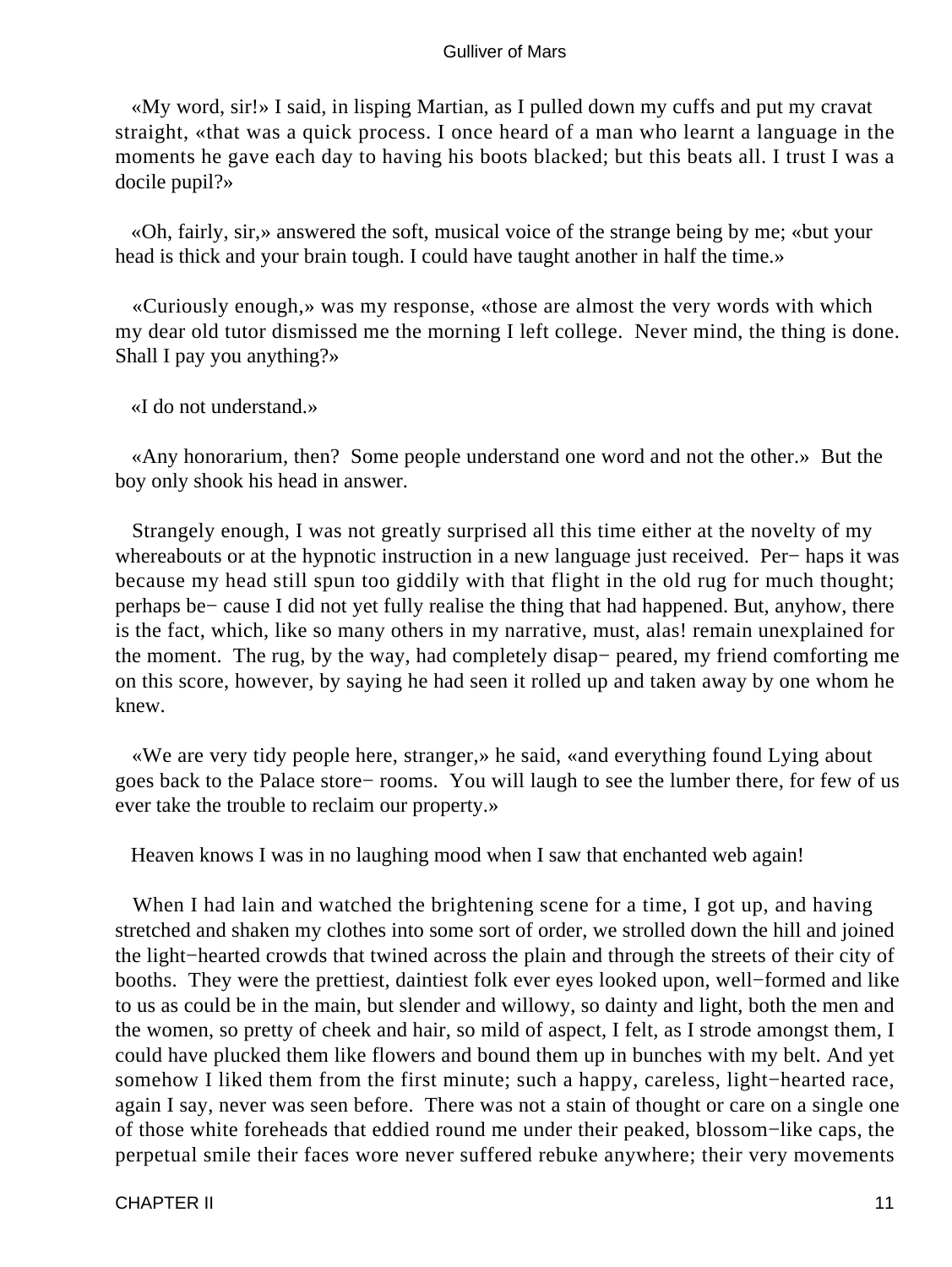were graceful and slow, their laughter was low and musical, there was an odour of friendly, slothful happiness about them that made me admire whether I would or no.

 Unfortunately I was not able to live on laughter, as they appeared to be, so presently turning to my acquaintance, who had told me his name was the plain monosyllabic An, and clapping my hand on his shoulder as he stood lost in sleepy reflection, said, in a good, hearty way, «Hullo, friend Yellow−jerkin! If a stranger might set himself athwart the cheerful current of your meditations, may such a one ask how far 'tis to the nearest wine−shop or a booth where a thirsty man may get a mug of ale at a moderate reckoning?»

 That gilded youth staggered under my friendly blow as though the hammer of Thor himself had suddenly lit upon his shoulder, and ruefully rubbing his tender skin, he turned on me mild, handsome eyes, answering after a moment, dur− ing which his native mildness struggled with the pain I had unwittingly given him –

 «If your thirst be as emphatic as your greeting, friend Heavy−fist, it will certainly be a kindly deed to lead you to the drinking−place. My shoulder tingles with your good− fellowship,» he added, keeping two arms'−lengths clear of me. «Do you wish,» he said, «merely to cleanse a dusty throat, or for blue or pink oblivion?»

 «Why,» I answered laughingly, «I have come a longish journey since yesterday night – a journey out of count of all reasonable mileage – and I might fairly plead a dusty throat as excuse for a beginning; but as to the other things mentioned, those tinted forgetfulnesses, I do not even know what you mean.»

 «Undoubtedly you are a stranger,» said the friendly youth, eyeing me from top to toe with renewed wonder, «and by your unknown garb one from afar.»

«From how far no man can say – not even  $I$  – but from very far, in truth. Let that stay your curiosity for the time. And now to bench and ale−mug, on good fellow! – the short− est way. I was never so thirsty as this since our water−butts went overboard when I sailed the southern seas as a tramp apprentice, and for three days we had to damp our black tongues with the puddles the night−dews left in the lift of our mainsail.»

 Without more words, being a little awed of me, I thought, the boy led me through the good−humoured crowd to where, facing the main road to the town, but a little sheltered by a thicket of trees covered with gigantic pink blossoms, stood a drinking−place – a cluster of tables set round an open grass−plot. Here he brought me a platter of some light inefficient cakes which merely served to make hunger more self−conscious, and some fine aromatic wine contained in a triple−bodied flask, each division containing vintage of a separate hue. We broke our biscuits, sipped that mysterious wine, and talked of many things until at last something set us on the subject of astronomy, a study I found my dapper gallant had some knowledge of – which was not to be wondered at seeing he dwelt under skies each night set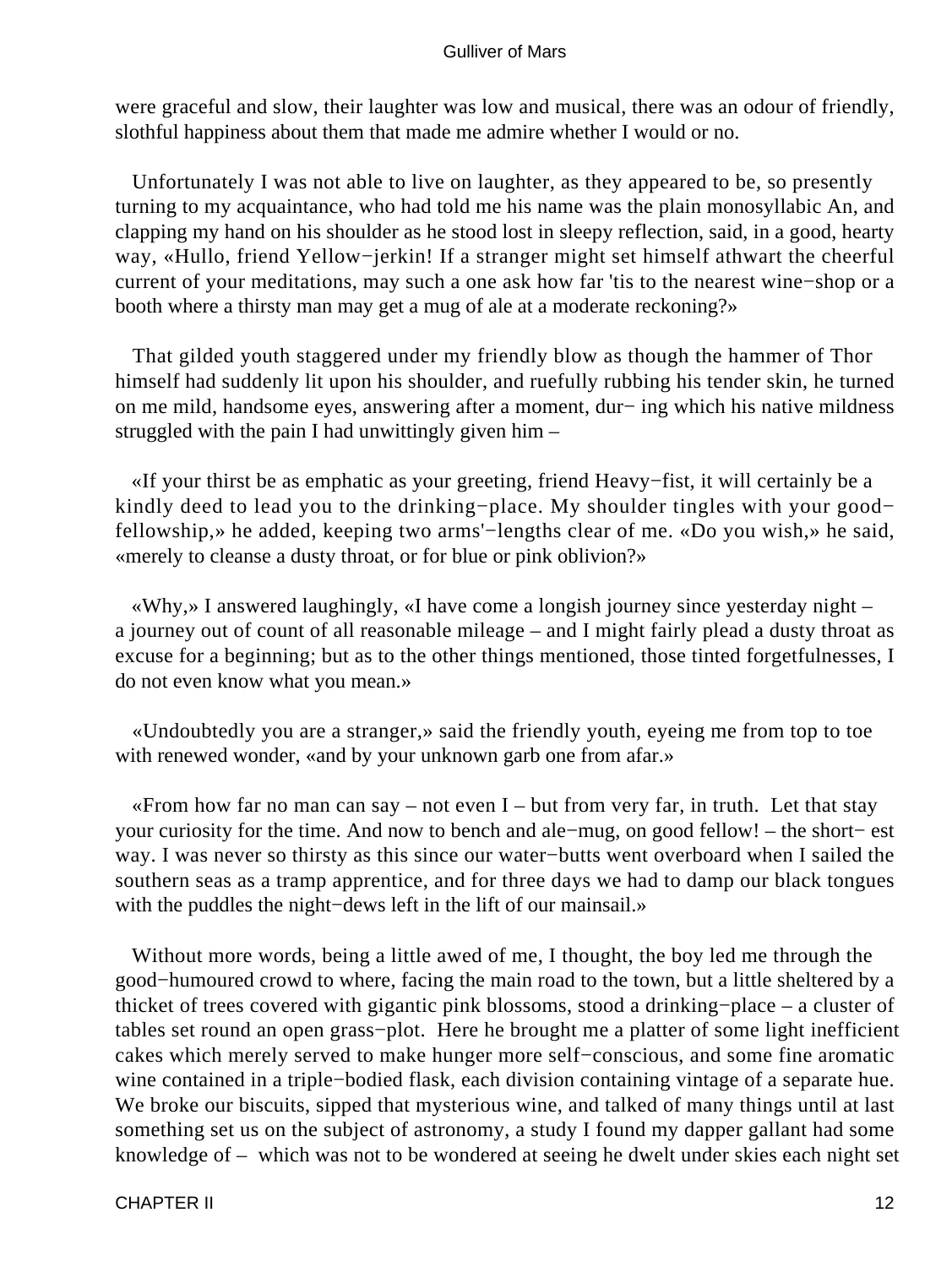thick above his curly head with tawny planets, and glittering constellations sprinkled through space like flowers in May meadows. He knew what worlds went round the sun, larger or lesser, and seeing this I be− gan to question him, for I was uneasy in my innermost mind and, you will remember, so far had no certain knowledge of where I was, only a dim, restless suspicion that I had come beyond the ken of all men's knowledge.

 Therefore, sweeping clear the board with my sleeve, and breaking the wafer cake I was eating, I set down one central piece for the sun, and, «See here!» I said, «good fel− low! This morsel shall stand for that sun you have just been welcoming back with quaint ritual. Now stretch your starry knowledge to the utmost, and put down that tankard for a moment. If this be yonder sun and this lesser crumb be the outermost one of our revolving system, and this the next within, and this the next, and so on; now if this be so tell me which of these fragmentary orbs is ours – which of all these crumbs from the hand of the primordial would be that we stand upon?» And I waited with an anxiety a light manner thinly hid, to hear his answer.

 It came at once. Laughing as though the question were too trivial, and more to humour my wayward fancy than aught else, that boy circled his rosy thumb about a minute and brought it down on the planet Mars!

 I started and stared at him; then all of a tremble cried, «You trifle with me! Choose again – there, see, I will set the symbols and name them to you anew. There now, on your soul tell me truly which this planet is, the one here at our feet?» And again the boy shook his head, wondering at my eagerness, and pointed to Mars, saying gently as he did so the fact was certain as the day above us, nothing was marvellous but my questioning.

Mars! oh, dreadful, tremendous, unexpected! With a cry of affright, and bringing my fist down on the table till all the cups upon it leapt, I told him he lied – lied like a simpleton whose astronomy was as rotten as his wit – smote the table and scowled at him for a spell, then turned away and let my chin fall upon my breast and my hands upon my lap.

 And yet, and yet, it might be so! Everything about me was new and strange, the crisp, thin air I breathed was new; the lukewarm sunshine new; the sleek, long, ivory faces of the people new! Yesterday – was it yesterday? – I was back there – away in a world that pines to know of other worlds, and one fantastic wish of mine, backed by a hideous, infernal chance, had swung back the doors of space and shot me – if that boy spoke true – into the outer void where never living man had been before: all my wits about me, all the horrible bathos of my earthly clothing on me, all my terrestrial hungers in my veins!

 I sprang to my feet and swept my hands across my eyes. Was that a dream, or this? No, no, both were too real. The hum of my faraway city still rang in my ears: a swift vision of the girl I had loved; of the men I had hated; of the things I had hoped for rose before me, still dazing my inner eye. And these about me were real people, too; it was real earth; real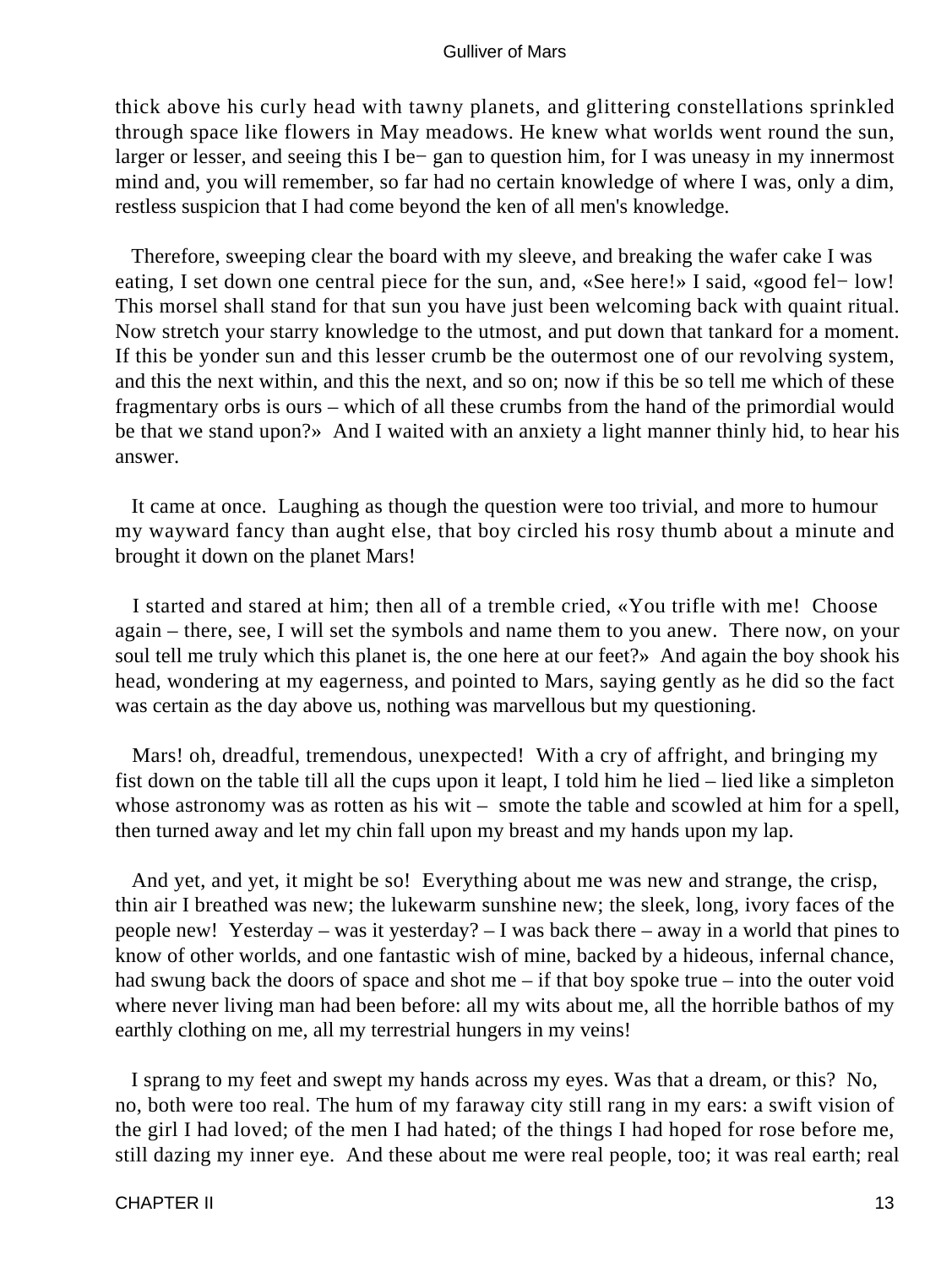skies, trees, and rocks – had the infernal gods indeed heard, I asked myself, the foolish wish that started from my lips in a moment of fierce discontent, and swept me into another sphere, another existence? I looked at the boy as though he could answer that question, but there was nothing in his face but vacuous wonder; I clapped my hands together and beat my breast; it was true; my soul within me said it was true; the boy had not lied; the djins had heard; I was just in the flesh I had; my common human hungers still unsatisfied where never mortal man had hungered before; and scarcely knowing whether I feared or not, whether to laugh or cry, but with all the wonder and terror of that great remove sweeping suddenly upon me I staggered back to my seat, and dropping my arms upon the table, leant my head heavily upon them and strove to choke back the passion which beset me.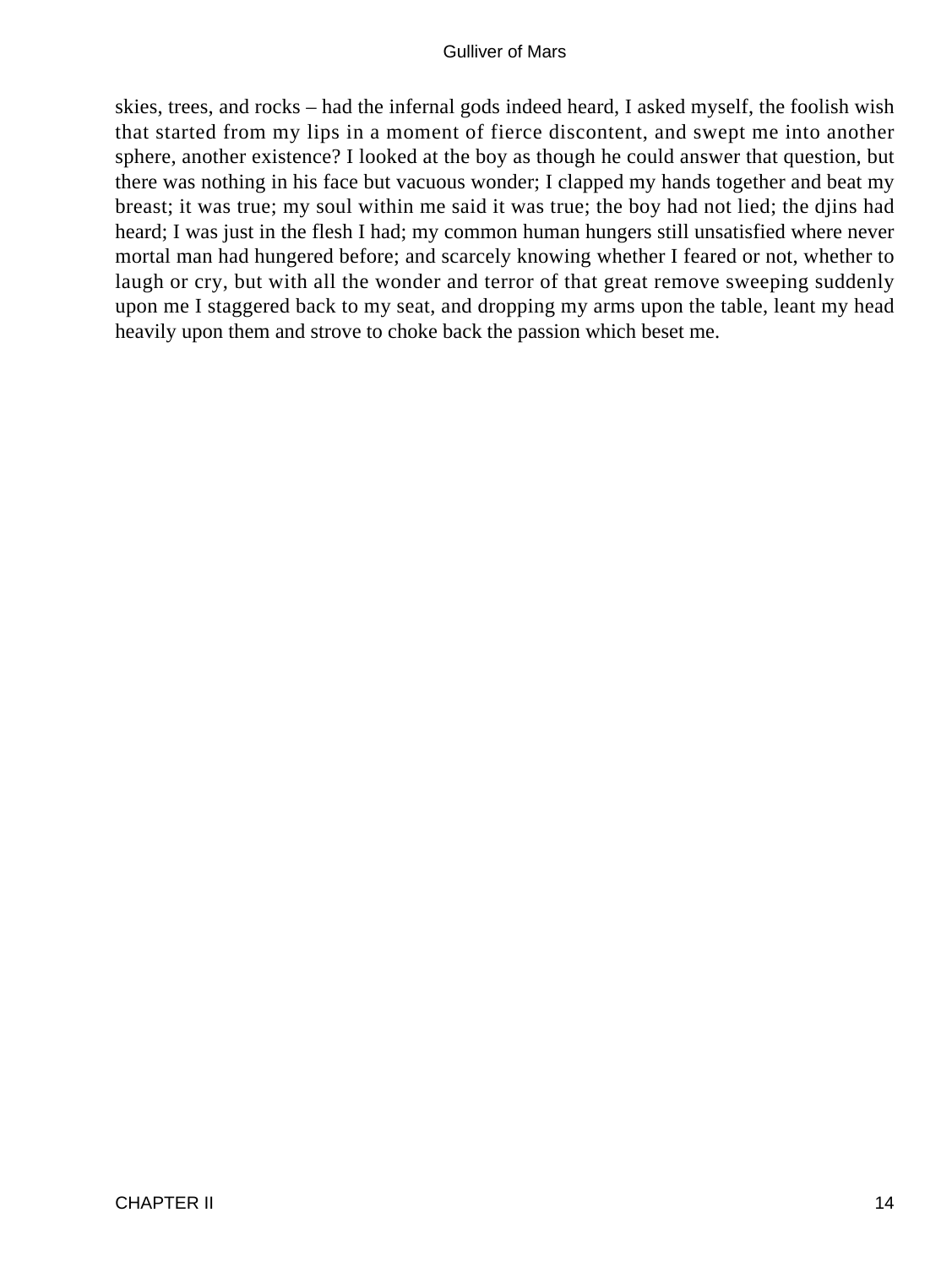# **[CHAPTER III](#page-144-0)**

*I*t was the light touch of the boy An upon my shoulder which roused me. He was bending down, his pretty face full of concernful sympathy, and in a minute said – know− ing nothing of my thoughts, of course,

 «It is the wine, stranger, the pink oblivion, it sometimes makes one feel like that until enough is taken; you stopped just short of what you should have had, and the next cup would have been delight – I should have told you.»

 «Ay,» I answered, glad he should think so, «it was the wine, no doubt; your quaint drink, sir, tangled up my senses for the moment, but they are clearer now, and I am eager past expression to learn a little more of this strange country I have wandered into.»

 «I would rather,» said the boy, relapsing again into his state of kindly lethargy, «that you learnt things as you went, for talking is work, and work we hate, but today we are all new and fresh, and if ever you are to ask questions now is certainly the time. Come with me to the city yonder, and as we go I will answer the things you wish to know;» and I went with him, for I was humble and amazed, and, in truth, at that moment, had not a word to say for myself.

 All the way from the plain where I had awoke to the walls of the city stood booths, drinking−places, and gardens divided by labyrinths of canals, and embowered in shrub− beries that seemed coming into leaf and flower as we looked, so swift was the process of their growth. These waterways were covered with skiffs being pushed and rowed in every direction; the cheerful rowers calling to each other through the leafy screens separating one lane from another till the place was full of their happy chirruping. Every booth and way−side halting−place was thronged with these delicate and sprightly people, so friendly, so gracious, and withal so pur− poseless.

 I began to think we should never reach the town itself, for first my guide would sit down on a green stream−bank, his feet a−dangle in the clear water, and bandy wit with a passing boat as though there were nothing else in the world to think of. And when I dragged him out of that, whisper− ing in his ear, «The town, my dear boy! the town! I am all agape to see it,» he would saunter reluctantly to a booth a hundred yards further on and fall to eating strange con− fections or sipping coloured wines with chance acquaintances, till again I plucked him by the sleeve and said: «Seth, good comrade – was it not so you called your city just now? – take me to the gates, and I will be grateful to you,» then on again down a flowery lane, aimless and happy, wasting my time and his, with placid civility I was led by that simple guide.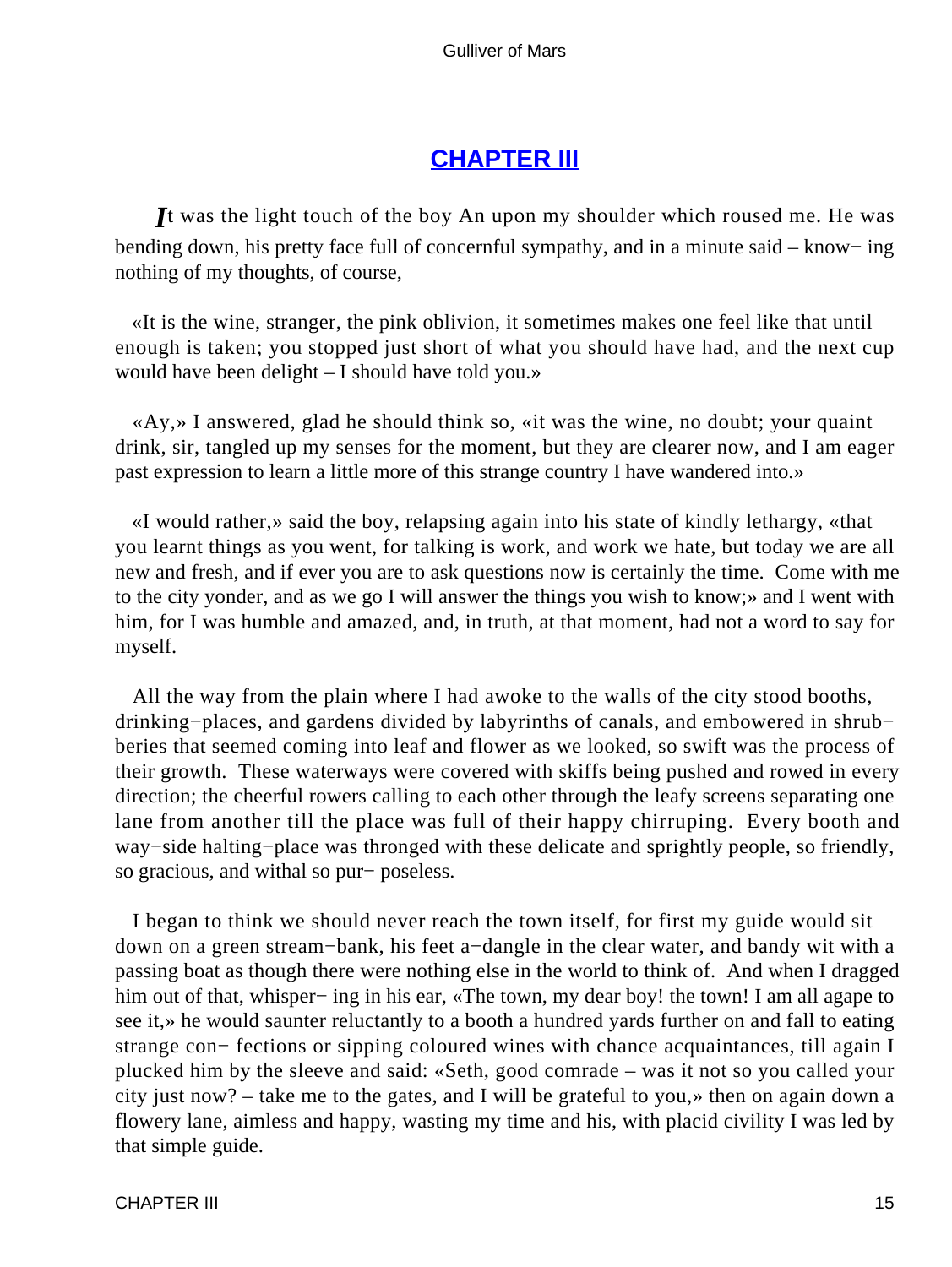Wherever we went the people stared at me, as well they might, as I walked through them overtopping the tallest by a head or more. The drinking−cups paused half−way to their mouths; the jests died away upon their lips; and the blinking eyes of the drinkers shone with a momentary sparkle of wonder as their minds reeled down those many− tinted floods to the realms of oblivion they loved.

 I heard men whisper one to another, «Who is he?»; «Whence does he come?»; «Is he a tribute−taker?» as I strolled amongst them, my mind still so thrilled with doubt and wonder that to me they seemed hardly more than painted puppets, the vistas of their lovely glades and the ivory town beyond only the fancy of a dream, and their talk as incontinent as the babble of a stream.

Then happily, as I walked along with bent head brood− ing over the incredible thing that had happened, my com− panion's shapely legs gave out, and with a sigh of fatigue he suggested we should take a skiff amongst the many ly– ing about upon the margins and sail towards the town, «For,» said he, «the breeze blows thitherward, and 'tis a shame to use one's limbs when Nature will carry us for nothing!»

 «But have you a boat of your own hereabouts?» I queried; «for to tell the truth I came from home myself somewhat poorly provided with means to buy or barter, and if your purse be not heavier than mine we must still do as poor men do.»

 «Oh!» said An, «there is no need to think of that, no one here to hire or hire of; we will just take the first skiff we see that suits us.»

«And what if the owner should come along and find his boat gone?»

 «Why, what should he do but take the next along the bank, and the master of that the next again – how else could it be?» said the Martian, and shrugging my shoulders, for I was in no great mood to argue, we went down to the waterway, through a thicket of budding trees underlaid with a carpet of small red flowers filling the air with a scent of honey, and soon found a diminutive craft pulled up on the bank. There were some dainty cloaks and wraps in it which An took out and laid under a tree. But first he felt in the pouch of one for a sweetmeat which his fine nostrils, acute as a squirrel's, told him was there, and taking the lump out bit a piece from it, afterwards replacing it in the owner's pocket with the frankest simplicity.

 Then we pushed off, hoisted the slender mast, set the smallest lug−sail that ever a sailor smiled at, and, myself at the helm, and that golden youth amidships, away we drifted under thickets of drooping canes tasselled with yel− low catkin−flowers, up the blue alley of the water into the broader open river beyond with its rapid flow and crowd– ing boats, the white city front now towering clear before us.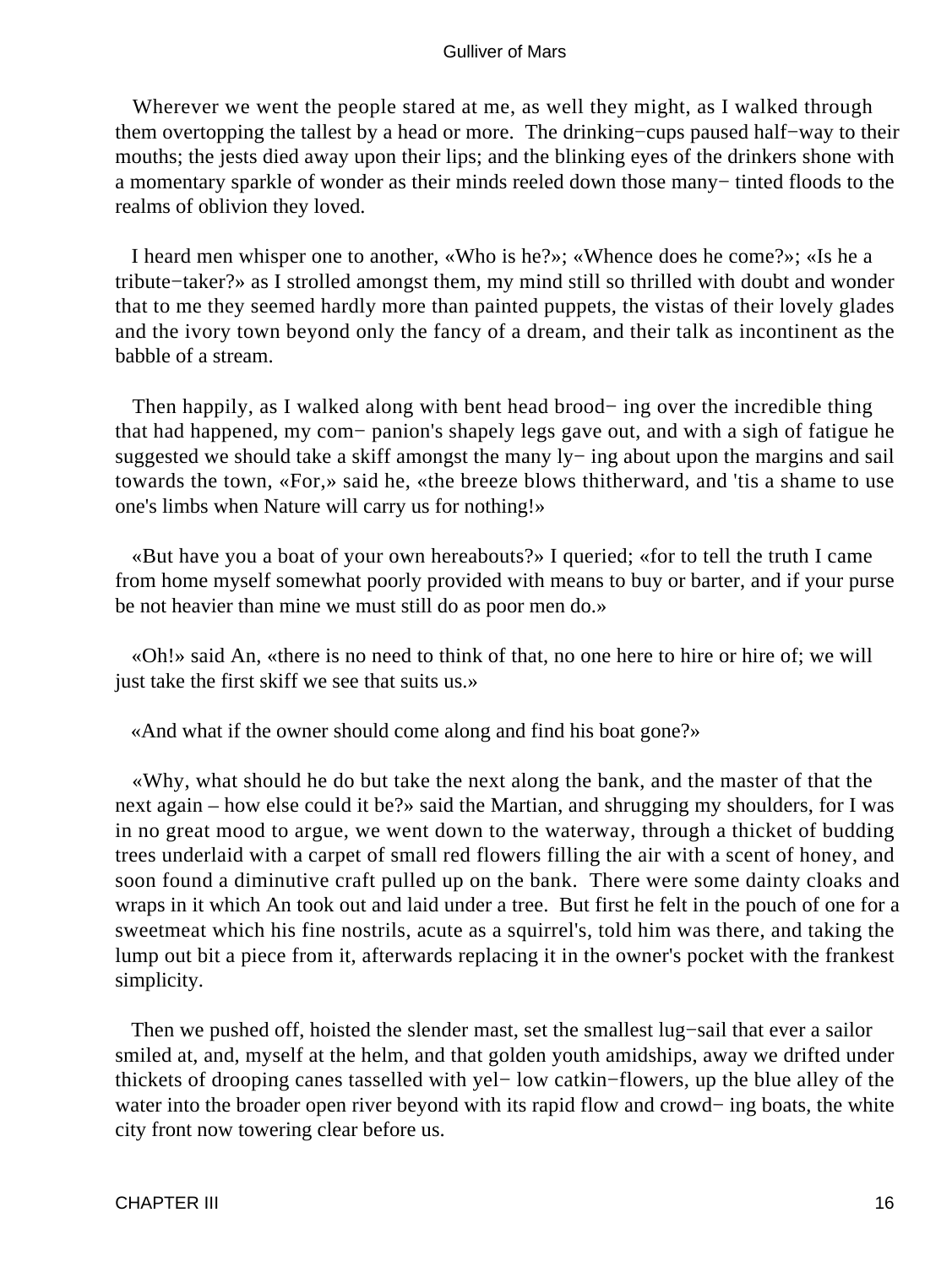The air was full of sunshine and merry voices; birds were singing, trees were budding; only my heart was heavy, my mind confused. Yet why should I be sad, I said to myself presently? Life beat in my pulses; what had I to fear? This world I had tumbled into was new and strange, no doubt, but tomorrow it would be old and familiar; it dis− credited my manhood to sit brow−bent like that, so with an effort I roused myself.

 «Old chap!» I said to my companion, as he sat astride of a thwart slowly chewing something sticky and eyeing me out of the corner of his eyes with vapid wonder, «tell me something of this land of yours, or something about yourself – which reminds me I have a question to ask. It is a bit delicate, but you look a sensible sort of fellow, and will take no offence. The fact is, I have noticed as we came along half your population dresses in all the colours of the rainbow – 'fancy suitings' our tailors could call it at home – and this half of the census are undoubtedly men and women. The rub is that the other half, to which you be− long, all dress alike in **Yellow,** and I will be fired from the biggest gun on the Carolina's main deck if I can tell what sex you belong to! I took you for a boy in the begin− ning, and the way you closed with the idea of having a drink with me seemed to show I was dead on the right course. Then a little later on I heard you and a friend abusing our sex from an outside point of view in a way which was very disconcerting. This, and some other things, have set me all abroad again, and as fate seems determined to make us chums for this voyage – why – well, frankly, I should be glad to know if you be boy or girl? If you are as I am, no more nor less then – for I like you – there's my hand in comradeship. If you are otherwise, as those sleek outlines seem to promise – why, here's my hand again! But man or woman you must be – come, which is it?»

 If I had been perplexed before, to watch that boy now was more curious than ever. He drew back from me with a show of wounded dignity, then bit his lips, and sighed, and stared, and frowned. «Come,» I said laughingly, «speak! it engenders ambiguity to be so ambiguous of gender! 'Tis no great matter, yes or no, a plain answer will set us fairly in our friendship; if it is comrade, then comrade let it be; if maid, why, I shall not quarrel with that, though it cost me a likely messmate.»

«You mock me.»

«Not I, I never mocked any one.»

«And does my robe tell you nothing?»

 «Nothing so much; a yellow tunic and becoming enough, but nothing about it to hang a deduction on. Come! Are you a girl, after all?»

«I do not count myself a girl.»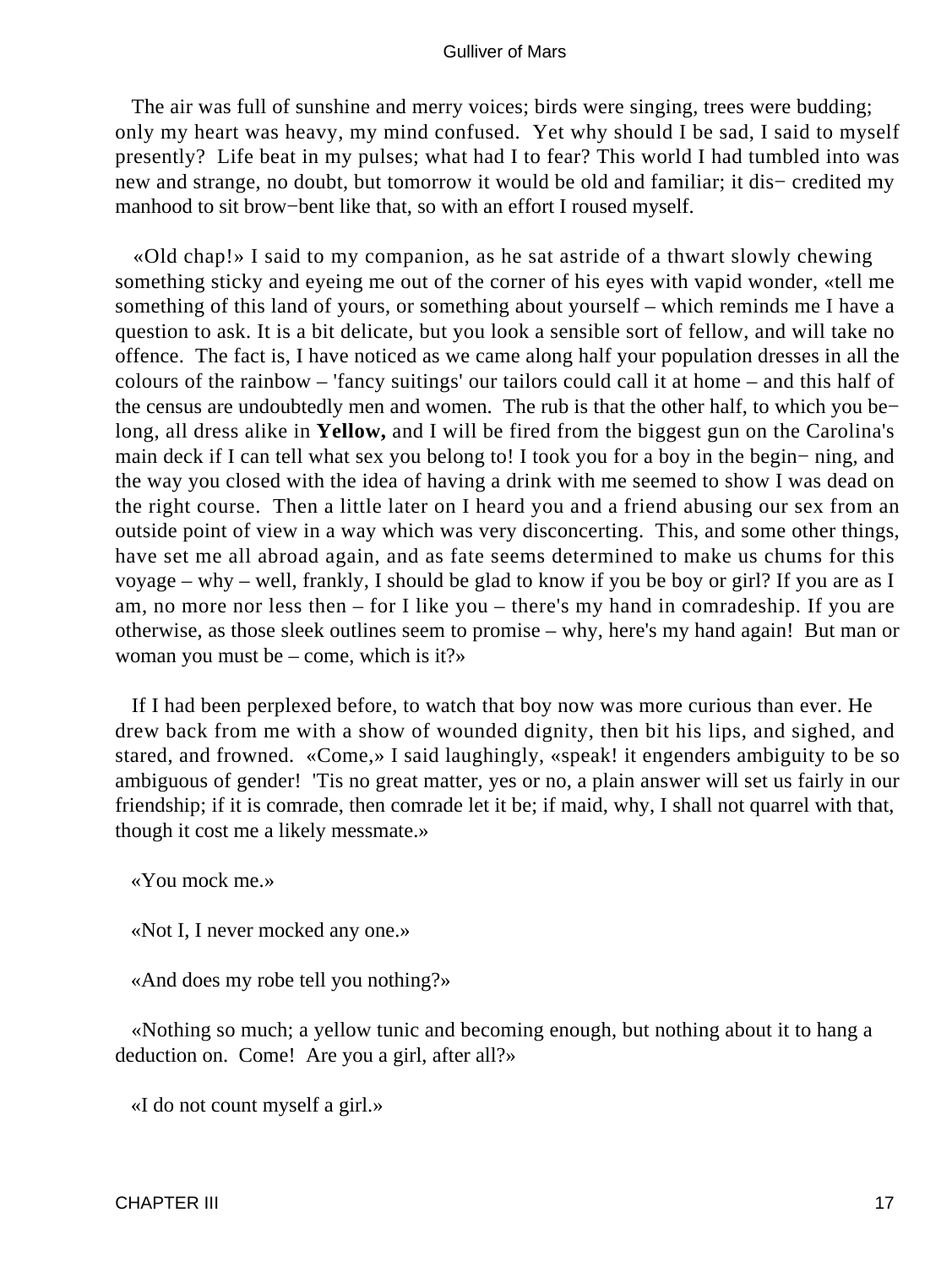«Why, then, you are the most blooming boy that ever eyes were set upon; and though 'tis with some tinge of regret, yet cheerfully I welcome you into the ranks of man− hood.»

«I hate your manhood, send it after the maidhood; it fits me just as badly.»

«But An, be reasonable; man or maid you must be.»

«Must be; why?»

 «Why?» Was ever such a question put to a sane mortal before? I stared at that ambiguous thing before me, and then, a little wroth to be played with, growled out some− thing about Martians being all drunk or mad.

 «'Tis you yourself are one or other,» said that individual, by this time pink with anger, «and if you think because I am what I am you can safely taunt me, you are wrong. See! I have a sting,» and like a thwarted child my com− panion half drew from the folds of the yellow tunic−dress the daintiest, most harmless−looking little dagger that was ever seen.

 «Oh, if it comes to that,» I answered, touching the Navy scabbard still at my hip, and regaining my temper at the sight of hers, «why, I have a sting also – and twice as long as yours! But in truth, An, let us not talk of these things; if something in what I have said has offended nice Martian scruples I am sorry, and will question no more, leaving my wonder for time to settle.»

 «No,» said the other, «it was my fault to be hasty of offence; I am not so angered once a year. But in truth your question moves us yellow robes deeply. Did you not really know that we who wear this saffron tunic are slaves, – a race apart, despised by all.»

«'Slaves,' no; how should I know it?»

 «I thought you must understand a thing so fundamental, and it was that thought which made your questions seem unkind. But if indeed you have come so far as not to under− stand even this, then let me tell you once we of this garb were women – priestesses of the immaculate conceptions of humanity; guardians of those great hopes and longings which die so easily. And because we forgot our high station and took to aping another sex the gods deserted and men despised us, giving us, in the fierceness of their contempt, what we asked for. We are the slave ants of the nest, the work−bees of the hive, come, in truth, of those here who still be men and women of a sort, but toilers only; un− known in love, unregretted in death – those who dangle all children but their own – slaves cursed with the accomplish− ment of their own ambition.»

 There was no doubt poor An believed what she said, for her attitude was one of extreme dejection while she spoke, and to cheer her I laughed.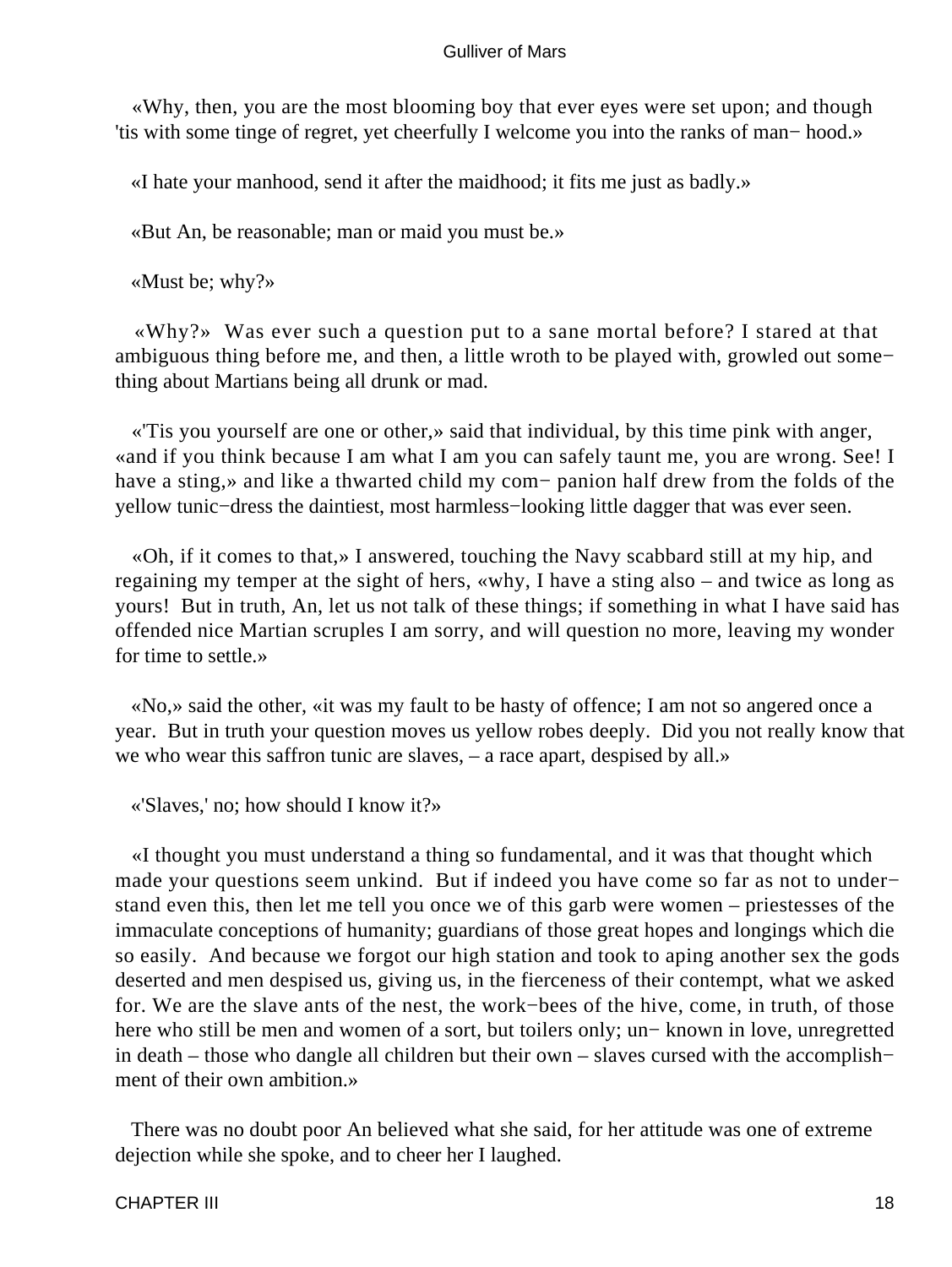«Oh! come, it can't be as bad as that. Surely sometimes some of you win back to womanhood? You yourself do not look so far gone but what some deed of abnegation, some strong love if you could but conceive it would set you right again. Surely you of the primrose robes can sometimes love?»

 Whereat unwittingly I troubled the waters in the placid soul of that outcast Martian! I cannot exactly describe how it was, but she bent her head silently for a moment or two, and then, with a sigh, lifting her eyes suddenly to mine, said quietly, «Yes, sometimes; sometimes – but very sel− dom,» while for an instant across her face there flashed the summer lightning of a new hope, a single transient glance of wistful, timid entreaty; of wonder and delight that dared not even yet acknowledge itself.

 Then it was my turn to sit silent, and the pause was so awkward that in a minute, to break it, I exclaimed –

 «Let's drop personalities, old chap – I mean my dear Miss An. Tell me something about your people, and let us begin properly at the top: have you got a king, for instance?»

 To this the girl, pulling herself out of the pleasant slough of her listlessness, and falling into my vein, answered –

 «Both yes and no, sir traveller from afar – no chiefly, and yet perhaps yes. If it were no then it were so, and if yes then Hath were our king.»

 «A mild king I should judge by your uncertainty. In the place where I came from kings press their individualities somewhat more clearly on their subjects' minds. Is Hath here in the city? Does he come to your feasts today?»

 An nodded. Hath was on the river, he had been to see the sunrise; even now she thought the laughter and singing down behind the bend might be the king's barge coming up citywards. «He will not be late,» said my companion, «because the marriage−feast is set for tomorrow in the palace.»

 I became interested. Kings, palaces, marriage−feasts – why, here was something substantial to go upon; after all these gauzy folk might turn out good fellows, jolly com− rades to sojourn amongst – and marriage−feasts reminded me again I was hungry.

 «Who is it,» I asked, with more interest in my tone, «who gets married? – is it your ambiguous king himself?»

 Whereat An's purple eyes broadened with wonder: then as though she would not be uncivil she checked herself, and answered with smothered pity for my ignorance, «Not only Hath himself, but every one, stranger, they are all married tomorrow; you would not have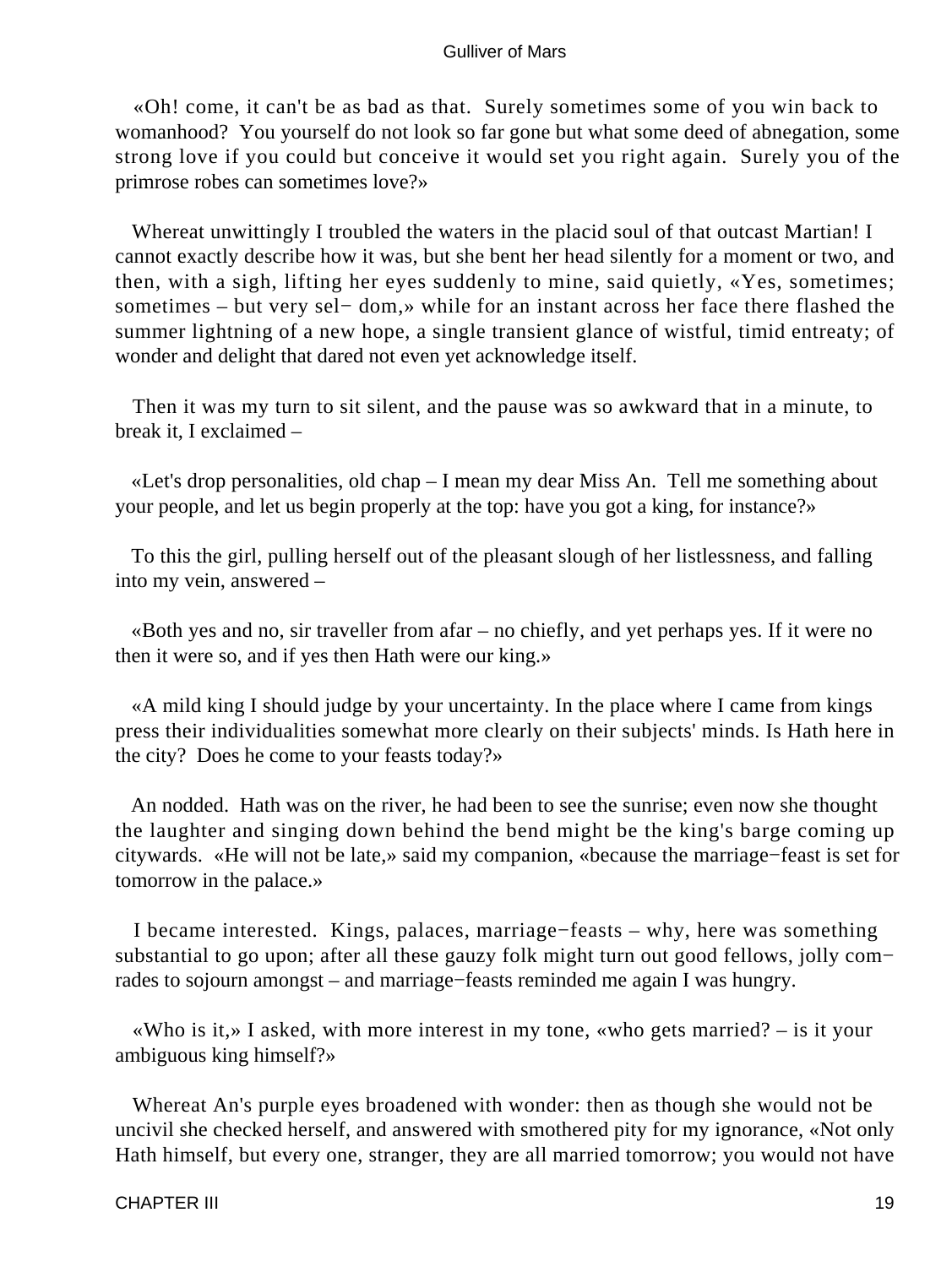them married one at a time, would you?» – this with inexpressible derision.

 I said, with humility, something like that happened in the place I came from, asking her how it chanced the convenience of so many came to one climax at the same mo− ment. «Surely, An, this is a marvel of arrangement. Where I dwelt wooings would sometimes be long or sometimes short, and all maids were not complacent by such universal agree− ment.»

 The girl was clearly perplexed. She stared at me a space, then said, «What have wooings long or short to do with weddings? You talk as if you did your wooing first and then came to marriage – we get married first and woo after− wards!»

 «'Tis not a bad idea, and I can see it might lend an ease and certainty to the pastime which our method lacks. But if the woman is got first and sued subsequently, who brings you together? Who sees to the essential preliminaries of assortment?»

 An, looking at my shoes as though she speculated on the remoteness of the journey I had come if it were measured by my ignorance, replied, «The urn, stranger, the urn does that – what else? How it may be in that out−fashioned region you have come from I cannot tell, but here – 'tis so commonplace I should have thought you must have known it – we put each new year the names of all womenkind into an urn and the men draw for them, each town, each village by itself, and those they draw are theirs; is it conceivable your race has other methods?»

 I told her it was so – we picked and chose for ourselves, beseeching the damsels, fighting for them, and holding the sun of romance was at its setting just where the Martians held it to rise. Whereat An burst out laughing – a clear, ringing laugh that set all the light−hearted folk in the nearest boats laughing in sympathy. But when the grotesqueness of the idea had somewhat worn off, she turned grave and asked me if such a fancy did not lead to spite, envy, and bickerings. «Why, it seems to me,» she said, shaking her curly head, «such a plan might fire cities, desolate plains, and empty palaces  $-\infty$ 

«Such things have been.»

 «Ah! our way is much the better. See!» quoth that gentle philosopher. «'Here,' one of our women would say, 'am I to−day, unwed, as free of thought as yonder bird chasing the catkin down; tomorrow I shall be married, with a whole summer to make love in, relieved at one bound of all those uncertainties you acknowledge to, with nothing to do but lie about on sunny banks with him whom chance sends me, come to the goal of love without any travelling to get there.' Why, you must acknowledge this is the per− fection of ease.»

 «But supposing,» I said, «chance dealt unkindly to you from your nuptial urn, supposing the man was not to your liking, or another coveted him?» To which An answered,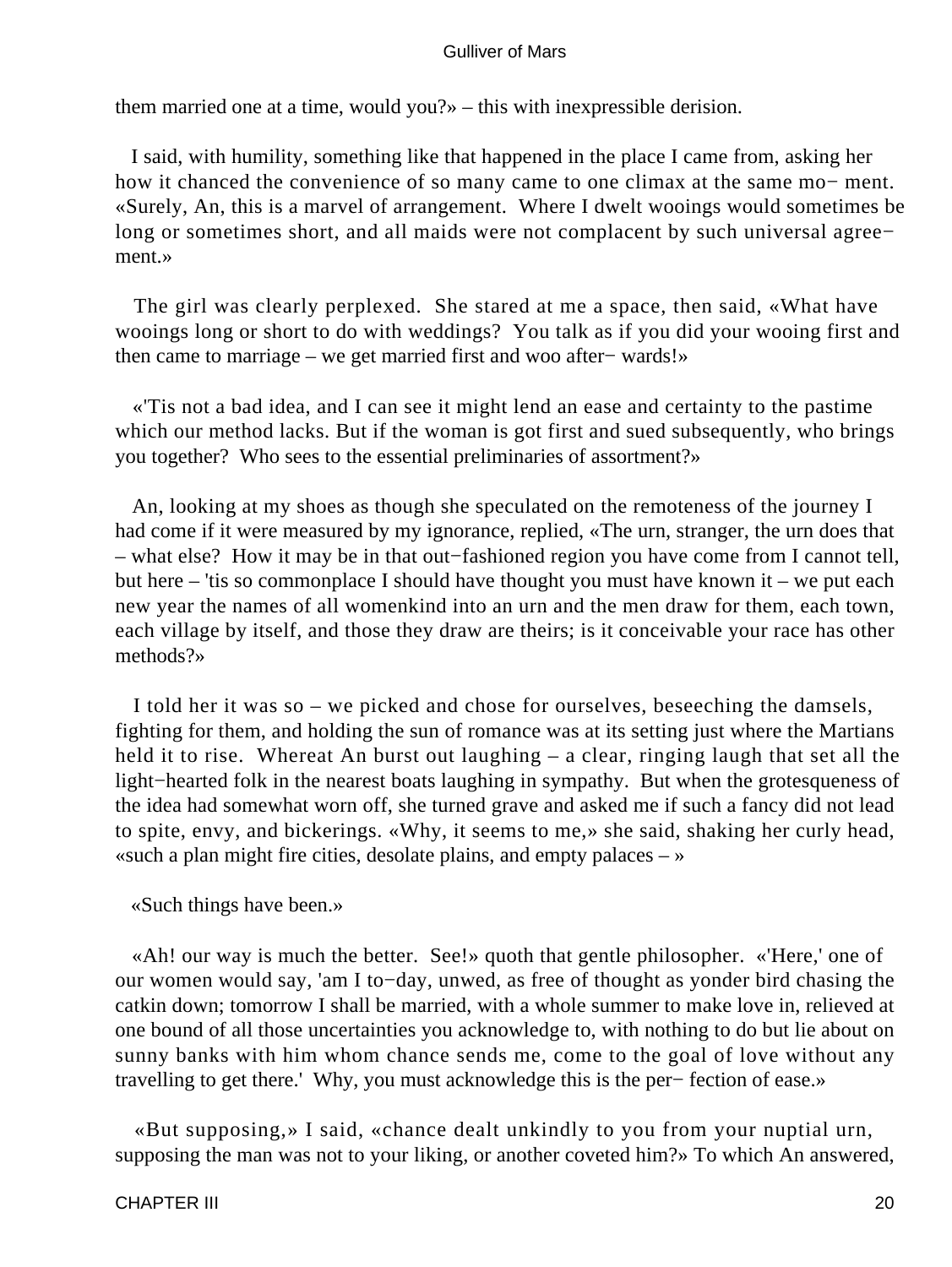with some shrewdness –

 «In the first case we should do what we might, being no worse off than those in your land who had played ill providence to themselves. In the second, no maid would covet him whom fate had given to another, it were too fatiguing, or if such a thing DID happen, then one of them would waive his claims, for no man or woman ever born was worth a wrangle, and it is allowed us to barter and change a little.»

 All this was strange enough. I could not but laugh, while An laughed at the lightest invitation, and thus chatting and deriding each other's social arrangements we floated idly townwards and presently came out into the main waterway perhaps a mile wide and flowing rapidly, as streams will on the threshold of the spring, with brash or waste of distant beaches riding down it, and every now and then a broken branch or tree−stem glancing through waves whose crests a fresh wind lifted and sowed in golden showers in the inter− vening furrows. The Martians seemed expert upon the water, steering nimbly between these floating dangers when they met them, but for the most part hugging the shore where a more placid stream better suited their fancies, and for a time all went well.

 An, as we went along, was telling me more of her strange country, pointing out birds or flowers and naming them to me. «Now that,» she said, pointing to a small grey owl who sat reflective on a floating log we were approaching – «that is a bird of omen; cover your face and look away, for it is not well to watch it.»

Whereat I laughed. «Oh!» I answered, «so those ancient follies have come as far as this, have they? But it is no bird grey or black or white that can frighten folk where I come from; see, I will ruffle his philosophy for him,» and suiting the action to the words I lifted a pebble that happened to lie at the bottom of the boat and flung it at that creature with the melancholy eyes. Away went the owl, dipping his wings into the water at every stroke, and as he went wailing out a ghostly cry, which even amongst sunshine and glitter made one's flesh creep.

 An shook her head. «You should not have done that,» she said; «our dead whom we send down over the falls come back in the body of yonder little bird. But he has gone now,» she added, with relief; «see, he settles far up stream upon the point of yonder rotten bough; I would not disturb him again if I were you  $-\infty$ 

 Whatever more An would have said was lost, for amidst a sound of flutes and singing round the bend of the river below came a crowd of boats decked with flowers and gar− lands, all clustering round a barge barely able to move, so thick those lesser skiffs pressed upon it. So close those wherries hung about that the garlanded rowers who sat at the oars could scarcely pull, but, here as everywhere, it was the same good temper, the same carelessness of order, as like a flowery island in the dancing blue water the motley fleet came up.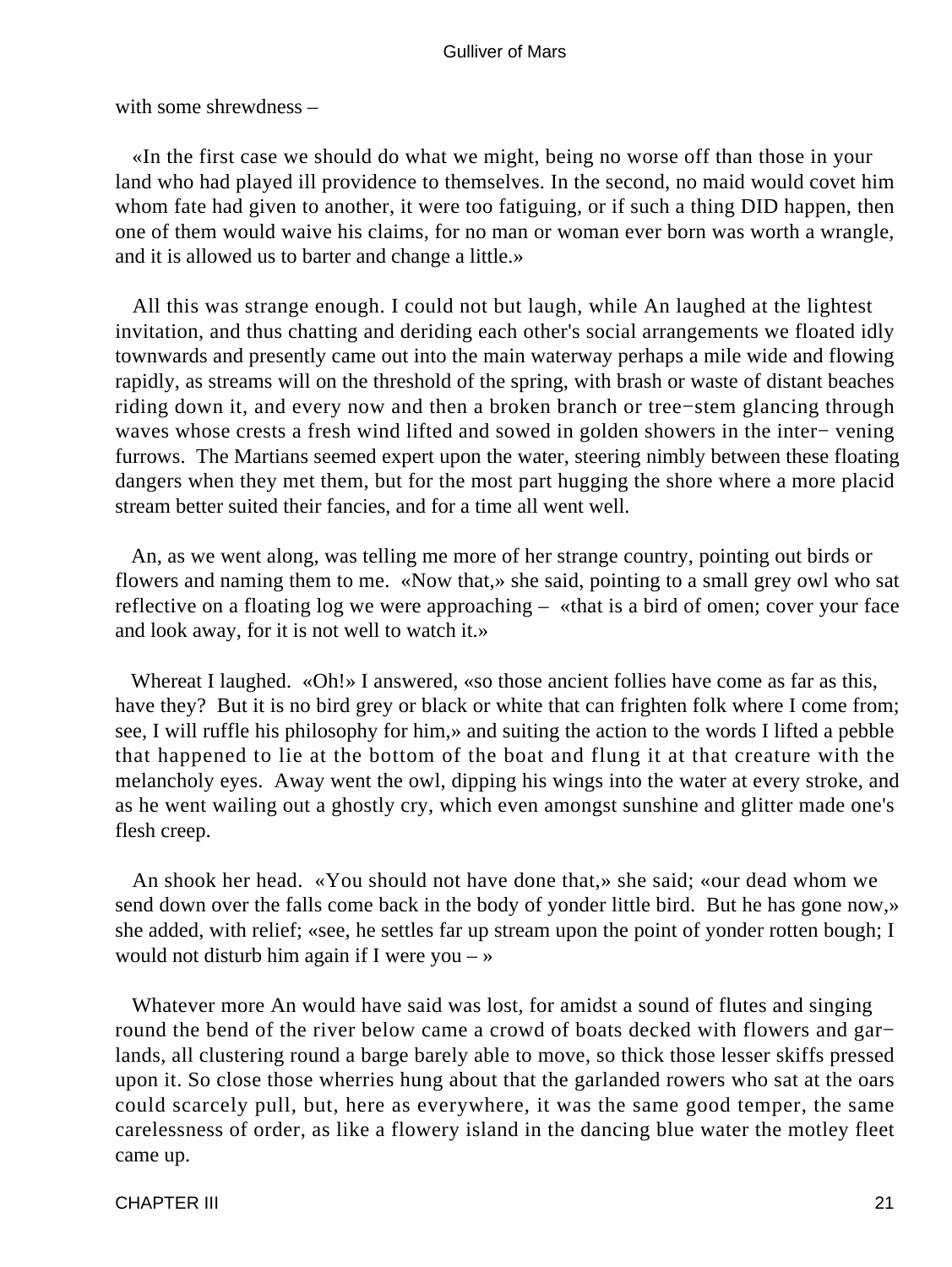I steered our skiff a space out from the bank to get a better view, while An clapped her hands together and laughed. «It is Hath – he himself and those of the palace with him. Steer a little nearer still, friend – so! between yon floating rubbish flats, for those with Hath are good to look at.»

 Nothing loth I made out into mid−stream to see that strange prince go by, little thinking in a few minutes I should be shaking hands with him, a wet and dripping hero. The crowd came up, and having the advantage of the wind, it did not take me long to get a front place in the ruck, whence I set to work, with republican interest in royalty, to stare at the man who An said was the head of Martian society. He did not make me desire to renounce my demo− cratic principles. The royal fellow was sitting in the centre of the barge under a canopy and on a throne which was a mass of flowers, not bunched together as they would have been with us, but so cunningly arranged that they rose from the footstool to the pinnacle in a rhythm of colour, a poem in bud and petals the like of which for harmonious beauty I could not have imagined possible. And in this fairy den was a thin, gaunt young man, dressed in some sort of black stuff so nondescript that it amounted to little more than a shadow. I took it for granted that a substance of bone and muscle was covered by that gloomy suit, but it was the face above that alone riveted my gaze and made me return the stare he gave me as we came up with re− doubled interest. It was not an unhandsome face, but ashy grey in colour and amongst the insipid countenances of the Martians about him marvellously thoughtful. I do not know whether those who had killed themselves by learn− ing ever leave ghosts behind, but if so this was the very ideal for such a one. At his feet I noticed, when I un− hooked my eyes from his at last, sat a girl in a loose coral pink gown who was his very antipode. Princess Heru, for so she was called, was resting one arm upon his knee at our approach and pulling a blue convolvulus bud to pieces – a charming picture of dainty idleness. Anything so soft, so silken as that little lady was never seen before. Who am I, a poor quarter−deck loafer, that I should attempt to describe what poet and painter alike would have failed to realise? I know, of course, your stock descriptives: the melting eye, the coral lip, the peachy cheek, the raven tress; but these were coined for mortal woman – and this was not one of them. I will not attempt to describe the glorious tenderness of those eyes she turned upon me presently; the glowing radiance of her skin; the infinite grace of every action; the incredible soul−searching harmony of her voice, when later on I heard it – you must gather something of these things as I go – suffice it to say that when I saw her there for the first time in the plenitude of her beauty I fell desperately, wildly in love with her.

 Meanwhile, even the most infatuated of mortals cannot stare for ever without saying something. The grating of our prow against the garlanded side of the royal barge roused me from my reverie, and nodding to An, to imply I would be back presently, I lightly jumped on to Hath's vessel, and, with the assurance of a free and independent American voter, approached that individual, holding out my palm, and saying as I did so,

«Shake hands, Mr. President!»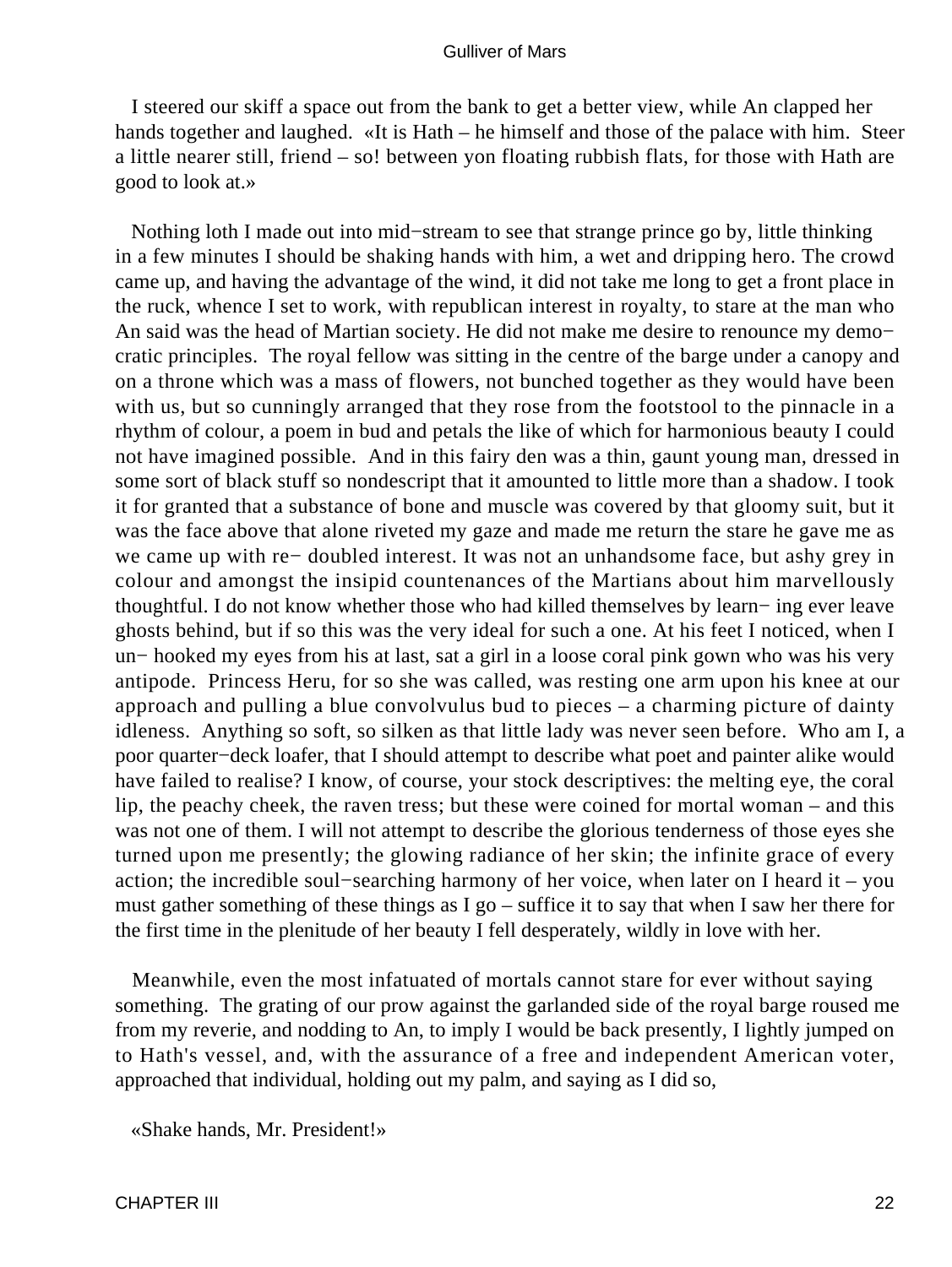The prince came forward at my bidding and extending his hand for mine. He bowed slow and sedately, in that peculiar way the Martians have, a ripple of gratified civility passing up his flesh; lower and lower he bowed, until his face was over our clasped hands, and then, with simple courtesy, he kissed my finger−tips! This was somewhat em− barrassing. It was not like the procedure followed in Courts nearer to Washington than this one, as far as my reading went, and, withdrawing my fingers hastily, I turned to the princess, who had risen, and was eyeing her somewhat awkwardly, the while wondering what kind of salutation would be suitable in her case when a startling incident happened. The river, as said, was full of floating rubbish brought down from some far−away uplands by a spring freshet while the royal convoy was making slow progress upstream and thus met it all bow on. Some of this stuff was heavy timber, and when a sudden warning cry went up from the leading boats it did not take my sailor instinct long to guess what was amiss. Those in front shot side to side, those be− hind tried to drop back as, bearing straight down on the royal barge, there came a log of black wood twenty feet long and as thick as the mainmast of an old three−decker.

 Hath's boat could no more escape than if it had been planted on a rocky pedestal, garlands and curtains trailing in the water hung so heavy on it. The gilded paddles of the slender rowers were so feeble – they had but made a half− turn from that great javelin's road when down it came upon them, knocking the first few pretty oarsmen head over heels and crackling through their oars like a bull through dry maize stalks. I sprang forward, and snatching a pole from a half−hearted slave, jammed the end into the head of the log and bore with all my weight upon it, diverting it a little, and thereby perhaps saving the ship herself, but not enough. As it flashed by a branch caught upon the trailing tapestry, hurling me to the deck, ,and tearing away with it all that finery. Then the great spar, tossing half its dripping length into the air, went plunging downstream with shreds of silk and flowers trailing from it, and white water bubbling in its rear.

 When I scrambled to my feet all was ludicrous confusion on board. Hath still stood by his throne – an island in a sea of disorder – staring at me; all else was chaos. The rowers and courtiers were kicking and wallowing in the «waist» of the ship like fish newly shot out of a trawl net, but the princess was gone. Where was she? I brushed the spray from my eyes, and stared overboard. She was not in the bub− bling blue water alongside. Then I glanced aft to where the log, now fifteen yards away, was splashing through the sun− shine, and, as I looked, a fair arm came up from underneath and white fingers clutched convulsively at the sky. What man could need more? Down the barge I rushed, and drop− ping only my swordbelt, leapt in to her rescue. The gentle Martians were too numb to raise a hand in help; but it was not necessary. I had the tide with me, and gained at every stroke. Meanwhile that accursed tree, with poor Heru's skirts caught on a branch, was drowning her at its leisure; lifting her up as it rose upon the crests, a fair, helpless bundle, and then sousing her in its fall into the nether water, where I could see her gleam now and again like pink coral.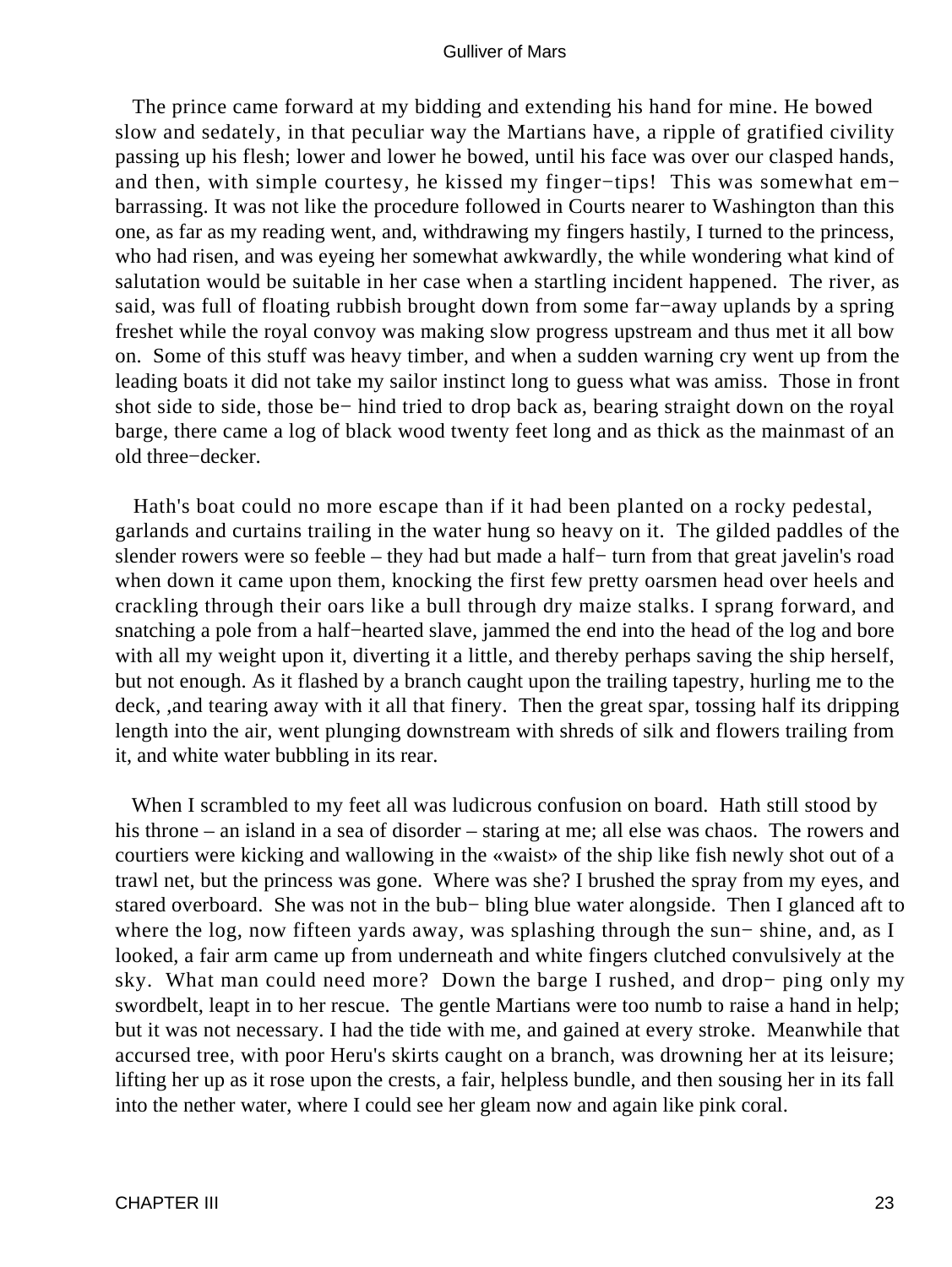I redoubled my efforts and got alongside, clutching the rind of that old stump, and swimming and scrambling, at last was within reach of the princess. Thereon the log lifted her playfully to my arms, and when I had laid hold came down, a crushing weight, and forced us far into the clammy bosom of Martian sea. Again we came up, coughing and choking – I tugging furiously at that tangled raiment, and the lady, a mere lump of sweetness in my other arm – then down again with that log upon me and all the noises of Eblis in my ears. Up and down we went, over and over, till strength was spent and my ribs seemed breaking; then, with a last desperate effort, I got a knee against the stem, and by sheer strength freed my princess – the spiteful timber made a last ugly thrust at us as it rolled away – and we were free!

 I turned upon my back, and, sure of rescue now, took the lady's head upon my chest, holding her sweet, white fists in mine the while, and, floating, waited for help.

 It came only too quickly. The gallant Martians, when they saw the princess saved, came swiftly down upon us. Over the lapping of the water in my ears I heard their sigh− like cries of admiration and surprise, the rattle of spray on the canoe sides mingled with the splash of oars, the flitting shadows of their prows were all about us, and in less time than it takes to write we were hauled aboard, revived, and taken to Hath's barge. Again the prince's lips were on my fingertips; again the flutes and music struck up; and as I squeezed the water out of my hair, and tried to keep my eyes off the outline of Heru, whose loveliness shone through her damp, clinging, pink robe, as if that robe were but a gauzy fancy, I vaguely heard Hath saying wondrous things of my gallantry, and, what was more to the purpose, asking me to come with him and stay that night at the palace.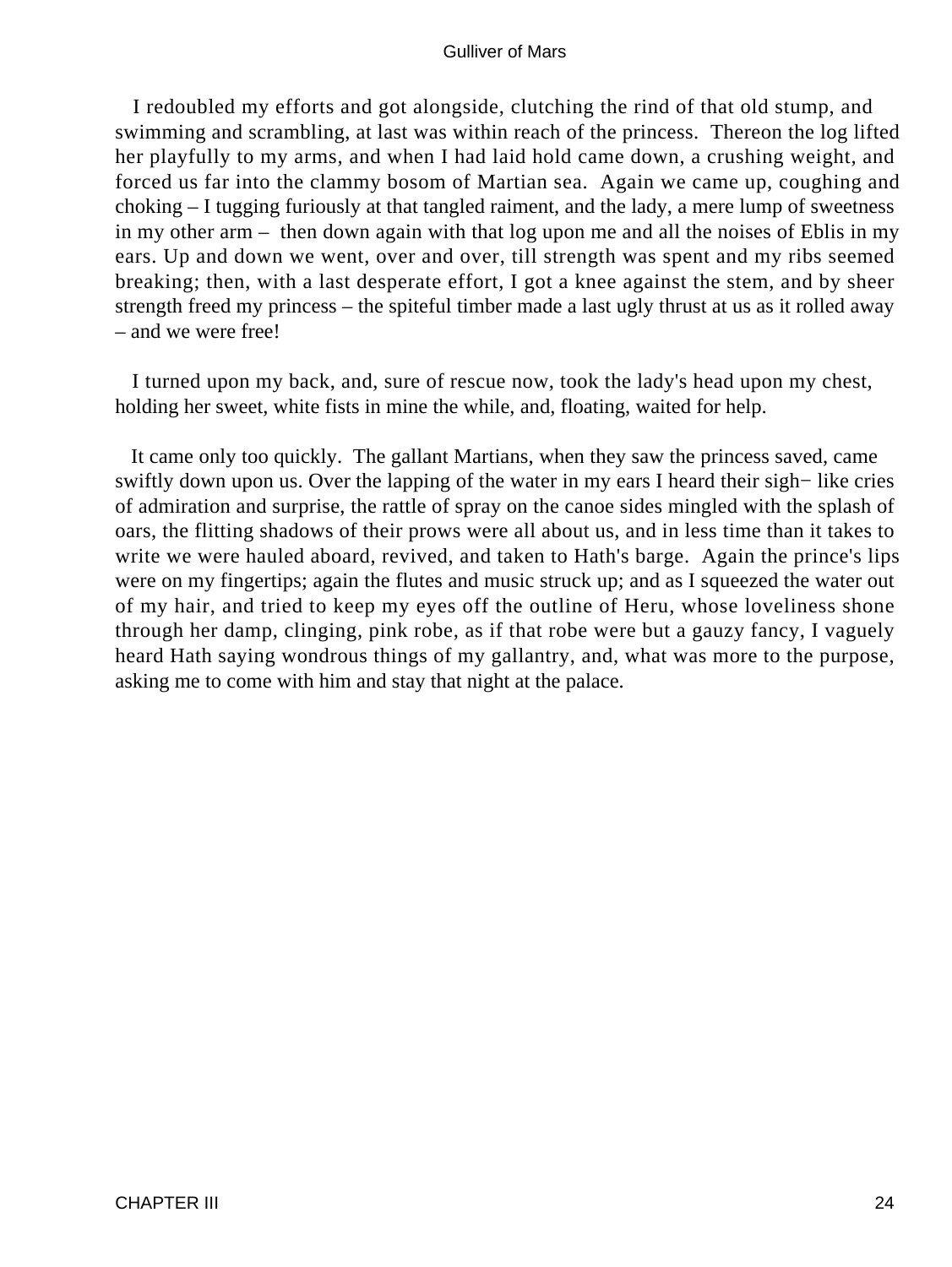# **[CHAPTER IV](#page-144-0)**

**They lodged me like a prince in a tributary country that first night. I was tired. Twas a** stiff stage I had come the day before, and they gave me a couch whose ethereal softness seemed to close like the wings of a bird as I plunged at its touch into fathomless slumbers. But the next day had hardly broken when I was awake, and, stretching my limbs upon the piled silk of a legless bed upon the floor, found myself in a great chamber with a purple tapestry across the entrance, and a square arch leading to a flat terrace outside.

 It was a glorious daybreak, making my heart light within me, the air like new milk, and the colours of the sunrise lay purple and yellow in bars across my room. I yawned and stretched, then rising, wrapped a silken quilt about me and went out into the flat terrace top, wherefrom all the city could be seen stretched in an ivory and emerald patchwork, with open, blue water on one side, and the Martian plain trending away in illimitable distance upon the other.

 Directly underneath in the great square at the bottom of Hath's palace steps were gathered a concourse of people, brilliant in many−coloured dresses. They were sitting or lying about just as they might for all I knew have done through the warm night, without much order, save that where the black streaks of inlaid stone marked a carriage− way across the square none were stationed. While I won− dered what would bring so many together thus early, there came a sound of flutes – for these people can do nothing without piping like finches in a thicket in May – and from the storehouses half−way over to the harbour there streamed a line of carts piled high with provender. Down came the teams attended by their slaves, circling and wheeling into the open place, and as they passed each group those lazy, lolling beggars crowded round and took the dole they were too thriftless to earn themselves. It was strange to see how listless they were about the meal, even though Provi− dence itself put it into their hands; to note how the yellow−girted slaves scudded amongst them, serving out the loaves, themselves had grown, harvested, and baked; slipping from group to group, rousing, exhorting, admin− istering to a helpless throng that took their efforts without thought or thanks.

 I stood there a long time, one foot upon the coping and my chin upon my hand, noting the beauty of the ruined town and wondering how such a feeble race as that which lay about, breakfasting in the limpid sunshine, could have come by a city like this, or kept even the ruins of its walls and buildings from the covetousness of others, until presently there was a rustle of primrose garments and my friend of the day before stood by me.

«Are you rested, traveller?» she questioned in that pretty voice of hers.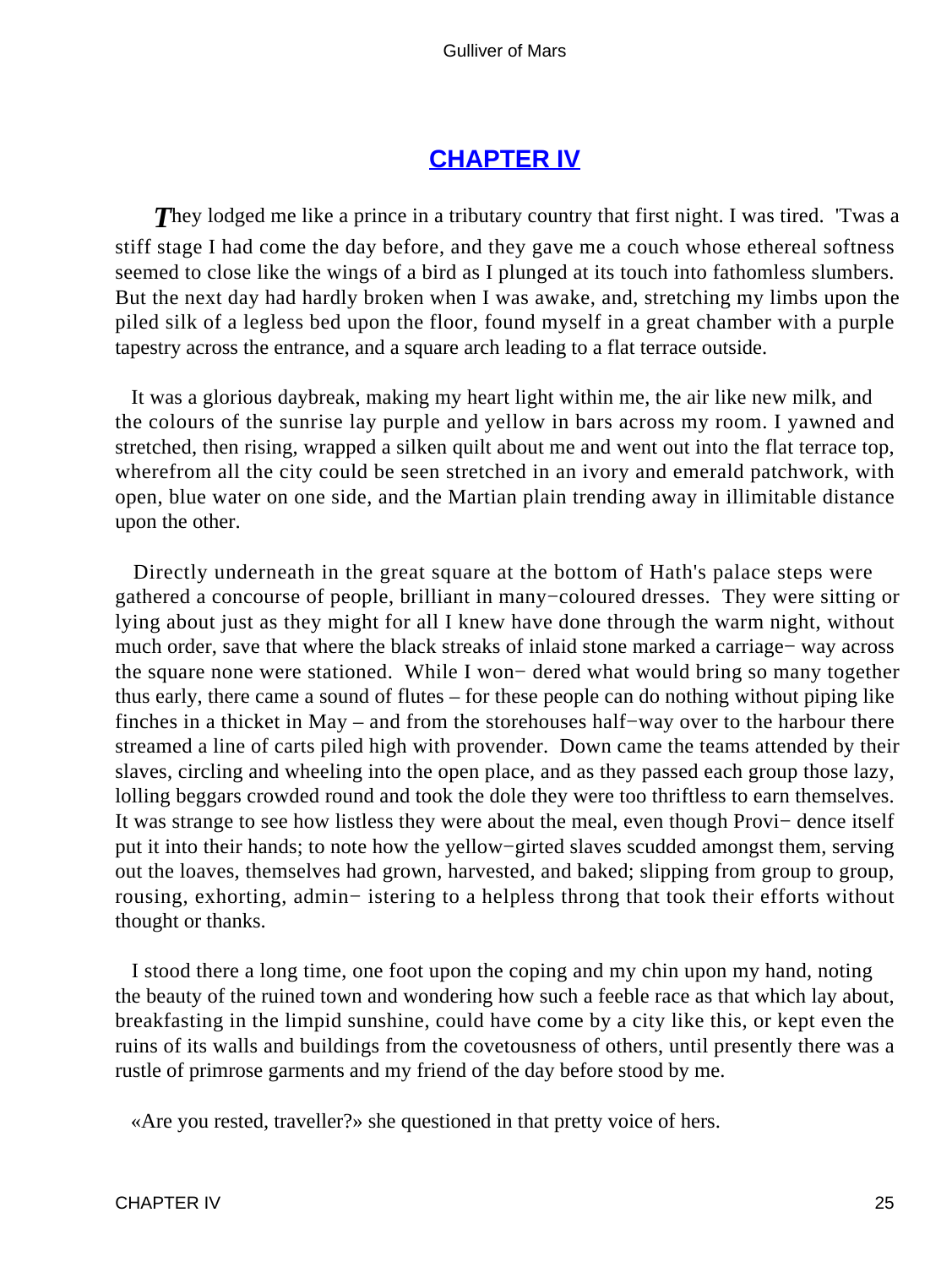«Rested ambrosially, An.»

 «It is well; I will tell the Government and it will come up to wash and dress you, afterwards giving you breakfast.»

 «For the breakfast, damsel, I shall be grateful, but as for the washing and dressing I will defend myself to the last gasp sooner than submit to such administration.»

«How strange! Do you never wash in your country?»

 «Yes, but it is a matter left largely to our own discretion; so, my dear girl, if you will leave me for a minute or two in quest of that meal you have mentioned, I will guarantee to be ready when it comes.»

 Away she slipped, with a shrug of her rosy shoulders, to return presently, carrying a tray covered with a white cloth, whereon were half a dozen glittering covers whence came most fragrant odours of cooked things.

 «Why, comrade,» I said, sitting down and lifting lid by lid, for the cold, sweet air outside had made me hungry, «this is better than was hoped for; I thought from what I saw down yonder I should have to trot behind a tumbril for my breakfast, and eat it on my heels amongst your sleepy friends below.»

 An replied, «The stranger is a prince, we take it, in his own country, and princes fare not quite like common people, even here.»

 «So,» I said, my mouth full of a strange, unknown fish, and a cake soft as milk and white as cotton in the pod. «Now that makes me feel at home!»

«Would you have had it otherwise with us?»

 «No! now I come to think of it, it is most natural things should be much alike in all the corners of the universe; the splendid simplicity that rules the spheres, works much the same, no doubt, upon one side of the sun as upon the other. Yet, somehow – you can hardly wonder at it – yes− terday I looked to find your world, when I realised where I had tumbled to, a world of djin and giants; of mad possibilities over realised, and here I see you dwellers by the utterly remote little more marvellous than if I had come amongst you on the introduction of a cheap tourist ticket, and round some neglected corner of my own distant world!»

«I hardly follow your meaning, sir.»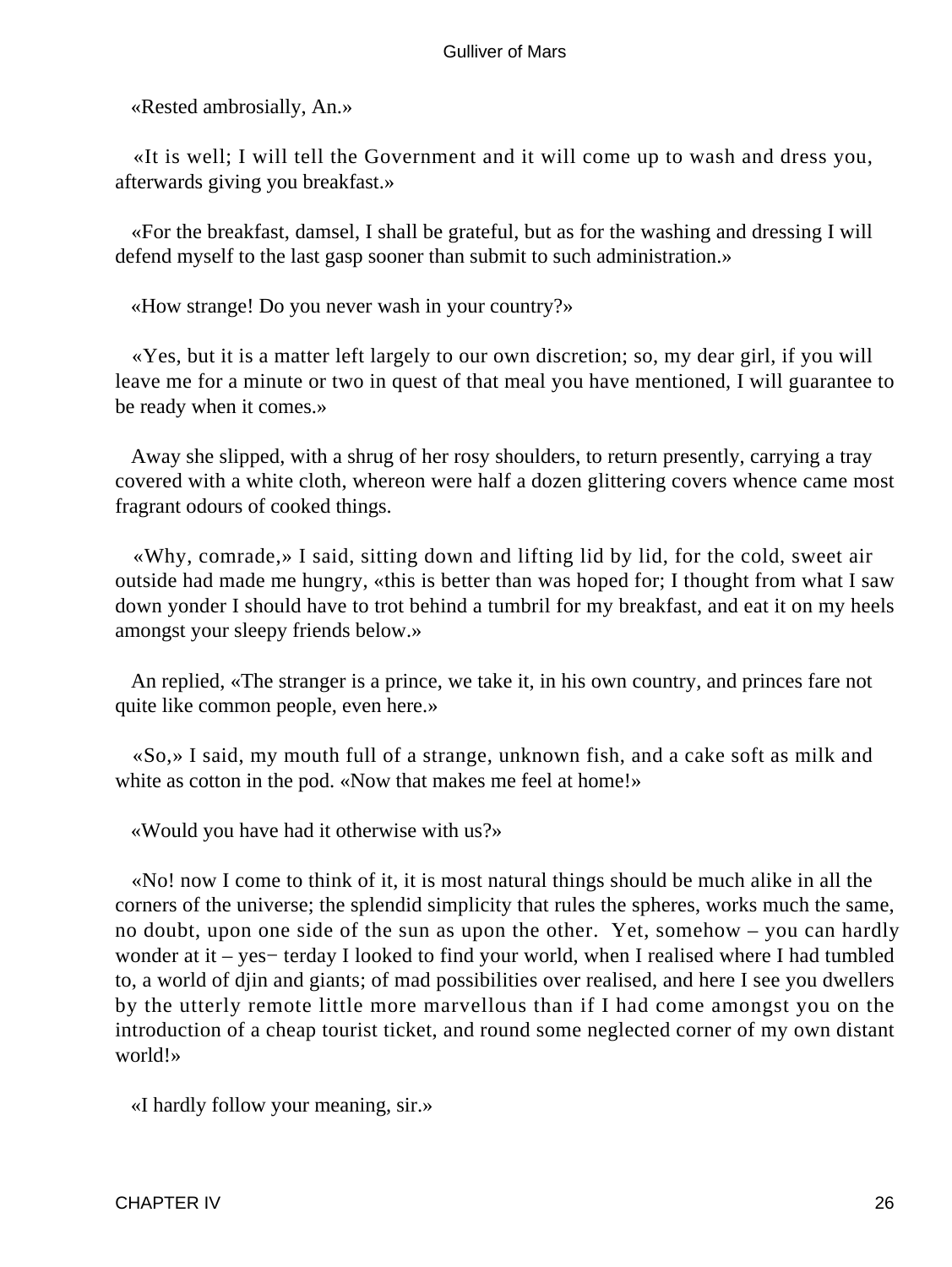«No, no, of course you cannot. I was forgetting you did not know! There, pass me the stuff on yonder platter that looks like caked mud from an anchor fluke, and swells like breath of paradise, and let me question you;» and while I sat and drank with that yellow servitor sitting in front of me, I plied her with questions, just as a baby might who had come into the world with a full−blown gift of speech. But though she was ready and willing enough to answer, and laughed gaily at my quaint ignorance of simple things, yet there was little water in the well.

 «Had they any kind of crafts or science; any cult of stars or figures?» But again she shook her head, and said, «Hath might know, Hath understood most things, but her− self knew little of either.» «Armies or navies?» and again the Martian shrugged her shoulders, questioning in turn –

«What for?»

 «What for!» I cried, a little angry with her engaging dulness, «Why, to keep that which the strong hand got, and to get more for those who come next; navies to sweep yonder blue seas, and armies to ward what they should bring home, or guard the city walls against all enemies, – for I suppose, An,» I said, putting down my knife as the cheering thought came on me, – «I suppose, An, you have some en− emies? It is not like Providence to give such riches as you possess, such lands, such cities, and not to supply the anti− dote in some one poor enough to covet them.»

 At once the girl's face clouded over, and it was obvious a tender subject had been chanced upon. She waved her hand impatiently as though to change the subject, but I would not be put off.

 «Come,» I said, «this is better than breakfast. It was the one thing – this unknown enemy of yours – wanting to lever the dull mass of your too peacefulness. What is he like? How strong? How stands the quarrel between you? I was a soldier myself before the sea allured me, and love horse and sword best of all things.»

«You would not jest if you knew our enemy!»

 «That is as it may be. I have laughed in the face of many a stronger foe than yours is like to prove; but anyhow, give me a chance to judge. Come, who is it that frightens all the blood out of your cheeks by a bare mention and may not be laughed at even behind these substantial walls?»

 «First, then, you know, of course, that long ago this land of ours was harried from the West.»

«Not I.»

CHAPTER IV 27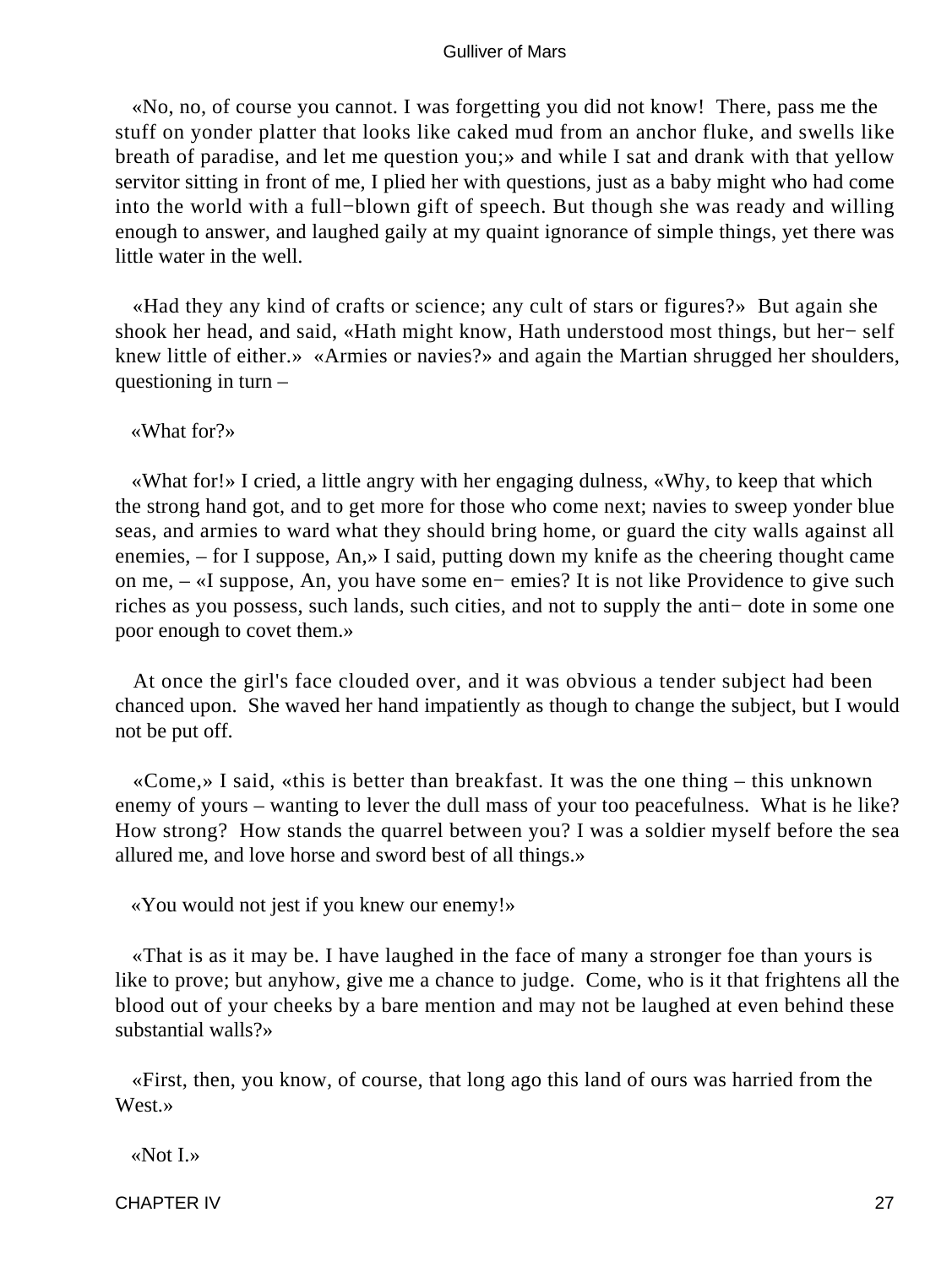«No!» said An, with a little warmth. «If it comes to that, you know nothing.»

 Whereat I laughed, and, saying the reply was just, vowed I would not interrupt again; so she wont on saying how Hath – that interminable Hath! – would know it all better than she did, but long ago the land was overrun by a people from beyond the broad, blue waters outside; a people huge of person, hairy and savage, uncouth, unlettered, and poor An's voice trembled even to describe them; a people without mercy or compunction, dwellers in woods, eaters of flesh, who burnt, plundered, and destroyed all before them, and had toppled over this city along with many others in an ancient foray, the horrors of which, still burnt lurid in her people's minds.

 «Ever since then,» went on the girl, «these odious terrors of the outer land have been a nightmare to us, making hectic our pleasures, and filling our peace with horrid thoughts of what might be, should they chance to come again.»

 «'Tis unfortunate, no doubt, lady,» I answered. "Yet it was long ago, and the plunderers are far away. Why not rise and raid them in turn? To live under such a nightmare is miserable, and a poet on my side of the ether has said –

"'He either fears his fate too much,

Or his deserts are small,

Who will not put it to the touch,

To win or lose it all.'

 It seems to me you must either bustle and fight again, or sit tamely down, and by paying the coward's fee for peace, buy at heavy price, indulgence from the victor."

 «We,» said An simply, and with no show of shame, «would rather die than fight, and so we take the easier way, though a heavy one it is. Look!» she said, drawing me to the broad window whence we could get a glimpse of the westward town and the harbour out beyond the walls. «Look! see yonder long row of boats with brown sails hanging loose reefed from every yard ranged all along the quay. Even from here you can make out the thin stream of porter slaves passing to and fro between them and the granaries like ants on a sunny path. Those are our tax−men's ships, they came yesterday from far out across the sea, as punctual as fate with the first day of spring, and two or three nights hence we trust will go again: and glad shall we be to see them start, although they leave scupper deep with our cloth, our corn, and gold.»

«Is that what they take for tribute?»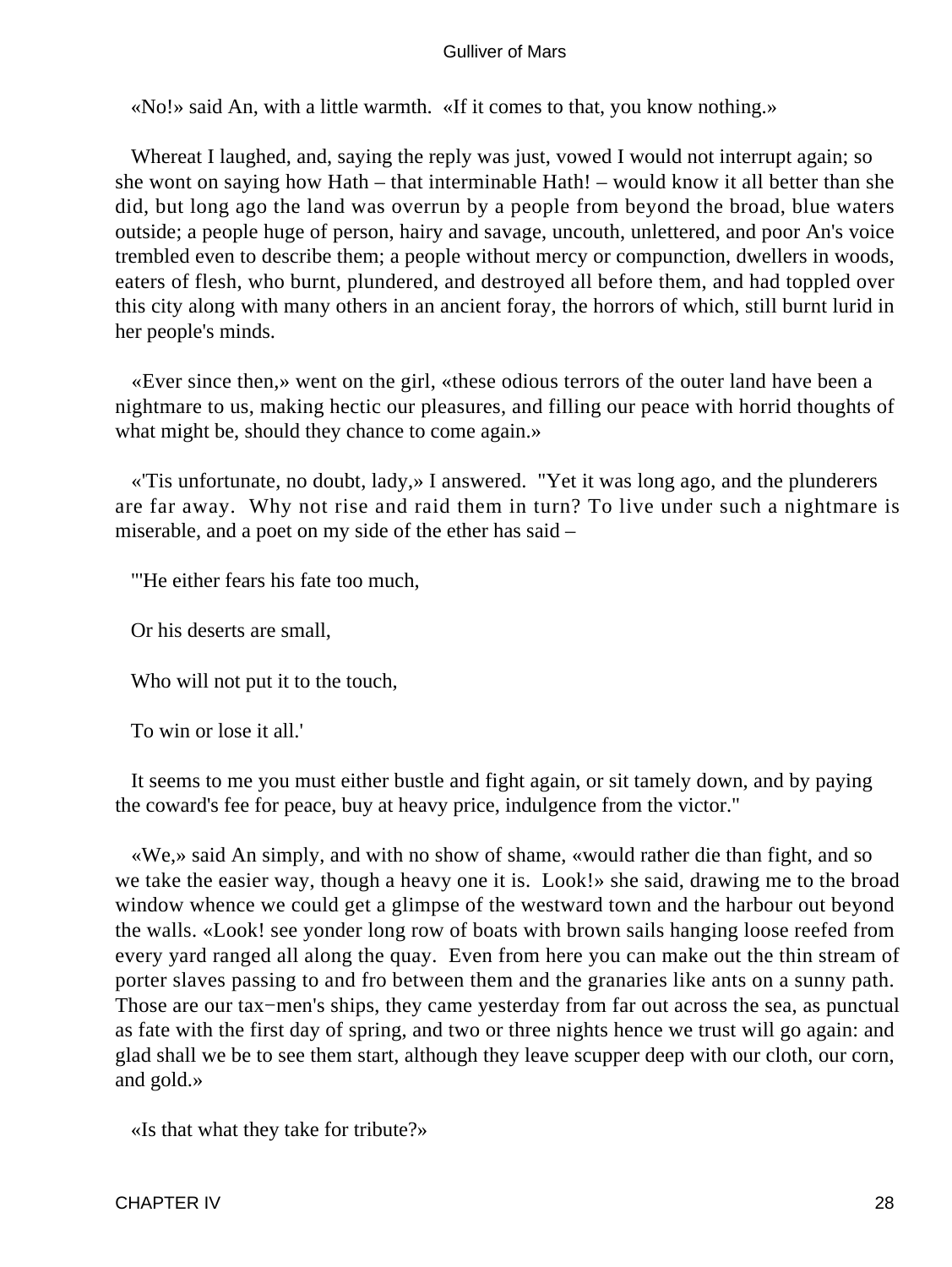«That and one girl – the fairest they can find.»

«One – only one! 'Tis very moderate, all things considered.»

 «She is for the thither king, Ar−hap, and though only one as you say, stranger, yet he who loses her is apt sometimes to think her one too many lost.»

 «By Jupiter himself it is well said! If I were that man I would stir up heaven and hell until I got her back; neither man, nor beast, nor devil should stay me in my quest!» As I spoke I thought for a minute An's fingers trembled a little as she fixed a flower upon my coat, while there was something like a sigh in her voice as she said –

«The maids of this country are not accustomed, sir, to be so strongly loved.»

 By this time, breakfasted and rehabilitated, I was ready to go forth. The girl swung back the heavy curtain that served in place of door across the entrance of my chamber, and leading the way by a corridor and marble steps while I followed, and whether it was the Martian air or the meal I know not, but thinking mighty well of myself until we came presently onto the main palace stairs, which led by stately flights from the upper galleries to the wide square below.

 As we passed into the full sunshine – and no sunshine is so crisply golden as the Martian – amongst twined flowers and shrubs and gay, quaint birds building in the cornices, a sleek youth rose slowly from where he had spread his cloak as couch upon a step and approaching asked –

«You are the stranger of yesterday?»

«Yes,» I answered.

 «Then I bring a message from Prince Hath, saying it would pleasure him greatly if you would eat the morning meal with him.»

«Why,» I answered, «it is very civil indeed, but I have breakfasted already.»

 «And so has Hath,» said the boy, gently yawning. «You see I came here early this morning, but knowing you would pass sooner or later I thought it would save me the trouble if I lay down till you came – those quaint people who built these places were so prodigal of steps,» and smiling apologetically he sank back on his couch and began toying with a leaf.

 «Sweet fellow,» I said, and you will note how I was getting into their style of conversation, «get back to Hath when you have rested, give him my most gracious thanks for the intended courtesy, but tell him the invitation should have started a week earlier; tell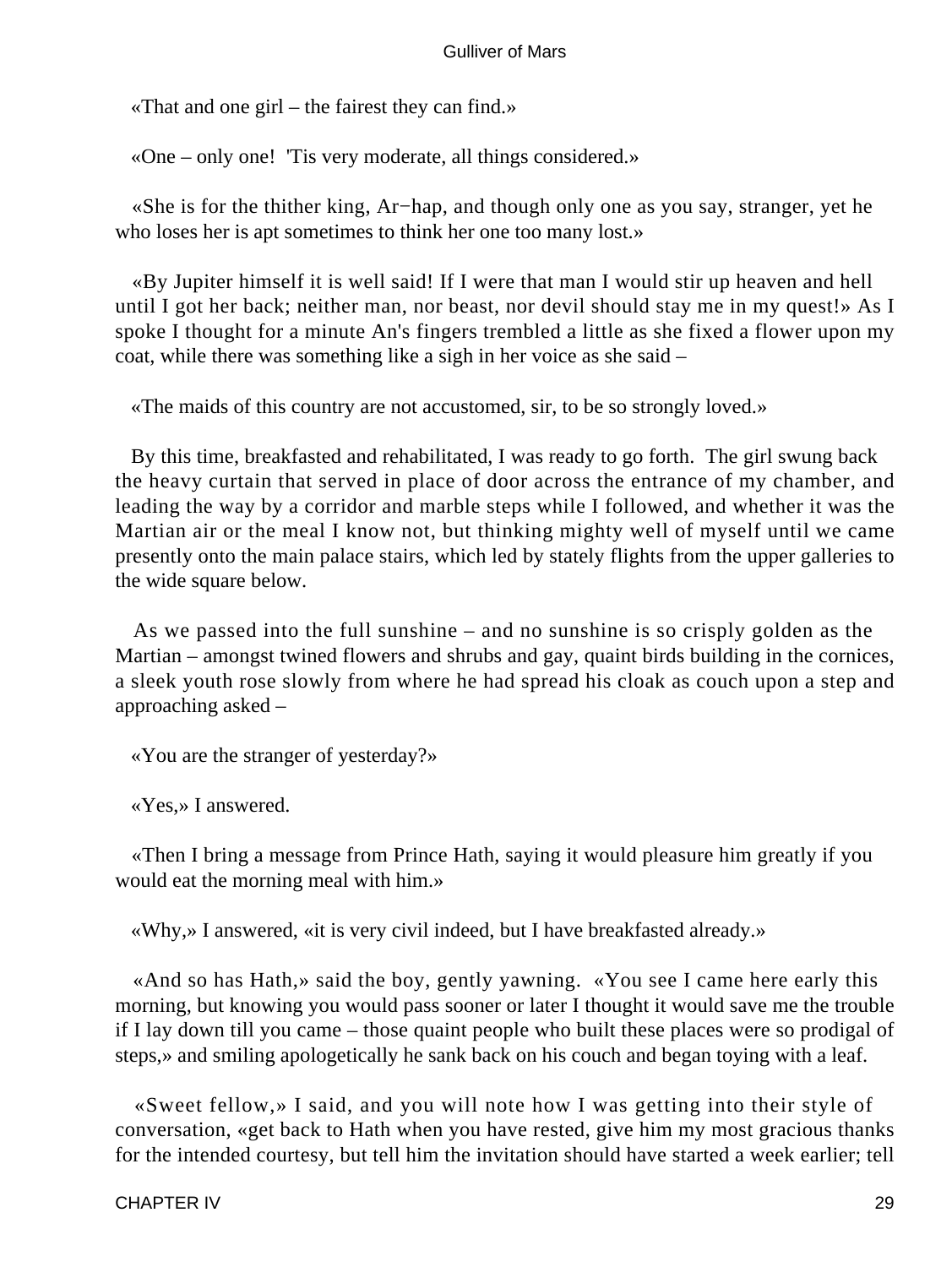him from me, you nimble− footed messenger, that I will post−date his kindness and come tomorrow; say that meanwhile I pray him to send any ill news he has for me by you. Is the message too bulky for your slender shoulders?»

 «No,» said the boy, rousing himself slowly, «I will take it,» and then he prepared to go. He turned again and said, without a trace of incivility, «But indeed, stranger, I wish you would take the message yourself. This is the third flight of stairs I have been up today.»

 Everywhere it was the same friendly indolence. Half the breakfasters were lying on coloured shawls in groups about the square; the other half were strolling off – all in one direction, I noticed – as slowly as could be towards the open fields beyond; no one was active or had anything to do save the yellow folk who flitted to and fro fostering the others, and doing the city work as though it were their only thought in life. There were no shops in that strange city, for there were no needs; some booths I saw indeed, and temple−like places, but hollow, and used for birds and beasts – things these lazy Martians love. There was no tramp of busy feet, for no one was busy; no clank of swords or armour in those peaceful streets, for no one was warlike; no hustle, for no one hurried; no wide−packed asses nodding down the lanes, for there was nothing to fill their packs with, and though a cart sometimes came by with a load of lolling men and maids, or a small horse, for horses they had, paced along, itself nearly as lazy as the master he bore, with trappings sewed over bits of coloured shell and coral, yet somehow it was all extraordinarily unreal. It was a city full of the ghosts of the life which once pulsed through its ways. The streets were peopled, the chatter of voices everywhere, the singing boys and laughing girls wandering, arms linked together, down the ways filled every echo with their merriment, yet somehow it was all so shallow that again and again I rubbed my eyes, wonder− ing if I were indeed awake, or whether it were not a pro− longed sleep of which the tomorrow were still to come.

 «What strikes me as strangest of all, good comrade,» I observed pleasantly to the tripping presence at my elbow, «is that these countrymen of yours who shirk to climb a flight of steps, and have palms as soft as rose petals, these wide ways paved with stones as hard as a usurer's heart.»

 An laughed. «The stones were still in their native quar− ries had it been left to us to seek them; we are like the conies in the ruins, sir, the inheritors of what other hands have done.»

 «Ay, and undone, I think, as well, for coming along I have noted axe chippings upon the walls, smudges of ancient fire and smoke upon the cornices.»

 An winced a little and stared uneasily at the walls, mut− tering below her breath something about trying to hide with flower garlands the marks they could not banish, but it was plain the conversation was not pleasing to her. So unpleasant was talk or sight of woodmen (Thither−folk, as she called them, in contradiction to the Hither people about us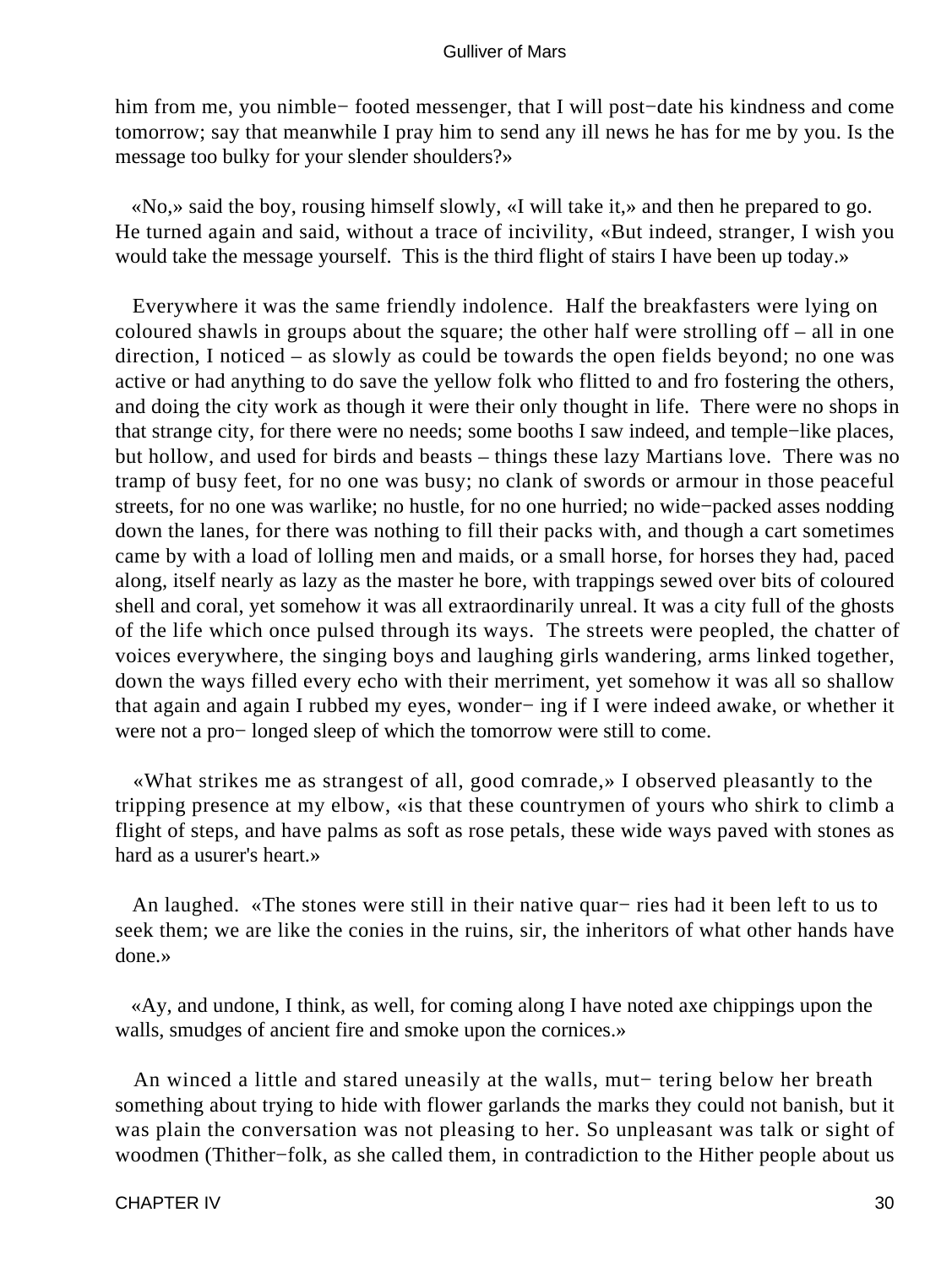here), that the girl was clearly relieved when we were free of the town and out into the open play− ground of the people. The whole place down there was a gay, shifting crowd. The booths of yesterday, the ar− cades, the archways, were still standing, and during the night unknown hands had redecked them with flowers, while another day's sunshine had opened the coppice buds so that the whole place was brilliant past expression. And here the Hither folk were varying their idleness by a general holiday. They were standing about in groups, or lying ranked like new−plucked flowers on the banks, piping to each other through reeds as soft and melodious as running water. They were playing inconsequent games and breaking off in the middle of them like children looking for new pleasures. They were idling about the drinking booths, delicately stupid with quaint, thin wines, dealt out to all who asked; the maids were ready to chevy or be chevied through the blossoming thickets by anyone who chanced upon them, the men slipped their arms round slen− der waists and wandered down the paths, scarce seeming to care even whose waist it was they circled or into whose ear they whispered the remainder of the love−tale they had begun to some one else. And everywhere it was «Hi,» and «Ha,» and «So,» and «See,» as these quaint people called to one another, knowing each other as familiarly as ants of a nest, and by the same magic it seemed to me.

 «An,» I said presently, when we had wandered an hour or so through the drifting throng, «have these good country− men of yours no other names but monosyllabic, nothing to designate them but these chirruping syllables?»

 «Is it not enough?» answered my companion. «Once in− deed I think we had longer names, but,» she added, smiling, «how much trouble it saves to limit each one to a single sound. It is uncivil to one's neighbours to burden their tongues with double duty when half would do.»

 «But have you no patronymics – nothing to show the child comes of the same source as his father came?»

«We have no fathers.»

«What! no fathers?» I said, starting and staring at her.

 «No, nor mothers either, or at least none that we remem− ber, for again, why should we? Mayhap in that strange dis− trict you come from you keep count of these things, but what have we to do with either when their initial duty is done. Look at that painted butterfly swinging on the honey− laden catkin there. What knows she of the mother who shed her life into a flowercup and forgot which flower it was the minute afterwards. We, too, are insects, stranger.»

 «And do you mean to say of this great concourse here, that every atom is solitary, individual, and can claim no kin− dred with another save the loose bonds of a general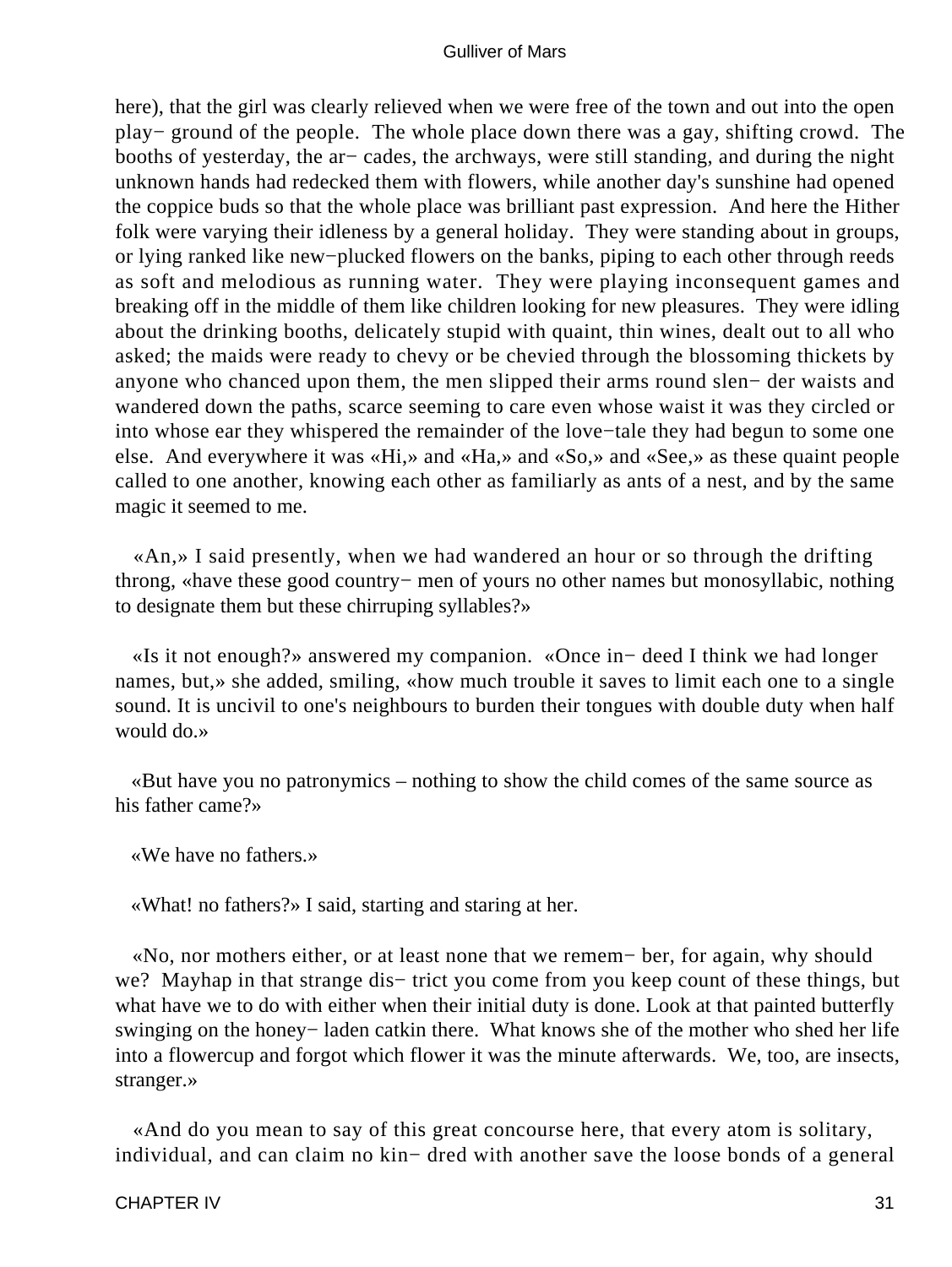fraterni− ty – a specious idea, horrible, impracticable!»

 Whereat An laughed. «Ask the grasshoppers if it is im− practicable; ask the little buzzing things of grass and leaves who drift hither and thither upon each breath of wind, finding kinsmen never but comrades everywhere – ask them if it is horrible.»

 This made me melancholy, and somehow set me thinking of the friends immeasurably distant I had left but yesterday.

What were they doing? Did they miss me? I was to have called for my pay this afternoon, and tomorrow was to have run down South to see that freckled lady of mine. What would she think of my absence? What would she think if she knew where I was? Gods, it was too mad, too absurd! I thrust my hands into my pockets in fierce des− peration, and there they clutched an old dance programme and an out−of−date check for a New York ferry−boat. I scowled about on that sunny, helpless people, and laying my hand bitterly upon my heart felt in the breast−pocket beneath a packet of unpaid Boston tailors' bills and a note from my landlady asking if I would let her aunt do my washing while I was on shore. Oh! what would they all think of me? Would they brand me as a deserter, a poltroon, and a thief, letting my name presently sink down in shame and mystery in the shadowy realm of the forgotten? Dread− ful thoughts! I would think no more.

 Maybe An had marked my melancholy, for presently she led me to a stall where in fantastic vases wines of sorts I have described before were put out for all who came to try them. There was medicine here for every kind of dulness – not the gross cure which earthly wine effects, but so nicely proportioned to each specific need that one could regulate one's debauch to a hairbreadth, rising through all the gamut of satisfaction, from the staid contentment coming of that flask there to the wild extravagances of the further− most vase. So my stripling told me, running her finger down the line of beakers carved with strange figures and cased in silver, each in its cluster of little attendant drinking− cups, like−coloured, and waiting round on the white napkins as the shore boats wait to unload a cargo round the sides of a merchant vessel.

 «And what,» I said, after curiously examining each liquor in turn, «what is that which stands alone there in the humble earthen jar, as though unworthy of the company of the others.»

 «Oh, that,» said my friend, «is the most essential of them all – that is the wine of recovery, without which all the others were deadly poisons.»

«The which, lady, looks as if it had a moral attaching to it.»

 «It may have; indeed I think it has, but I have forgotten. Prince Hath would know! Meanwhile let me give you to drink, great stranger, let me get you something.»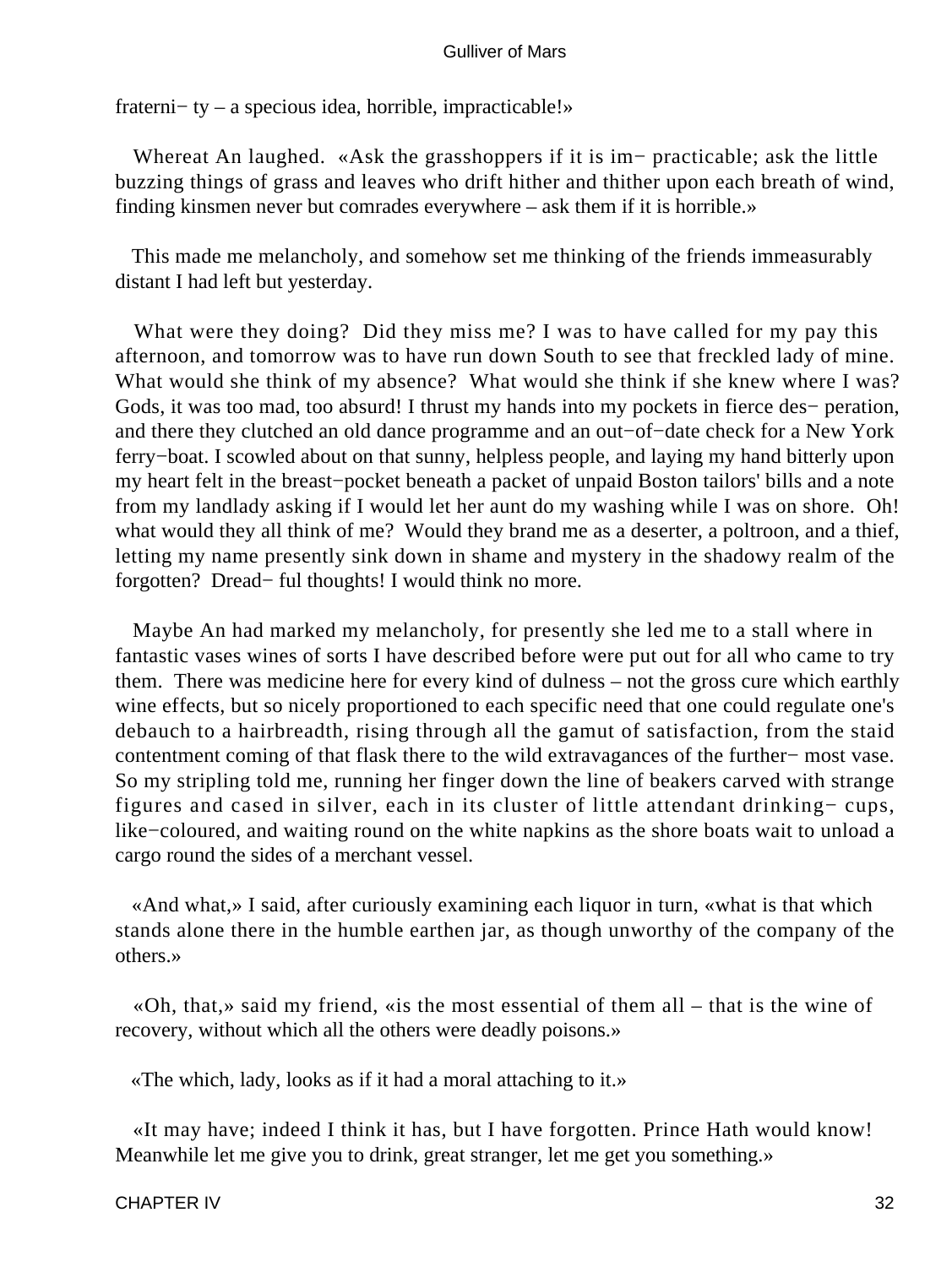«Well, then,» I laughed, «reach me down an antidote to fate, a specific for an absent mistress, and forgetful friends.»

«What was she like?» said An, hesitating a little and frowning.

«Nay, good friend,» was my answer, «what can that matter to you?»

 «Oh, nothing, of course,» answered that Martian, and while she took from the table a cup and filled it with fluid I felt in the pouch of my sword−belt to see if by chance a bit of money was Iying there, but there was none, only the pips of an orange poor Polly had sucked and laughingly thrown at me.

 However, it did not matter. The girl handed me the cup, and I put my lips to it. The first taste was bitter and acrid, like the liquor of long−steeped wood. At the second taste a shiver of pleasure ran through me, and I opened my eyes and stared hard. The third taste grossness and heavi− ness and chagrin dropped from my heart; all the com− plexion of Providence altered in a flash, and a stupid irresistible joy, unreasoning, uncontrollable took possession of my fibre. I sank upon a mossy bank and, lolling my head, beamed idiotically on the lolling Martians all about me. How long I was like that I cannot say. The heavy minutes of sodden contentment slipped by unnoticed, un− umbered, till presently I felt the touch of a wine−cup at my lips again, and drinking of another liquor dulness vanished from my mind, my eyes cleared, my heart throbbed; a fantastic gaiety seized upon my limbs; I bounded to my feet, and seizing An's two hands in mine, swung that damsel round in a giddy dance, capering as never dancer danced before, till spent and weary I sank down again from sheer lack of breath, and only knew thereafter that An was sitting by me saying, «Drink! drink stranger, drink and forget!» and as a third time a cup was pressed to my lips, aches and pleasures, stupidness and joy, life itself, seemed slipping away into a splendid golden vacuity, a hazy epi− sode of unconscious Elysium, indefinite, and unfathomable.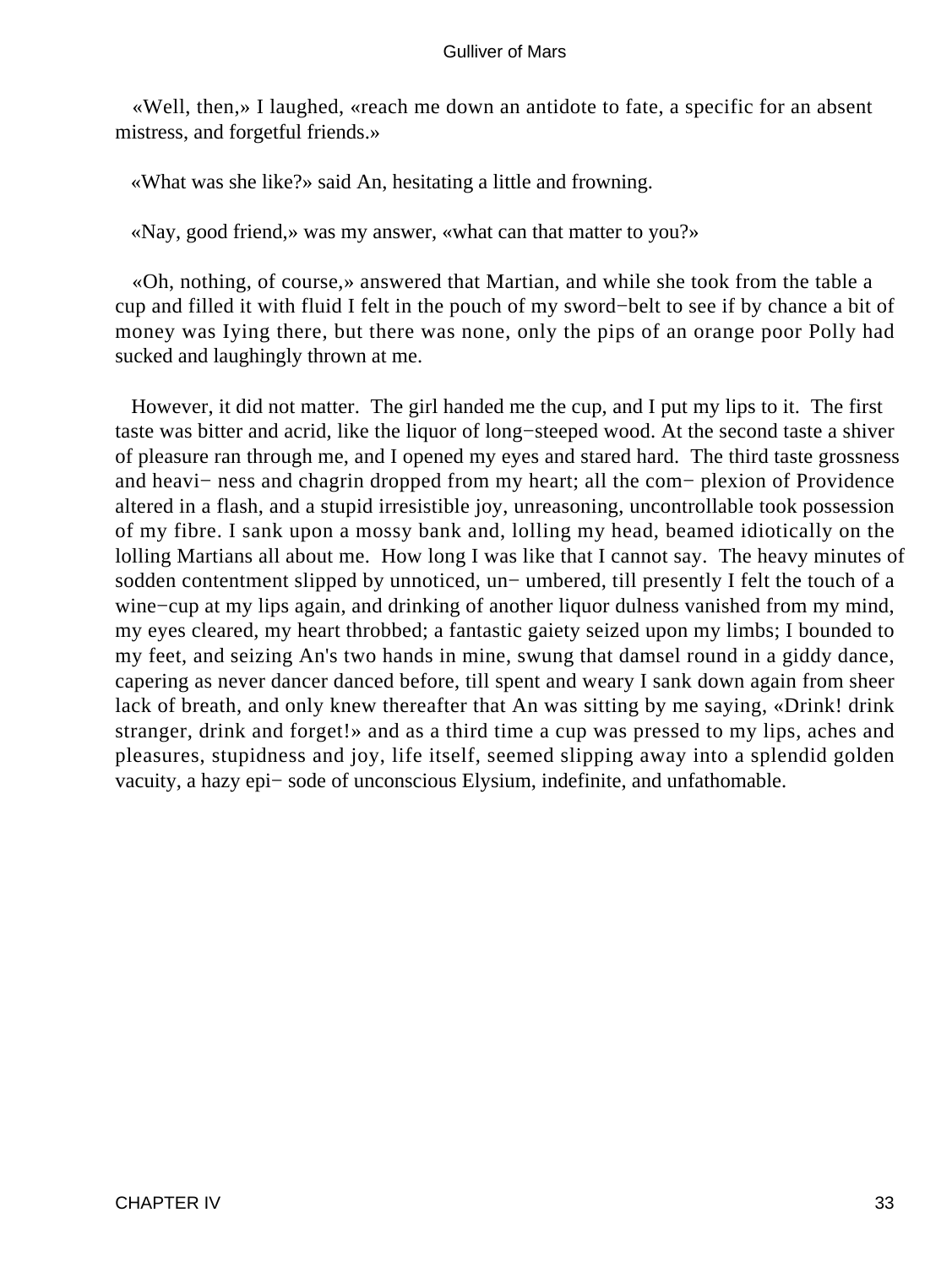# **[CHAPTER V](#page-144-0)**

**When** I woke, feeling as refreshed as though I had been dreaming through a long night, An, seeing me open−eyed, helped me to my feet, and when I had recovered my senses a little, asked if we should go on. I was myself again by this time, so willingly took her hand, and soon came out of the tangle into the open spaces. I must have been under the spell of the Martian wines longer than it seemed, for already it was late in the afternoon, the shadows of trees were lying deep and far−reaching over the motley crowds of people. Out here as the day waned they had developed some sort of method in their sports. In front of us was a broad, grassy course marked off with garlanded finger−posts, and in this space rallies of workfolk were taking part in all manner of games under the eyes of a great concourse of spectators, doing the Martians' pleasures for them as they did their labours. An led me gently on, leaning on my arm heavier, I thought, than she had done in the morning, and ever and anon turning her gazelle−like eyes upon me with a look I could not understand. As we sauntered forward I noticed all about lesser circles where the yellow−girted ones were drawing delighted laughter from good−tempered crowds by tricks of sleight−of−hand, and posturing, or toss− ing gilded cups and balls as though they were catering, as indeed they were, for outgrown children. Others fluted or sang songs in chorus to the slow clapping of hands, while others were doing I knew not what, sitting silent amongst si− lent spectators who every now and then burst out laughing for no cause that I could see. But An would not let me stop, and so we pushed on through the crowd till we came to the main enclosures where a dozen slaves had run a race for the amusement of those too lazy to race them− selves, and were sitting panting on the grass.

 To give them time to get their breath, perhaps, a man stepped out of the crowd dressed in a dark blue tunic, a strange vacuous−looking fellow, and throwing down a sheaf of javelins marched off a dozen paces, then, facing round, called out loudly he would give sixteen suits of «summer cloth» to any one who could prick him with a javelin from the heap.

 «Why,» I said in amazement, «this is the best of fools – no one could miss from such a distance.»

«Ay but,» replied my guide, «he is a gifted one, versed in mystics.»

 I was just going to say a good javelin, shod with iron, was a stronger argument than any mystic I had ever heard of could stand, when out of the crowd stepped a youth, and amid the derisive cheers of his friends chose a reed from the bundle. He poised it in his hand a minute to get the middle, then turned on the living target. Whatever else they might be, these Martians were certainly beautiful as the day− time. Never had I seen such a perfect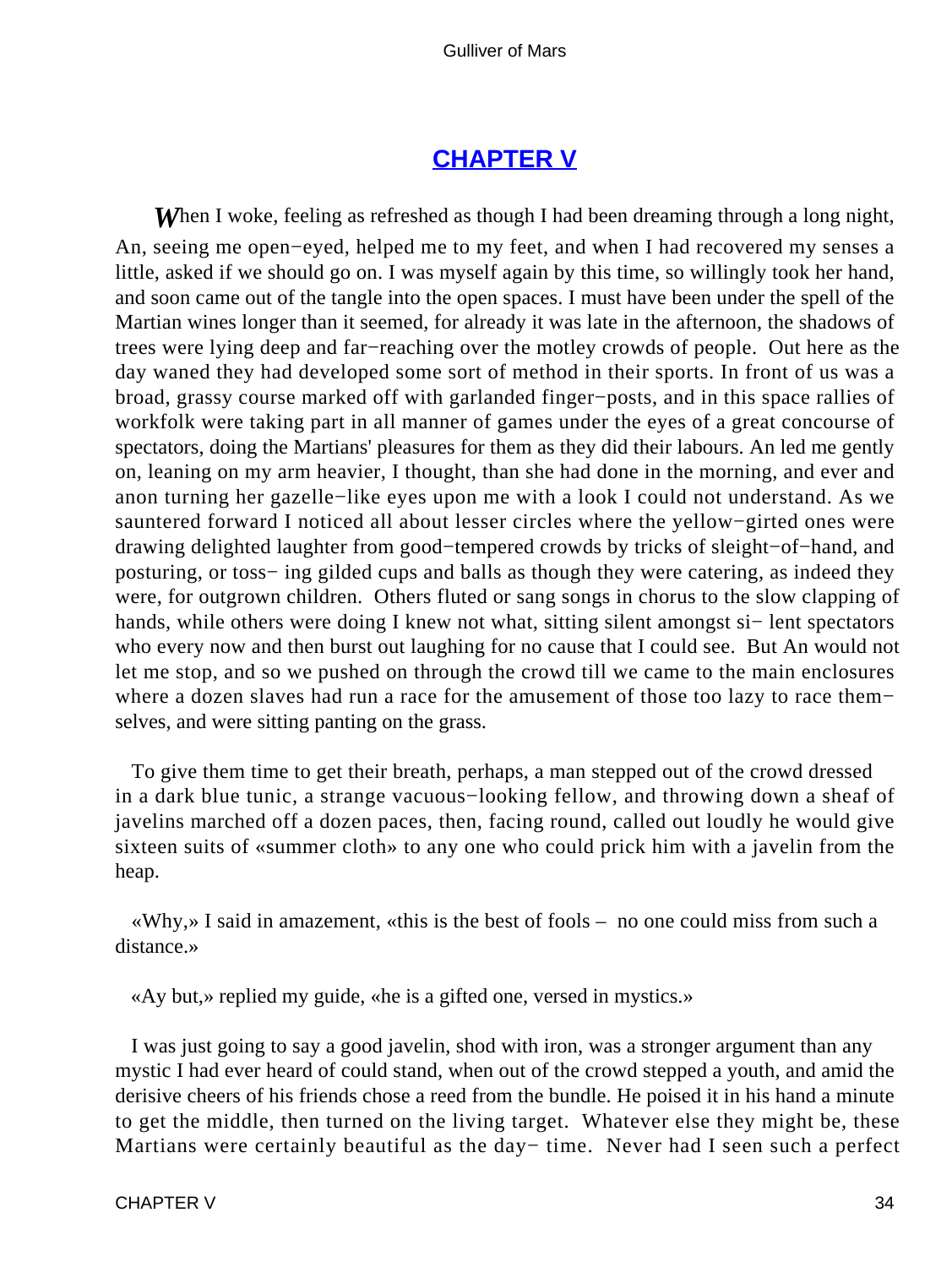embodiment of grace and elegance as that boy as he stood there for a moment poised to the throw; the afternoon sunshine warm and strong on his bunched brown hair, a girlish flush of shyness on his handsome face, and the sleek perfection of his limbs, clear cut against the dusky background beyond. And now the javelin was going. Surely the mystic would think better of it at the last moment! No! the initiate held his ground with tight−shut lips and retrospective eyes, and even as I looked the weapon flew upon its errand.

 «There goes the soul of a fool!» I exclaimed, and as the words were uttered the spear struck, or seemed to, between the neck and shoulder, but instead of piercing rose high into the air, quivering and flashing, and presently turning over, fell back, and plunged deep into the turf, while a low murmur of indifferent pleasure went round amongst the onlookers.

 Thereat An, yawning gently, looked to me and said, «A strong−willed fellow, isn't he, friend?»

I hesitated a minute and then asked, «Was it **Will** which turned that shaft?»

She answered with simplicity, «Why, of course – what else?»

 By this time another boy had stepped out, and having chosen a javelin, tested it with hand and foot, then re− tiring a pace or two rushed up to the throwing mark and flung it straight and true into the bared bosom of the man. And as though it had struck a wall of brass, the shaft leapt back falling quivering at the thrower's feet. Another and another tried unsuccessfully, until at last, vexed at their futility, I said, «I have a somewhat scanty wardrobe that would be all the better for that fellow's summer suiting, by your leave I will venture a throw against him.»

 «It is useless,» answered An; «none but one who knows more magic than he, or is especially befriended by the Fates can touch him through the envelope he has put on.»

«Still, I think I will try.»

 «It is hopeless, I would not willingly see you fail,» whispered the girl, with a sudden show of friendship.

 «And what,» I said, bending down, «would you give me if I succeeded?» Whereat An laughed a little uneasily, and, withdrawing her hand from mine, half turned away. So I pushed through the spectators and stepped into the ring. I went straight up to the pile of weapons, and having chosen one went over to the mystic. «Good fellow,» I cried out os– tentatiously, trying the sharpness of the javelin−point with my finger, «where are all of those sixteen summer suits of yours lying hid?»

«It matters nothing,» said the man, as if he were asleep.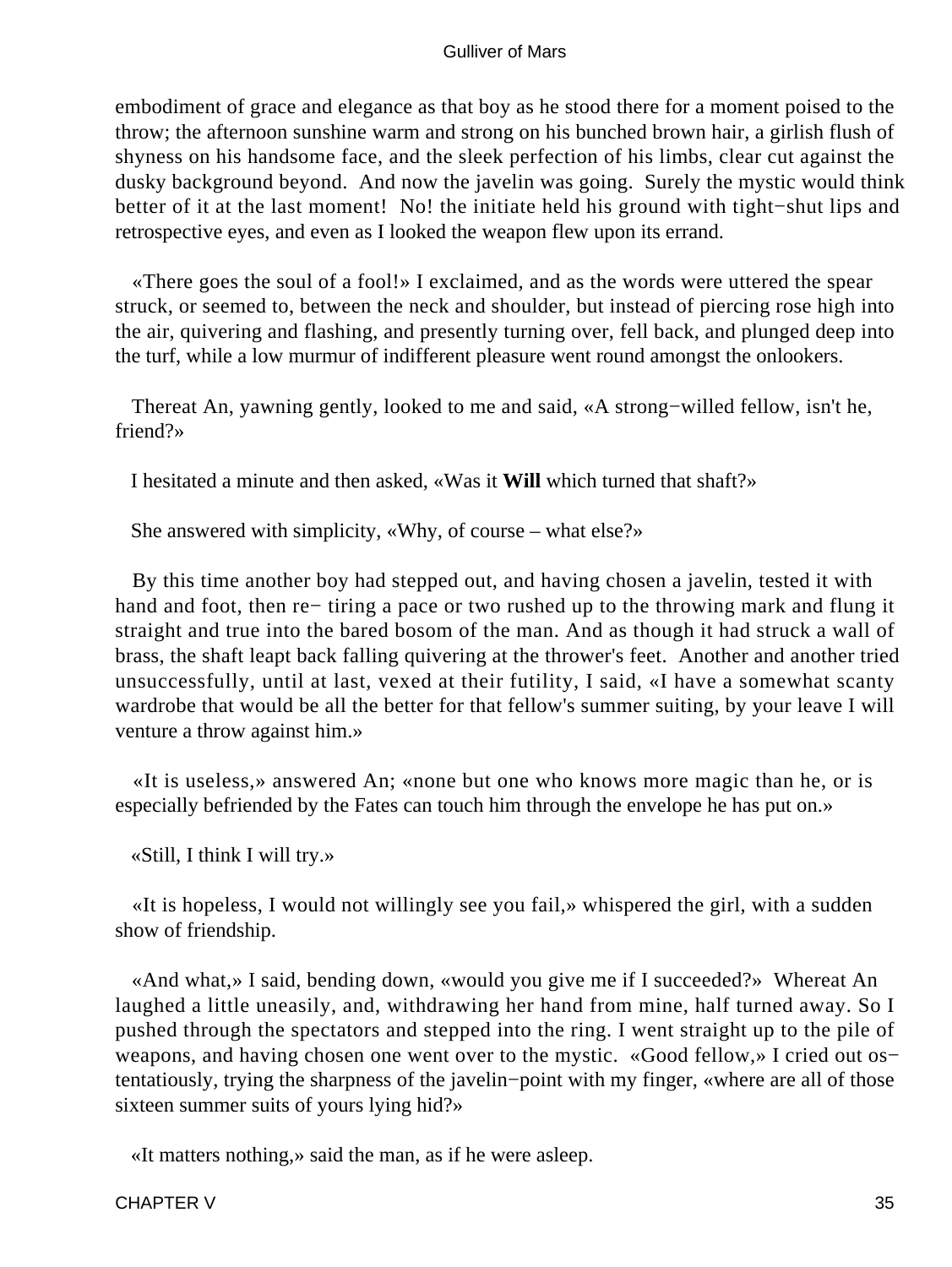«Ay, but by the stars it does, for it will vex the quiet repose of your soul tomorrow if your heirs should swear they could not find them.»

«It matters nothing,» muttered the will−wrapped visionary.

 «It will matter something if I take you at your word. Come, friend Purple−jerkin, will you take the council with your legs and run while there is yet time, or stand up to be thrown at?»

«I stand here immoveable in the confidence of my initia− tion.»

 «Then, by thunder, I will initiate you into the mysteries of a javelin−end, and your blood be on your head.»

 The Martians were all craning their necks in hushed eagerness as I turned to the casting−place, and, poising the javelin, faced the magician. Would he run at the last moment? I half hoped so; for a minute I gave him the chance, then, as he showed no sign of wavering, I drew my hand back, shook the javelin back till it bent like a reed, and hurled it at him.

 The Martians' heads turned as though all on one pivot as the spear sped through the air, expecting no doubt to see it recoil as others had done. But it took him full in the centre of his chest, and with a wild wave of arms and a flutter of purple raiment sent him backwards, and down, and over and over in a shapeless heap of limbs and flying raiment, while a low murmur of awed surprise rose from the spectators. They crowded round him in a dense ring, as An came flitting to me with a startled face.

 «Oh, stranger,» she burst out, «you have surely killed him!» but more astounded I had broken down his guard than grieved at his injury.

 «No,» I answered smilingly; «a sore chest he may have tomorrow, but dead he is not, for I turned the lance−point back as I spun it, and it was the butt−end I threw at him!»

 «It was none the less wonderful; I thought you were a common man, a prince mayhap, come but from over the hills, but now something tells me you are more than that,» and she lapsed into thoughtful silence for a time.

 Neither of us were wishful to go back amongst those who were raising the bruised magician to his legs, but wandered away instead through the deepening twilight towards the city over meadows whose damp, soft fragrance loaded the air with sleepy pleasure, neither of us saying a word till the dusk deepened and the quick night descended, while we came amongst the gardened houses, the thousand lights of an unreal city rising like a jewelled bank before us, and there An said she would leave me for a time, meet− ing me again in the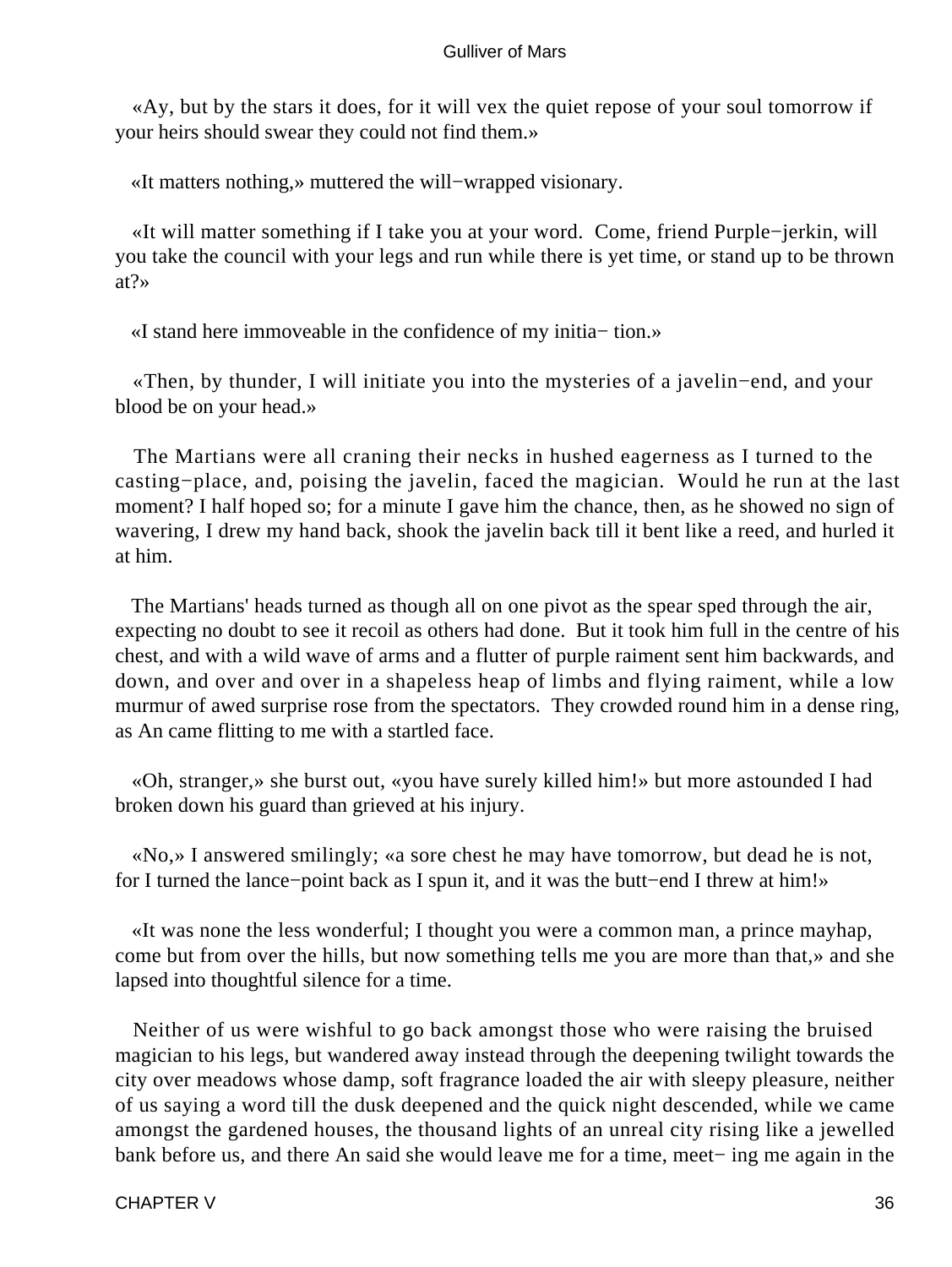palace square later on, «To see Princess Heru read the destinies of the year.»

 «What!» I exclaimed, «more magic? I have been brought up on more substantial mental stuff than this.»

 «Nevertheless, I would advise you to come to the square,» persisted my companion. «It affects us all, and – who knows? – may affect you more than any.»

 Therein poor An was unconsciously wearing the cloak of prophesy herself, and, shrugging my shoulders good− humouredly, I kissed her chin, little realising, as I let her fingers slip from mine, that I should see her no more.

 Turning back alone, through the city, through ways twinkling with myriad lights as little lamps began to blink out amongst garlands and flower−decked booths on every hand, I walked on, lost in varying thoughts, until, fairly tired and hungry, I found myself outside a stall where many Martians stood eating and drinking to their hearts' content. I was known to none of them, and, forgetting past experience, was looking on rather enviously, when there came a touch upon my arm, and –

«Are you hungry, sir?» asked a bystander.

 «Ay,» I said, «hungry, good friend, and with all the zest which an empty purse lends to that condition.»

 «Then here is what you need, sir, even from here the wine smells good, and the fried fruit would make a mouse's eye twinkle. Why do you wait?»

 «Why wait? Why, because though the rich man's dinner goes in at his mouth, the poor man must often be content to dine through his nose. I tell you I have nothing to get me a meal with.»

 The stranger seemed to speculate on this for a time, and then he said, «I cannot fathom your meaning, sir. Buying and selling, gold and money, all these have no mean− ing to me. Surely the twin blessings of an appetite and food abundant ready and free before you are enough.»

«What! free is it – free like the breakfast served out this morning?»

 «Why, of course,» said the youth, with mild depreci− ation; «everything here is free. Everything is his who will take it, without exception. What else is the good of a co− herent society and a Government if it cannot provide you with so rudimentary a thing as a meal?»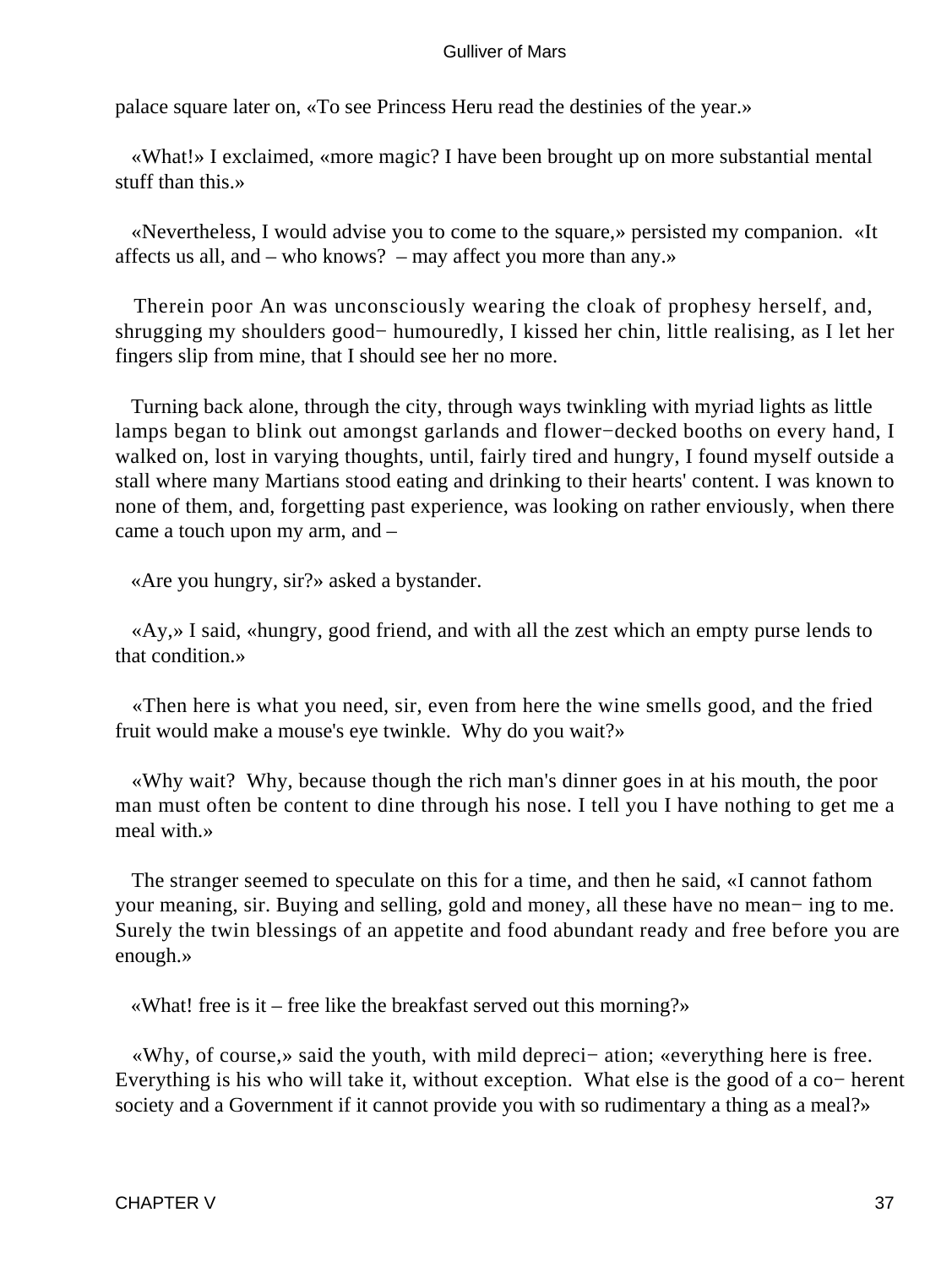Whereat joyfully I undid my belt, and, without nicely examining the argument, marched into the booth, and there put Martian hospitality to the test, eating and drinking, but this time with growing wisdom, till I was a new man, and then, paying my leaving with a wave of the hand to the yellow−girted one who dispensed the common provender, I sauntered on again, caring little or nothing which way the road went, and soon across the current of my medita− tions a peal of laughter broke, accompanied by the piping of a flute somewhere close at hand, and the next minute I found myself amid a ring of light−hearted roisterers who were linking hands for a dance to the music a curly− headed fellow was making close by.

 They made me join them! One rosey−faced damsel at the hither end of the chain drew up to me, and, without a word, slipped her soft, baby fingers into my hand; on the other side another came with melting eyes, breath like a bed of violets, and banked−up fun puckering her dainty mouth. What could I do but give her a hand as well? The flute began to gurgle anew, like a drinking spout in spring− time, and away we went, faster and faster each minute, the boys and girls swinging themselves in time to the tune, and capering presently till their tender feet were twinkling over the ground in gay confusion. Faster and faster till, as the infection of the dance spread even to the outside groups, I capered too. My word! if they could have seen me that night from the deck of the old Carolina, how they would have laughed – sword swinging, coat−tails flying – faster and faster, round and round we went, till limbs could stand no more; the gasping piper blew himself quite out, and the dance ended as abruptly as it commenced, the dancers melting away to join others or casting themselves panting on the turf.

 Certainly these Martian girls were blessed with an in− gratiating simplicity. My new friend of the violet−scented breath hung back a little, then after looking at me de− murely for a minute or two, like a child that chooses a new playmate, came softly up, and, standing on tiptoe, kissed me on the cheek. It was not unpleasant, so I turned the other, whereon, guessing my meaning, without the smallest hesitation, she reached up again, and pressed her pretty mouth to my bronzed skin a second time. Then, with a little sigh of satisfaction, she ran an arm through mine, saying, «Comrade, from what country have you come? I never saw one quite like you before.»

 «From what country had I come?» Again the frown dropped down upon my forehead. Was I dreaming – was I mad? Where indeed had I come from? I stared back over my shoulder, and there, as if in answer to my thought – there, where the black tracery of flowering shrubs waved in the soft night wind, over a gap in the crumbling ivory ramparts, the sky was brightening. As I looked into the centre of that glow, a planet, magnified by the wonderful air, came swinging up, pale but splendid, and mapped by soft colours – green, violet, and red. I knew it on the min− ute, Heaven only knows how, but I knew it, and a des− perate thrill of loneliness swept over me, a spasm of com− prehension of the horrible void dividing us. Never did yearn− ing babe stretch arms more wistfully to an unattainable mother than I at that moment to my mother earth. All her meanness and prosaicness was forgotten, all her im− perfections and shortcomings; it was home, the one tangible thing in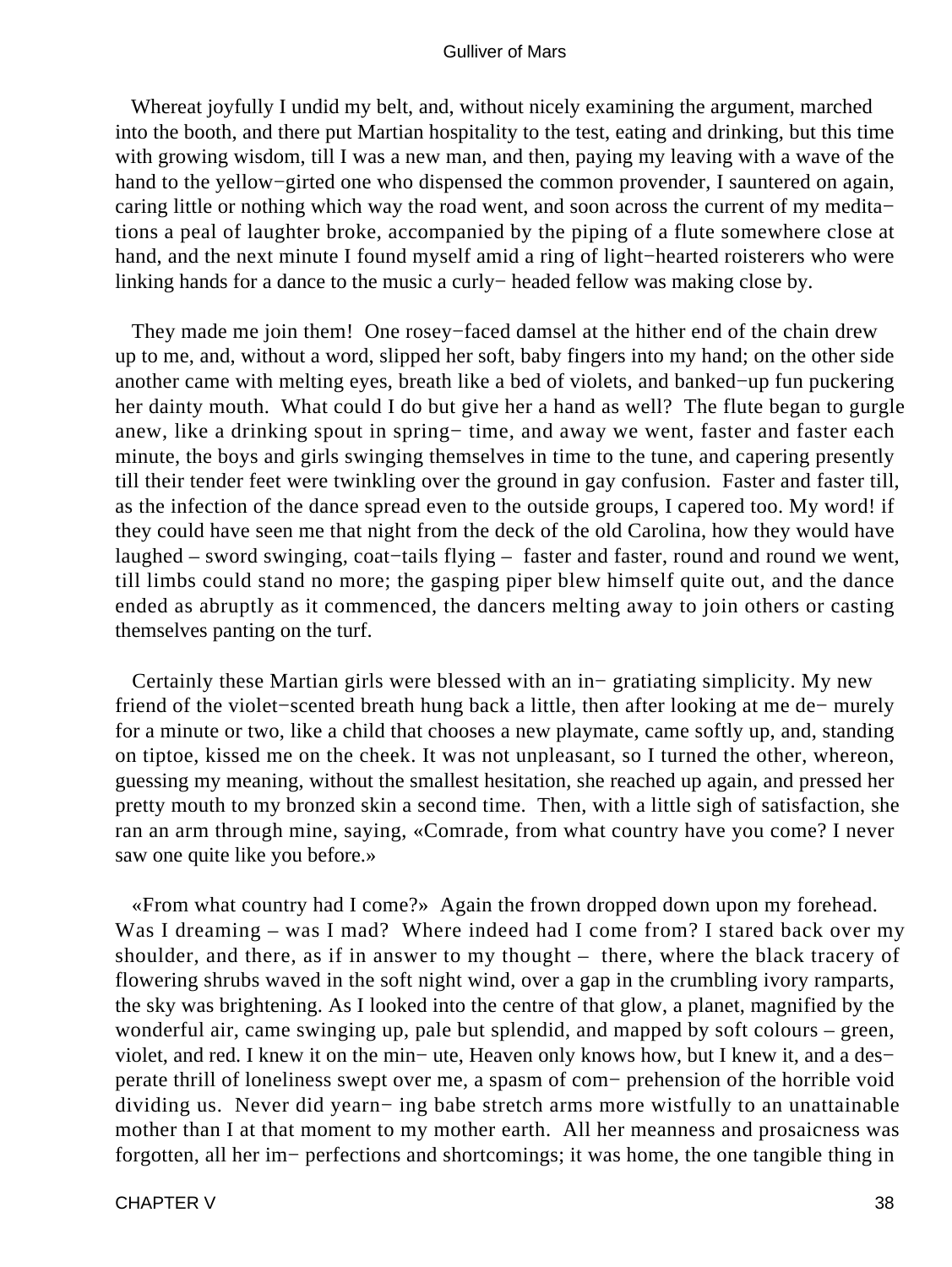the glittering emptiness of the spheres. All my soul went into my eyes, and then I sneezed violently, and turning round, found that sweet damsel whose silky head nestled so friendly on my shoulder was tickling my nose with a feather she had picked up.

 Womanlike, she had forgotten all about her first question, and now asked another, «Will you come to supper with me, stranger? 'Tis nearly ready, I think.»

 «To be able to say no to such an invitation, lady, is the first thing a young man should learn,» I answered lightly; but then, seeing there was nothing save the most innocent friendliness in those hazel eyes, I went on, «but that stern rule may admit of variance. Only, as it chances, I have just supped at the public expense. If, instead, you would be a sailor's sweetheart for an hour, and take me to this show of yours – your princess's benefit, or whatever it is  $-$  I shall be obliged; my previous guide is hull down over the horizon, and I am clean out of my reckoning in this crowd.»

 By way of reply, the little lady, light as an elf, took me by the fingertips, and, gleefully skipping forward, piloted me through the mazes of her city until we came out into the great square fronting on the palace, which rose beyond it like a white chalk cliff in the dull light. Not a taper showed anywhere round its circumference, but a mysterious kind of radiance like sea phosphorescence beamed from the palace porch. All was in such deathlike silence that the nails in my «ammunition» boots made an unpleasant clanking as they struck on the marble pavement; yet, by the uncertain starlight, I saw, to my surprise, the whole square was thronged with Martians, all facing towards the porch, as still, graven images, and as voiceless, for once, as though they had indeed been marble. It was strange to see them sitting there in the twilight, waiting for I knew not what, and my friend's voice at my elbow almost startled me as she said, in a whisper, «The princess knows you are in the crowd, and desires you to go up upon the steps near where she will be.»

 «Who brought her message?» I asked, gazing vaguely round, for none had spoken to us for an hour or more.

 «No one,» said my companion, gently pushing me up an open way towards the palace steps left clear by the sitting Martians. «It came direct from her to me this minute.»

«But how?» I persisted.

 «Nay,» said the girl, «if we stop to talk like this we shall not be placed before she comes, and thus throw a whole year's knowledge out.»

 So, bottling my speculations, I allowed myself to be led up the first flight of worn, white steps to where, on the terrace between them and the next flight leading directly to the palace portico, was a flat, having a circle about twenty feet across, inlaid upon the marble with darker coloured blocks. Inside that circle, as I sat down close by it in the twilight,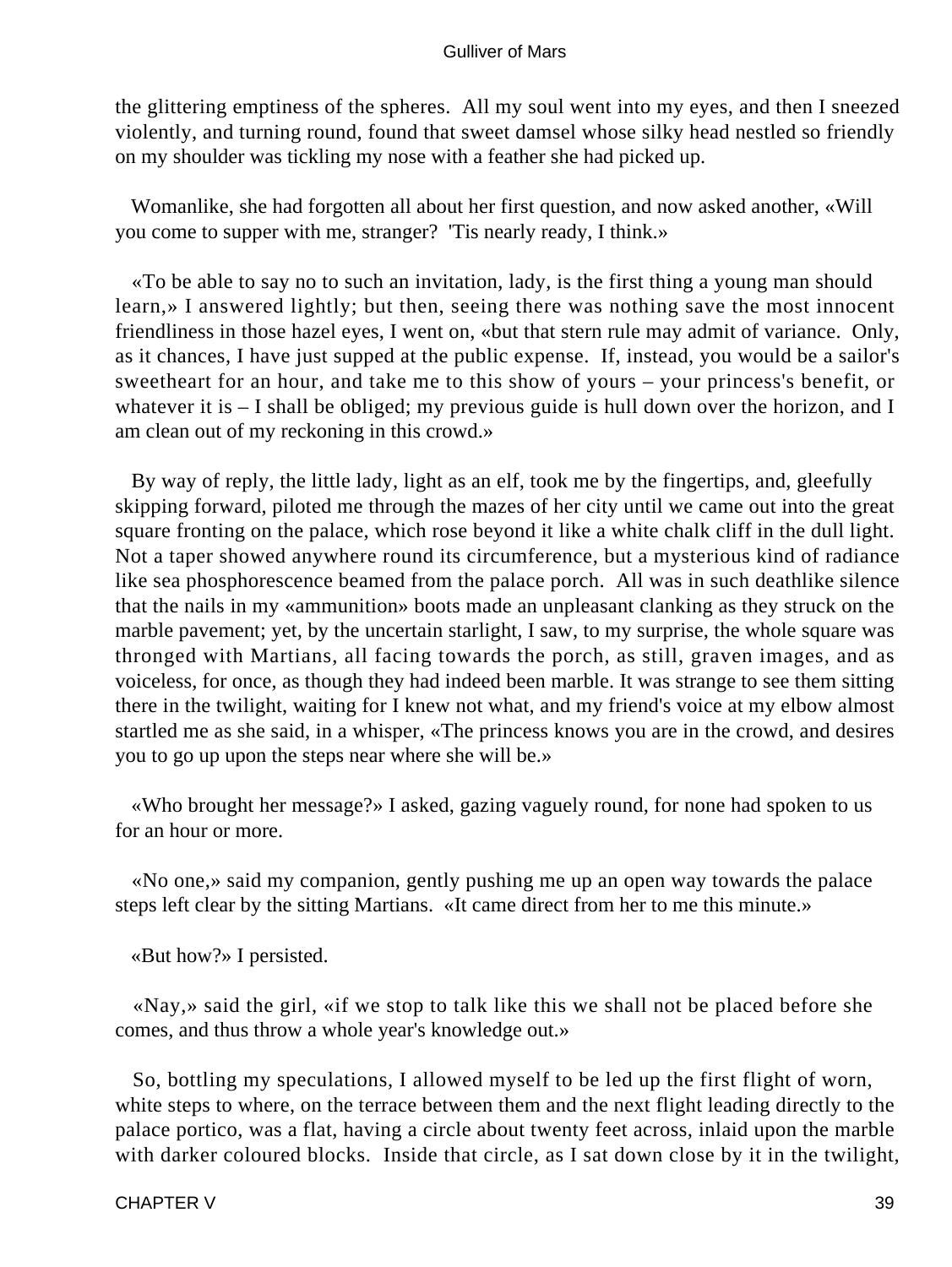showed another circle, and then a final one in whose inmost middle stood a tall iron tripod and something atop of it covered by a cloth. And all round the outer circle were magic symbols – I started as I recognised the meaning of some of them – within these again the inner circle held what looked like the representations of planets, ending, as I have said, in that dished hollow made by countless dancers' feet, and its solitary tripod. Back again, I glanced towards the square where the great concourse – ten thousand of them, perhaps – were sitting mute and silent in the deepening shadows, then back to the magic circles, till the silence and expectancy of a strange scene began to possess me.

 Shadow down below, star−dusted heaven above, and not a figure moving; when suddenly something like a long– drawn sigh came from the lips of the expectant multitude, and I was aware every eye had suddenly turned back to the palace porch, where, as we looked, a figure, wrapped in pale blue robes, appeared and stood for a minute, then stole down the steps with an eagerness in every movement holding us spellbound. I have seen many splendid pageants and many sights, each of which might be the talk of a life− time, but somehow nothing ever so engrossing, so thrilling, as that ghostly figure in flowing robes stealing across the piazza in starlight and silence – the princess of a broken kingdom, the priestess of a forgotten faith coming to her station to perform a jugglery of which she knew not even the meaning. It was my versatile friend Heru, and with quick, incisive steps, her whole frame ambent for the time with the fervour of her mission, she came swiftly down to within a dozen yards of where I stood. Heru, indeed, but not the same princess as in the morning; an inspired priestess rather, her slim body wrapped in blue and quiver− ing with emotion, her face ashine with Delphic fire, her hair loose, her feet bare, until at last when, as she stood within the limit of the magic circle, her white hands upon her breast, her eyes flashing like planets themselves in the star− shine she looked so ghostly and unreal I felt for a minute I was dreaming.

 Then began a strange, weird dance amongst the im− agery of the rings, over which my earth planet was begin− ning to throw a haze of light. At first it was hardly more than a walk, a slow procession round the twin circumfer− ences of the centred tripod. But soon it increased to an extraordinary graceful measure, a cadenced step without music or sound that riveted my eyes to the dancer. Pres− ently I saw those mystic, twinkling feet of hers – as the dance became swifter – were performing a measured round amongst the planet signs – spelling out something, I knew not what, with quick, light touch amongst the zodiac figures, dancing out a soundless invocation of some kind as a dumb man might spell a message by touching letters. Quicker and quicker, for minute after minute, grew the dance, swifter and swifter the swing of the light blue drapery as the priestess, with eager face and staring eyes, swung pant− ing round upon her orbit, and redder and redder over the city tops rose the circumference of the earth. It seemed to me all the silent multitude were breathing heavily as we watched that giddy dance, and whatever **They** felt, all my own senses seemed to be winding up upon that re− volving figure as thread winds on a spindle.

«When will she stop?» I whispered to my friend under my breath.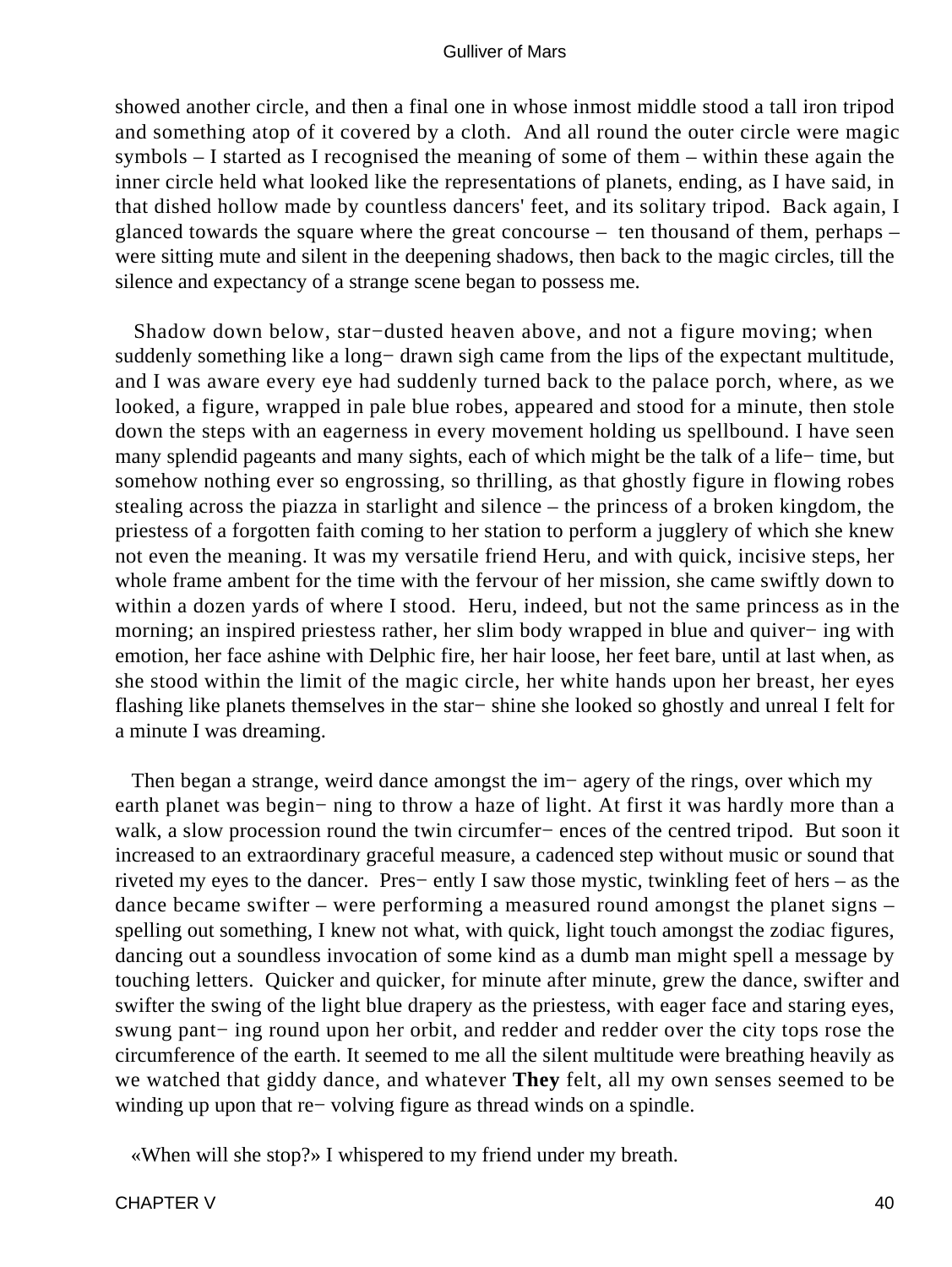«When the earth−star rests in the roof−niche of the temple it is climbing,» she answered back.

«And then?»

 «On the tripod is a globe of water. In it she will see the destiny of the year, and will tell us. The whiter the water stays, the better for us; it never varies from white. But we must not talk; see! she is stopping.»

 And as I looked back, the dance was certainly ebbing now with such smoothly decreasing undulations, that every heart began to beat calmer in response. There was a minute or two of such slow cessation, and then to say she stopped were too gross a description. Motion rather died away from her, and the priestess grounded as smoothly as a ship grounds in fine weather on a sandy bank. There she was at last, crouched behind the tripod, one corner of the cloth covering it grasped in her hand, and her eyes fixed on the shining round just poised upon the distant run.

 Keenly the girl watched it slide into zenith, then the cloth was snatched from the tripod−top. As it fell it un− covered a beautiful and perfect globe of clear white glass, a foot or so in diameter, and obviously filled with the thin− nest, most limpid water imaginable. At first it seemed to me, who stood near to the priestess of Mars, with that beaming sphere directly between us, and the newly risen world, that its smooth and flawless face was absolutely devoid of sign or colouring. Then, as the distant planet became stronger in the magnifying Martian air, or my eyes better accustomed to that sudden nucleus of brilliancy, a delicate and in− finitely lovely network of colours came upon it. They were like the radiant prisms that sometimes flush the surface of a bubble more than aught else for a time. But as I watched that mosaic of yellow and purple creep softly to and fro upon the globe it seemed they slowly took form and meaning. Another minute or two and they had certainly con− gealed into a settled plan, and then, as I stared and wondered, it burst upon me in a minute that I was looking upon a picture, faithful in every detail, of the world I stood on; all its ruddy forests, its sapphire sea, both broad and narrow ones, its white peaked mountains, and unnumbered islands being mapped out with startling clearness for a spell upon that beaming orb.

 Then a strange thing happened. Heru, who had been crouching in a tremulous heap by the tripod, rose stealthily and passed her hands a few times across the sphere. Colour and picture vanished at her touch like breath from a mirror. Again all was clear and pellucid.

 «Now,» said my companion, «now listen! For Heru reads the destiny; the whiter the globe stays the better for us  $-\infty$  and then I felt her hand tighten on mine with a startled grasp as the words died away upon her lips.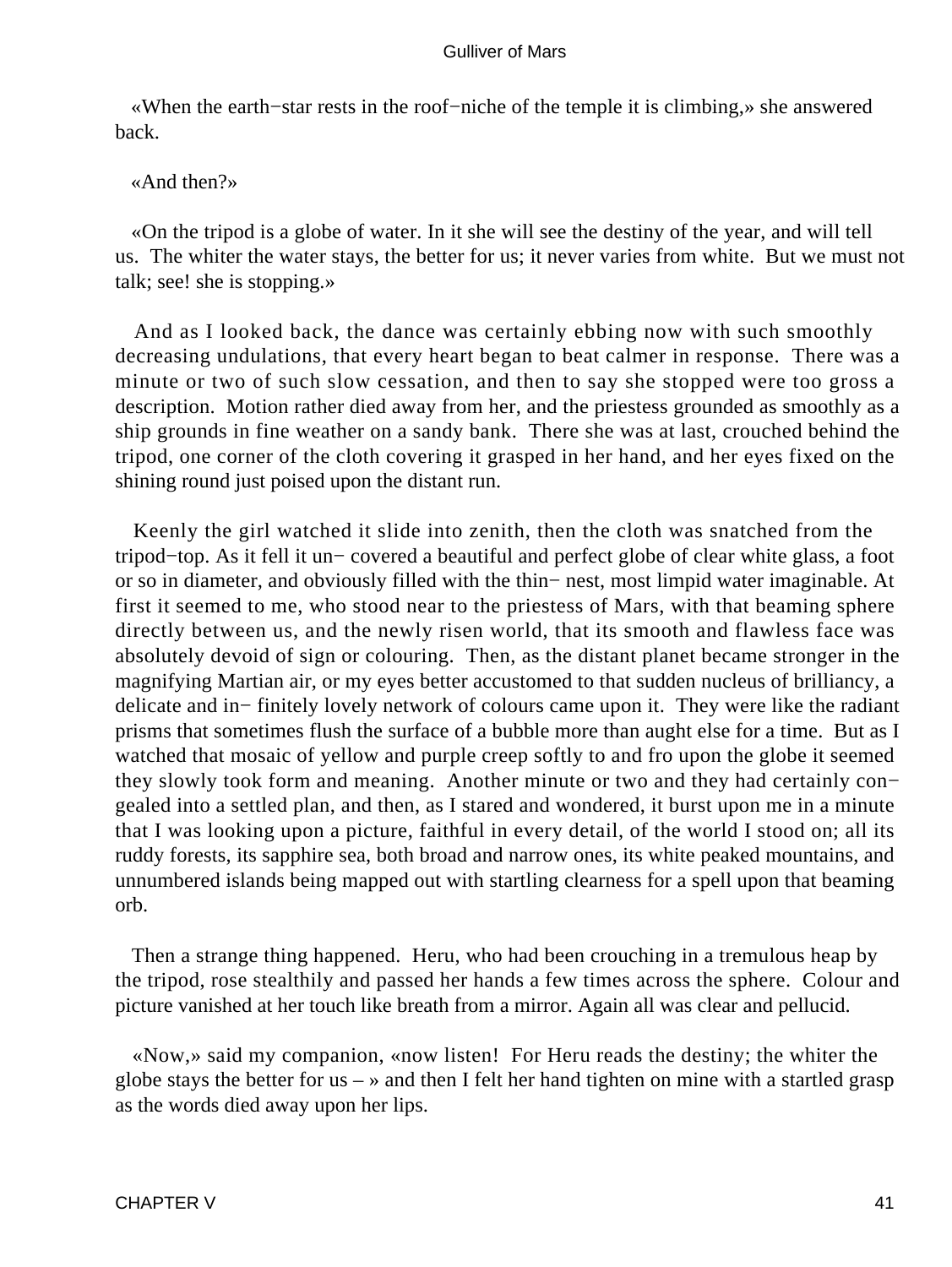Even as the girl spoke, the sphere, which had been beam− ing in the centre of the silent square like a mighty white jewel, began to flush with angry red. Redder and redder grew the gleam – a fiery glow which seemed curdling in the interior of the round as though it were filled with flame; redder and redder, until the princess, staring into it, seemed turned against the jet−black night behind, into a form of molten metal. A spasm of terror passed across her as she stared; her limbs stiffened; her frightened hands were clutched in front, and she stood cowering under that great crimson nucleus like one bereft of power and life, and lost to every sense but that of agony. Not a syllable came from her lips, not a movement stirred her body, only that dumb, stupid stare of horror, at the something she saw in the globe. What could I do? I could not sit and see her soul come out at her frightened eyes, and not a Martian moved a finger to her rescue; the red shine gleamed on empty faces, tier above tier, and flung its broad flush over the endless rank of open−mouthed spectators, then back I looked to Heru – that winsome little lady for whom, you will re− member, I had already more than a passing fancy – and saw with a thrill of emotion that while she still kept her eyes on the flaming globe like one in a horrible dream her hands were slowly, very slowly, rising in supplication to ME! It was not vanity. There was no mistaking the direction of that silent, imploring appeal.

 Not a man of her countrymen moved, not even black Hath! There was not a sound in the world, it seemed, but the noisy clatter of my own shoenails on the marble flags. In the great red eye of that unholy globe the Martians glimmered like a picture multitude under the red cliff of their ruined palace. I glared round at them with contempt for a minute, then sprang forward and snatched the prin− cess up. It was like pulling a flower up by the roots. She was stiff and stark when I lay hold of her, but when I tore her from the magic ground she suddenly gave a piercing shriek, and fainted in my arms.

 Then as I turned upon my heels with her upon my breast my foot caught upon the cloths still wound about the tripod of the sphere. Over went that implement of a thousand years of sorcery, and out went the red fire. But little I cared – the princess was safe! And up the palace steps, amidst a low, wailing hum of consternation from the re− covering Martians, I bore that bundle of limp and senseless loveliness up into the pale shine of her own porch, and there, laying her down upon a couch, watched her recover presently amongst her women with a varied assortment of emotions tingling in my veins.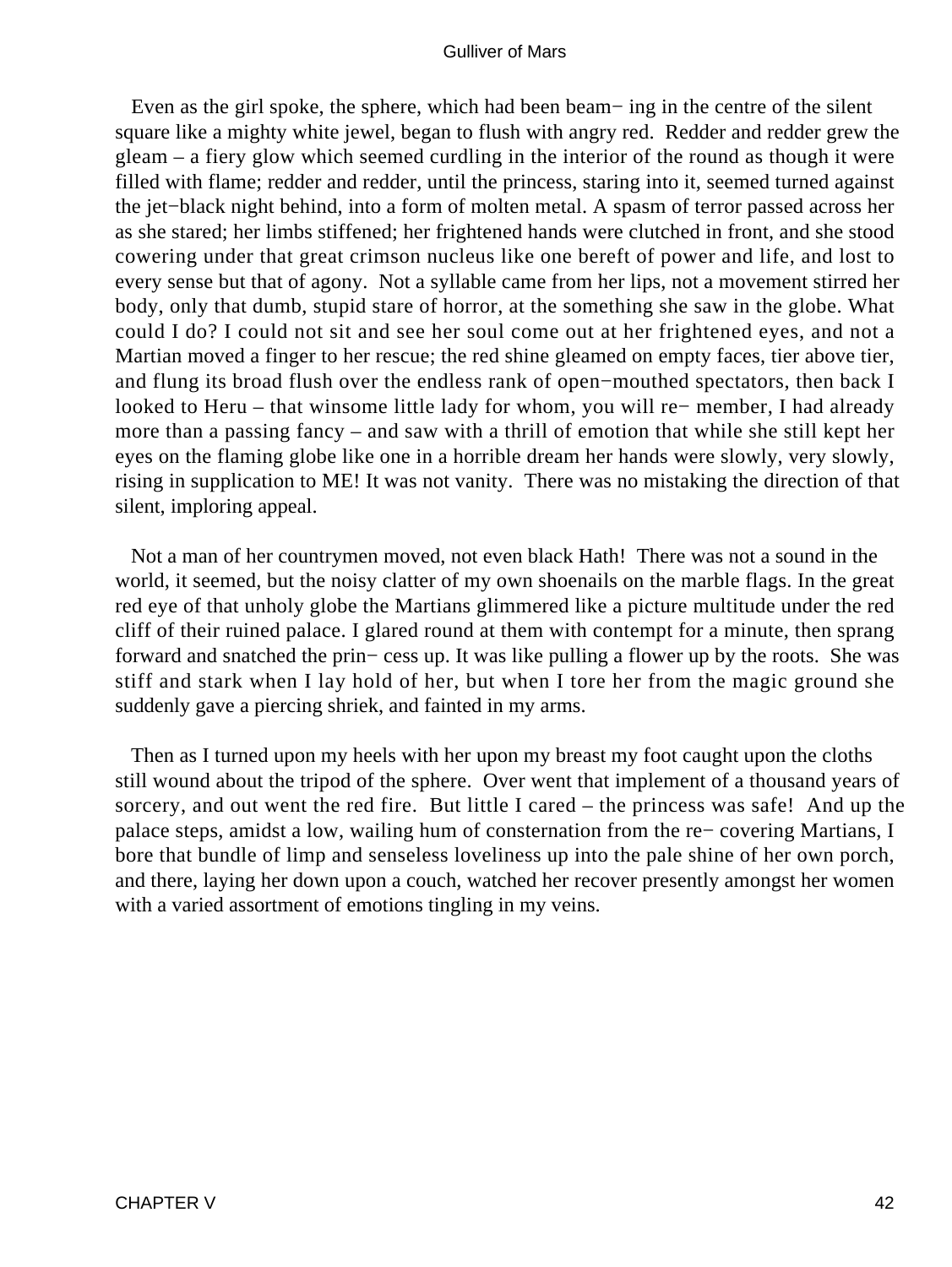## **[CHAPTER VI](#page-144-0)**

*Beyond the first flutter of surprise, the Martians had shown no interest in the abrupt* termination of the year's divinations. They melted away, a trifle more silently per− haps than usual, when I shattered the magic globe, but with their invariable indifference, and having handed the reviving Heru over to some women who led her away, apparently already half forgetful of the things that had just happened, I was left alone on the palace steps, not even An beside me, and only the shadow of a passerby now and then to break the solitude. Whereon a great lone− liness took hold upon me, and, pacing to and fro along the ancient terrace with bent head and folded arms, I bewailed my fate. To and fro I walked, heedless and melancholy, thinking of the old world, that was so far and this near world so distant from me in everything making life worth living, thinking, as I strode gloomily here and there, how gladly I would exchange these poor puppets and the mockery of a town they dwelt in, for a sight of my com− rades and a corner in the poorest wine−shop salon in New York or 'Frisco; idly speculating why, and how, I came here, as I sauntered down amongst the glistening, shell−like fragments of the shattered globe, and finding no answer. How could I? It was too fair, I thought, standing there in the open; there was a fatal sweetness in the air, a deadly sufficiency in the beauty of everything around falling on the lax senses like some sleepy draught of pleasure. Not a leaf stirred, the wide purple roof of the sky was unbroken by the healthy promise of a cloud from rim to rim, the splendid country, teeming with its spring–time richness, lay in rank perfection everywhere; and just as rank and sleek and passionless were those who owned it.

 Why, even I, who yesterday was strong, began to come under the spell of it. But yesterday the spirit of the old world was still strong within me, yet how much things were now changing. The well−strung muscles loosening, the heart beating a slower measure, the busy mind drowsing off to listlessness. Was I, too, destined to become like these? Was the red stuff in my veins to be watered down to pallid Martian sap? Was ambition and hope to desert me, and idleness itself become laborious, while life ran to seed in gilded uselessness? Little did I guess how unnecessary my fears were, or of the incredible fairy tale of adventure into which fate was going to plunge me.

 Still engrossed the next morning by these thoughts, I decided I would go to Hath. Hath was a man – at least they said so – he might sympathise even though he could not help, and so, dressing finished, I went down towards the innermost palace whence for an hour or two had come sounds of unwonted bustle. Asking for the way occasion− ally from sleepy folk lolling about the corridors, waiting as it seemed for their breakfasts to come to them, and embarrassed by the new daylight, I wandered to and fro in the labyrinths of that stony ant−heap until I chanced upon a curtained doorway which admitted to a long cham− ber, high−roofed, ample in proportions, with colonnades on either side separated from the main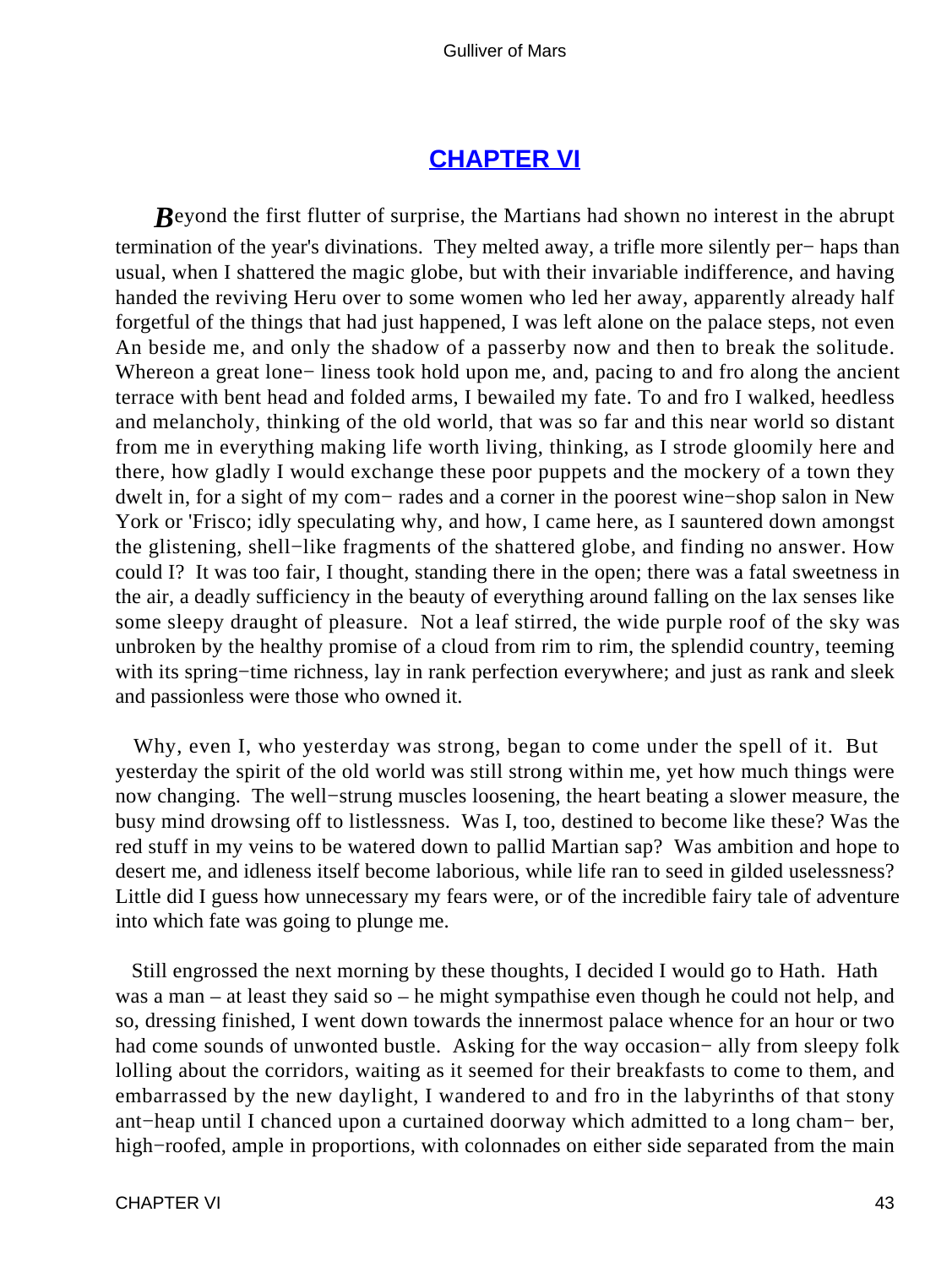aisle by rows of flowery figures and emblematic scroll−work, meaning I knew not what. Above those pillars ran a gallery with many windows looking out over the ruined city. While at the further end of the chamber stood three broad steps leading to a dais. As I entered, the whole place was full of bustling girls, their yellow garments like a bed of flowers in the sunlight trickling through the casements, and all intent on the spreading of a feast on long tables ranged up and down the hall. The morning light streamed in on the white cloths. It glittered on the glass and the gold they were putting on the trestles, and gave resplendent depths of colour to the ribbon bands round the pillars. All were so busy no one noticed me standing in the twilight by the door, but presently, laying a hand on a worker's shoulder, I asked who they banqueted for, and why such unwonted preparation?

 «It is the marriage−feast tonight, stranger, and a marvel you did not know it. You, too, are to be wed.»

 «I had not heard of it, damsel; a paternal forethought of your Government, I suppose? Have you any idea who the lady is?»

 «How should I know?» she answered laughingly. «That is the secret of the urn. Meanwhile, we have set you a place at the table−head near Princess Heru, and tonight you dip and have your chance like all of them; may luck send you a rosy bride, and save her from Ar−hap.»

 «Ay, now I remember; An told me of this before; Ar−hap is the sovereign with whom your people have a little difference, and shares unbidden in the free distribution of brides to−night. This promises to be interesting; depend on it I will come; if you will keep me a place where I can hear the speeches, and not forget me when the turtle soup goes round, I shall be more than grateful. Now to another matter. I want to get a few minutes with your President, Prince Hath. He concentrates the fluid intelligence of this sphere, I am told. Where can I find him?»

«He is drunk, in the library, sir!»

 «My word! It is early in the day for that, and a singular conjunction of place and circumstance.»

 «Where,» said the girl, «could he safer be? We can always fetch him if we want him, and sunk in blue ob− livion he will not come to harm.»

 «A cheerful view, Miss, which is worthy of the attention of our reformers. Nevertheless, I will go to him. I have known men tell more truth in that state than in any other.»

 The servitor directed me to the library, and after deso− late wanderings up crumbling steps and down mouldering corridors, sunny and lovely in decay, I came to the im− mense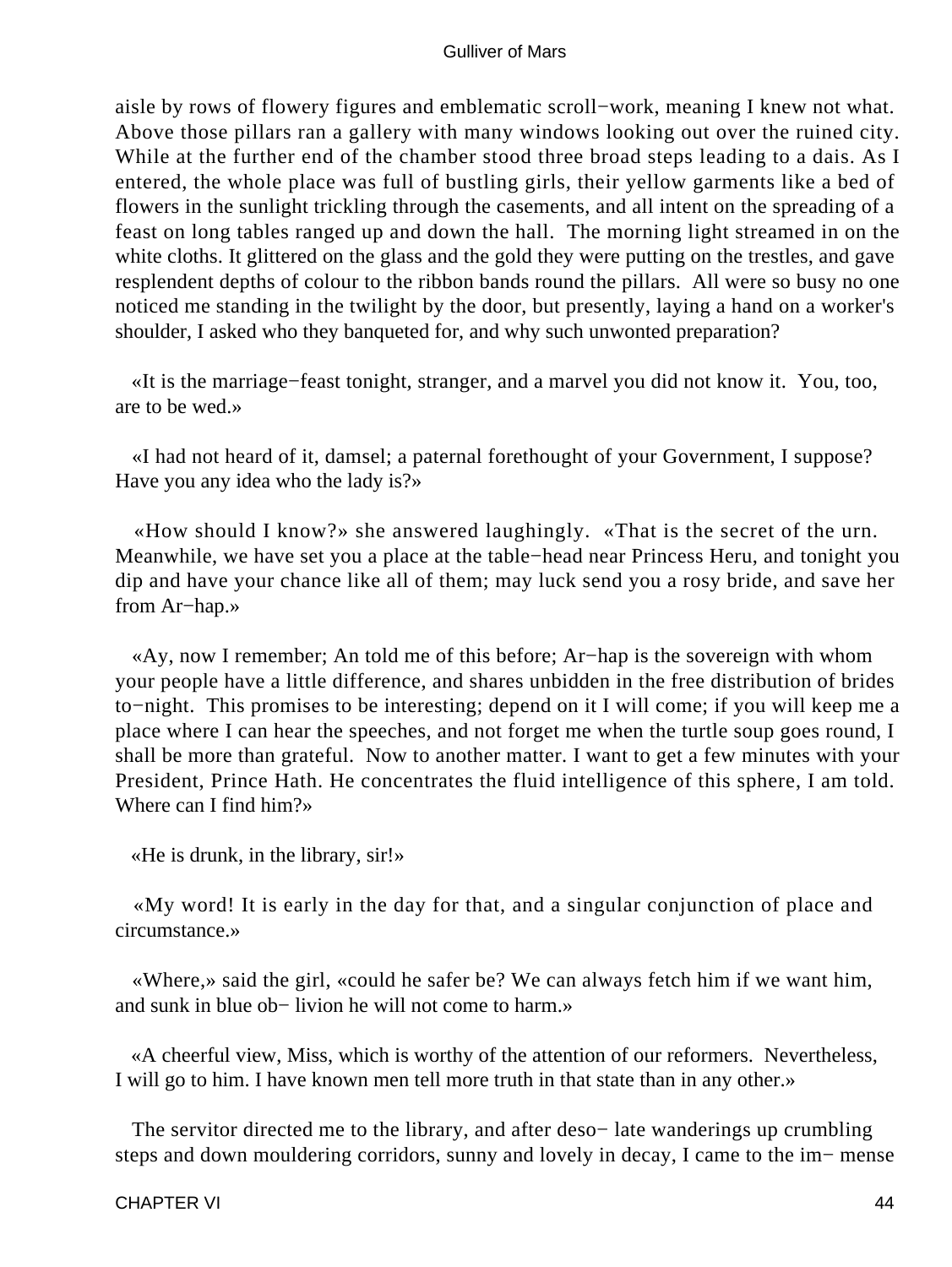lumber−shed of knowledge they had told me of, a city of dead books, a place of dusty cathedral aisles stored with forgotten learning. At a table sat Hath the purposeless, enthroned in leather and vellum, snoring in divine content amongst all that wasted labour, and nothing I could do was sufficient to shake him into semblance of intelligence. So perforce I turned away till he should have come to him− self, and wandering round the splendid litter of a noble library, presently amongst the ruck of volumes on the floor, amongst those lordly tomes in tattered green and gold, and ivory, my eye lit upon a volume propped up curiously on end, and going to it through the confusion I saw by the dried fruit rind upon the sticks supporting it, that the grave and reverend tome was set to catch a mouse! It was a splendid book when I looked more closely, bound as a king might bind his choicest treasure, the sweet− scented leather on it was no doubt frayed; the golden arabesques upon the covers had long since shed their eyes of inset gems, the jewelled clasp locking its learning up from vulgar gaze was bent and open. Yet it was a lordly tome with an odour of sanctity about it, and lifting it with diffi− culty, I noticed on its cover a red stain of mouse's blood. Those who put it to this quaint use of mouse−trap had already had some sport, but surely never was a mouse crushed before under so much learning. And while I stood guessing at what the book might hold within, Heru, the princess, came tripping in to me, and with the abrupt famili− arity of her kind, laid a velvet hand upon my wrist, conned the title over to herself.

 «What does it say, sweet girl?» I asked. «The matter is learned, by its feel,» and that maid, pursing up her pretty lips, read the title to me – «The Secret of the Gods.»

 «The Secret of the Gods,» I murmured. «Was it pos− sible other worlds had struggled hopelessly to come within the barest ken of that great knowledge, while here the same was set to catch a mouse with?»

 I said, «Silver−footed, sit down and read me a passage or two,» and propping the mighty volume upon a table drew a bench before it and pulled her down beside me.

 «Oh! a horrid, dry old book for certain,» cried that lady, her pink fingertips falling as lightly on the musty leaves as almond petals on March dust. «Where shall I begin? It is all equally dull.»

 «Dip in,» was my answer. « 'Tis no great matter where, but near the beginning. What says the writer of his intention? What sets he out to prove?»

«He says that is the Secret of the First Great Truth, descended straight to him  $-\infty$ 

«Many have said so much, yet have lied.»

 «He says that which is written in his book is through him but not of him, past criticism and beyond cavil. 'Tis all in ancient and crabbed characters going back to the threshold of my learning, but here upon this passage−top where they are writ large I make them out to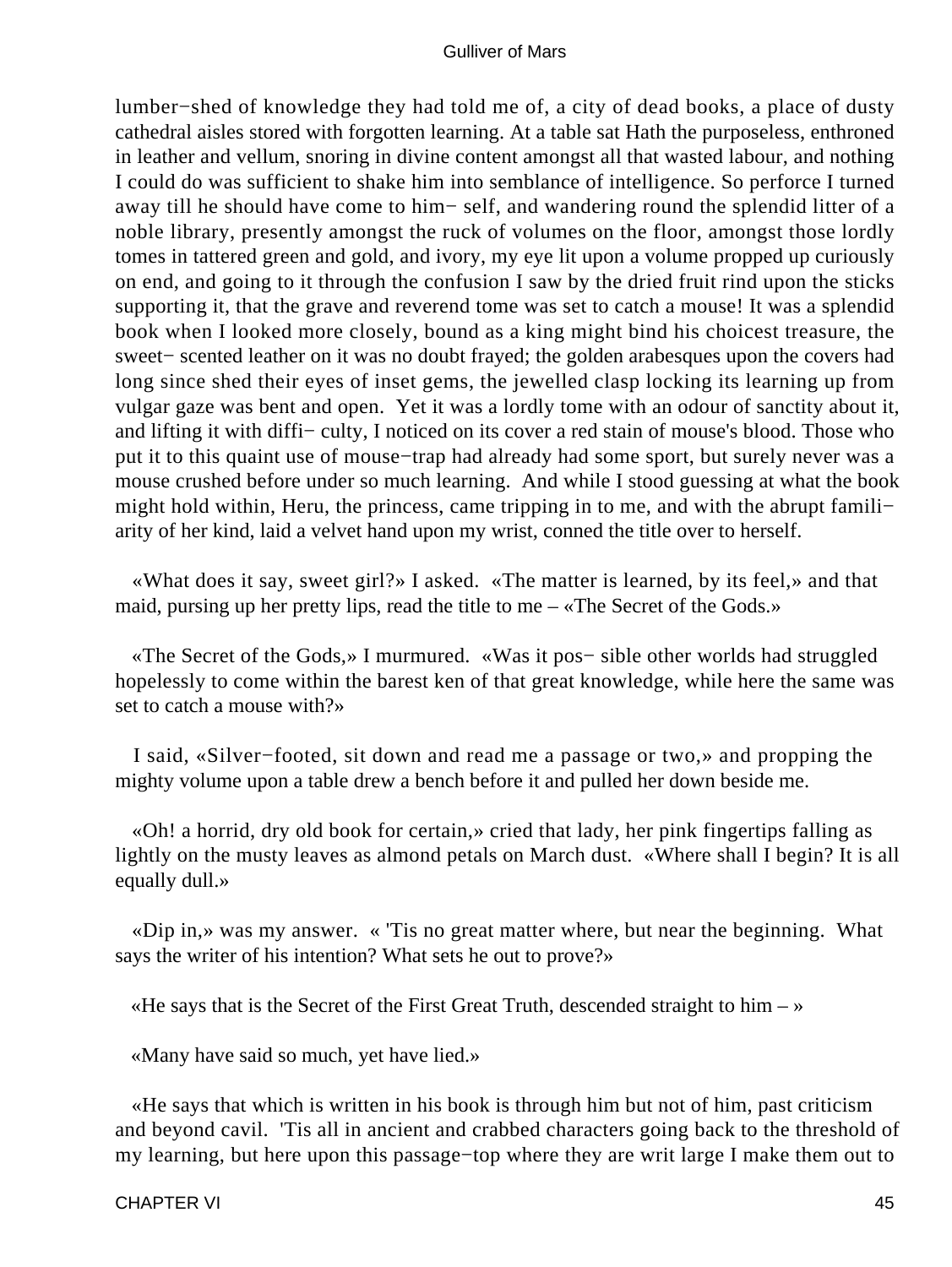## say, 'ONLY **The man who has died many times begins to** LIVE.'»

 «A pregnant passage! Turn another page, and try again; I have an inkling of the book already.»

 «'Tis poor, silly stuff,» said the girl, slipping a hand covertly into my own. «Why will you make me read it? I have a book on pomatums worth twice as much as this.»

 «Nevertheless, dip in again, dear lady. What says the next heading?» And with a little sigh at the heaviness of her task, Heru read out: «SOMETIMES **The gods them− Selves Forget the answers to their own** RIDDLES.»

## "Lady, I knew it!

 «All this is still preliminary to the great matter of the book, but the mutterings of the priest who draws back the cur− tains of the shrine – and here, after the scribe has left these two yellow pages blank as though to set a space of reverence between himself and what comes next – here speaks the truth, the voice, the fact of all life.» But «Oh! Jones,» she said, turning from the dusty pages and clasping her young, milk−warm hands over mine and leaning towards me until her blushing cheek was near to my shoulder and the incense of her breath upon me. «Oh! Gulliver Jones,» she said. «Make me read no more; my soul revolts from the task, the crazy brown letters swim before my eyes. Is there no learning near at hand that would be pleasanter reading than this silly book of yours? What, after all,» she said, growing bolder at the sound of her own voice, «what, after all, is the musty reticence of gods to the whispered secret of a maid? Jones, splendid stranger for whom all men stand aside and women look over shoulders, oh, let me be your book!» she whispered, slipping on to my knee and winding her arms round my neck till, through the white glimmer of her single vest, I could feel her heart beating against mine. «Newest and dearest of friends, put by this dreary learning and look in my eyes; is there nothing to be spelt out there?»

 And I was constrained to do as she bid me, for she was as fresh as an almond blossom touched by the sun, and looking down into two swimming blue lakes where shyness and passion were contending – books easy enough, in truth, to be read, I saw that she loved me, with the unconventional ardour of her nature.

 It was a pleasant discovery, if its abruptness was em− barrassing, for she was a maid in a thousand; and half ashamed and half laughing I let her escalade me, throwing now and then a rueful look at the Secret of the Gods, and all that priceless knowledge treated so unworthily.

 What else could I do? Besides, I loved her myself! And if there was a momentary chagrin at having yonder golden knowledge put off by this lovely interruption, yet I was flesh and blood, the gods could wait – they had to wait long and often before, and when this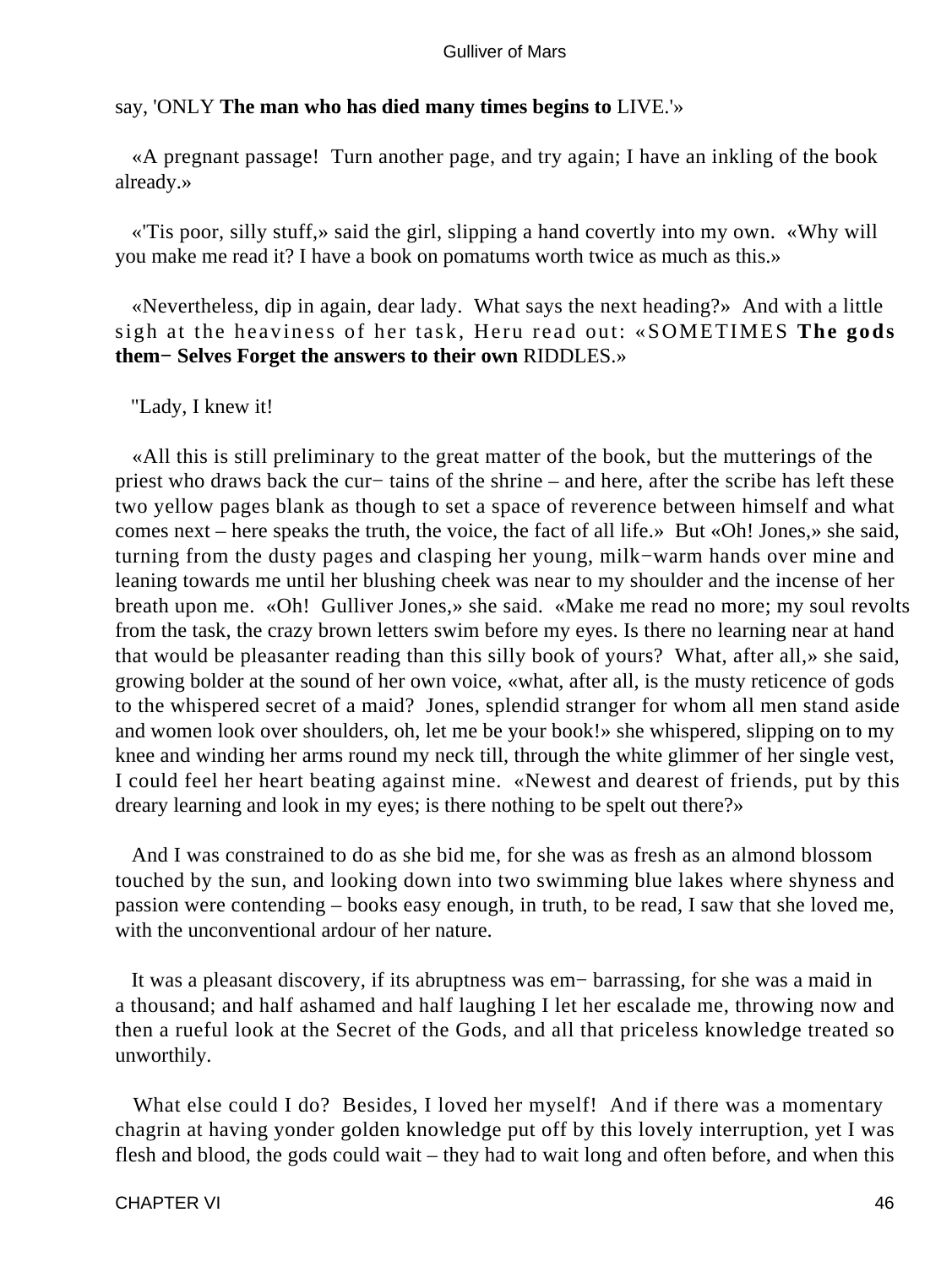sweet interpreter was comforted we would have another try. So it happened I took her into my heart and gave her the answer she asked for.

 For a long time we sat in the dusky grandeur of the royal library, my mind revolving between wonder and ad− miration of the neglected knowledge all about, and the stir− rings of a new love, while Heru herself, lapsed again into Martian calm, lay half sleeping on my shoulder, but pre− sently, unwinding her arms, I put her down.

 «There, sweetheart,» I whispered, «enough of this for the moment; tonight, perhaps, some more, but while we are here amongst all this lordly litter, I can think of nothing else.» Again I bid her turn the pages, noting as she did so how each chapter was headed by the coloured configuration of a world. Page by page we turned of crackling parchment, until by chance, at the top of one, my eye caught a coloured round I could not fail to recognise – 'twas the spinning but− ton on the blue breast of the immeasurable that yesterday I inhabited. «Read here,» I cried, clapping my finger upon the page midway down, where there were some signs looking like Egyptian writing. «Says this quaint dabbler in all knowledge anything of Isis, anything of Phra, of Am− mon, of Ammon Top?»

«And who was Isis? who Ammon Top?» asked the lady.

 «Nay, read,» I answered, and down the page her slender fingers went awandering till at a spot of knotted signs they stopped. «Why, here is something about thy Isis,» ex− claimed Heru, as though amused at my perspicuity. «Here, halfway down this chapter of earth−history, it says,» and putting one pink knee across the other to better prop the book she read:

 «And the priests of Thebes were gone; the sand stood un− trampled on the temple steps a thousand years; the wild bees sang the song of desolation in the ears of Isis; the wild cats littered in the stony lap of Ammon; ay, another thou− sand years went by, and earth was tilled of unseen hands and sown with yellow grain from Paradise, and the thin veil that separates the known from the unknown was rent, and men walked to and fro.»

«Go on,» I said.

 «Nay,» laughed the other, «the little mice in their eager− ness have been before you – see, all this corner is gnawed away.»

 «Read on again,» I said, «where the page is whole; those sips of knowledge you have given make me thirsty for more. There, begin where this blazonry of initialed red and gold looks so like the carpet spread by the scribe for the feet of a sovereign truth – what says he here?» And she, half pouting to be set back once more to that task, half won− dering as she gazed on those magic letters, let her eyes run down the page, then began: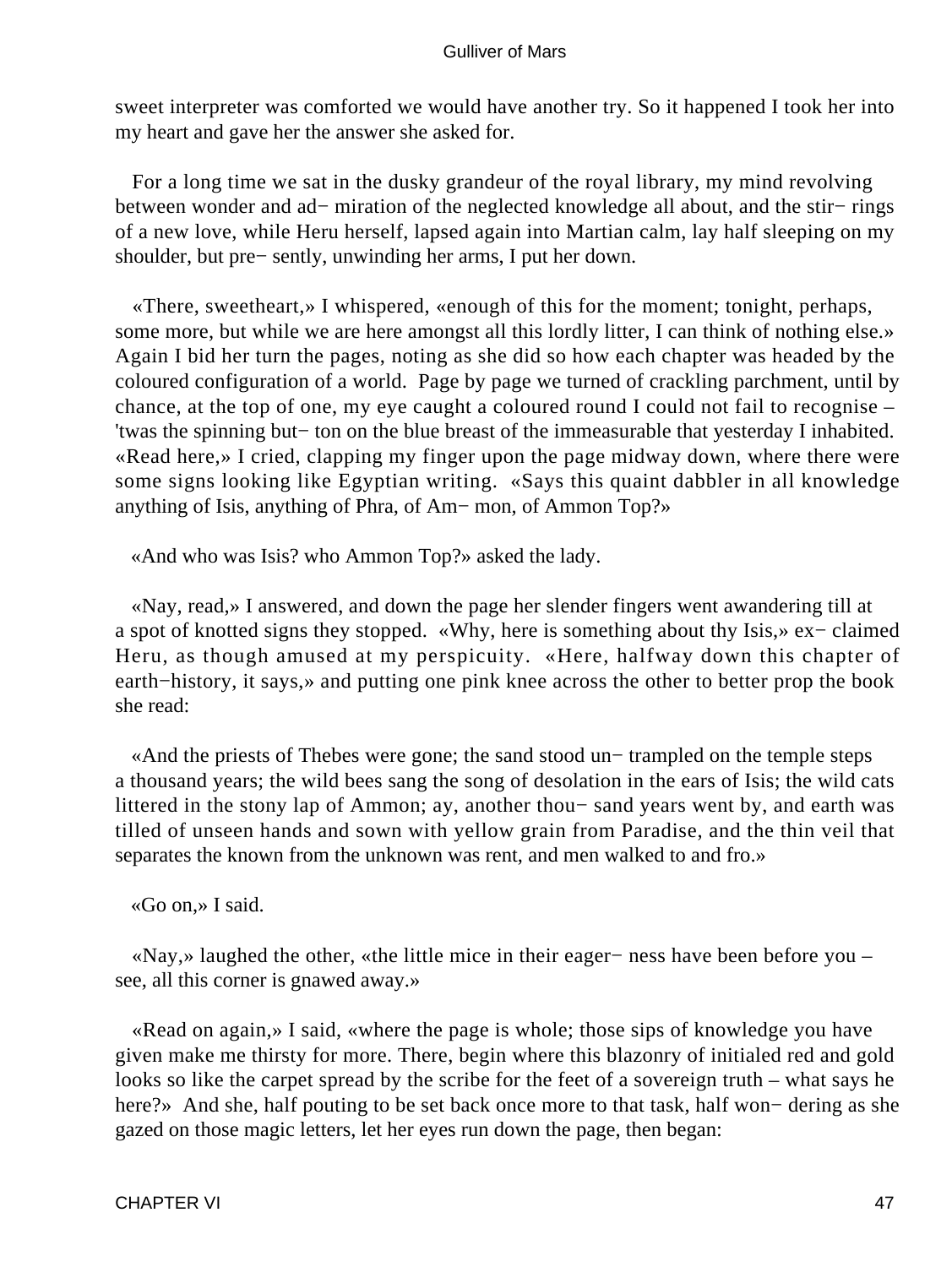"And it was the Beginning, and in the centre void pres− ently there came a nucleus of light: and the light brightened in the grey primeval morning and became definite and articulate. And from the midst of that natal splendour, behind which was the Unknowable, the life came hitherward; from the midst of that nucleus undescribed, undescribable, there issued presently the primeval sigh that breathed the breath of life into all things. And that sigh thrilled through the empty spaces of the illimitable: it breathed the breath of promise over the frozen hills of the outside planets where the night−frost had lasted without beginning: and the waters of ten thousand nameless oceans, girding nameless planets, were stirred, trembling into their depth. It crossed the il− limitable spaces where the herding aerolites swirl forever through space in the wake of careering world, and all their whistling wings answered to it. It reverberated through the grey wastes of vacuity, and crossed the dark oceans of the Outside, even to the black shores of the eternal night beyond.

 «And hardly had echo of that breath died away in the hollow of the heavens and the empty wombs of a million barren worlds, when the light brightened again, and draw− ing in upon itself became definite and took form, and therefrom, at the moment of primitive conception, there came  $-\infty$ 

 And just then, as she had read so far as that, when all my faculties were aching to know what came next – whether this were but the idle scribbling of a vacuous fool, or something else – there rose the sound of soft flutes and tinkling bells in the corridors, as seneschals wandered pip− ing round the palace to call folk to meals, a smell of roast meat and grilling fish as that procession lifted the curtains between the halls, and –

 «Dinner!» shouted my sweet Martian, slapping the cov− ers of The Secret of the Gods together and pushing the stately tome headlong from the table. «Dinner! 'Tis worth a hundred thousand planets to the hungry!»

 Nothing I could say would keep her, and, scarcely know− ing whether to laugh or to be angry at so unseemly an interruption, but both being purposeless I dug my hands into my pockets, and somewhat sulkily refusing Heru's invita− tion to luncheon in the corridor (Navy rations had not fitted my stomach for these constant debauches of gos− samer food), strolled into the town again in no very pleasant frame of mind.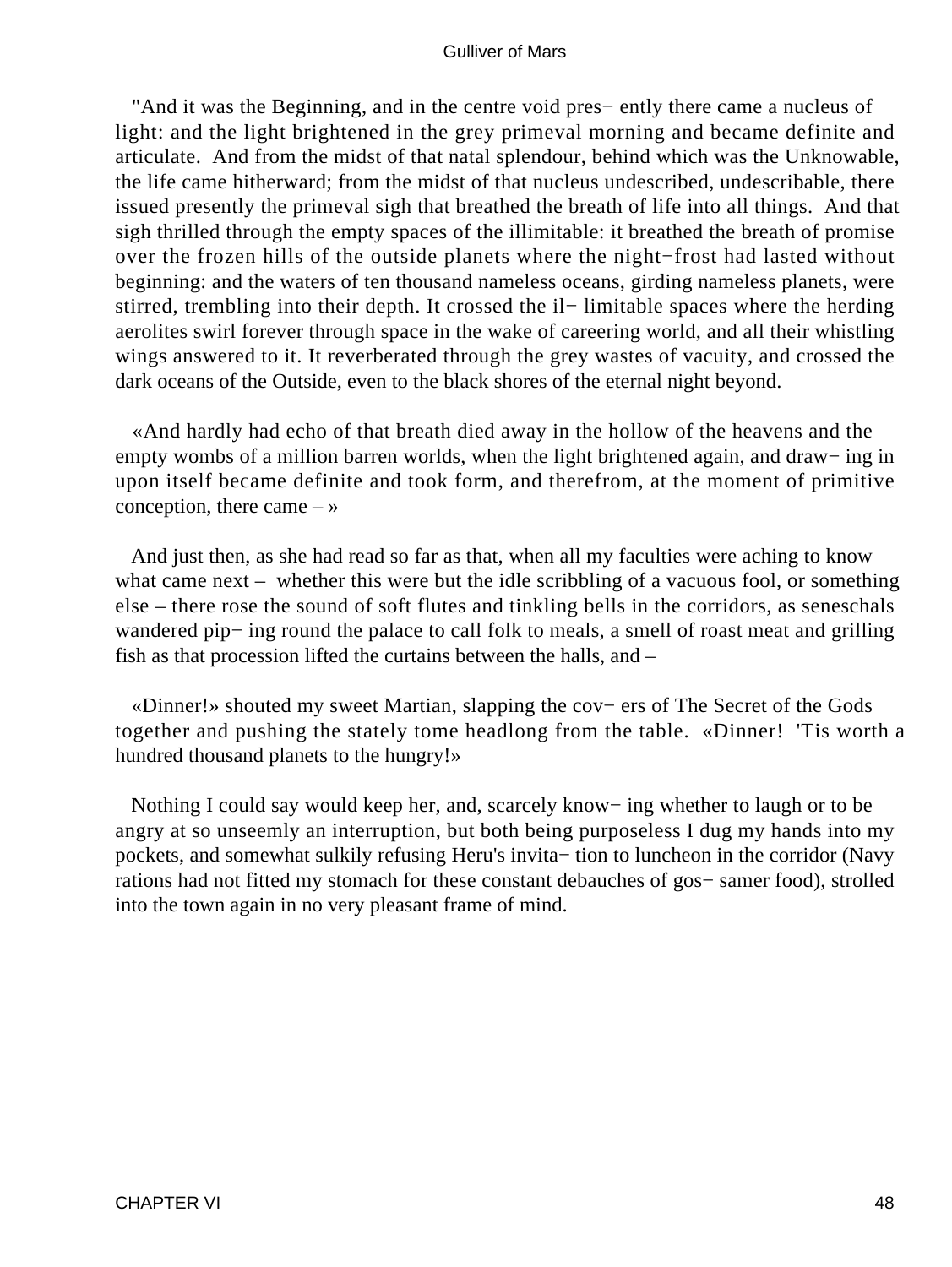## **[CHAPTER VII](#page-144-0)**

*I*t was only at moments like these I had any time to reflect on my circumstances or that giddy chance which had shot me into space in this fashion, and, frankly, the opportunities, when they did come, brought such an extraordinary de− pressing train of thought, I by no means invited them. Even with the time available the occasion was always awry for such reflection. These dainty triflers made sulking as impossible amongst them as philosophy in a ballroom. When I stalked out like that from the library in fine mood to moralise and apostrophise heaven in a way that would no doubt have looked fine upon these pages, one sprightly dam− sel, just as the gloomy rhetoric was bursting from my lips, thrust a flower under my nose whose scent brought on a violent attack of sneezing, her companions joining hands and dancing round me while they imitated my agony. Then, when I burst away from them and rushed down a nar− row arcade of crumbling mansions, another stopped me in mid−career, and taking the honey−stick she was sucking from her lips, put it to mine, like a pretty, playful child. An− other asked me to dance, another to drink pink oblivion with her, and so on. How could one lament amongst all this irritating cheerfulness?

 An might have helped me, for poor An was intelligent for a Martian, but she had disappeared, and the terrible vacu− ity of life in the planet was forced upon me when I realised that possessing no cognomen, no fixed address, or rating, it would be the merest chance if I ever came across her again.

 Looking for my friendly guide and getting more and more at sea amongst a maze of comely but similar faces, I made chance acquaintance with another of her kind who cheerfully drank my health at the Government's expense, and chatted on things Martian. She took me to see a funeral by way of amusement, and I found these people floated their dead off on flower−decked rafts instead of burying them, the send−offs all taking place upon a certain swift−flowing stream, which carried the dead away into the vast region of northern ice, but more exactly whither my informant seemed to have no idea. The voyager on this occasion was old, and this brought to my mind the curious fact that I had observed few children in the city, and no elders, all, except perhaps Hath, being in a state of sleek youthfulness. My new friend explained the peculiarity by declaring Mar− tians ripened with extraordinary rapidity from infancy to the equivalent of about twenty−five years of age, with us, and then remained at that period however long they might live; Only when they died did their accumulated seasons come upon them; the girl turning pale, and wringing her pret− ty hands in sympathetic concern when I told her there was a land where decrepitude was not so happily postponed. The Martians, she said, arranged their calendar by the varying colours of the seasons, and loved blue as an antidote to the generally red and rusty character of their soil.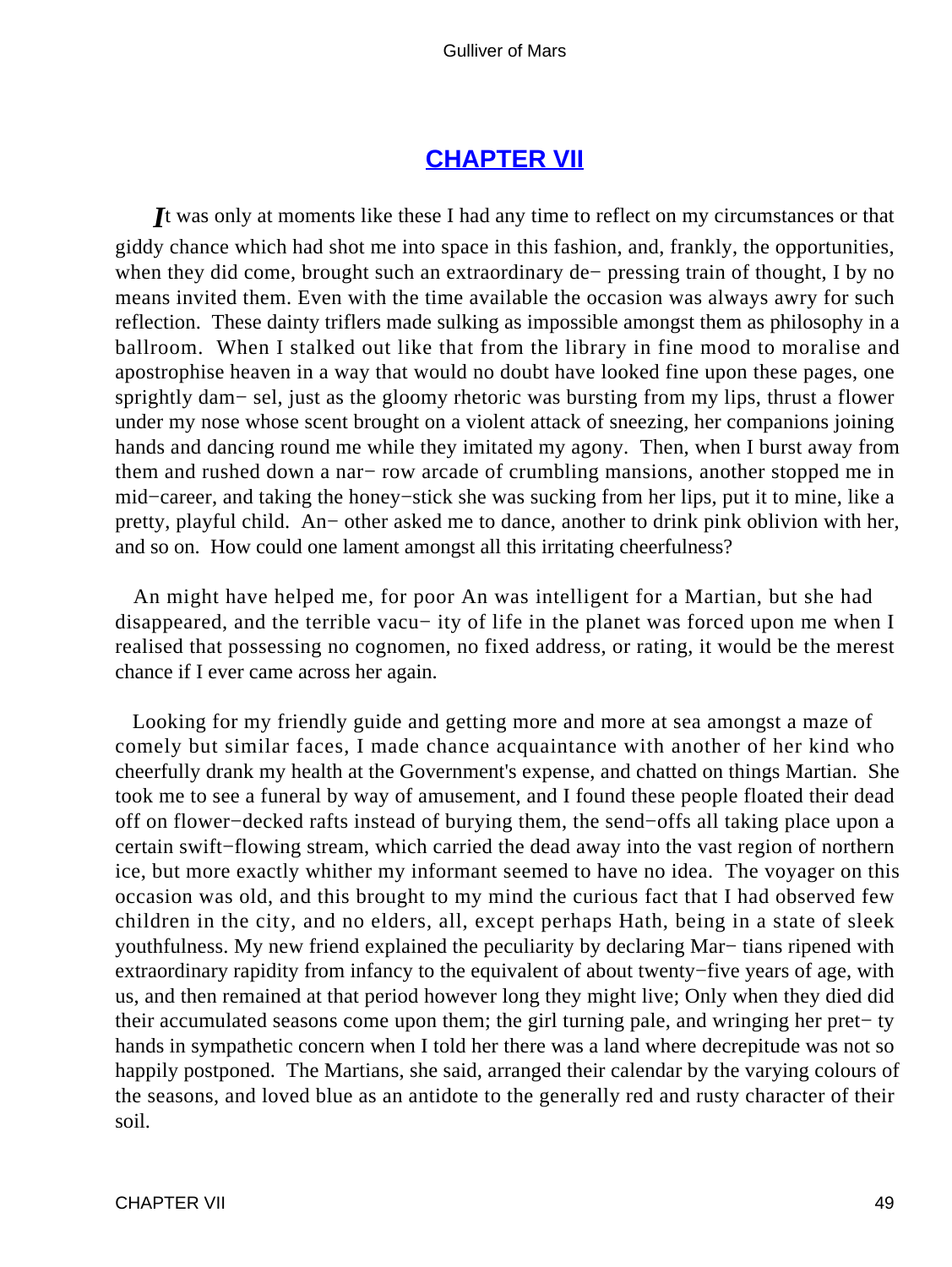Discussing such things as these we lightly squandered the day away, and I know of nothing more to note until the evening was come again: that wonderful purple evening which creeps over the outer worlds at sunset, a seductive darkness gemmed with ten thousand stars riding so low in the heaven they seem scarcely more than mast high. When that hour was come my friend tiptoed again to my cheek, and then, pointing to the palace and laughingly hoping fate would send me a bride «as soft as catkin and as sweet as honey,» slipped away into the darkness.

Then I remembered all on a sudden this was the con– nubial evening of my sprightly friends – the occasion when, as An had told me, the Government constituted itself into a gigantic matrimonial agency, and, with the cheerful care− lessness of the place, shuffled the matrimonial pack anew, and dealt a fresh hand to all the players. Now I had no wish to avail myself of a sailor's privilege of a bride in every port, but surely this game would be interesting enough to see, even if I were but a disinterested spectator. As a matter of fact I was something more than that, and had been thinking a good deal of Heru during the day. I do not know whether I actually aspired to her hand – that were a large order, even if there had been no suspicion in my mind she was already bespoke in some vague way by the invisible Hath, most abortive of princes. But she was undeniably a lovely girl; the more one thought of her the more she grew upon the fancy, and then the preference she had shown myself was very gratifying. Yes, I would certainly see this quaint ceremonial, even if I took no leading part in it.

 The great centre hall of the palace was full of a radiant light bringing up its ruined columns and intruding creepers to the best effect when I entered. Dinner also was just being served, as they would say in another, and alas! very distant place, and the whole building thronged with folk. Down the centre low tables with room for four hundred people were ranged, but they looked quaint enough since but two hundred were sitting there, all brand−new bachelors about to be turned into brand new Benedicts, and taking it mightily calmly it seemed. Across the hall−top was a raised table similarly arranged and ornamented; and entering into the spirit of the thing, and little guessing how stern a reality was to come from the evening, I sat down in a vacant place near to the dais, and only a few paces from where the pale, ghost−eyed Hath was already seated.

 Almost immediately afterwards music began to buzz all about the hall – music of the kind the people loved which always seemed to me as though it were exuding from the tables and benches, so disembodied and difficult it was to locate; all the sleepy gallants raised their flower−encircled heads at the same time, seizing their wine−cups, already filled to the brim, and the door at the bottom of the hall opening, the ladies, preceded by one carrying a mysterious vase covered with a glittering cloth, came in.

 Now, being somewhat thirsty, I had already drunk half the wine in my beaker, and whether it was that draught, drugged as all Martian wines are, or the sheer loveliness of the maids themselves, I cannot say, but as the procession entered, and, dividing, circled round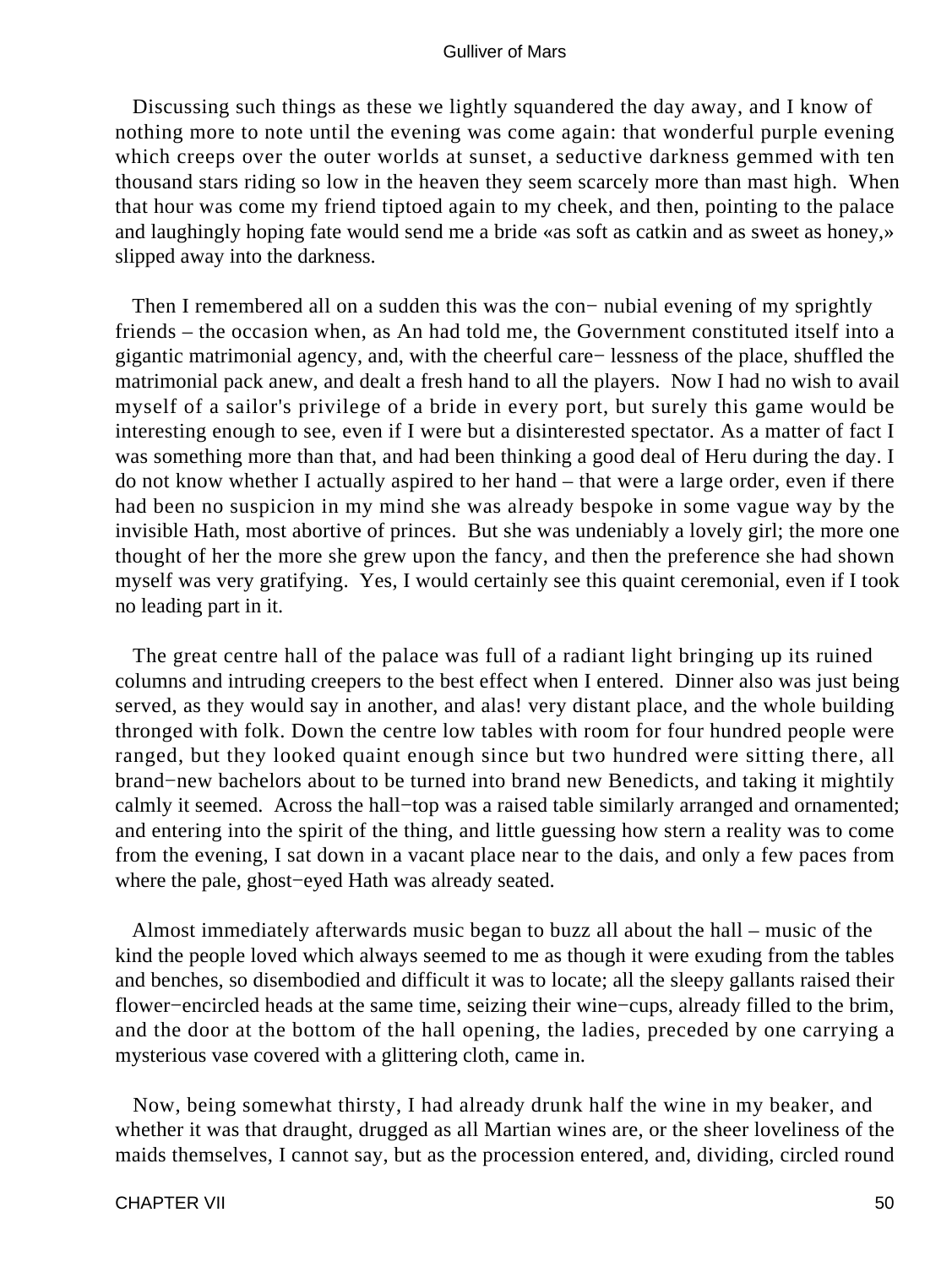under the colonnades of the hall, a sensation of extraordinary felicity came over me – an emotion of divine contentment purged of all gross− ness – and I stared and stared at the circling loveliness, gos− samer−clad, flower−girdled, tripping by me with vapid de− light. Either the wine was budding in my head, or there was little to choose from amongst them, for had any of those ladies sat down in the vacant place beside me, I should certainly have accepted her as a gift from heaven, without question or cavil. But one after another they slipped by, modestly taking their places in the shadows until at last came Princess Heru, and at the sight of her my soul was stirred.

 She came undulating over the white marble, the loveliness of her fairy person dimmed but scarcely hidden by a robe of softest lawn in colour like rose−petals, her eyes aglitter with excitement and a charming blush upon her face.

 She came straight up to me, and, resting a dainty hand upon my shoulder, whispered, «Are you come as a spectator only, dear Mr. Jones, or do you join in our custom tonight?»

«I came only as a bystander, lady, but the fascination of the opportunity is deadly  $-\infty$ 

 «And have you any preference?» – this in the softest little voice from somewhere in the nape of my neck. «Strangers sometimes say there are fair women in Seth.»

 «None – till you came; and now, as was said a long time ago, 'All is dross that is not Helen.' Dearest lady,» I ran on, detaining her by the fingertips and gazing up into those shy and star−like eyes, «must I indeed put all the hopes your kindness has roused in me these last few days to a shuffle in yonder urn, taking my chance with all these lazy fellows? In that land whereof I was, we would not have had it so, we loaded our dice in these matters, a strong man there might have a willing maid though all heaven were set against him! But give me leave, sweet lady, and I will ruffle with these fellows; give me a glance and I will barter my life for your billet when it is drawn, but to stand idly by and see you won by a cold chance, I cannot do it.»

 That lady laughed a little and said, «Men make laws, dear Jones, for women to keep. It is the rule, and we must not break it.» Then, gently tugging at her imprisoned fingers and gathering up her skirts to go, she added, «But it might happen that wit here were better than sword.» Then she hesitated, and freeing herself at last slipped from my side, yet before she was quite gone half turned again and whispered so low that no one but I could hear it, «A golden pool, and a silver fish, and a line no thicker than a hair!» and before I could beg a meaning of her, had passed down the hall and taken a place with the other expectant damsels.

 «A golden pool,» I said to myself, «a silver fish, and a line of hair.» What could she mean? Yet that she meant something, and something clearly of importance, I could not doubt. «A golden pool, and a silver fish  $-$  » I buried my chin in my chest and thought deeply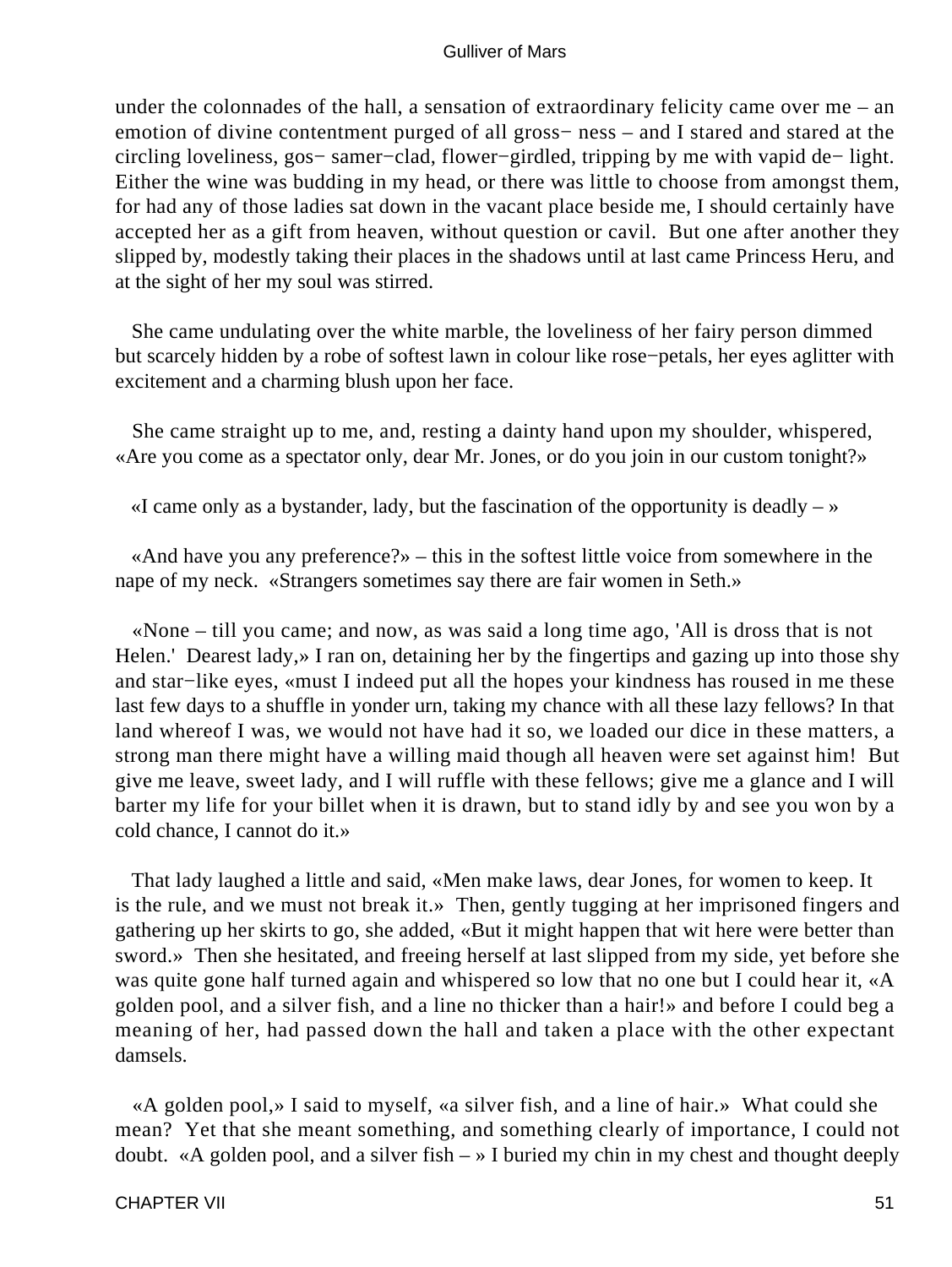but without effect while the preparations were made and the fateful urn, each maid having slipped her name tablet within, was brought down to us, covered in a beautiful web of rose−coloured tissue, and commenced its round, passing slowly from hand to hand as each of those handsome, impassive, fawn−eyed gallants lifted a corner of the web in turn and helped themselves to fate.

 «A golden pool,» I muttered, «and a silver fish» – so ab− sorbed in my own thoughts I hardly noticed the great cup begin its journey, but when it had gone three or four places the glitter of the lights upon it caught my eye. It was of pure gold, round−brimmed, and circled about with a string of the blue convolvulus, which implies delight to these people. Ay! and each man was plunging his hand into the dark and taking in his turn a small notch−edged mother−of− pearl billet from it that flashed soft and silvery as he turned it in his hand to read the name engraved in unknown characters thereon. «Why,» I said, with a start, "surely **This** might be the golden pool and these the silver fish – but the hair−fine line? And again I meditated deeply, with all my senses on the watch.

 Slowly the urn crept round, and as each man took a ticket from it, and passed it, smiling, to the seneschal behind him, that official read out the name upon it, and a blushing damsel slipped from the crowd above, crossing over to the side of the man with whom chance had thus lightly linked her for the brief Martian year, and putting her hands in his they kissed before all the company, and sat down to their places at the table as calmly as country folk might choose partners at a village fair in hay−time.

 But not so with me. Each time a name was called I started and stared at the drawer in a way which should have filled him with alarm had alarm been possible to the peace−soaked triflers, then turned to glance to where, amongst the women, my tender little princess was leaning against a pillar, with drooping head, slowly pulling a con− volvulus bud to pieces. None drew, though all were thinking of her, as I could tell in my fingertips. Keener and keener grew the suspense as name after name was told and each slim white damsel skipped to the place allotted her. And all the time I kept muttering to myself about that «golden pool,» wondering and wondering until the urn had passed half round the tables and was only some three men up from me – and then an idea flashed across my mind. I dipped my fingers in the scented water−basin on the table, drying them carefully on a napkin, and waiting, outwardly as calm as any, yet inwardly wrung by those tremors which beset all male creation in such circumstances.

 And now at last it was my turn. The great urn, blazing golden, through its rosy covering, was in front, and all eyes on me. I clapped a sunburnt hand upon its top as though I would take all remaining in it to myself and stared round at that company – only her herself I durst not look at! Then, with a beating heart, I lifted a corner of the web and slipped my hand into the dark inside, muttering to myself as I did so, «A golden pool, and a silver fish, and a line no thicker than a hair.» I touched in turn twenty perplexing tablets and was no whit the wiser, and felt about the sides yet came to nothing, groping here and there with a rising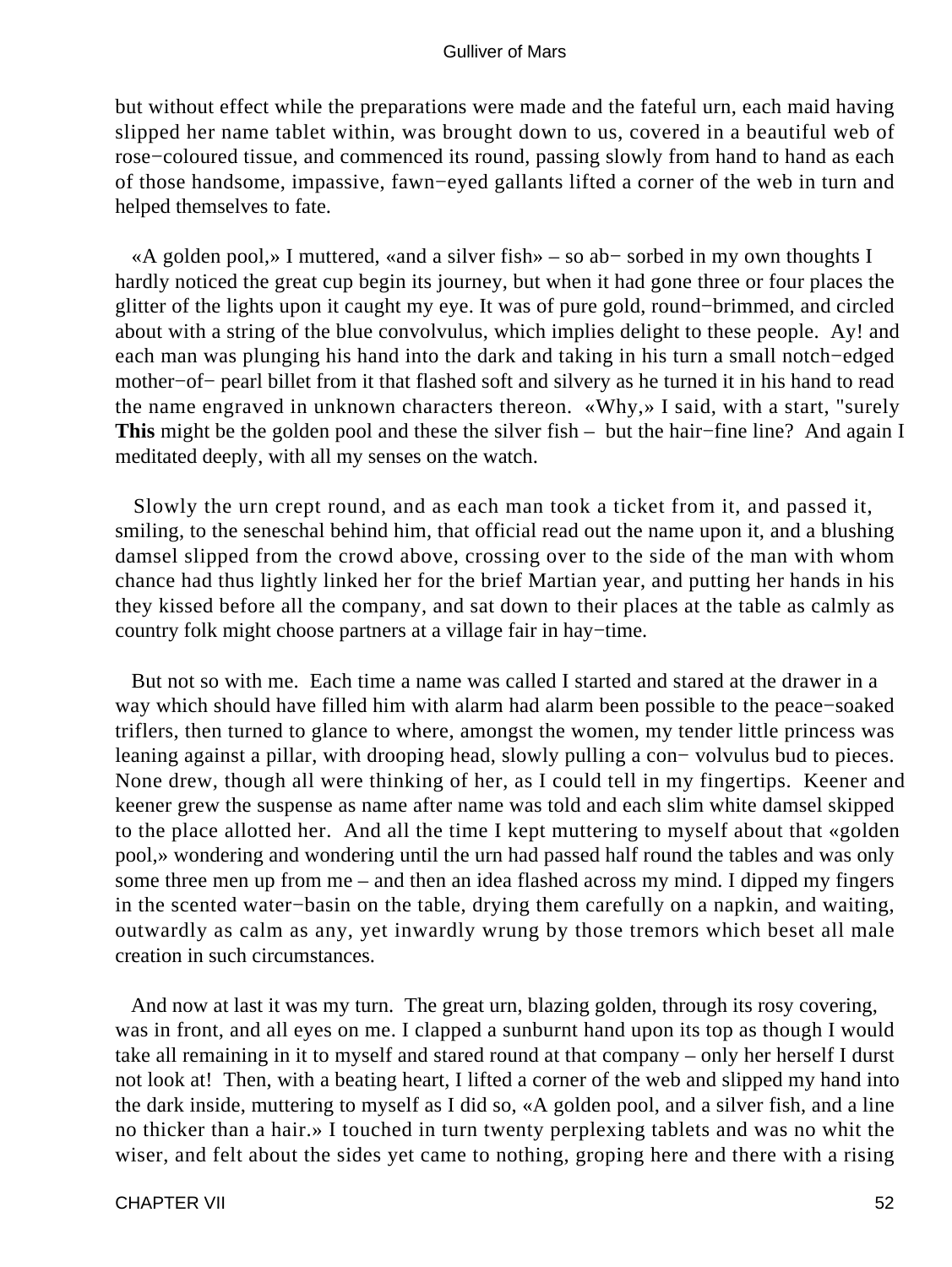despair, until as my fingers, still damp and fine of touch, went round the sides a second time, yes! there was some− thing, something in the hollow of the fluting, a thought, a thread, and yet enough. I took it unseen, lifting it with in− finite forbearance, and the end was weighted, the other tablets slipped and rattled as from their midst, hanging to that one fine virgin hair, up came a pearly billet. I doubted no longer, but snapped the thread, and showed the tablet, heard Heru's name, read from it amongst the soft applause of that luxurious company with all the unconcern I could muster.

 There she was in a moment, lip to lip with me, before them all, her eyes more than ever like planets from her native skies, and only the quick heave of her bosom, slowly subsiding like a ground swell after a storm, remaining to tell that even Martian blood could sometimes beat quicker than usual! She sat down in her place by me in the simplest way, and soon everything was as merry as could be. The main meal came on now, and as far as I could see those Martian gallants had extremely good appetites, though they drank at first but little, wisely remembering the strength of their wines. As for me, I ate of fishes that never swam in earthly seas, and of strange fowl that never flapped a way through thick terrestrial air, ate and drank as happy as a king, and falling each moment more and more in love with the wonderfully beautiful girl at my side who was a real woman of flesh and blood I knew, yet somehow so dainty, so pink and white, so unlike other girls in the smoothness of her outlines, in the subtle grace of each unthinking attitude, that again and again I looked at her over the rim of my tankard half fearing she might dissolve into nothing, being the half−fairy which she was.

Presently she asked, «Did that deed of mine, the hair in the urn, offend you, stranger?»

 «Offend me, lady!» I laughed. «Why, had it been the blackest crime that ever came out of a perverse imagination it would have brought its own pardon with it; I, least of all in this room, have least cause to be offended.»

«I risked much for you and broke our rules.»

 "Why, no doubt that was so, but 'tis the privilege of your kind to have some say in this little matter of giving and taking in marriage. I only marvel that your countrywomen submit so tamely to the quaintest game of chance I ever played at.

 «Ay, and it is women's nature no doubt to keep the laws which others make, as you have said yourself. Yet this rule, lady, is one broken with more credit than kept, and if you have offended no one more than me, your penance is easily done.»

 «But I have offended some one,» she said, laying her hand on mine with gentle nervousness in its touch, «one who has the power to hurt, and enough energy to resent. Hath, up there at the cross−table, have I offended deeply tonight, for he hoped to have me, and would have compelled any other man to barter me for the maid chance assigned to him; but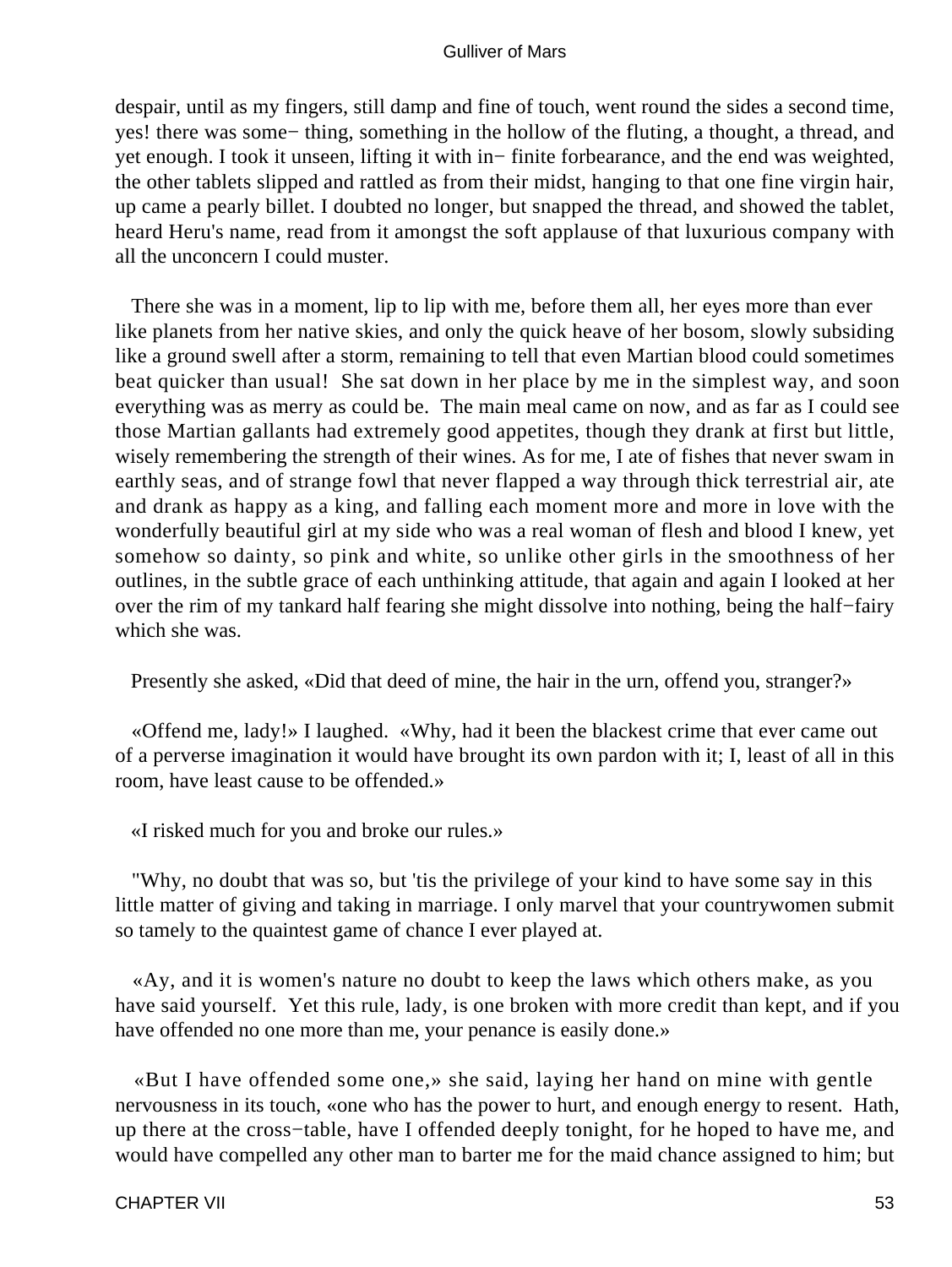of you, somehow, he is afraid – I have seen him staring at you, and changing colour as though he knew something no one else knows  $-\infty$ 

 «Briefly, charming girl,» I said, for the wine was be− ginning to sing in my head, and my eyes were blinking stupidly – «briefly, Hath hath thee not, and there's an end of it. I would spit a score of Haths, as these figs are spit on this golden skewer, before I would relinquish a hair of your head to him, or to any man,» and as everything about the great hall began to look gauzy and unreal through the gathering fumes of my confusion, I smiled on that gracious lady, and began to whisper I know not what to her, and whisper and doze, and doze –

 I know not how long afterwards it was, whether a minute or an hour, but when I lifted my head suddenly from the lady's shoulder all the place was in confusion, every one upon their feet, the talk and the drinking ceased, and all eyes turned to the far doorway where the curtains were just dropping again as I looked, while in front of them were standing three men.

These newcomers were utterly unlike any others – a fright– ful vision of ugly strength amidst the lolling loveliness all about. Low of stature, broad of shoulder, hairy, deep−chest− ed, with sharp, twinkling eyes, set far back under bushy eyebrows, retreating foreheads, and flat noses in faces tan− ned to a dusky copper hue by exposure to every kind of weather that racks the extreme Martian climate they were so opposite to all about me, so quaint and grim amongst those mild, fair−skinned folk, that at first I thought they were but a disordered creation of my fancy.

 I rubbed my eyes and stared and blinked, but no! they were real men, of flesh and blood, and now they had come down with as much stateliness as their bandy legs would admit of, into the full glare of the lights to the centre table where Hath sat. I saw their splendid apparel, the great strings of rudely polished gems hung round their hairy necks and wrists, the cunningly dyed skins of soft−furred animals, green and red and black, wherewith their limbs were swathed, and then I heard some one by me whisper in a frightened tone, «The envoys from over seas.»

 «Oh,» I thought sleepily to myself, «so these are the ape−men of the western woods, are they? Those who long ago vanquished my white−skinned friends and yearly come to claim their tribute. Jove, what hay they must have made of them! How those peach−skinned girls must have screamed and the downy striplings by them felt their dimpled knees knock together, as the mad flood of barbarians came pour− ing over from the forest, and long ago stormed their cit− adels like a stream of red lava, as deadly, as irresistible, as remorseless!» And I lay asprawl upon my arms on the table watching them with the stupid indifference I thought I could so well afford.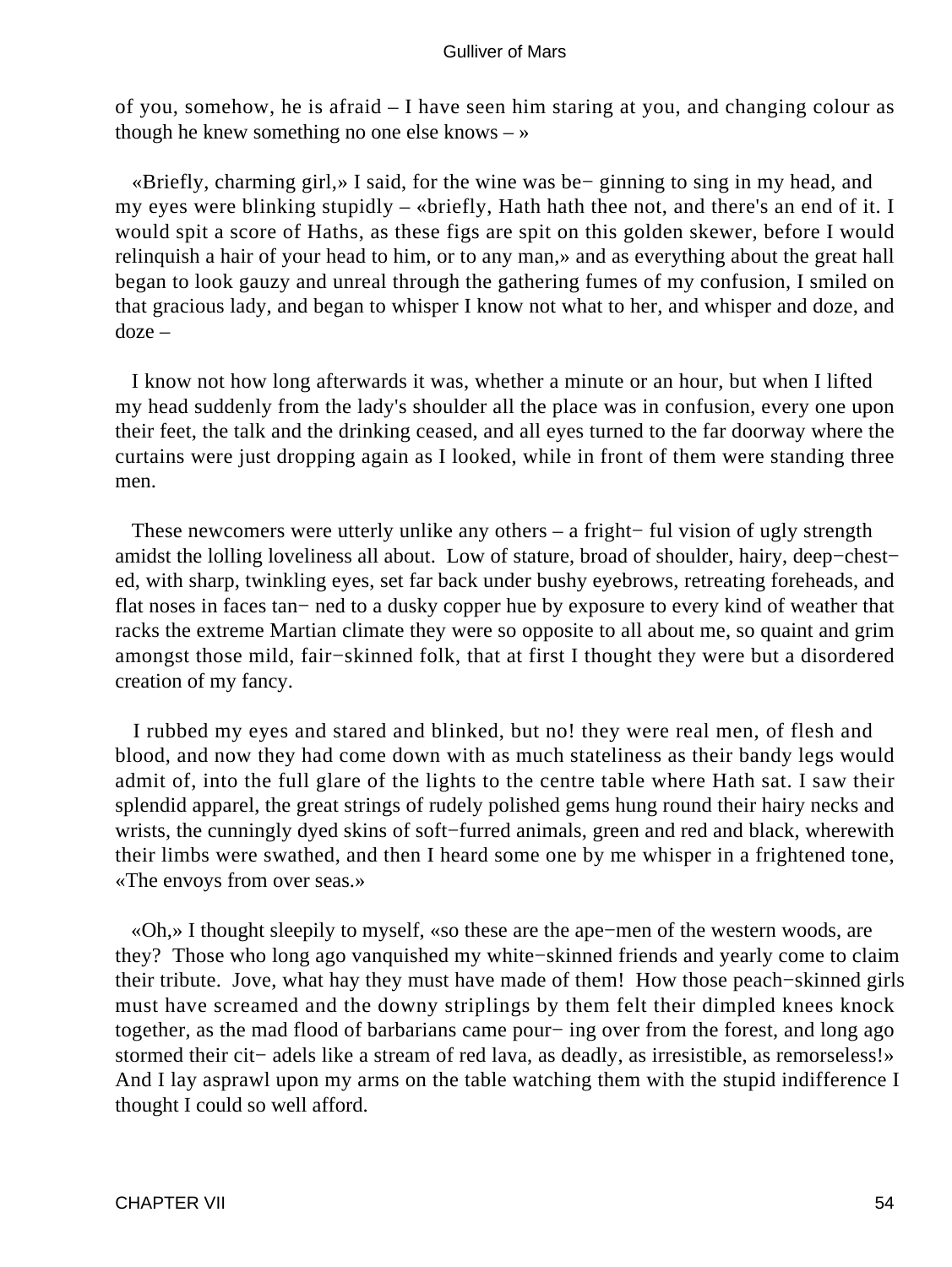Meanwhile Hath was on foot, pale and obsequious like others in the presence of those dread ambassadors, but more collected, I thought. With the deepest bows he welcomed them, handing them drink in a golden State cup, and when they had drunk (I heard the liquor running down their great throats, in the frightened hush, like water in a runnel on a wet day), they wiped their fierce lips upon their furry sleeves, and the leader began reciting the tribute for the year. So much corn, so much wine – and very much it was – so many thousands ells of cloth and webbing, and so much hammered gold, and sinah and lar, precious metal of which I knew nothing as yet; and ever as he went growl− ing through the list in his harsh animal voice, he refreshed his memory with a coloured stick whereon a notch was made for every item, the woodmen not having come as yet, apparently, to the gentler art of written signs and symbols. Longer and longer that caravan of unearned wealth stretched out before my fancy, but at last it was done, or all but done, and the head envoy, passing the painted stick to a man behind, folded his bare, sinewy arms, upon which the red fell bristles as it does upon a gorilla's, across his ample chest, and, including us all in one general scowl, turned to Hath as he said –

 «All this for Ar−hap, the wood−king, my master and yours; all this, and the most beautiful woman here tonight at your tables!»

 «An item,» I smiled stupidly to myself, for indeed I was very sleepy and had no nice perception of things, «which shows his majesty with the two−pronged name is a jolly fellow after all, and knows wealth is incomplete without the crown and priming of all riches. I wonder how the Martian boys will like this postscript,» and chin on hand, and eyes that would hardly stay open, I watched to see what would happen next. There was a little conversation between the prince and the ape−man; then I saw Hath the traitor point in my direction and say –

 «Since you ask and will be advised, then, mighty sir, there can be no doubt of it, the most beautiful woman here tonight is undoubtedly she who sits yonder by him in blue.»

 «A very pretty compliment!» I thought, too dull to see what was coming quickly, «and handsome of Hath, all things considered.»

 And so I dozed and dozed, and then started, and stared! Was I in my senses? Was I mad, or dreaming? The drunk− enness dropped from me like a mantle; with a single, smothered cry I came to myself and saw that it was all too true. The savage envoy had come down the hall at Hath's vindictive prompting, had lifted my fair girl to her feet, and there, even as I looked, had drawn her, white as death, into the red circle of his arm, and with one hand under her chin had raised her sweet face to within an inch of his, and was staring at her with small, ugly eyes.

 «Yes,» said the enjoy, more interestedly than he had spoken yet, «it will do; the tribute is accepted – for Ar− hap, my master!» And taking shrinking Heru by the wrist, and laying a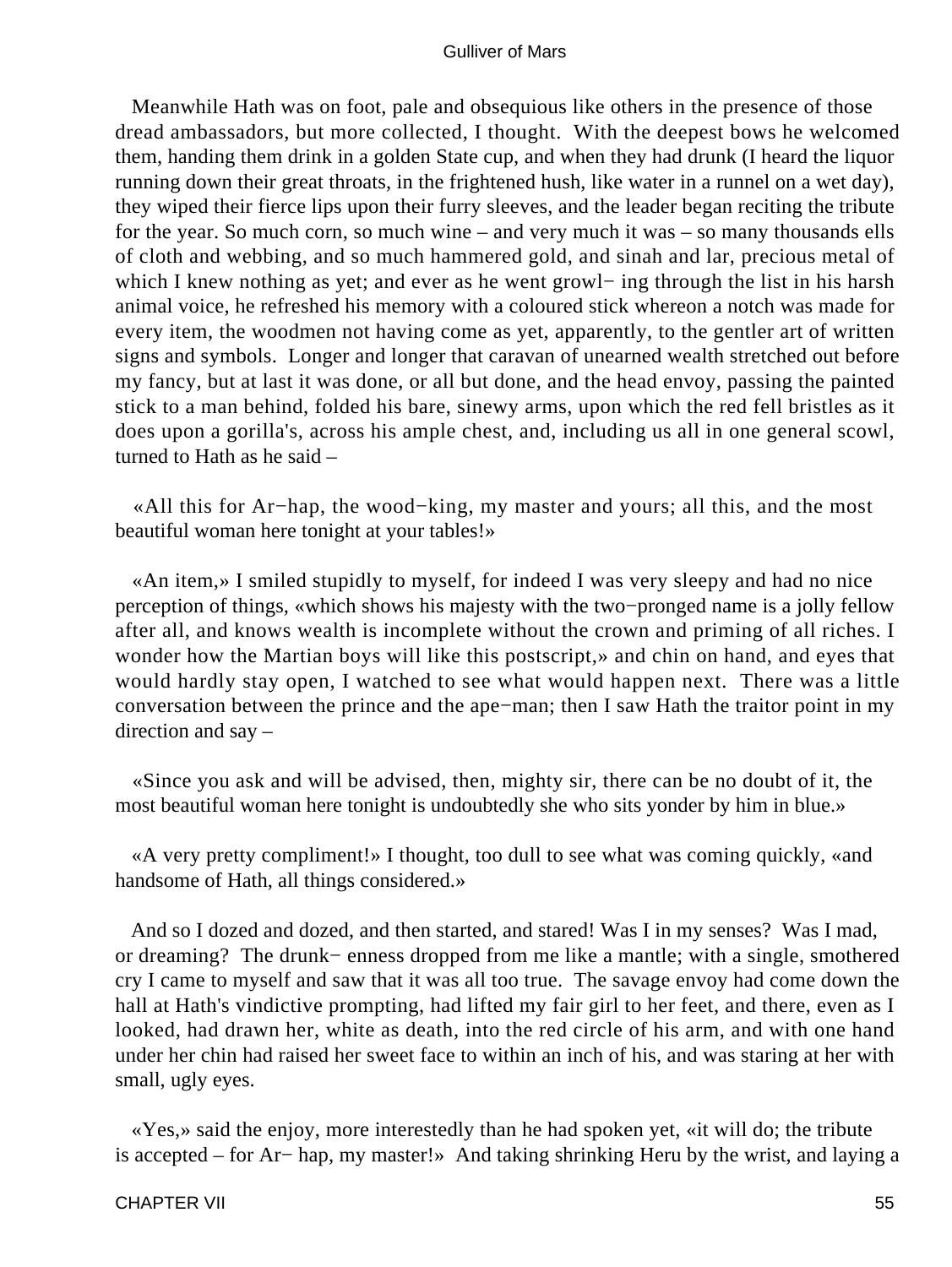heavy hand upon her shoulder, he was about to lead her up the hall.

 I was sober enough then. I was on foot in an instant, and before all the glittering company, before those simpering girls and pale Martian youths, who sat mumbling their fingers, too frightened to lift their eyes from off their half−finished dinners, I sprang at the envoy. I struck him with my clenched fist on the side of his bullet head, and he let go of Heru, who slipped insensible from his hairy chest like a white cloud slipping down the slopes of a hill at sunrise, and turned on me with a snort of rage. We stared at each other for a minute, and then I felt the wine fumes roaring in my head; I rushed at him and closed. It was like embracing a moun– tain bull, and he responded with a hug that made my ribs crackle. For a minute we were locked together like that, swinging here and there, and then getting a hand loose, I belaboured him so unmercifully that he put his head down, and that was what I wanted. I got a new hold of him as we staggered and plunged, roaring the while like the wild beasts we were, the teeth chattering in the Martian heads as they watched us, and then, exerting all my strength, lifted him fairly from his feet and with supreme effort swung him up, shoulder high, and with a mighty heave hurled him across the tables, flung that ambassador, whom no Martian dared look upon, crashing and sprawling through the gold and silver of the feast, whirled him round with such a splendid send that bench and trestle, tankards and flagons, chairs and cloths and candelabras all went down into thundering chaos with him, and the envoy only stayed when his sacred person came to harbour amongst the westral odds and ends, the soiled linen, and dirty platters of our wedding feast.

 I remember seeing him there on hands and knees, and then the liquor I had had would not be denied. In vain I drew my hands across my drooping eyelids, in vain I tried to master my knees that knocked together. The spell of the love−drink that Heru, blushing, had held to my lips was on me. Its soft, overwhelming influence rose like a prismatic fog between me and my enemy, everything again became hazy and dreamlike, and feebly calling on Heru, my chin dropped upon my chest, my limbs relaxed, and I slipped down in drowsy oblivion before my rival.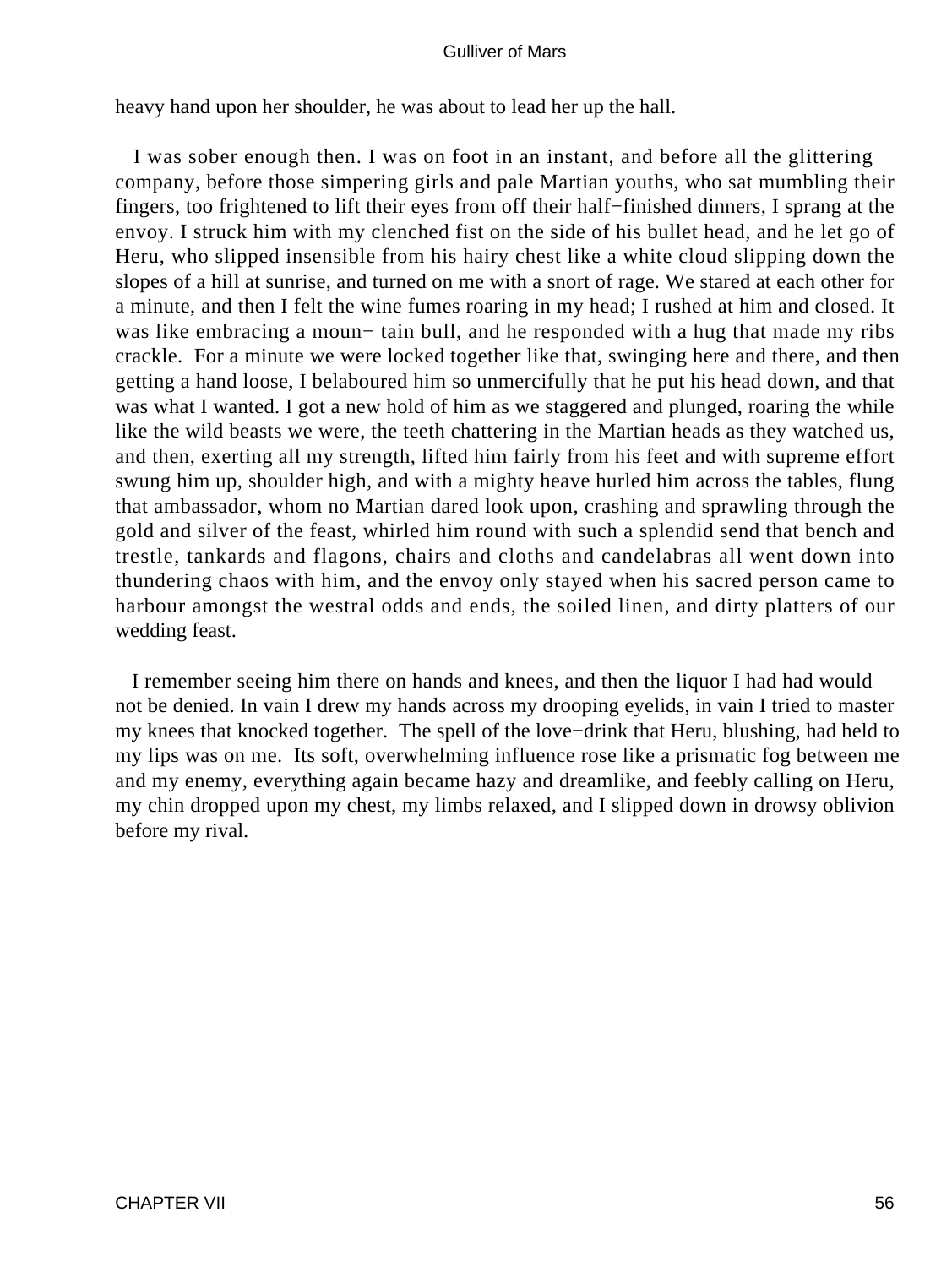## **[CHAPTER VIII](#page-144-0)**

**They must have carried me, still under the influence of wine fumes, to the chamber** where I slept that night, for when I woke the following morning my surroundings were familiar enough, though a glorious maze of uncertainties rocked to and fro in my mind.

 Was it a real feast we had shared in overnight, or only a quaint dream? Was Heru real or only a lovely fancy? And those hairy ruffians of whom a horrible vision danced before my waking eyes, were they fancy too? No, my wrists still ached with the strain of the tussle, the quaint, sad wine taste was still on my lips – it was all real enough, I decided, starting up in bed; and if it was real where was the little princess? What had they done with her? Surely they had not given her to the ape−men – cowards though they were they could not have been cowards enough for that. And as I wondered a keen, bright picture of the hapless maid as I saw her last blossomed before my mind's eye, the am− bassadors on either side holding her wrists, and she shrink− ing from them in horror while her poor, white face turned to me for rescue in desperate pleading – oh! I must find her at all costs; and leaping from bed I snatched up those trousers without which the best of heroes is nothing, and had hardly got into them when there came the patter of light feet without and a Martian, in a hurry for once, with half a dozen others behind him, swept aside the curtains of my doorway.

 They peeped and peered all about the room, then one said, «Is Princess Heru with you, sir?»

 «No,» I answered roughly. «Saints alive, man, do you think I would have you tumbling in here over each other's heels if she were?»

 «Then it must indeed have been Heru,» he said, speak− ing in an awed voice to his fellows, «whom we saw carried down to the harbour at daybreak by yonder woodmen,» and the pink upon their pretty cheeks faded to nothing at the suggestion.

 «What!» I roared, «Heru taken from the palace by a handful of men and none of you infernal rascals – none of you white−livered abortions lifted a hand to save her – curse on you a thousand times. Out of my way, you churls!» And snatching up coat and hat and sword I rushed furiously down the long, marble stairs just as the short Martian night was giving place to lavender−coloured light of morning. I found my way somehow down the deserted corridors where the air was heavy with aromatic vapours; I flew by cur− tained niches and chambers where amongst mounds of half− withered flowers the Martian lovers were slowly waking. Down into the banquethall I sped, and there in the twilight was the litter of the feast still about – gold cups and silver, broken bread and meat, the convolvulus flowers all turning their pallid faces to the rosy daylight, making pools of brightness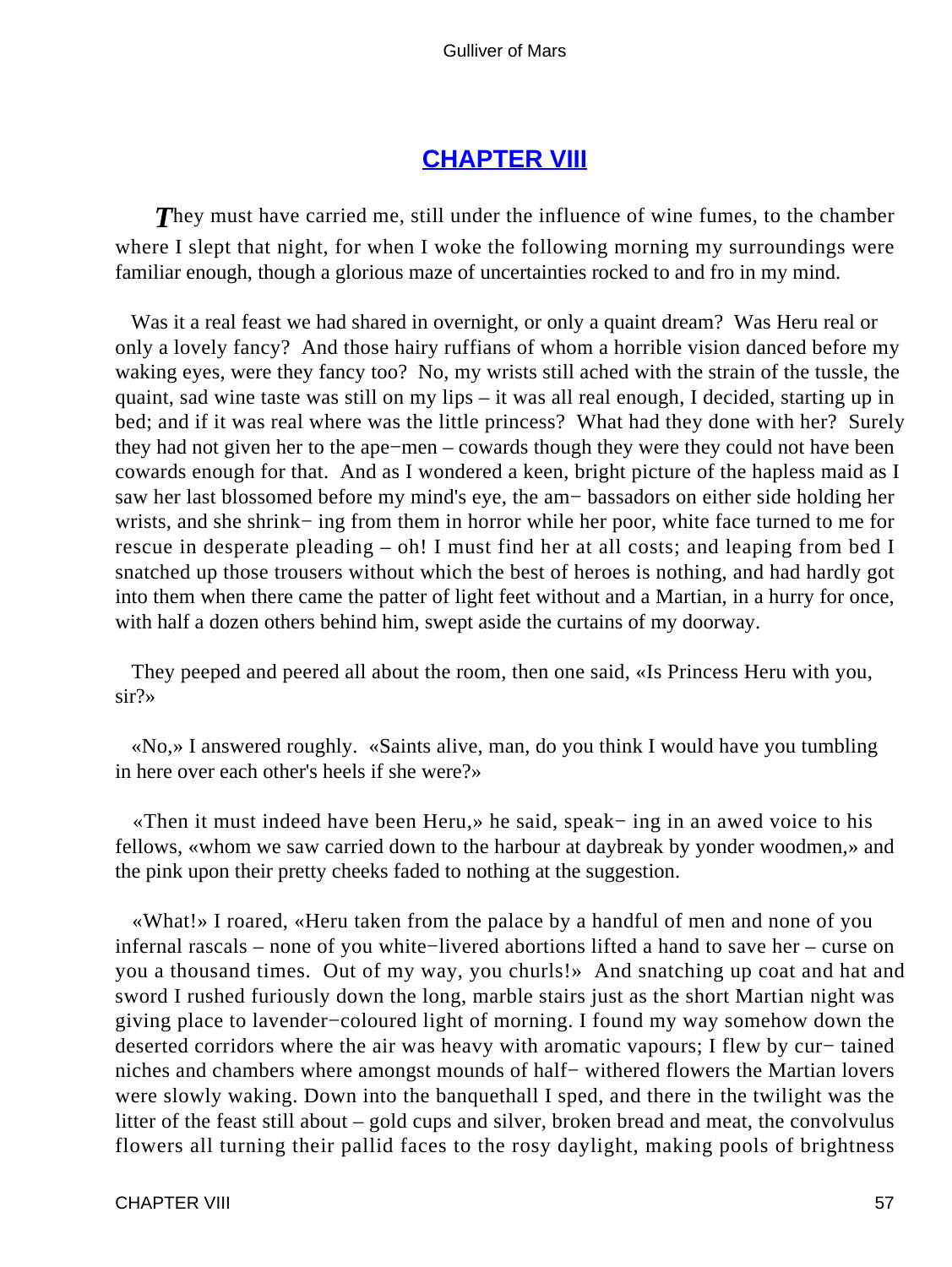between the shadows. Amongst the litter little sapphire−coloured finches were feeding, twittering merrily to themselves as they hopped about, and here and there down the long tables lay asprawl a belated reveller, his empty oblivion−phial before him, his curly head upon his arms, dreaming perhaps of last night's feast and a neglected bride dozing dispassionate in some distant chamber. But Heru was not there and little I cared for twittering finches or sighing damsels. With hasty feet I rushed down the hall out into the cool, sweet air of the planet morning.

 There I met one whom I knew, and he told me he had been among the crowd and had heard the woodmen had gone no farther than the river gate, that Heru was with them beyond a doubt. I would not listen to more. «Good!» I shouted. «Get me a horse and just a handful of your sleek kindred and we will pull the prize from the bear's paw even yet! Surely,» I said, turning to a knot of Martian youths who stood listening a few steps away, «surely some of you will come with me at this pinch? The big bullies are very few; the sea runs behind them; the maid in their clutch is worth fighting for; it needs but one good onset, five minutes' gallantry, and she is ours again. Think how fine it will look to bring her back before yon sleepy fellows have found their weapons. You, there, with the blue tunic! you look a proper fellow, and something of a heart should beat under such gay wrappings, will you come with me?»

 But blue−mantle, biting his thumbs, murmured he had not breakfasted yet and edged away behind his com− panions. Wherever I looked eyes dropped and timid hands fidgeted as their owners backed off from my dangerous en− thusiasm. There was obviously no help to be had from them, and meantime the precious moments were flying, so with a disdainful glance I turned on my heels and set off alone as hard as I could go for the harbour.

 But it was too late. I rushed through the marketplace where all was silent and deserted; I ran on to the wharves beyond and they were empty save for the litter and embers of the fires Ar−hap's men had made during their stay; I dashed out to the landing−place, and there at the hythe the last boat− loads of the villains were just embarking, two boatloads of them twenty yards from shore, and another still upon the beach. This latter was careening over as a dusky group of men lifted aboard to a heap of tumbled silks and stuffs in the stern such a sweet piece of insensible merchandise as no man, I at least of all, could mistake. It was Heru her− self, and the rogues were ladling her on board like so much sandal−wood or cotton sheeting. I did not wait for more, but out came my sword, and yielding to a reckless impulse, for which perhaps last night's wine was as much to blame as anything, I sprang down the steps and leapt aboard of the boat just as it was pushed off upon the swift tide. Full of Bersark rage, I cut one brawny copper−coloured thief down, and struck another with my fist between the eyes so that he went headlong into the water, sinking like lead, and deep into the great target of his neighbour's chest I drove my blade. Had there been a man beside me, had there been but two or three of all those silken triflers, too late come on the terraces above to watch, we might have won. But all alone what could I do? That last red beast turned on my blade, and as he fell dragged me half down with him. I staggered up, and tugging the metal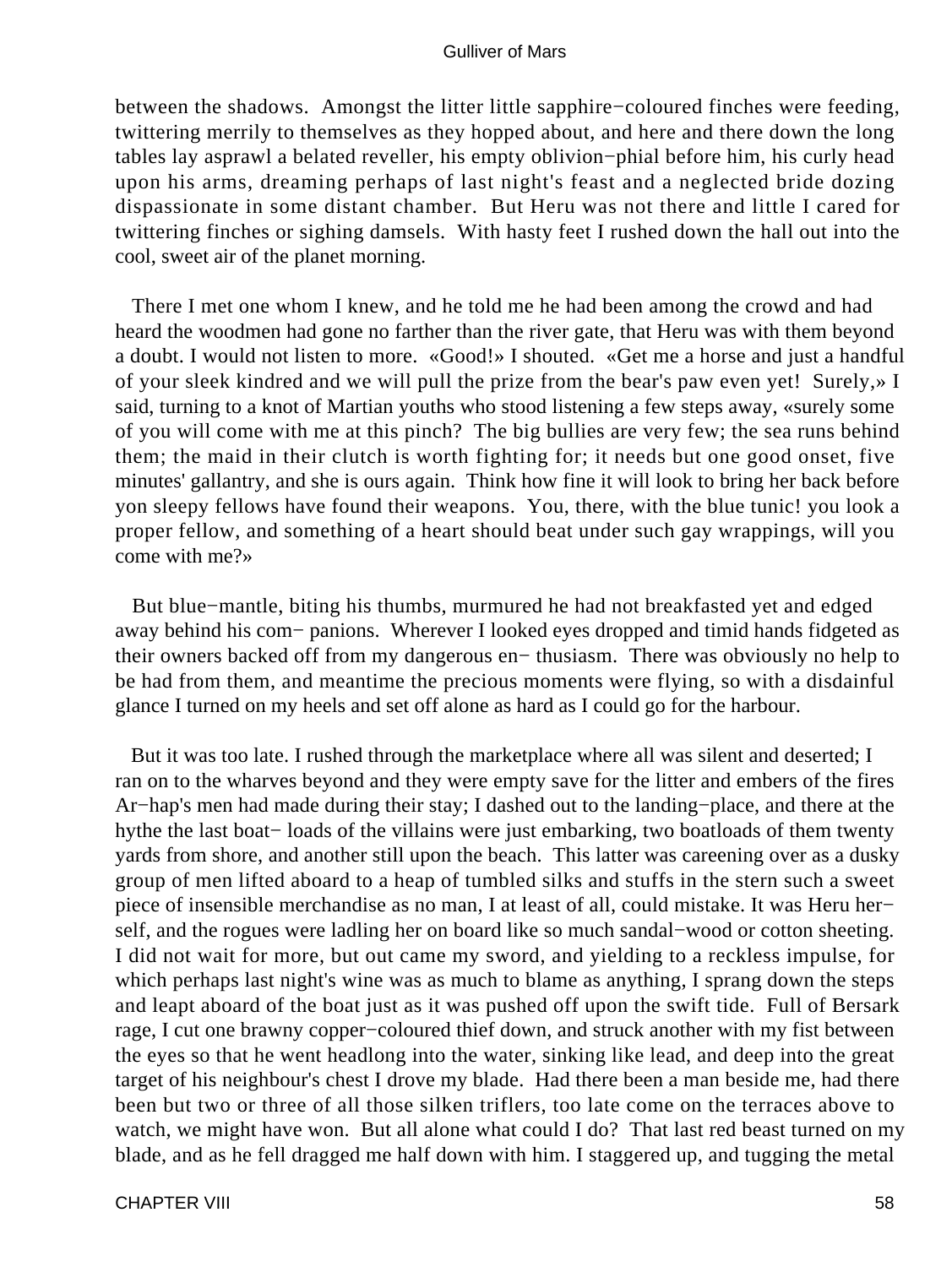from him turned on the next.

 At that moment the cause of all the turmoil, roused by the fighting, came to herself, and sitting up on the piled plunder in the boat stared round for a moment with a child− ish horror at the barbarians whose prize she was, then at me, then at the dead man at my feet whose blood was welling in a red tide from the wound in his breast. As the full meaning of the scene dawned upon her she started to her feet, looking wonderfully beautiful amongst those dusky forms, and extending her hands to me began to cry in the most piteous way. I sprang forward, and as I did so saw an ape− man clap his hairy paw over her mouth and face – it was like an eclipse of the moon by a red earth−shadow, I thought at the moment – and drag her roughly back, but that was about the last I remembered. As I turned to hit him standing on the slippery thwart, another rogue crept up behind and let drive with a club he had in hand. The cud− gel caught me sideways on the head, a glancing shot. I can recall a blaze of light, a strange medley of sounds in my ears, and then, clutching at a pile of stuffs as I fell, a tall bower of spray rising on either hand, and the cool shock of the blue sea as I plunged headlong in – but noth– ing after that!

 How long after I know not, but presently a tissue of day− light crept into my eyes, and I awoke again. It was better than nothing perhaps, yet it was a poor awakening. The big sun lay low down, and the day was all but done; so much I guessed as I rocked in that light with an undulating movement, and then as my senses returned more fully, recognised with a start of wonder that I was still in the water, floating on a swift current into the unknown on an air−filled pile of silken stuffs which had been pulled down with me from the boat when I got my ganging from yonder rascal's mace. It was a wet couch, sodden and chilly, but as the freshening evening wind blew on my face and the dark− ening water lapped against my forehead I revived more fully.

 Where had we come to? I turned an aching neck, and all along on both sides seemed to stretch steep, straight coasts about a mile or so apart, in the shadow of the setting sun black as ebony. Between the two the hampered water ran quickly, with, away on the right, some shallow sandy spits and islands covered with dwarf bushes – chilly, inhospitable− looking places they seemed as I turned my eyes upon them; but he who rides helpless down an evening tide stands out for no great niceties of landing−place; could I but reach them they would make at least a drier bed than this of mine, and at that thought, turning over, I found all my muscles as stiff as iron, the sinews of my neck and forearms a mass of agonies and no more fit to swim me to those reedy swamps, which now, as pain and hunger began to tell, seemed to wear the aspects of paradise.

With a groan I dropped back upon my raft and watched the islands slipping by, while over my feet the southern sky darkened to purple. There was no help there, but glanc− ing round away on the left and a few furlongs from me, I noticed on the surface of the water two converging strands of brightness, an angle the point of which seemed to be coming towards me. Nearer it came and nearer, right across my road, until I could see a black dot at the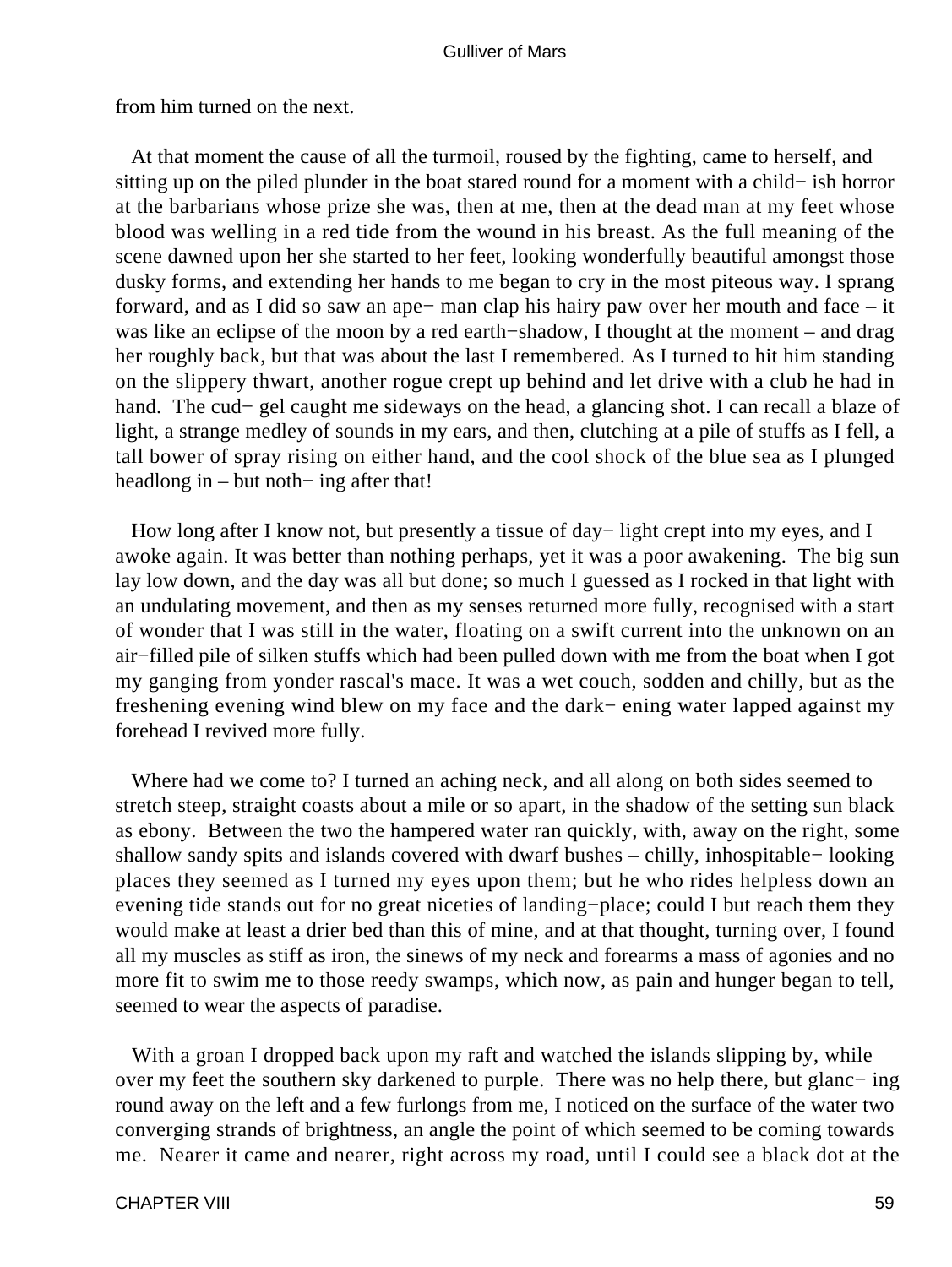point, a head presently developed, then as we approached the ears and antlers of a swimming stag. It was a huge beast as it loomed up against the glow, bigger than any mortal stag ever was – the kind of fellow−traveller no one would willingly accost, but even if I had wished to get out of its path I had no power to do so.

 Closer and closer we came, one of us drifting helplessly, and the other swimming strongly for the islands. When we were about a furlong apart the great beast seemed to change its course, mayhap it took the wreckage on which I floated for an outlying shoal, something on which it could rest a space in that long swim. Be this as it may, the beast came hurtling down on me lip deep in the waves, a mighty brown head with pricked ears that flicked the water from them now and then, small bright eyes set far back, and wide palmated antlers on a mighty forehead, like the dead branches of a tree. What that Martian mountain elk had hoped for can only be guessed, what he met with was a tangle of floating finery carrying a numbed traveller on it, and with a snort of disappointment he turned again.

 It was a poor chance, but better than nothing, and as he turned I tried to throw a strand of silk I had unwound from the sodden mass over his branching tines. Quick as thought the beast twisted his head aside and tossed his antlers so that the try was fruitless. But was I to lose my only chance of shore? With all my strength I hurled myself upon him, missing my clutch again by a hair's−breadth and going head− long into the salt furrow his chest was turning up. Happily I kept hold of the web, for the great elk then turned back, passing between me and the ruck of stuff and getting thereby the silk under his chin, and as I came gasping to the top once more round came that dainty wreckage over his back, and I clutched it, and sooner than it takes to tell I was towing to the shore as perhaps no one was ever towed before.

 The big beast dragged the ruck like withered weed be− hind him, bellowing all the time with a voice which made the hills echo all round; and then, when he got his feet upon the shallows, rose dripping and mountainous, a very cliff of black hide and limb against the night shine, and with a single sweep of his antlers tore the webbing from me, who lay prone and breathless in the mud, and, thinking it was his enemy, hurled the limp bundle on the beach, and then, having pounded it with his cloven feet into formless shreds, bellowed again victoriously and went off into the dark− ness of the forests.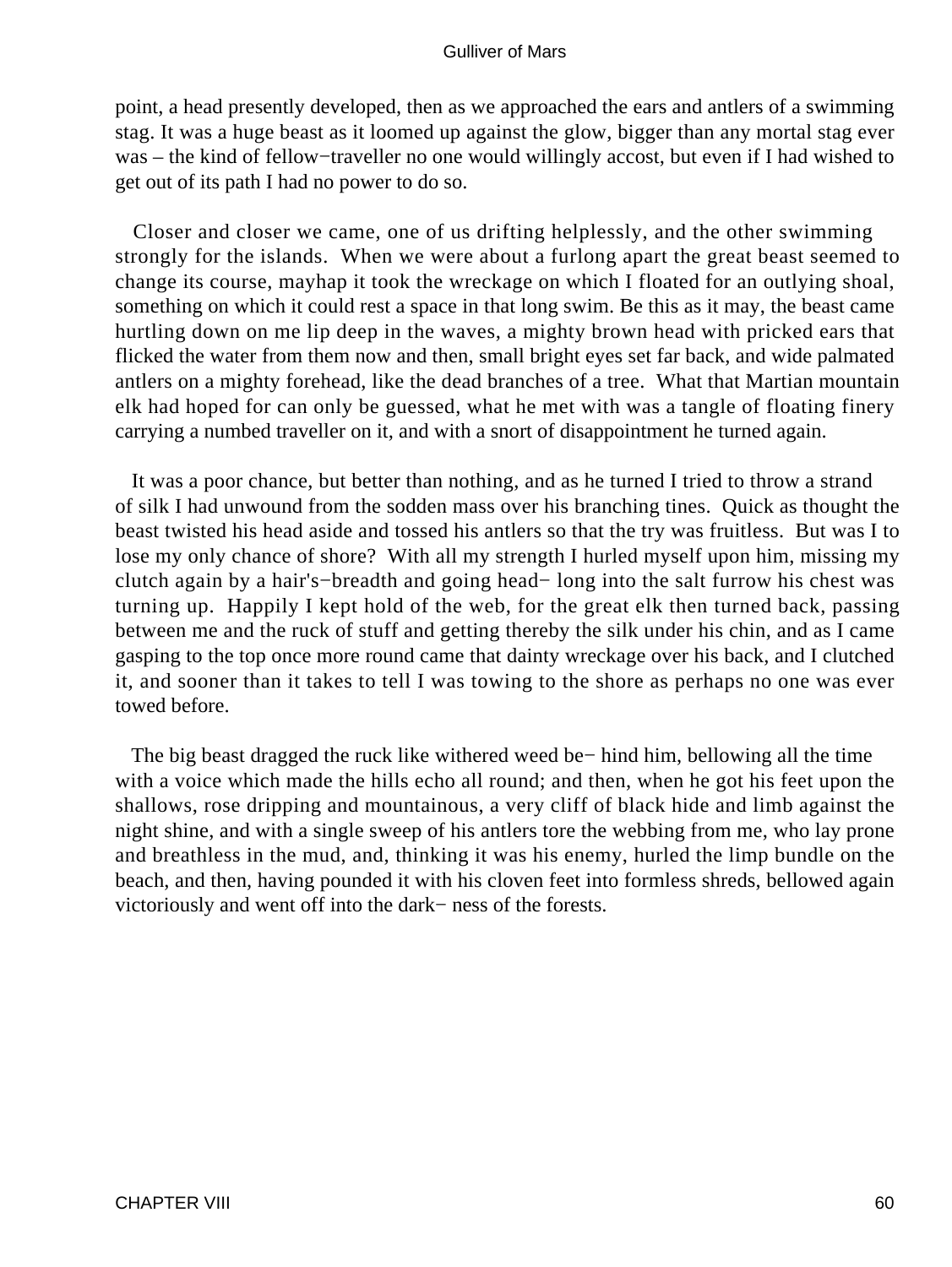## **[CHAPTER IX](#page-144-0)**

*I* landed, stiff enough as you will guess, but pleased to be on shore again. It was a melancholy neighbourhood of low islands, overgrown with rank grass and bushes, salt water encircling them, and inside sandy dunes and hummocks with shallow pools, gleaming ghostly in the retreating daylight, while beyond these rose the black bosses of what looked like a forest. Thither I made my way, plunging uncomfortably through shallows, and tripping over blackened branches which, lying just below the surface, quivered like snakes as the evening breeze ruffled each surface, until the ground hardened under foot, and presently I was standing, hungry and faint but safe, on dry land again.

 The forest was so close to the sea, one could not advance without entering it, and once within its dark arcades every way looked equally gloomy and hopeless. I struggled through tangles night made more and more impenetrable each min− ute, until presently I could go no further, and where a dense canopy of trees overhead gave out for a minute on the edge of a swampy hollow, I determined to wait for daylight.

 Never was there a more wet or weary traveller, or one more desperately lonely than he who wrapped himself up in the miserable insufficiency of his wet rags, and without fire or supper crept amongst the exposed roots of a tree growing out of a bank, and prepared to hope grimly for morning.

 Round and round meanwhile was drawn the close screen of night, till the clearing in front was blotted out, and only the tree−tops, black as rugged hills one behind the other, stood out against the heavy purple of the circlet of sky above. As the evening deepened the quaintest noises began on every hand – noises so strange and bewildering that as I cowered down with my teeth chattering, and stared hard into the impenetrable, they could be likened to nothing but the crying of all the souls of dead things since the beginning. Never was there such an infernal chorus as that which played up the Martian stars. Down there in front, where hummock grass was growing, some beast squeaked contin− uously, till I shouted at him, then he stopped a minute, and began again in entirely another note. Away on the hills two rival monsters were calling to each other in tones so hollow they seemed as I listened to penetrate through me, and echo out of my heart again. Far overhead, gigantic bats were flitting, the shadow of their wings dimming a dozen universes at once, and crying to each other in shrill tones that rent the air like tearing silk.

 As I listened to those vampires discussing their infernal loves under the stars, from a branch right overhead broke such a deathly howl from the throat of a wandering forest cat that everything else was hushed for a moment. All about a myriad insects were making night giddy with their ghostly fires, while underground and from the labyrinths of mat− ted roots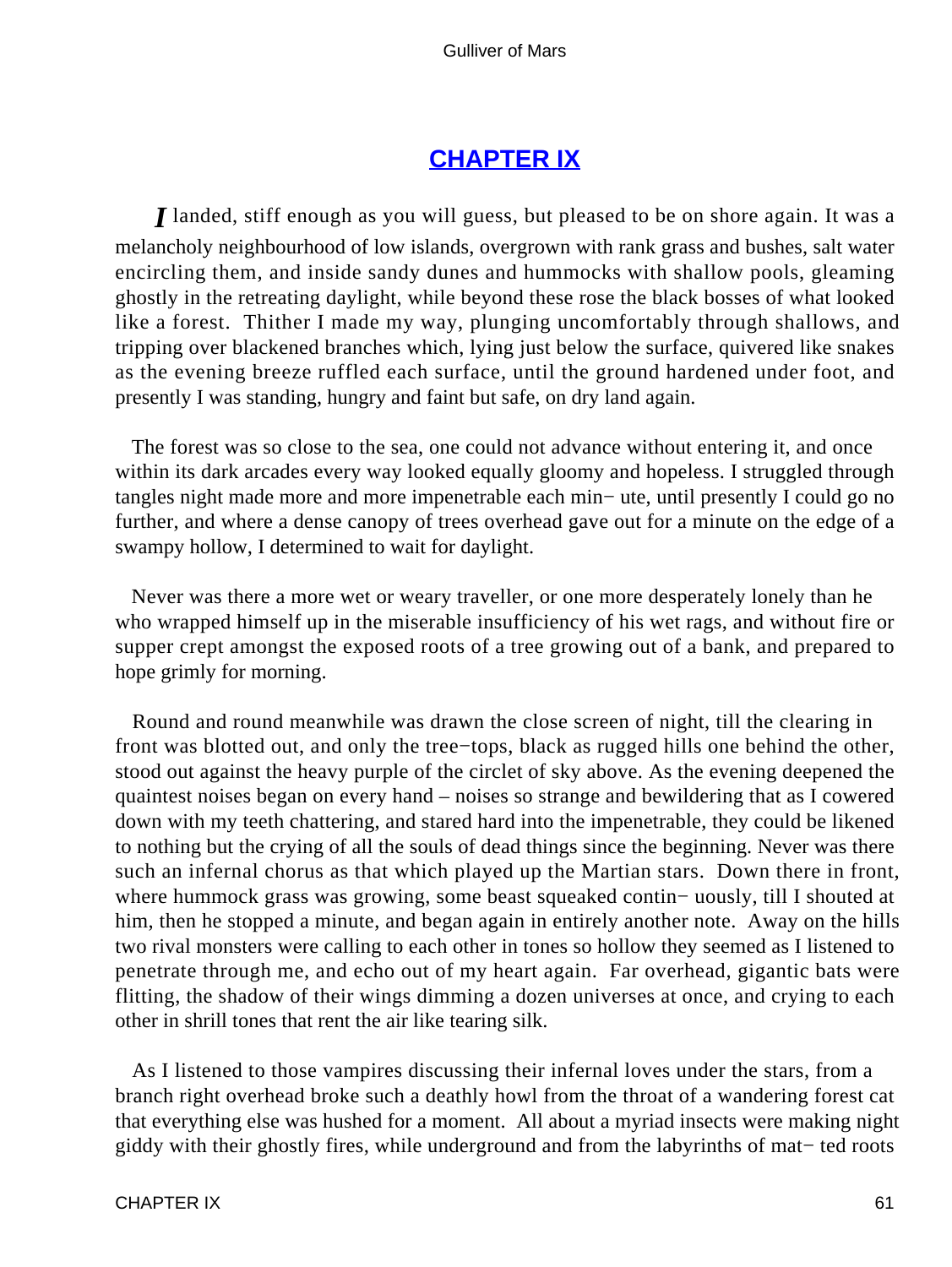came quaint sounds of rustling snakes and forest pigs, and all the lesser things that dig and scratch and growl.

 Yet I was desperately sleepy, my sword hung heavy as lead at my side, my eyelids drooped, and so at last I dozed uneasily for an hour or two. Then, all on a sudden, I came wide awake with a shock. The night was quieter now; away in the forest depth strange noises still arose, but close at hand was a strange hush, like the hush of expecta− tion, and, listening wonderingly, I was aware of slow, heavy footsteps coming up from the river, now two or three steps together, then a pause, then another step or two, and as I bent towards the approaching thing, staring into the dark− ness, my strained senses were conscious of another approach, as like as could be, coming from behind me. On they came, making the very ground quake with their weight, till I judged that both were about on the edge of the clearing, two vast rat−like shadows, but as big as elephants, and bringing a most intolerable smell of sour slime with them. There, on the edge of the amphitheatre, each for the first time ap− peared to become aware of the other's presence – the foot− steps stopped dead. I could hear the water dripping from the fur of those giant brutes amongst the shadows and the deep breathing of the one nearest me, a scanty ten paces off, but not another sound in the stillness.

 Minute after minute passed, yet neither moved. A half− hour grew to a full hour, and that hour lengthened amid the keenest tension till my ears ached with listening, and my eyes were sore with straining into the blackness. At last I began to wonder whether those earth−shaking beasts had not been an evil dream, and was just venturing to stretch out a cramped leg, and rally myself upon my cowardice, when, without warning, at my elbow rose the most ear− piercing scream of rage that ever came from a living throat. There was a sweeping rush in the darkness which I could feel but not see, and with a shock the two gladiators met in the midst of the arena. Over and over they went screaming and struggling, and slipping and plunging. I could hear them tearing at each other, and the sharp cries of pain, first one and then another gave as claw or tooth got home, and all the time, though the ground was quaking under their struggles and the air full of horrible uproar, not a thing was to be seen. I did not even know what manner of beasts they were who rocked and rolled and tore at each other's throats, but I heard their teeth snapping, and their fierce breath in the pauses of the struggle, and could but wait in a huddle amongst the roots until it was over. To and fro they went, now at the far side of the dark clearing, now so close that hot drops of blood from their jaws fell on my face like rain in the darkness. It seemed as though the fight would never end, but presently there was more of worrying in it and less of snapping; it was clear one or the other had had enough and as I marked this those black shad− ows came gasping and struggling towards me. There was a sudden sharp cry, a desperate final tussle – before which strong trees snapped and bushes were flattened out like grass, not twenty yards away – and then for a minute all was silent.

 One of them had killed, and as I sat rooted to the spot I was forced to listen while his enemy tore him up and ate him. Many a banquet have I been at, but never an uglier one than that. I sat in the darkness while the unknown thing at my feet ripped the flesh from his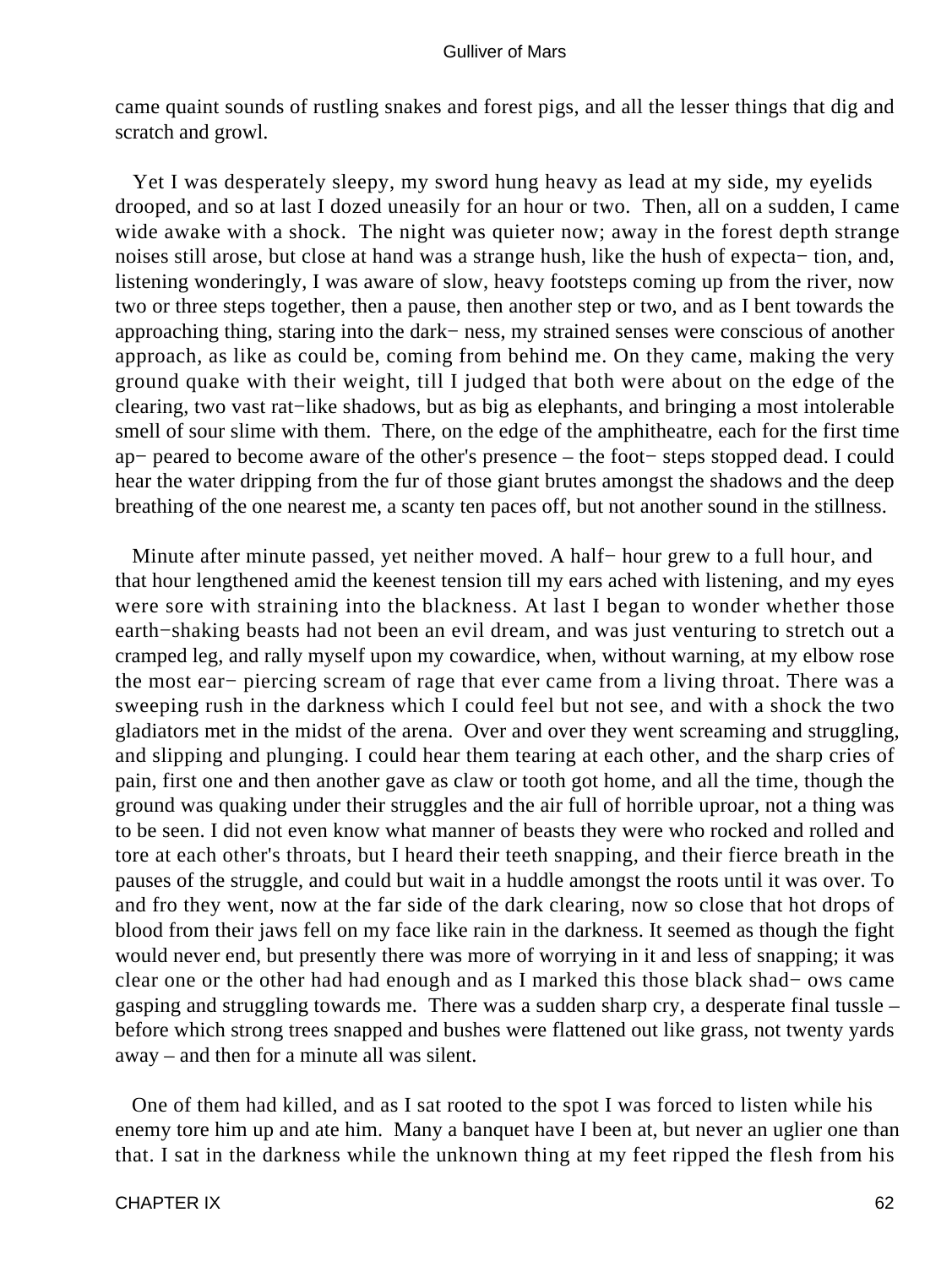half−dead rival in strips, and across the damp night wind came the reek of that abominable feast – the reek of blood and spilt en− trails – until I turned away my face in loathing, and was nearly starting to my feet to venture a rush into the forest shadows. But I was spellbound, and remained listening to the heavy munch of blood−stained jaws until presently I was aware other and lesser feasters were coming. There was a twinkle of hungry eyes all about the limits of the area, the shine of green points of envious fire that circled round in decreasing orbits, as the little foxes and jackals came crowding in. One fellow took me for a rock, so still I sat, putting his hot, soft paws upon my knee for a space, and others passed me so near I could all but touch them.

 The big beast had taken himself off by this time, and there must have been several hundreds of these newcomers. A merry time they had of it; the whole place was full of the green, hurrying eyes, and amidst the snap of teeth and yapping and quarrelling I could hear the flesh being torn from the red bones in every direction. One wolf−like individual brought a mass of hot liver to eat between my feet, but I gave him a kick, and sent him away much to his surprise. Gradually, however, the sound of this unholy feast died away, and, though you may hardly believe it, I fell off into a doze. It was not sleep, but it served the purpose, and when in an hour or two a draught of cool air roused me, I awoke, feeling more myself again.

 Slowly morning came, and the black wall of forest around became full of purple interstices as the east brightened. Those glimmers of light between bough and trunk turned to yellow and red, the day−shine presently stretched like a canopy from point to point of the treetops on either side of my sleeping−place, and I arose.

 All my limbs were stiff with cold, my veins emptied by hunger and wounds, and for a space I had not even strength to move. But a little rubbing softened my cramped muscles presently and limping painfully down to the place of combat, I surveyed the traces of that midnight fight. I will not dwell upon it. It was ugly and grim; the trampled grass, the giant footmarks, each enringing its pool of cur− dled blood; the broken bushes, the grooved mud−slides where the unknown brutes had slid in deadly embrace; the hollows, the splintered boughs, their ragged points tufted with skin and hair – all was sickening to me. Yet so hungry was I that when I turned towards the odious remnants of the vanquished  $- a$ shapeless mass of abomination – my thou− ghts flew at once to breakfasting! I went down and in− spected the victim cautiously – a huge rat−like beast as far as might be judged from the bare uprising ribs – all that was left of him looking like the framework of a schooner yacht. His heart lay amongst the offal, and my knife came out to cut a meal from it, but I could not do it. Three times I essayed the task, hunger and disgust contending for mastery; three times turned back in loathing. At last I could stand the sight no more, and, slamming the knife up again, turned on my heels, and fairly ran for fresh air and the shore, where the sea was beginning to glimmer in the light a few score yards through the forest stems. There, once more out on the open, on a pebbly beach, I stripped, spreading my things out to dry on the stones, and laying myself down with the lapping of the waves in my ears, and the first yellow sunshine thawing my limbs, tried to piece together the hurrying events of the last few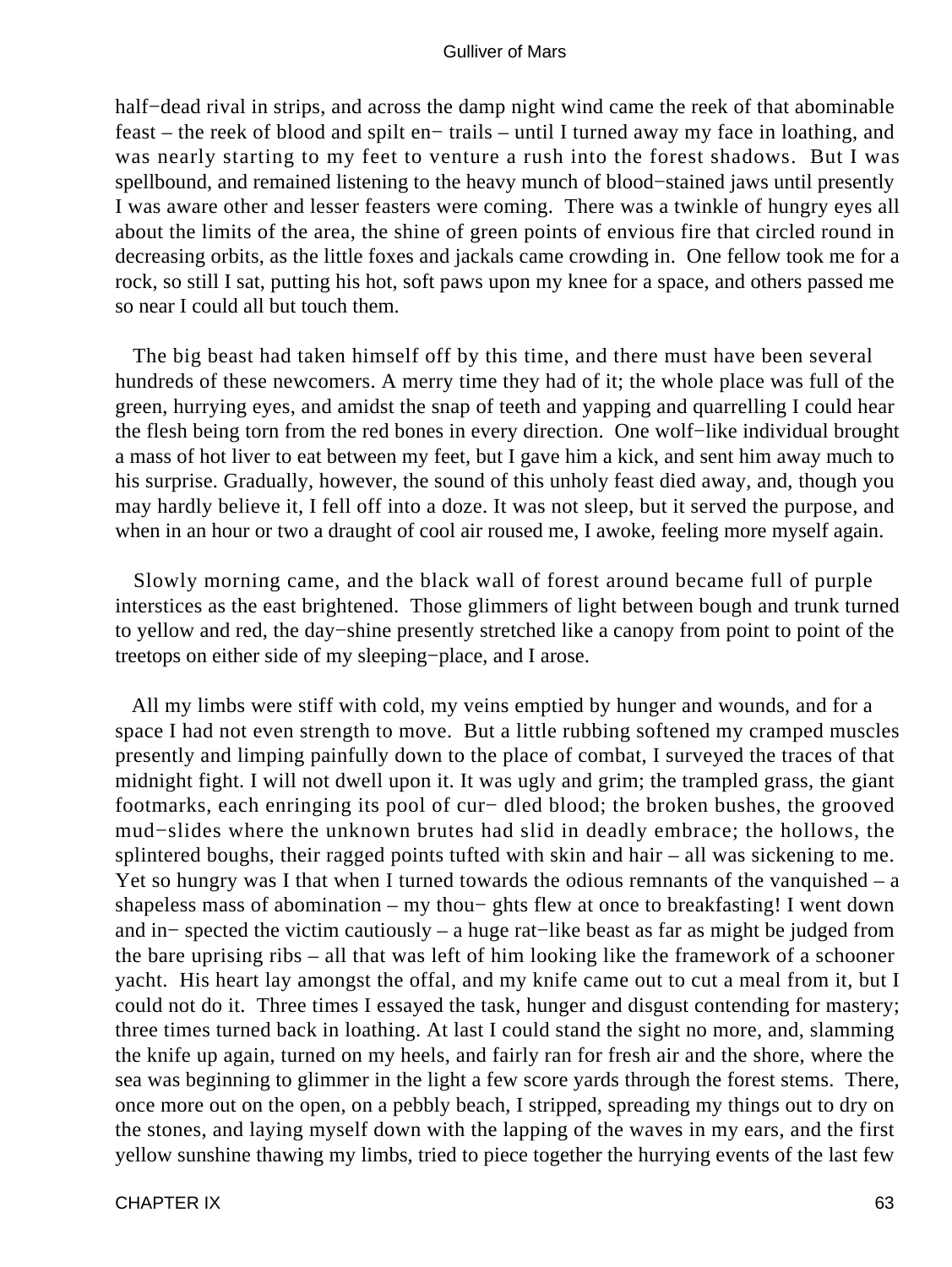days.

 What were my gay Martians doing? Lazy dogs to let me, a stranger, be the only one to draw sword in defence of their own princess! Where was poor Heru, that sweet maiden wife? The thought of her in the hands of the ape−men was odious. And yet was I not mad to try to rescue, or even to follow her alone? If by any chance I could get off this beast−haunted place and catch up with the ravishers, what had I to look for from them except speedy extinction, and that likely enough by the most painful process they were acquainted with?

 The other alternative of going back empty handed was terribly ignominious. I had lectured the amiable young manhood of Seth so soundly on the subject of gallantry, and set them such a good example on two occasions, that it would be bathos to saunter back, hands in pockets, and con− fess I knew nothing of the lady's fate and had been daunted by the first night alone in the forest. Besides, how dull it would be in that beautiful, tumble−down old city without Heru, with no expectation day by day of seeing her sylph−like form and hearing the merry tinkle of her fairy laughter as she scoffed at the unknown learning col− lected by her ancestors in a thousand laborious years. No! I would go on for certain. I was young, in love, and angry, and before those qualifications difficulties became light.

 Meanwhile, the first essential was breakfast of some kind. I arose, stretched, put on my half–dried clothes, and mount– ing a low hummock on the forest edge looked around. The sun was riding up finely into the sky, and the sea to the eastward shone for leagues and leagues in the loveliest azure. Where it rippled on my own beach and those of the low islands noted over night, a wonderful fire of blue and red played on the sands as though the broken water were full of living gems. The sky was full of strange gulls with long, forked tails, and a lovely little flying lizard with transparent wings of the palest green – like those of a grass− hopper – was flitting about picking up insect stragglers.

 All this was very charming, but what I kept saying to myself was «Streaky rashers and hot coffee: rashers and coffee and rolls,» and, indeed, had the gates of Paradise themselves opened at that moment I fear my first look down the celestial streets within would have been for a restaurant. They did not, and I was just turning away disconsolate when my eye caught, ascending from behind the next bluff down the beach, a thin strand of smoke rising into the morning air.

 It was nothing so much in itself – a thin spiral creeping upwards mast−high, then flattening out into a mushroom head – but it meant everything to me. Where there was fire there must be humanity, and where there was human− ity – ay, to the very outlayers of the universe – there must be breakfast. It was a splendid thought; I rushed down the hillock and went gaily for that blue thread amongst the reeds. It was not two hundred yards away, and soon below me was a tiny bay with bluest water frilling a silver beach, and in the midst of it a fire on a hearth dancing round a pot that simmered gloriously. But of an owner there was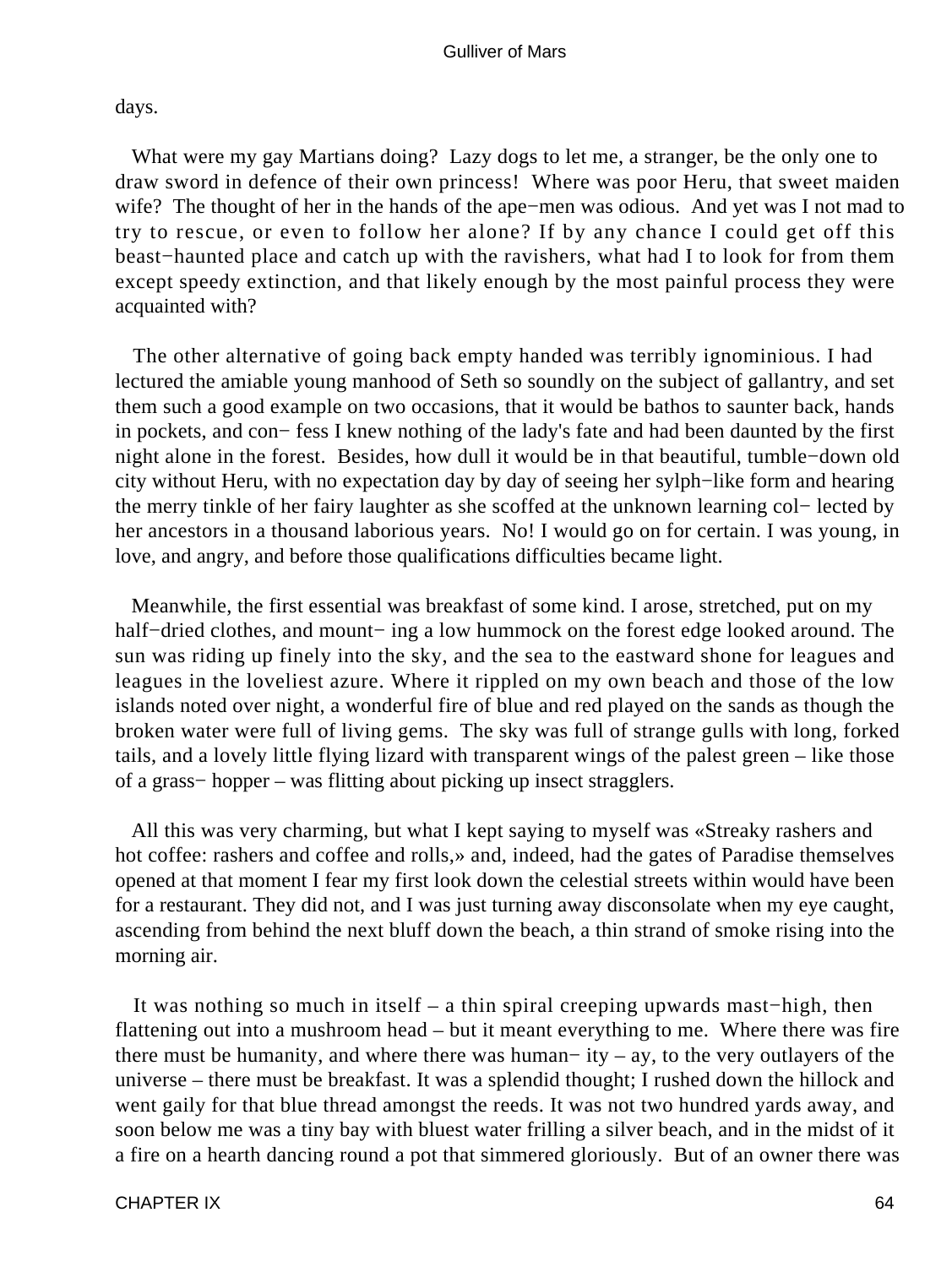nothing to be seen. I peered here and there on the shore, but nothing moved, while out to sea the water was shining like molten metal with not a dot upon it! – what did it matter? I laughed as, pleased and hungry, I slipped down the bank and strode across the sands; it pleased Fate to play bandy with me, and if it sent me supperless to bed, why, here was restitution in the way of breakfast. I took up a morsel of the stuff in the kettle on a handy stick and found it good – indeed, I knew it at once as a very dainty mess made from the roots of a herb the Martians great− ly liked; An had piled my platter with it when we supped that night in the market−place of Seth, and the sweet white stuff had melted into my corporal essence, it seemed, with− out any gross intermediate process of digestion. And here I was again, hungry, sniffing the fragrant breath of a full meal and not a soul in sight – I should have been a fool not to have eaten. So thinking, down I sat, taking the pot from its place, and when it was a little cool plunging my hands into it and feasting with as good an appetite as ever a man had before.

 It was gloriously ambrosial, and deeper and deeper I went, with the tall stalk of the smoke in front growing from the hearth−stones like some strange new plant, the plea− sant sunshine on my back, and never a thought for any− thing but the task in hand. Deeper and deeper, oblivious of all else, until to get the very last drops I lifted the pipkin up and putting back my head drank in that fashion.

 It was only when with a sigh of pleasure I lowered it slowly again that over the rim as it sank there dawned upon me the vision of a Martian standing by an empty canoe on the edge of the water and regarding me with calm amaze− ment. I was, in fact, so astonished that for a minute the empty pot stood still before my face, and over its edge we stared at each other in mute surprise, then with all the dig− nity that might be I laid the vessel down between my feet and waited for the newcomer to speak. She was a girl by her yellow garb, a fisherwoman, it seemed, for in the prow of her craft was piled a net upon which the scales of fishes were twinkling – a Martian, obviously, but something more ro− bust than most of them, a savour of honest work about her sunburnt face which my pallid friends away yonder were lacking in, and when we had stared at each other for a few moments in silence she came forward a step or two and said without a trace of fear or shyness, "Are you a spirit, sir?

«Why,» I answered, «about as much, no more and no less, than most of us.»

 «Aye,» she said. «I thought you were, for none but spirits live here upon this island; are you for good or evil?»

 «Far better for the breakfast of which I fear I have robbed you, but wandering along the shore and finding this pot boiling with no owner, I ventured to sample it, and it was so good my appetite got the better of manners.»

 The girl bowed, and standing at a respectful distance asked if I would like some fish as well; she had some, but not many, and if I would eat she would cook them for me in a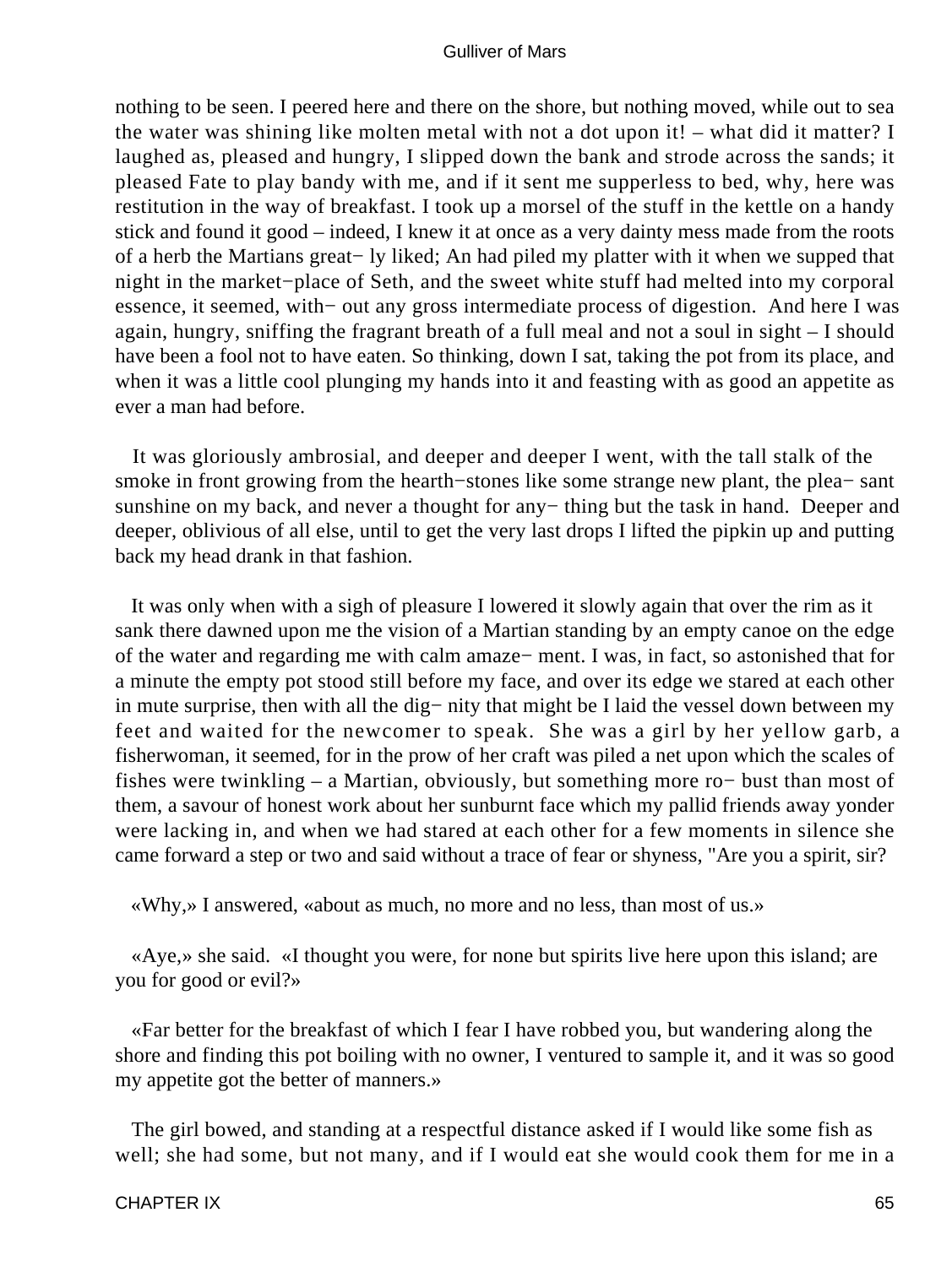minute – it was not often, she added lightly, she had met one of my kind before. In fact, it was obvious that simple person did actually take me for a being of another world, and was it for me to say she was wrong? So adopt− ing a dignity worthy of my reputation I nodded gravely to her offer. She fetched from the boat four little fishes of the daintiest kind imaginable. They were each about as big as a hand and pale blue when you looked down upon them, but so clear against the light that every bone and vein in their bodies could be traced. These were wrapped just as they were in a broad, green leaf and then the Martian, taking a pointed stick, made a hollow in the white ashes, laid them in side by side, and drew the hot dust over again.

 While they cooked we chatted as though the acquaintance were the most casual thing in the world, and I found it was indeed an island we were on and not the mainland, as I had hoped at first. Seth, she told me, was far away to the eastward, and if the woodmen had gone by in their ships they would have passed round to the north−west of where we were.

 I spent an hour or two with that amiable individual, and, it is to be hoped, sustained the character of a spiritual visitant with considerable dignity. In one particular at least, that, namely, of appetite, I did honour to my supposed source, and as my entertainer would not hear of payment in material kind, all I could do was to show her some conjuring tricks, which greatly increased her belief in my supernatural origin, and to teach her some new hitches and knots, using her fishing−line as a means of illustration, a demonstration which called from her the natural observation that we must be good sailors «up aloft» since we knew so much about cordage, then we parted.

 She had seen nothing of the woodmen, though she had heard they had been to Seth and thought, from some niceties of geographical calculation which I could not follow, they would have crossed to the north, as just stated, of her island. There she told me, with much surprise at my desire for the information, how I might, by following the forest track to the westward coast, make my way to a fishing village, where they would give me a canoe and direct me, since such was my extraordinary wish, to the place where, if anywhere, the wild men had touched on their way home.

 She filled my wallet with dried honey−cakes and my mouth with sugar plums from her little store, then down on her knees went that poor waif of a worn−out civilisation and kissed my hands in humble farewell, and I, blushing to be so saluted, and after all but a sailor, got her by the rosy fingers and lifted her up shoulder high, and getting one hand under her chin and the other behind her head kissed her twice upon her pretty cheeks; and so, I say, we parted.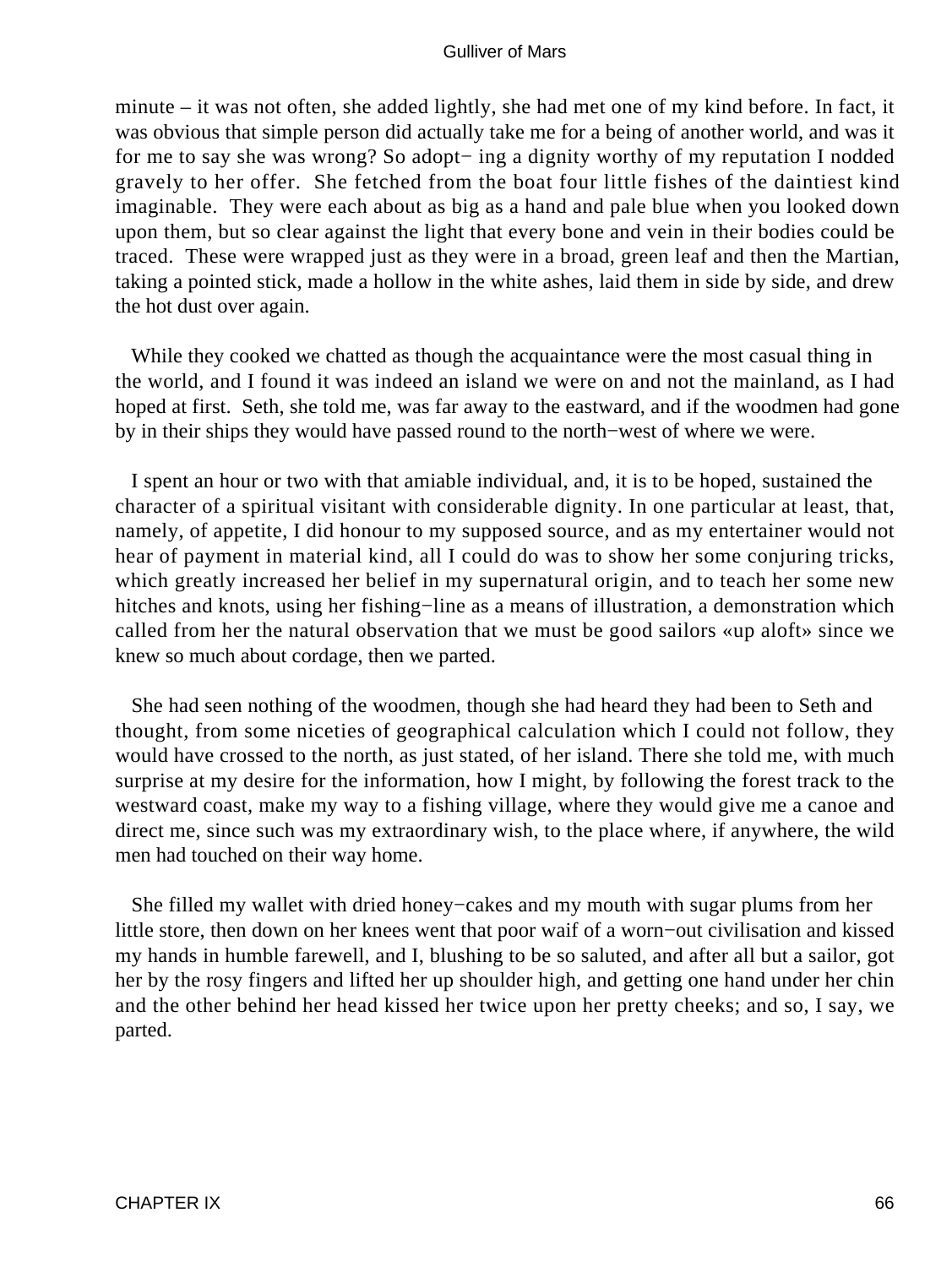# **[CHAPTER X](#page-144-0)**

**Off** into the forest I went, feeling a boyish elation to be so free nor taking heed or count of the reckless adventure before me. The Martian weather for the moment was lovely and the many−coloured grass lush and soft under foot. Mile after mile I went, heeding the distance lightly, the air was so elastic. Now pressing forward as the main interest of my errand took the upper hand, and remembrance of poor Heru like a crushed white flower in the red grip of those cruel ravishers came upon me, and then pausing to sigh with pleasure or stand agape – forgetful even of her – in wonder of the unknown loveliness about me.

 And well might I stare! Everything in that forest was wonderful! There were plants which turned from colour to colour with the varying hours of the day. While others had a growth so swift it was dangerous to sit in their neighbour− hood since the long, succulent tendrils clambering from the parent stem would weave you into a helpless tangle while you gazed, fascinated, upon them. There were plants that climbed and walked; sighing plants who called the winged things of the air to them with a noise so like to a girl sobbing that again and again I stopped in the tangled path to listen. There were green bladder−mosses which swam about the surface of the still pools like gigantic frog−broods. There were on the ridges warrior trees burning in the vindictiveness of a long forgotten cause – a blaze of crimson scimitar thorns from root to topmost twig; and down again in the cool hollows were lady−bushes making twilight of the green gloom with their cloudy ivory blos− soms and filling the shadows with such a heavy scent that head and heart reeled with fatal pleasure as one pushed aside their branches. Every river−bed was full of mighty reeds, whose stems clattered together when the wind blew like swords on shields, and every now and then a bit of forest was woven together with the ropey stems of giant creepers till no man or beast could have passed save for the paths which constant use had kept open through the mazes.

 All day long I wandered on through those wonderful woodlands, and in fact loitered so much over their infinite marvels that when sundown came all too soon there was still undulating forest everywhere, vistas of fairy glades on every hand, peopled with incredible things and echoing with sounds that excited the ears as much as other things fascinated the eyes, but no sign of the sea or my fishing village anywhere.

 It did not matter; a little of the Martian leisureliness was getting into my blood: «If not today, why then tomorrow,» as An would have said; and with this for comfort I selected a warm, sandy hollow under the roots of a big tree, made my brief arrangements for the night, ate some honey cakes, and was soon sleeping blissfully.

 I woke early next morning, after many hours of interrupted dreams, and having nothing to do till the white haze had lifted and made it possible to start again, rested idly a time on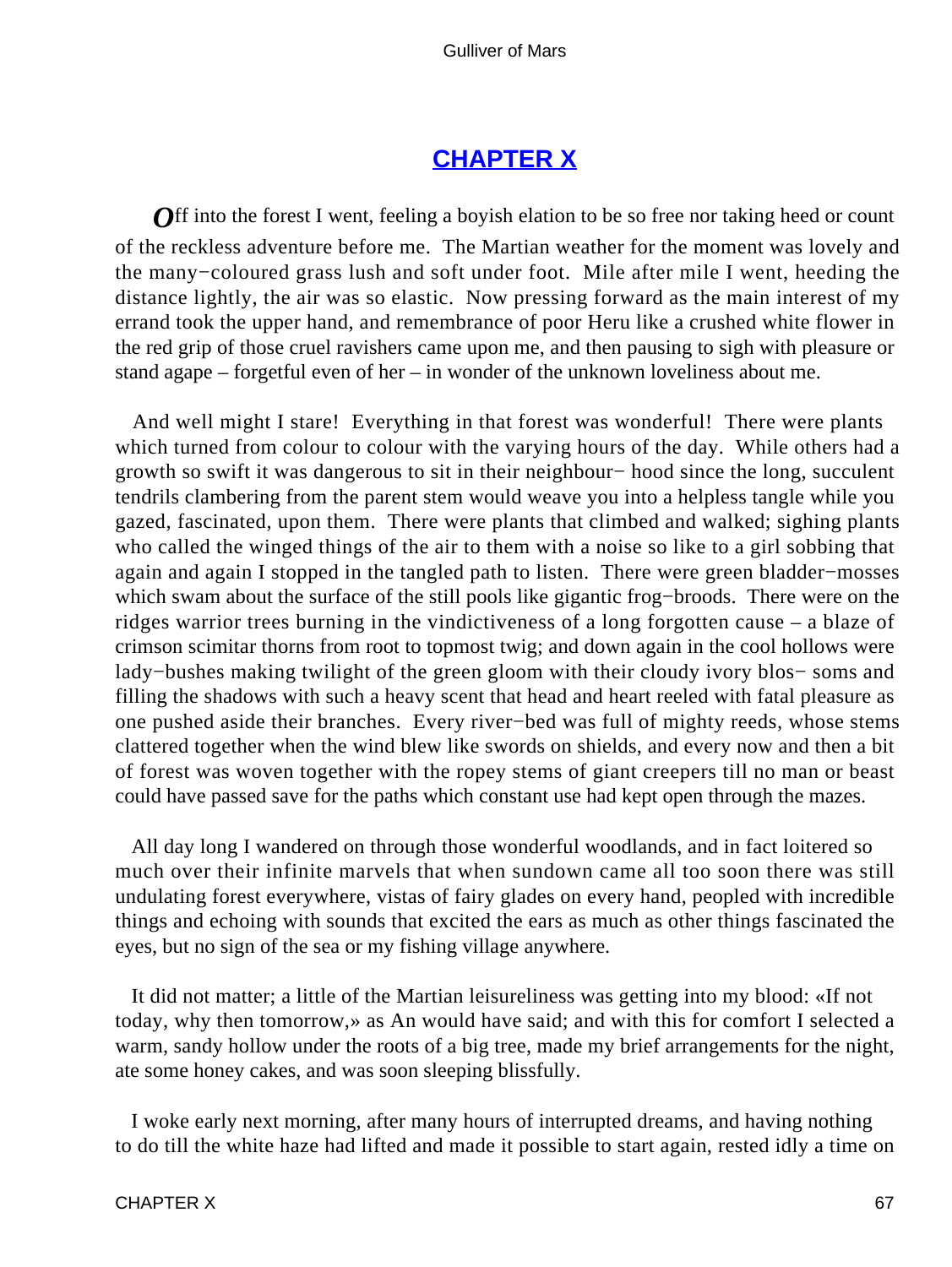my elbow and watched the sunshine filter into the recesses.

 Very pretty it was to see the thick canopy overhead, by star−light so impenetrable, open its chinks and fissures as the searching sun came upon it; to see the pin−hole gaps shine like spangles presently, the spaces broaden into lesser suns, and even the thick leafage brighten and shine down on me with a soft sea−green radiance. The sunward sides of the tree−stems took a glow, and the dew that ran dripping down their mossy sides trickled blood−red to earth. Else− where the shadows were still black, and strange things began to move in them – things we in our middle−aged world have never seen the likeness of: beasts half birds, birds half creeping things, and creeping things which it seemed to me passed through lesser creations down to the basest life that crawls without interruption or division.

 It was not for me, a sailor, to know much of such things, yet some I could not fail to notice. On one grey branch overhead, jutting from a tree−stem where a patch of velvet moss made in the morning glint a fairy bed, a won− derful flower unfolded. It was a splendid bud, ivory white, cushioned in leaves, and secured to its place by naked white roots that clipped the branch like fingers of a lady's hand. Even as I looked it opened, a pale white star, and hung pensive and inviting on its mossy cushion. From it came such a ravishing odour that even I, at the further end of the great scale of life, felt my pulses quicken and my eyes brighten with cupidity. I was in the very act of climbing the tree, but before I could move hand or foot two things happened, whether you take my word for them or no.

 Firstly, up through a glade in the underwood, attracted by the odour, came an ugly brown bird with a capacious beak and shining claws. He perched near by, and peeped and peered until he made out the flower pining on her virgin stem, whereat off he hopped to her branch and there, with a cynical chuckle, strutted to and fro between her and the main stem like an ill genius guarding a fairy princess.

 Surely Heaven would not allow him to tamper with so chaste a bud! My hand reached for a stone to throw at him when happened the second thing. There came a gentle pat upon the woodland floor, and from a tree overhead dropped down another living plant like to the one above yet not exactly similar, a male, my instincts told me, in full sol− itary blossom like her above, cinctured with leaves, and supported by half a score of thick white roots that worked, as I looked, like the limbs of a crab. In a twinkling that parti−coloured gentleman vegetable near me was off to the stem upon which grew his lady love; running and scram− bling, dragging the finery of his tasselled petals behind, it was laughable to watch his eagerness. He got a grip of the tree and up he went, «hand over hand,» root over root. I had just time to note others of his species had dropped here and there upon the ground, and were hurry− ing with frantic haste to the same destination when he reached the fatal branch, and was straddling victoriously down it, blind to all but love and longing. That ill−omened bird who stood above the maiden−flower let him come within a stalk's length, so near that the white splendour of his sleeping lady gleamed within arms' reach, then the great beak was opened, the great claws made a clutch, the gal− lant's head was yanked from his neck, and as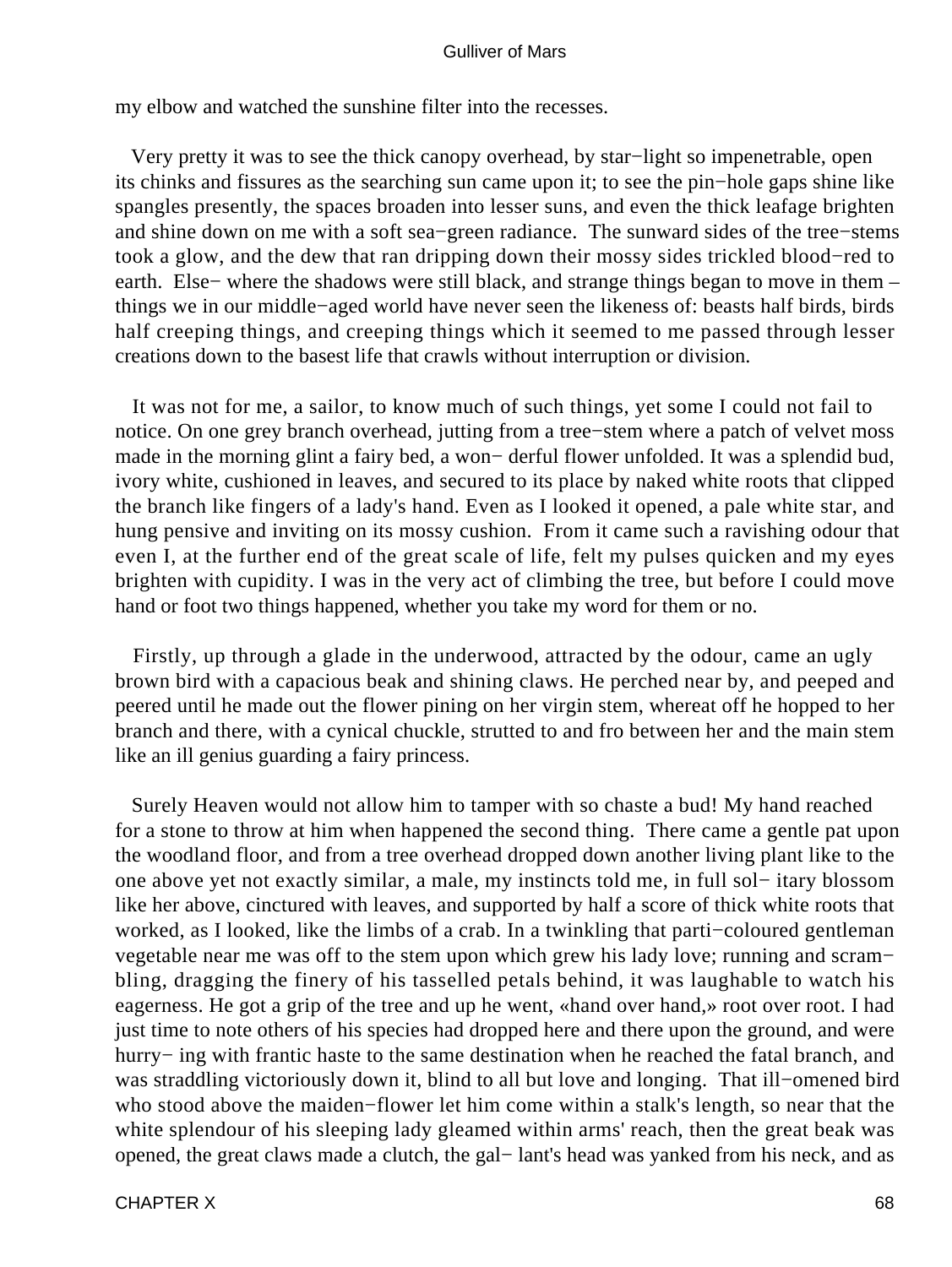it went tumbling down the maw of the feathered thing his white legs fell spinning through space, and lay knotting them− selves in agony upon the ground for a minute or two before they relaxed and became flaccid in the repose of death. An− other and another vegetable suitor made for that fatal tryst, and as each came up the snap of the brown bird's beak was all their obsequies. At last no more came, and then that Nemesis of claws and quills walked over to the girl−flower, his stomach feathers ruffled with repletion, the green blood of her lovers dripping from his claws, and pulled her golden heart out, tore her white limbs one from the other, and swallowed her piecemeal before my very eyes! Then up in wrath I jumped and yelled at him till the woods echoed, but too late to stay his sacrilege.

 By this time the sun was bathing everything in splendour, and turning away from the wonders about me, I set off at best pace along the well−trodden path which led without turning to the west coast village where the canoes were.

 It proved far closer than expected. As a matter of fact the forest in this direction grew right down to the water's edge; the salt−loving trees actually overhanging the waves – one of the pleasantest sights in nature – and thus I came right out on top of the hamlet before there had been an indication of its presence. It occupied two sides of a pretty little bay, the third side being flat land given over to the cultivation of an enormous species of gourd whose characteristic yellow flowers and green, succulent leaves were discernible even at this distance.

 I branched off along the edge of the surf and down a dainty little flowery path, noticing meanwhile how the whole bay was filled by hundreds of empty canoes, while scores of others were drawn up on the strand, and then the first thing I chanced upon was a group of people – youthful, of course, with the eternal Martian bloom – and in the splendid simplicity of almost complete nakedness. My first idea was that they were bathing, and fixing my eyes on the tree−tops with great propriety, I gave a warning cough. At that sound instead of getting to cover, or clothes, all started up and stood staring for a time like a herd of startled cattle. It was highly embarrassing; they were right in the path, a round dozen of them, naked and so little ashamed that when I edged away modestly they began to run after me. And the farther they came forward the more I retired, till we were playing a kind of game of hide−and−seek round the tree−stems. In the middle of it my heel caught in a root and down I went very hard and very ignominiously, whereon those laughing, light−hearted folk rushed in, and with smiles and jests helped me to my feet.

«Was I the traveller who had come from Seth?»

«Yes.»

 «Oh, then that was well. They had heard such a traveller was on the road, and had come a little way down the path, as far as might be without fatigue, to meet him.»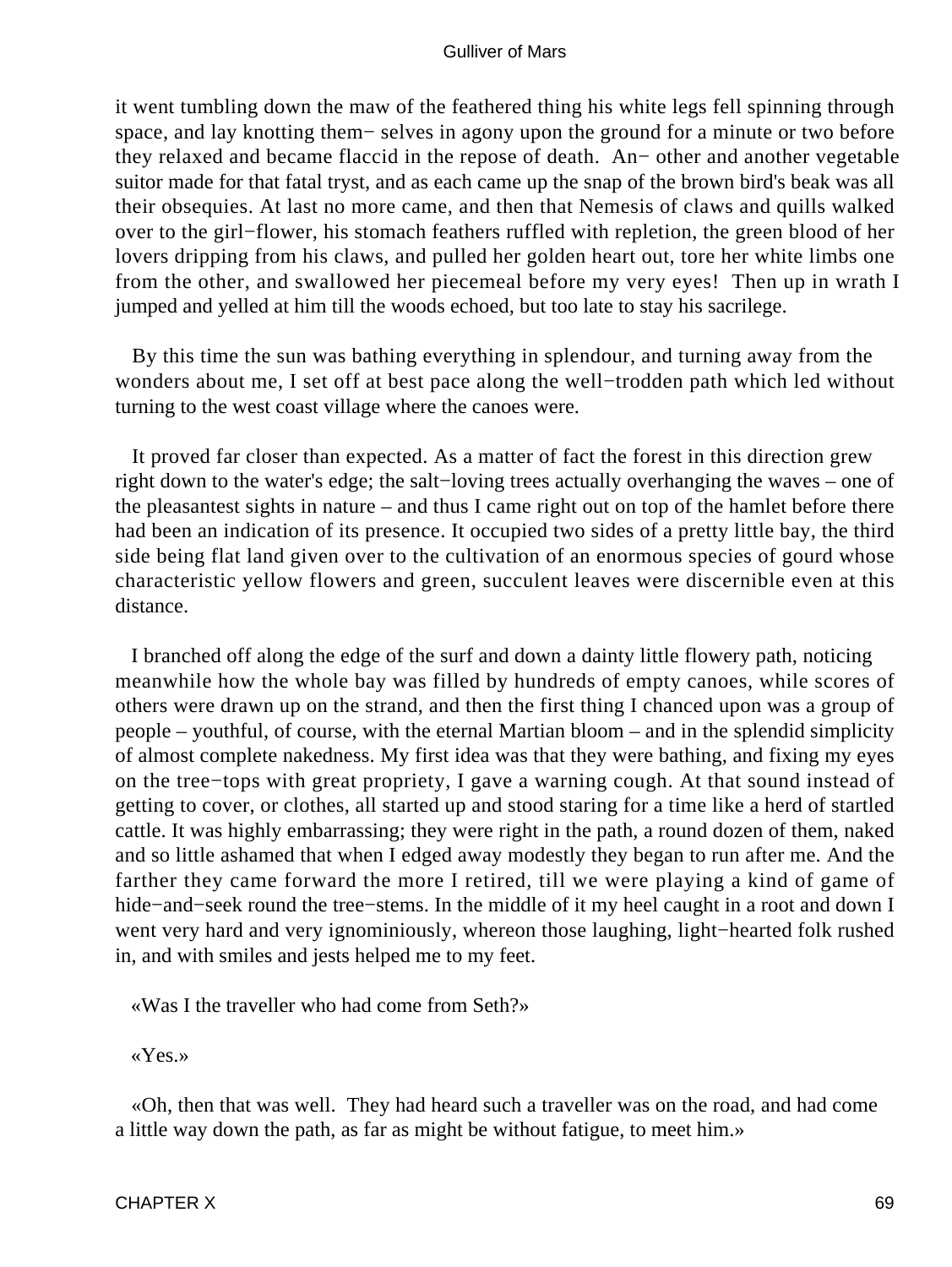«Would I eat with them?» these amiable strangers asked, pushing their soft warm fingers into mine and ringing me round with a circle. «But firstly might they help me out of my clothes? It was hot, and these things were cumber− some.» As to the eating, I was agreeable enough seeing how casual meals had been with me lately, but my clothes, though Heaven knows they were getting horribly ragged and travel−stained, I clung to desperately.

 My new friends shrugged their dimpled shoulders and, arguments being tedious, at once squatted round me in the dappled shade of a big tree and produced their stores of never failing provisions. After a pleasant little meal taken thus in the open and with all the simplicity Martians de− light in, we got to talking about those yellow canoes which were bobbing about on the blue waters of the bay.

 «Would you like to see where they are grown?» asked an individual basking by my side.

 «Grown!» I answered with incredulity. «Built, you mean. Never in my life did I hear of growing boats.»

 «But then, sir,» observed the girl as she sucked the honey out of the stalk of an azure convolvulus flower and threw the remains at a butterfly that sailed across the sunshine, «you know so little! You have come from afar, from some barbarous and barren district. Here we undoubtedly grow our boats, and though we know the Thither folk and such uncultivated races make their craft by cumbrous methods of flat planks, yet we prefer our own way, for one thing be− cause it saves trouble,» and as she murmured that all− sufficient reason the gentle damsel nodded reflectively.

 But one of her companions, more lively for the moment, tickled her with a straw until she roused, and then said, «Let us take the stranger to the boat garden now. The cur– rent will drift us round the bay, and we can come back when it turns. If we wait we shall have to row in both directions, or even walk,» and again planetary slothfulness carried the day.

 So down to the beach we strolled and launched one of the golden−hued skiffs upon the pretty dancing wavelets just where they ran, lipped with jewelled spray, on the shore, and then only had I a chance to scrutinise their material. I patted that one we were upon inside and out. I noted with a seaman's admiration its lightness, elasticity, and supreme sleekness, its marvellous buoyancy and fairy− like «lines,» and after some minutes' consideration it sud− denly flashed across me that it was all of gourd rind. And as if to supply confirmation, the flat land we were ap− proaching on the opposite side of the bay was covered by the characteristic verdure of these plants with a touch here and there of splendid yellow blossoms, but all of gigantic proportions.

 «Ay,» said a Martian damsel lying on the bottom, and taking and kissing my hand as she spoke, in the simple− hearted way of her people, «I see you have guessed how we make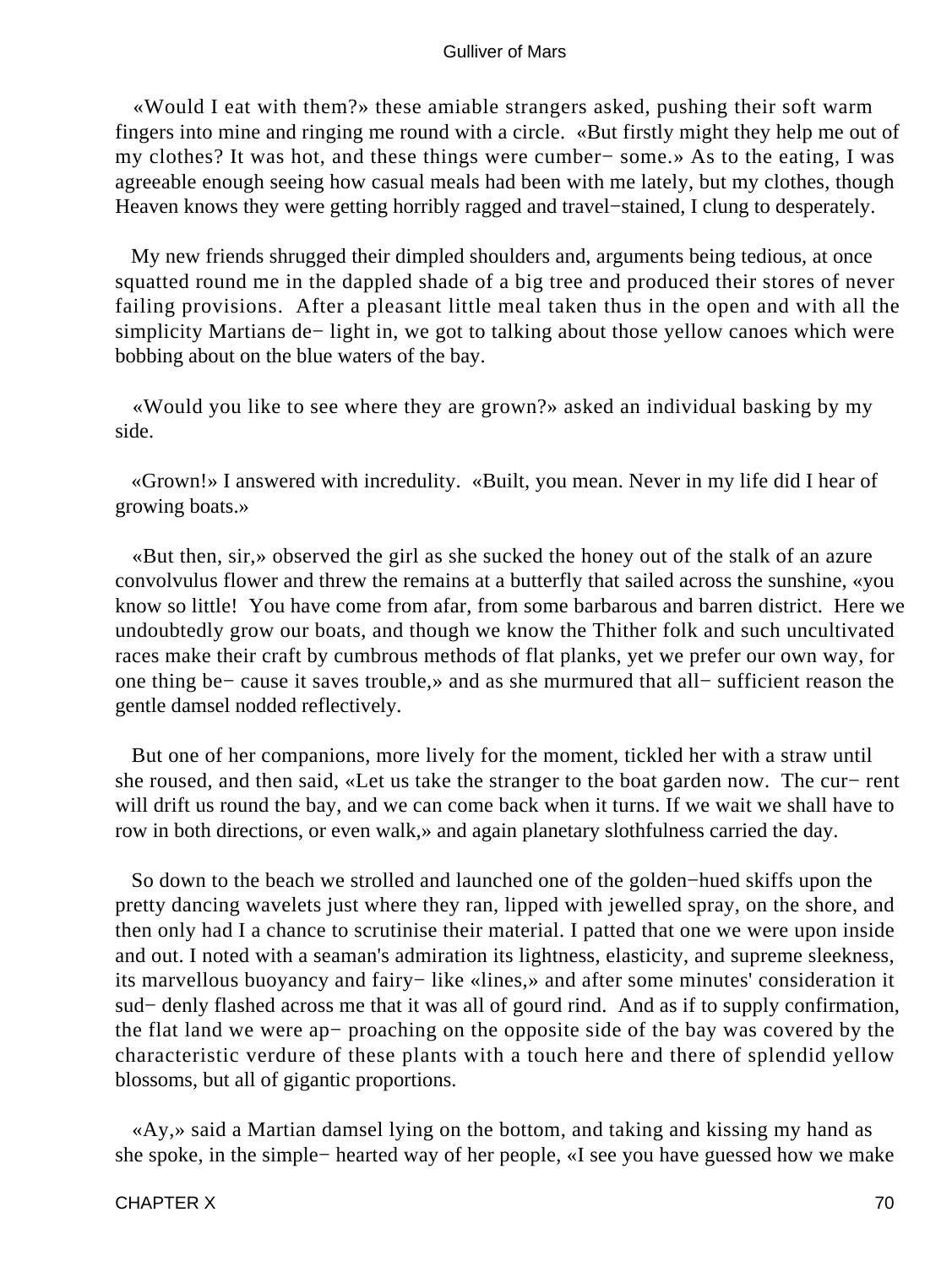our boats. Is it the same in your distant country?»

 «No, my girl, and what's more, I am a bit uneasy as to what the fellows on the Carolina will say if they ever hear I went to sea in a hollowed−out pumpkin, and with a young lady – well, dressed as you are – for crew. Even now I can– not imagine how you get your ships so trim and shapely – there is not a seam or a patch anywhere, it looks as if you had run them into a mould.»

 «That's just what we have done, sir, and now you will witness the moulds at work, for here we are,» and the little skiff was pulled ashore and the Martians and I jumped out on the shelving beach, hauled our boat up high and dry, and there right over us, like great green umbrellas, spread the fronds of the outmost garden of this strangest of all ship− building yards. Briefly, and not to make this part of my story too long, those gilded boys and girls took me ashore, and chattering like finches in the evening, showed how they planted their gourd seed, nourished the gigantic plants as they grew with brackish water and the burnt ashes; then, when they flowered, mated the male and female blossoms, glorious funnels of golden hue big enough for one to live in; and when the young fruit was of the bigness of an ordinary bolster, how they slipped it into a double mould of open reed−work something like the two halves of a walnut− shell; and how, growing day by day in this, it soon took every curve and line they chose to give it, even the hanging keel below, the strengthened bulwarks, and tall prow−piece. It was so ingenious, yet simple; and I confess I laughed over my first skiff «on the stalk,» and fell to bantering the Martians, asking whether it was a good season for navies, whether their Cunarders were spreading nicely, if they could give me a pinch of barge seed, or a yacht in bud to show to my friends at home.

 But those lazy people took the matter seriously enough. They led me down green alleys arched over with huge melon−like leaves; they led me along innumerable byways, making me peep and peer through the chequered sunlight at ocean−growing craft, that had budded twelve months before, already filling their moulds to the last inch of space. They told me that when the growing process was sufficiently advanced, they loosened the casing, and cutting a hole into the interior of each giant fruit, scooped out all its seed, thereby checking more advance, and throwing into the rind strength that would otherwise have gone to reproductive− ness. They said each fruit made two vessels, but the upper half was always best and used for long salt−water jour− neys, the lower piece being but for punting or fishing on their lakes. They cut them in half while still green, scraped out the light remaining pulp when dry, and dragged them down with the minimum of trouble, light as feathers, ten− acious as steel plate, and already in the form and fashion of dainty craft from five to twenty feet in length, when the process was completed.

 By the time we had explored this strangest of ship− building yards, and I had seen last year's crop on the stocks being polished and fitted with seats and gear, the sun was going down; and the Martian twilight, owing to the comparative steepness of the little planet's sides, being brief, we strolled back to the village, and there they gave me harbourage for the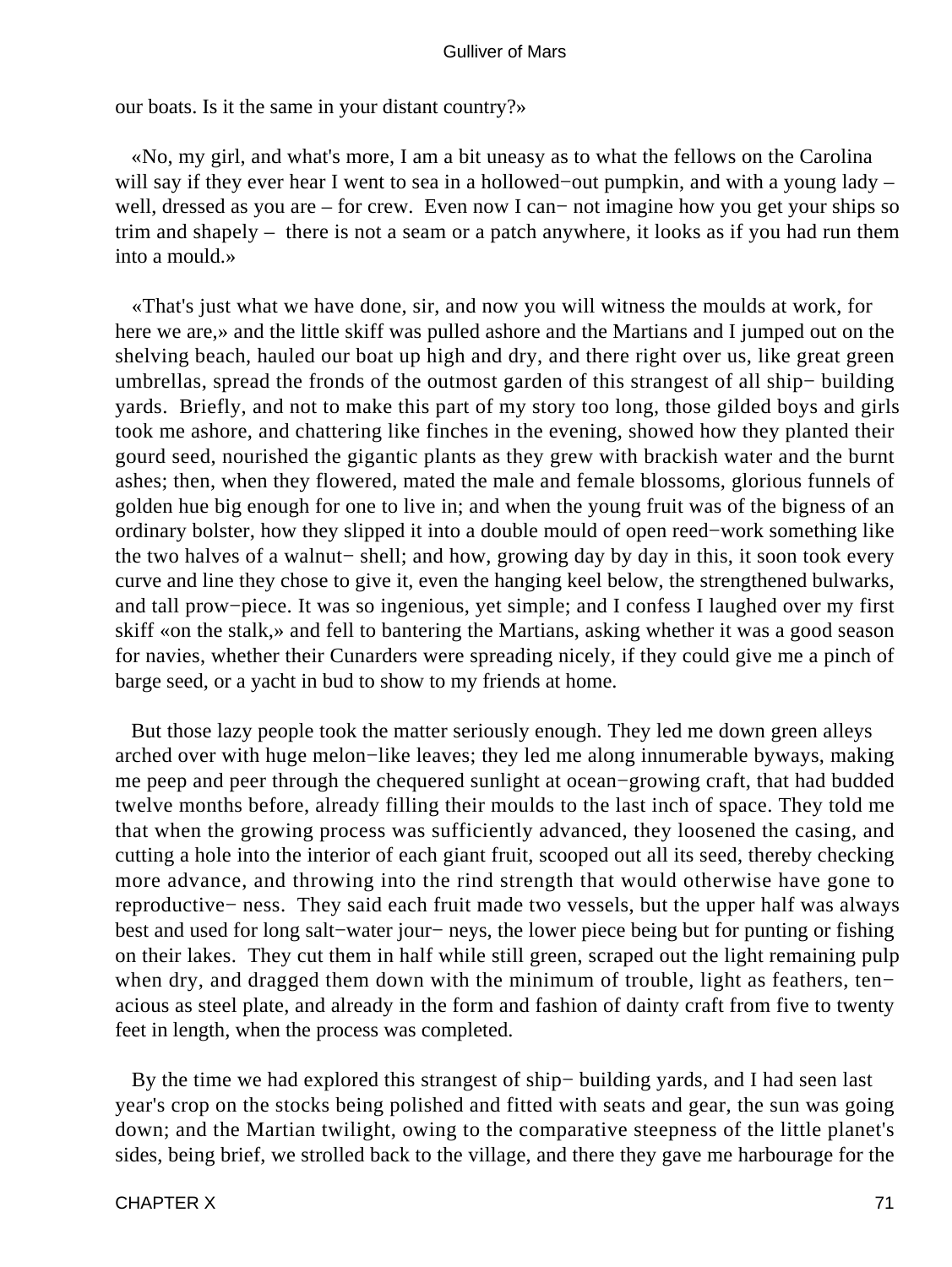night, ambrosial supper, and a deep draught of the wine of Forgetfulness, under the gauzy spell of which the real and unreal melted into the vistas of rosy oblivion, and I slept.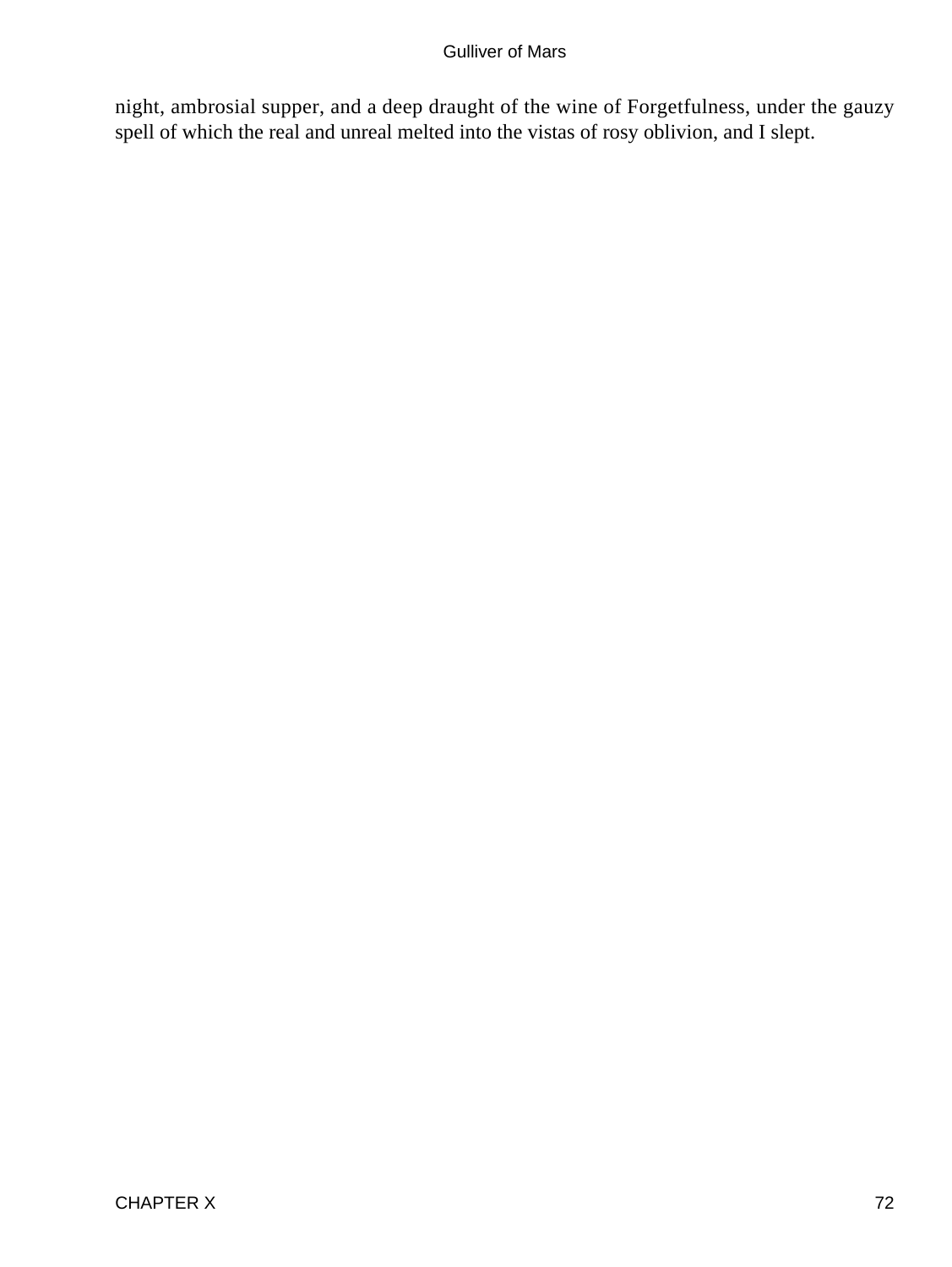# **[CHAPTER XI](#page-144-0)**

**W**ith the new morning came fresh energy and a spasm of conscience as I thought of poor Heru and the shabby sort of rescuer I was to lie about with these pretty triflers while she remained in peril.

 So I had a bath and a swim, a breakfast, and, to my shame be it acknowledged, a sort of farewell merry−go− round dance on the yellow sands with a dozen young persons all light−hearted as the morning, beautiful as the flowers that bound their hair, and in the extremity of statuesque attire.

Then at last I got them to give me a sea–going canoe, a stock of cakes and fresh water; and with many parting in− junctions how to find the Woodman trail, since I would not listen to reason and lie all the rest of my life with them in the sunshine, they pushed me off on my lonely voyage.

 «Over the blue waters!» they shouted in chorus as I dipped my paddle into the diamond−crested wavelets. «Six hours, adventurous stranger, with the sun behind you! Then into the broad river behind the yellow sand−bar. But not the black northward river! Not the strong, black river, above all things, stranger! For that is the River of the Dead, by which many go but none come back. Goodbye!» And waving them adieu, I sternly turned my eyes from delights behind and faced the fascination of perils in front.

 In four hours (for the Martians had forgotten in their calculations that my muscles were something better than theirs) I «rose» the further shore, and then the question was, Where ran that westward river of theirs?

 It turned out afterwards that, knowing nothing of their tides, I had drifted much too far to northward, and con− sequently the coast had closed up the estuary mouth I should have entered. Not a sign of an opening showed any− where, and having nothing whatever for guidance I turned northward, eagerly scanning an endless line of low cliffs, as the day lessened, for the promised sand−bar or inlet.

 About dusk my canoe, flying swiftly forward at its own sweet will, brought me into a bight, a bare, desolate−looking country with no vegetation save grass and sedge on the near marshes and stony hills rising up beyond, with others beyond them mounting step by step to a long line of ridges and peaks still covered in winter snow.

 The outlook was anything but cheering. Not a trace of habitation had been seen for a long time, not a single living being in whose neighbourhood I could land and ask the way;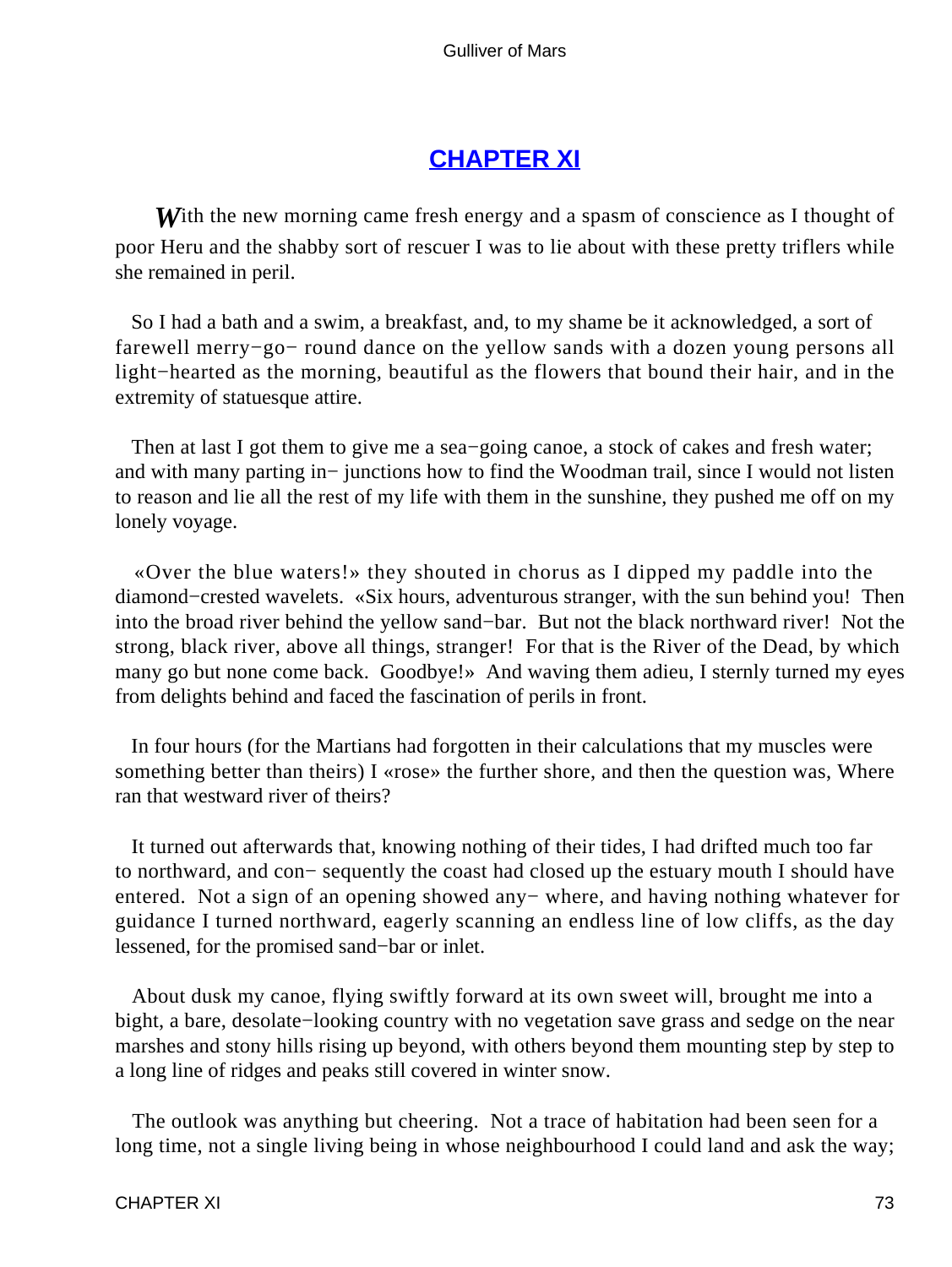nothing living anywhere but a monstrous kind of sea− slug, as big as a dog, battening on the waterside garbage, and gaunt birds like vultures who croaked on the mud−flats, and half−spread wings of funereal blackness as they gam− bolled here and there. Where was poor Heru? Where pink− shouldered An? Where those wild men who had taken the princess from us? Lastly, but not least, where was I?

 All the first stars of the Martian sky were strange to me, and my boat whirling round and round on the current con− fused what little geography I might otherwise have retained. It was a cheerless look out, and again and again I cursed my folly for coming on such a fool's errand as I sat, chin in hand, staring at a landscape that grew more and more de− pressing every mile. To go on looked like destruction, to go back was almost impossible without a guide; and while I was still wondering which of the two might be the lesser evil, the stream I was on turned a corner, and in a moment we were upon water which ran with swift, oily smoothness straight for the snow−ranges now beginning to loom un− pleasantly close ahead.

 By this time the night was coming on apace, the last of the evil−looking birds had winged its way across the red sunset glare, and though it was clear enough in mid−river under the banks, now steep and unclimbable, it was already evening.

 And with the darkness came a wondrous cold breath from off the ice−fields, blowing through my lowland wrap− pings as though they were but tissue. I munched a bit of honey−cake, took a cautious sip of wine, and though I will not own I was frightened, yet no one will deny that the cir− cumstances were discouraging.

 Standing up in the frail canoe and looking around, at the second glance an object caught my eye coming with the stream, and rapidly overtaking me on a strong sluice of water. It was a raft of some sort, and something extra− ordinarily like a sitting Martian on it! Nearer and nearer it came, bobbing to the rise and fall of each wavelet with the last icy sunlight touching it up with reds and golds, nearer and nearer in the deadly hush of that forsaken region, and then at last so near it showed quite plainly on the purple water, a raft with some one sitting under a canopy.

With a thrill of delight I waved my cap aloft and shouted –

«Ship−ahoy! Hullo, messmate, where are we bound to?»

But never an answer came from that swiftly−passing stranger, so again I hailed –

 «Put up your helm, Mr. Skipper; I have lost my bearings, and the chronometer has run down,» but without a pause or sound that strange craft went slipping by.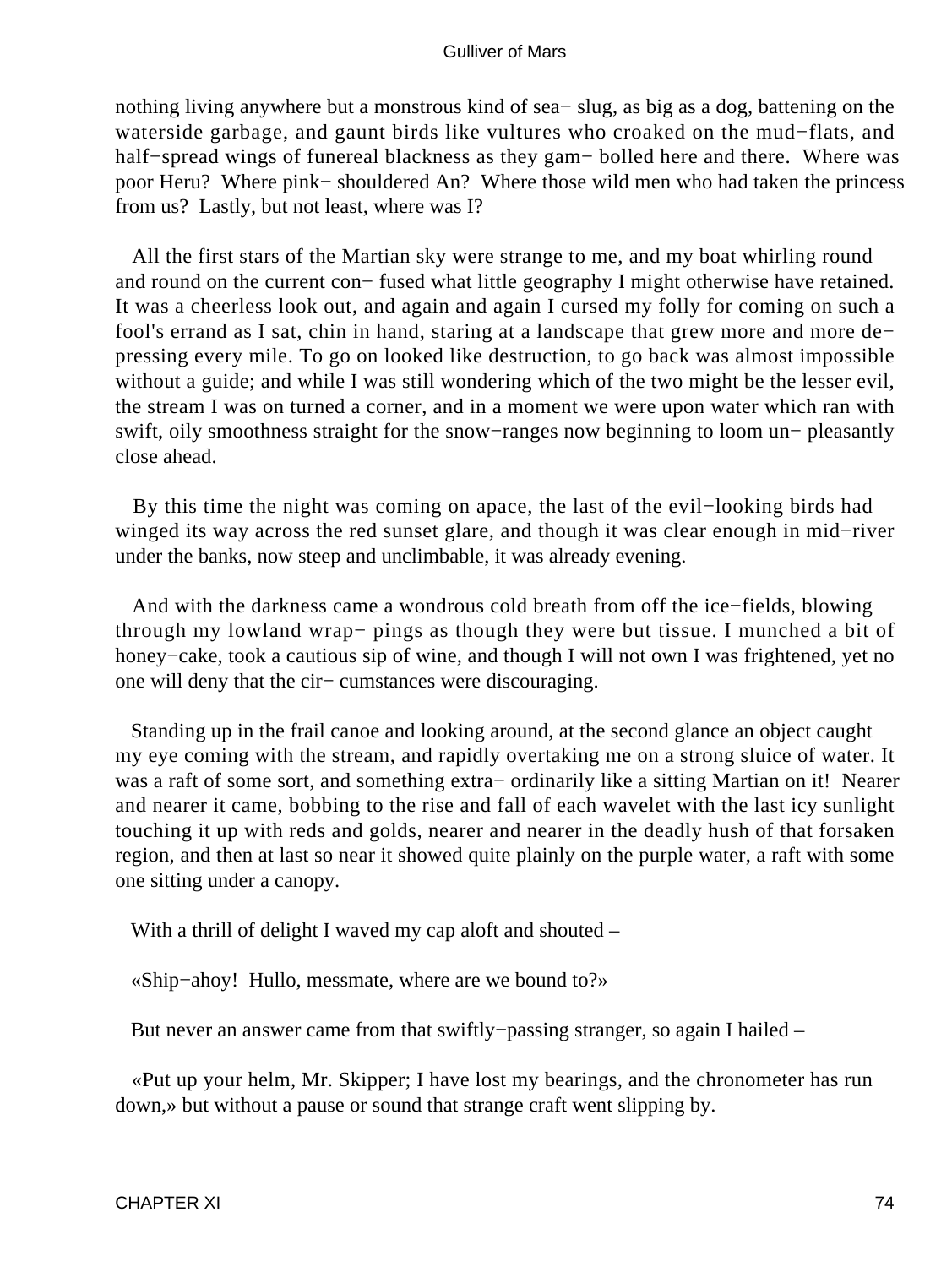That silence was more than I could stand. It was against all sea courtesies, and the last chance of learning where I was passing away. So, angrily the paddle was snatched from the canoe bottom, and roaring out again –

«Stop, I say, you  $d - - -$  lubber, stop, or by all the gods I will make you!» I plunged the paddle into the water and shot my little craft slantingly across the stream to inter− cept the newcomer. A single stroke sent me into mid−stream, a second brought me within touch of that strange craft. It was a flat raft, undoubtedly, though so disguised by flowers and silk trailers that its shape was difficult to make out. In the centre was a chair of ceremony bedecked with greenery and great pale buds, hardly yet withered – oh, where had I seen such a chair and such a raft before?

 And the riddle did not long remain unanswered. Upon that seat, as I swept up alongside and laid a sunburnt hand upon its edge, was a girl, and another look told me she was dead!

 Such a sweet, pallid, Martian maid, her fair head lolling back against the rear of the chair and gently moving to and fro with the rise and fall of her craft. Her face in the pale light of the evening like carved ivory, and not less passion− less and still; her arms bare, and her poor fingers still closed in her lap upon the beautiful buds they had put into them. I fairly gasped with amazement at the dreadful sweetness of that solitary lady, and could hardly believe she was really a corpse! But, alas! there was no doubt of it, and I stared at her, half in admiration and half in fear; noting how the last sunset flush lent a hectic beauty to her face for a moment, and then how fair and ghostly she stood out against the purpling sky; how her light drapery lifted to the icy wind, and how dreadfully strange all those soft− scented flowers and trappings seemed as we sped along side by side into the country of night and snow.

 Then all of a sudden the true meaning of her being there burst upon me, and with a start and a cry I looked around. **We were flying swiftly down that river of the dead they had told me of that has no outlet and no returning!**

 With frantic haste I snatched up a paddle again and tried to paddle against the great black current sweeping us for− ward. I worked until the perspiration stood in beads on my forehead, and all the time I worked the river, like some black snake, hissed and twined, and that pretty lady rode cheerily along at my side. Overhead stars of unearthly bril− liancy were coming out in the frosty sky, while on either hand the banks were high and the shadows under them black as ink. In those shadows now and then I noticed with a horrible indifference other rafts were travelling, and presently, as the stream narrowed, they came out and joined us, dead Martians, budding boys and girls; older voyagers with their age quickening upon them in the Martian manner, just as some fruit only ripens after it falls; yellow−girt slaves staring into the night in front, quite a merry crew all clustered about I and that gentle lady, and more far ahead and more behind, all bobbing and jostling forward as we hurried to the dreadful graveyard in the Martian re− gions of eternal winter none had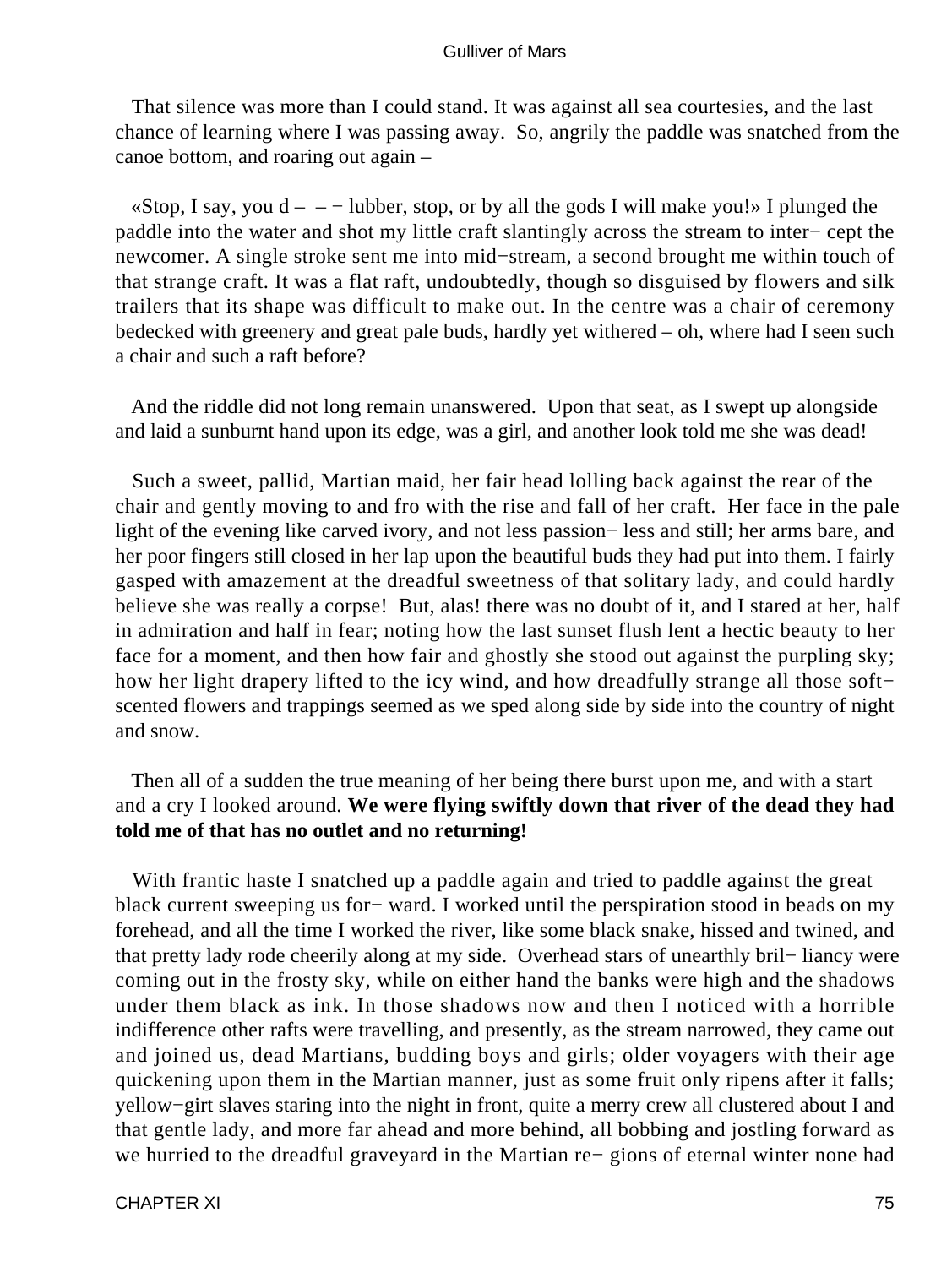ever seen and no one came to! I cried aloud in my desolation and fear and hid my face in my hands, while the icy cliffs mocked my cry and the dead maid, tripping alongside, rolled her head over, and stared at me with stony, unseeing eyes.

 Well, I am no fine writer. I sat down to tell a plain, un− varnished tale, and I will not let the weird horror of that ride get into my pen. We careened forward, I and those lost Martians, until pretty near on midnight, by which time the great light−giving planets were up, and never a chance did Fate give me all that time of parting company with them. About midnight we were right into the region of snow and ice, not the actual polar region of the planet, as I afterwards guessed, but one of those long outliers which follow the course of the broad waterways almost into fertile regions, and the cold, though intense, was somewhat modified by the complete stillness of the air.

 It was just then that I began to be aware of a low, rum− bling sound ahead, increasing steadily until there could not be any doubt the journey was nearly over and we were approaching those great falls An had told me of, over which the dead tumble to perpetual oblivion. There was no op− portunity for action, and, luckily, little time for thought. I remember clapping my hand to my heart as I muttered an im− perfect prayer, and laughing a little as I felt in my pocket, between it and that organ, an envelope containing some corn−plaster and a packet of unpaid tailors' bills. Then I pulled out that locket with poor forgotten Polly's photo− graph, and while I was still kissing it fervently, and the dead girl on my right was jealously nudging my canoe with the corner of her raft, we plunged into a narrow gully as black as hell, shot round a sharp corner at a tremendous pace, and the moment afterwards entered a lake in the midst of an unbroken amphitheatre of cliffs gleaming in soft light all round.

 Even to this moment I can recall the blue shine of those terrible ice crags framing the weird picture in on every hand, and the strange effect upon my mind as we passed out of the darkness of the gully down which we had come into the sepulchral radiance of that place. But though it fixed with one instantaneous flash its impression on my mind forever, there was no time to admire it. As we swept on to the lake's surface, and a glance of light coming over a dip in the ice walls to the left lit up the dead faces and half− withered flowers of my fellow−travellers with startling dis− tinctness, I noticed with a new terror at the lower end of the lake towards which we were hurrying the water suddenly disappeared in a cloud of frosty spray, and it was from thence came the low, ominous rumble which had sounded up the ravine as we approached. It was the fall, and beyond the stream dropped down glassy step after step, in wild pools and rapids, through which no boat could live for a moment, to a black cavern entrance, where it was swal− lowed up in eternal night.

 I **Would** not go that way! With a yell such as those solitudes had probably never heard since the planet was fashioned out of the void, I seized the paddle again and struck out furiously from the main current, with the result of post− poning the crisis for a time, and finding myself bobbing round towards the northern amphitheatre, where the light fell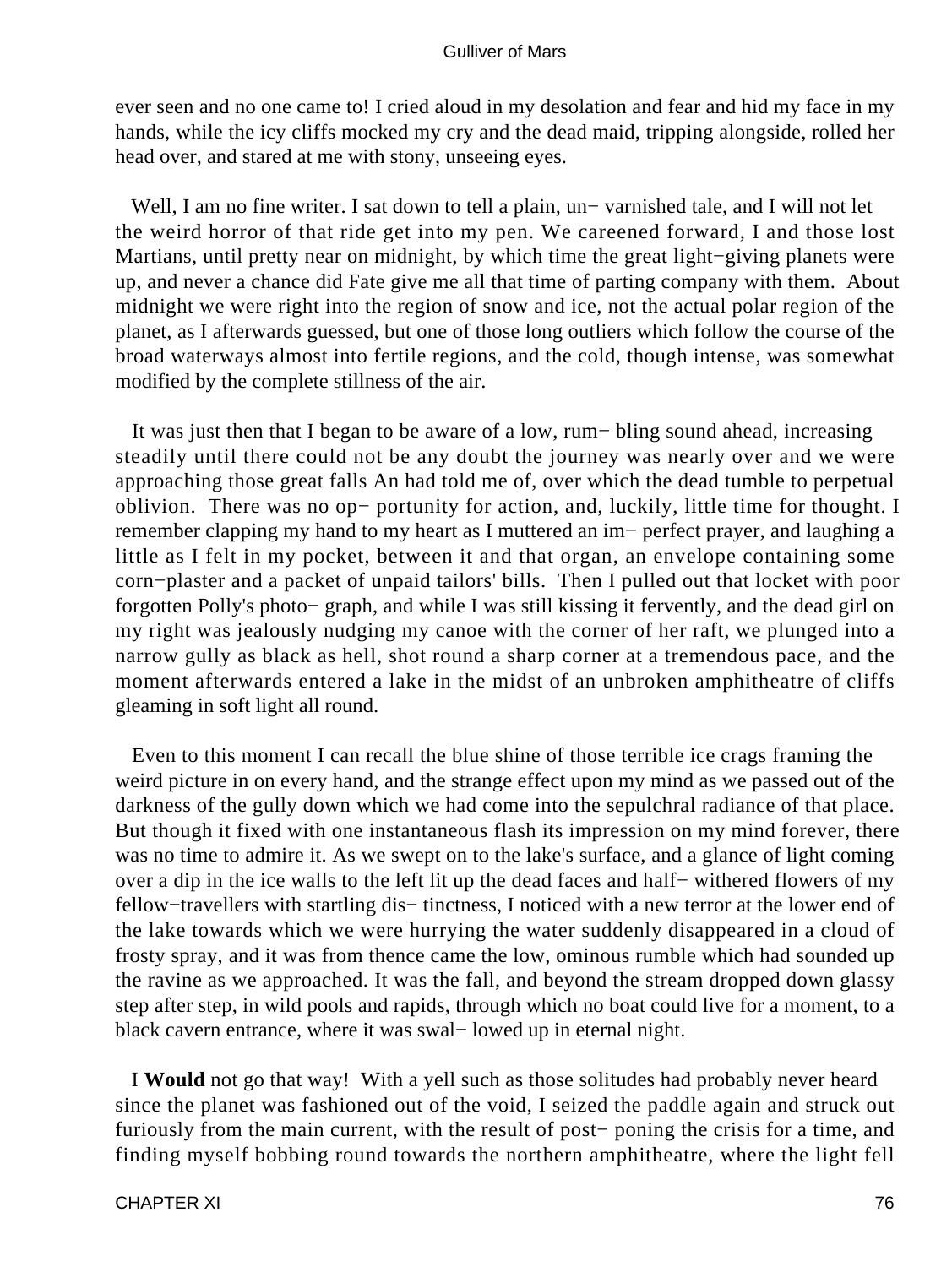clearest from planets overhead. It was like a great ball− room with those constellations for tapers, and a ghastly crowd of Martians were doing cotillions and waltzes all about me on their rafts as the troubled water, icy cold and clear as glass, eddied us here and there in solemn con− fusion. On the narrow beaches at the cliff foot were hundreds of wrecked voyagers – the wall−flowers of that ghostly as− sembly−room – and I went jostling and twirling round the circle as though looking for a likely partner, until my brain spun and my heart was sick.

 For twenty minutes Fate played with me, and then the deadly suck of the stream got me down again close to where the water began to race for the falls. I vowed sav− agely I would not go over them if it could be helped, and struggled furiously.

 On the left, in shadow, a narrow beach seemed to lie between the water and the cliff foot; towards it I fought. At the very first stroke I fouled a raft; the occupant thereof came tumbling aboard and nearly swamped me. But now it was a fight for life, so him I seized without ceremony by clammy neck and leg and threw back into the water. Then another playful Martian butted the behind part of my canoe and set it spinning, so that all the stars seemed to be dancing giddily in the sky. With a yell I shoved him off, but only to find his comrades were closing round me in a solid ring as we sucked down to the abyss at ever− increasing speed.

 Then I fought like a fury, hacking, pushing, and paddling shorewards, crying out in my excitement, and spinning and bumping and twisting ever downwards. For every foot I gained they pushed me on a yard, as though determined their fate should be mine also.

 They crowded round me in a compact circle, their poor flower−girt heads nodding as the swift current curtsied their crafts. They hemmed me in with desperate persistency as we spun through the ghostly starlight in a swirling mass down to destruction! And in a minute we were so close to the edge of the fall I could see the water break into ridges as it felt the solid bottom give way under it. We were so close that already the foremost rafts, ten yards ahead, were tipping and their occupants one by one waving their arms about and tumbling from their funeral chairs as they shot into the spray veil and went out of sight under a faint rainbow that was arched over there, the symbol of peace and the only lovely thing in that gruesome region. Another minute and I must have gone with them. It was too late to think of getting out of the tangle then; the water behind was heavy with trailing silks and flowers. We were jammed together almost like one huge float and in that latter fact lay my one chance.

 On the left was a low ledge of rocks leading back to the narrow beach already mentioned, and the ledge came out to within a few feet of where the outmost boat on that side would pass it. It was the only chance and a poor one, but already the first rank of my fleet was trembling on the brink, and without stopping to weigh matters I bounded off my own canoe on to the raft alongside, which rocked with my weight like a tea−tray. From that I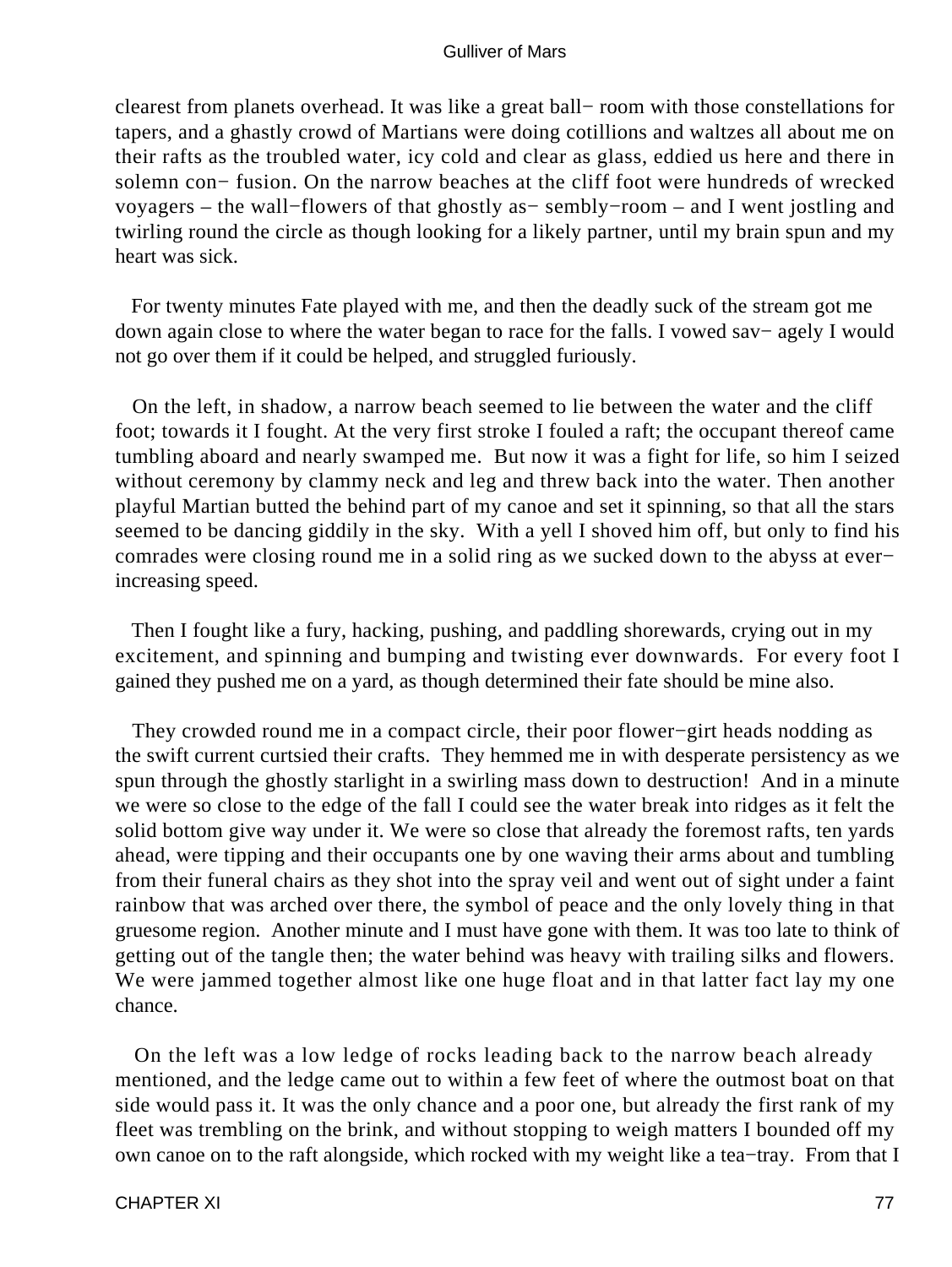leapt, with such hearty good−will as I had never had before, on to a second and third. I jumped from the footstool of one Martian to the knee of another, steadying myself by a free use of their nodding heads as I passed. And every time I jumped a ship collapsed behind me. As I staggered with my spring into the last and outermost boat the ledge was still six feet away, half hidden in a smother of foam, and the rim of the great fall just under it. Then I drew all my sailor agility together and just as the little vessel was going bow up over the edge I leapt from her – came down blinded with spray on the ledge, rolled over and over, clutched frantically at the frozen soil, and was safe for the moment, but only a few inches from the vortex below!

 As soon as I picked myself up and got breath, I walked shorewards and found, with great satisfaction, that the ledge joined the shelving beach, and so walked on in the blue obscurity of the cliff shadow back from the falls in the bare hope that the beach might lead by some way into the gully through which we had come and open country beyond. But after a couple of hundred yards this hope ended as abruptly as the spit itself in deep water, and there I was, as far as the darkness would allow me to ascertain, as utterly trapped as any mortal could be.

 I will not dwell on the next few minutes, for no one likes to acknowledge that he has been unmanned even for a space. When those minutes were over calmness and con− sideration returned, and I was able to look about.

 All the opposite cliffs, rising sheer from the water, were in light, their cold blue and white surfaces rising far up into the black starfields overhead. Looking at them intently from this vantage−point I saw without at first understanding that along them horizontally, tier above tier, were rows of objects, like – like – why, good Heavens, they were like men and women in all sorts of strange postures and positions! Rubbing my eyes and looking again I perceived with a start and a strange creepy feeling down my back that they **Were** men and women! – hundreds of them, thousands, all in rows as cormorants stand upon sea−side cliffs, myriads and myriads now I looked about, in every conceivable pose and attitude but never a sound, never a movement amongst the vast concourse.

Then I turned back to the cliffs behind me. Yes! they ere there too, dimmer by reason of the shadows, but there for certain, from the snowfields far above down, down – good Heavens! to the very level where I stood. There was one of them not ten yards away half in and half out of the ice wall, and setting my teeth I walked over and examined him. And there was another further in behind as I peered into the clear blue depth, another behind that one, another behind him – just like cherries in a jelly.

 It was startling and almost incredible, yet so many wonderful things had happened of late that wonders were losing their sharpness, and I was soon examining the cliff almost as coolly as though it were only some trivial geo− logical «section,» some new kind of petrified sea−urchins which had caught my attention and not a whole nation in ice, a huge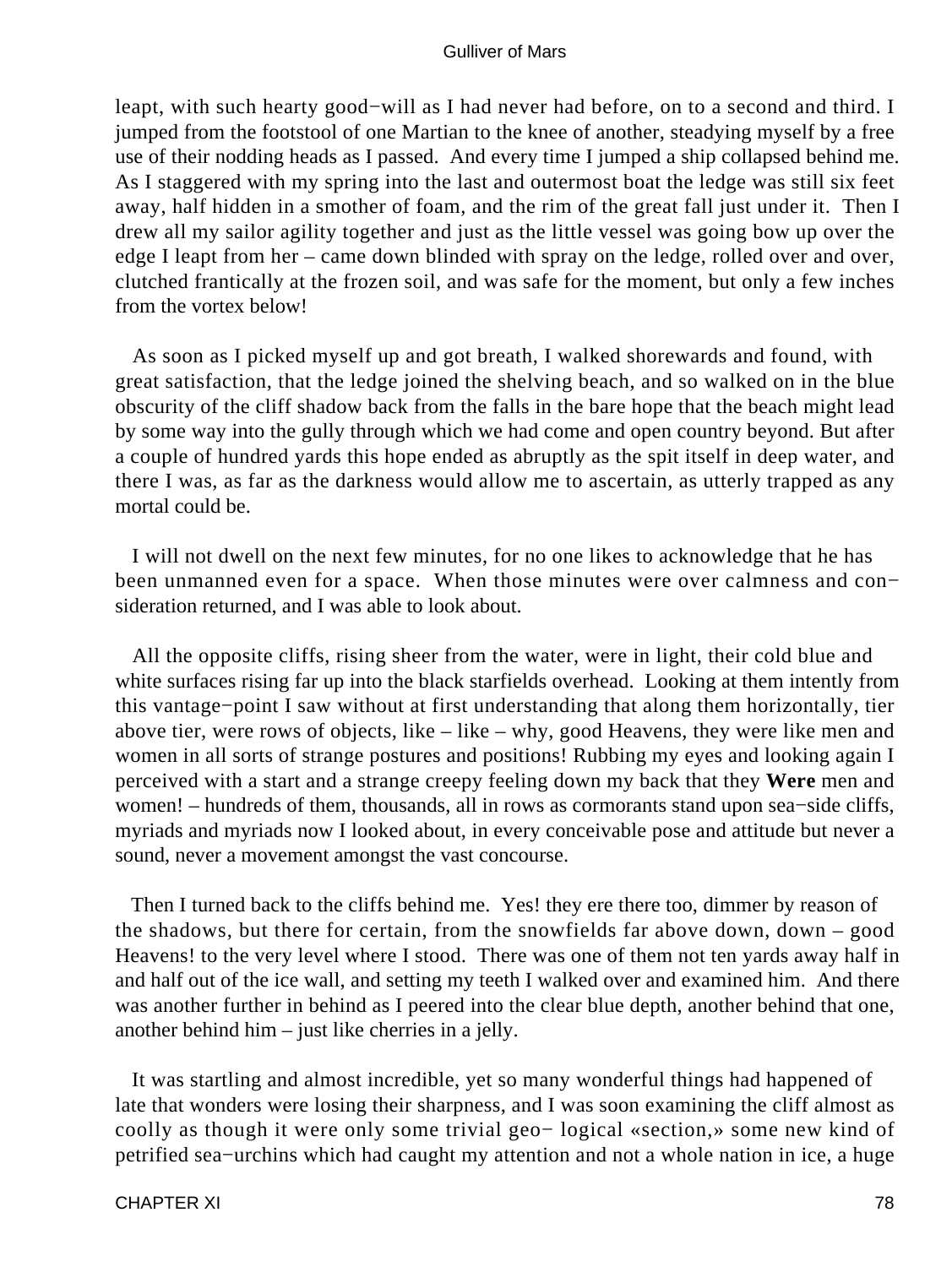amphitheatre of fossilised humanity which stared down on me.

 The matter was simple enough when you came to look at it with philosophy. The Martians had sent their dead down here for many thousand years and as they came they were frozen in, the bands and zones in which they sat indicating perhaps alternating seasons. Then after Nature had been storing them like that for long ages some up− heaval happened, and this cleft and lake opened through the heart of the preserve. Probably the river once ran far up there where the starlight was crowning the blue cliffs with a silver diadem of light, only when this hollow opened did it slowly deepen a lower course, spreading out in a lake, and eventually tumbling down those icy steps lose itself in the dark roots of the hills. It was very simple, no doubt, but incredibly weird and wonderful to me who stood, the sole living thing in that immense concourse of dead humanity.

 Look where I would it was the same everywhere. Those endless rows of frozen bodies lying, sitting, or standing stared at me from every niche and cornice. It almost seemed, as the light veered slowly round, as though they smiled and frowned at times, but never a word was there amongst those millions; the silence itself was audible, and save the dull low thunder of the fall, so monotonous the ear be− came accustomed to and soon disregarded it, there was not a sound anywhere, not a rustle, not a whisper broke the eternal calm of that great caravansary of the dead.

 The very rattle of the shingle under my feet and the jingle of my navy scabbard seemed offensive in the perfect hush, and, too awed to be frightened, I presently turned away from the dreadful shine of those cliffs and felt my way along the base of the wall on my own side. There was no means of escape that way, and presently the shingle beach itself gave out as stated, where the cliff wall rose straight from the surface of the lake, so I turned back, and finding a grotto in the ice determined to make myself as comfortable as might be until daylight came.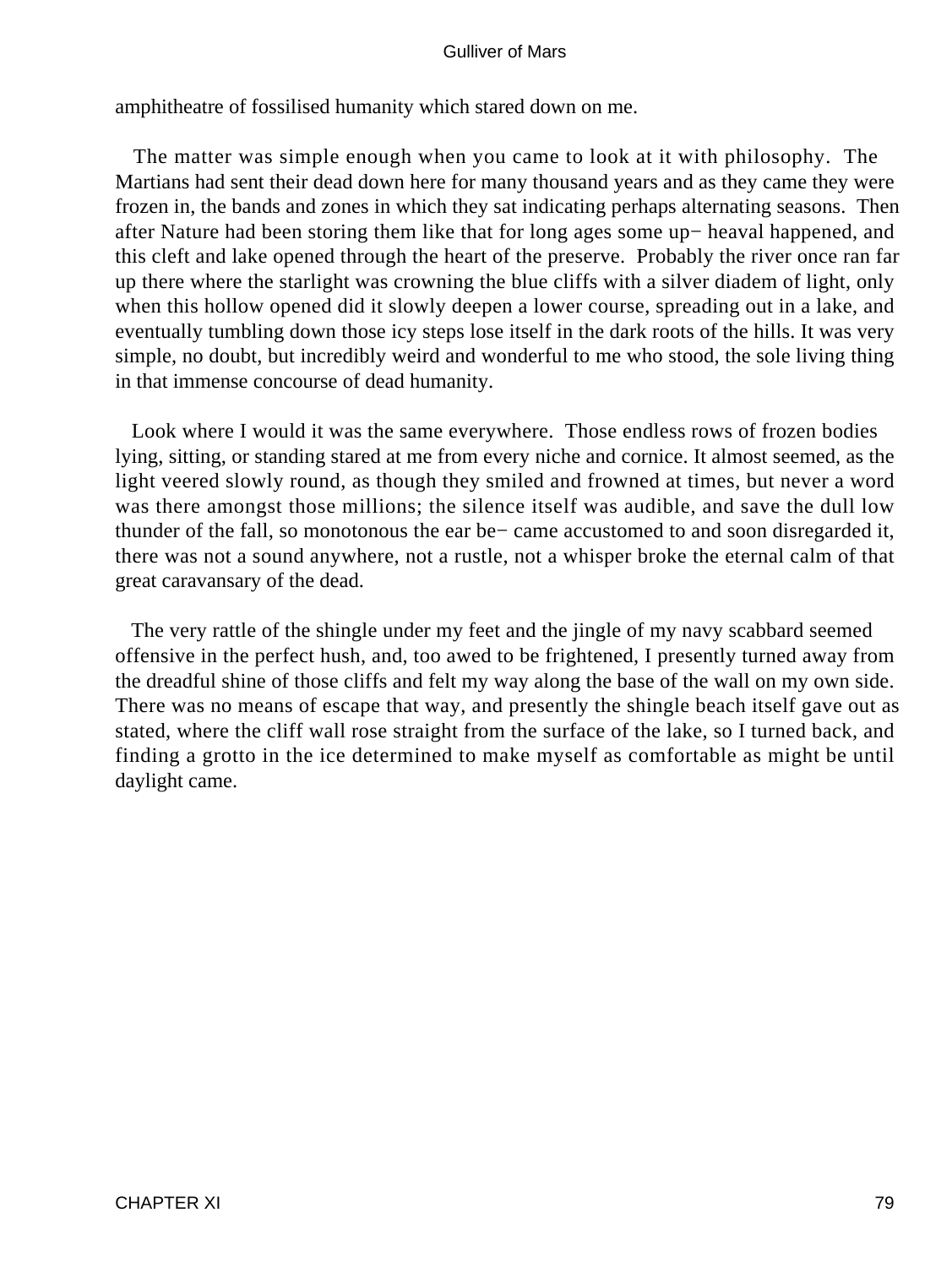# **[CHAPTER XII](#page-144-0)**

*F*ortunately there was a good deal of broken timber thrown up at «high−water» mark, and with a stack of this at the mouth of the little cave a pleasant fire was soon made by help of a flint pebble and the steel back of my sword. It was a hearty blaze and lit up all the near cliffs with a ruddy jumping glow which gave their occu− pants a marvellous appearance of life. The heat also brought off the dull rime upon the side of my recess, leaving it clear as polished glass, and I was a little startled to see, only an inch or so back in the ice and standing as erect as ever he had been in life, the figure of an imposing grey clad man. His arms were folded, his chin dropped upon his chest, his robes of the finest stuff, the very flowers they had decked his head with frozen with immortality, and under them, round his crisp and iron−grey hair, a simple band of gold with strange runes and figures engraved upon it.

 There was something very simple yet stately about him, though his face was hidden and as I gazed long and in− tently the idea got hold of me that he had been a king over an undegenerate Martian race, and had stood waiting for the Dawn a very, very long time.

 I wished a little that he had not been quite so near the glassy surface of the ice down which the warmth was bringing quick moisture drops. Had he been back there in the blue depths where others were sitting and crouching it would have been much more comfortable. But I was a sailor, and misfortune makes strange companions, so I piled up the fire again, and lying down presently on the dry shingle with my back to him stared moodily at the blaze till slowly the fatigues of the day told, my eyelids dropped and, with many a fitful start and turn, at length I slept.

 It was an hour before dawn, the fire had burnt low and I was dreaming of an angry discussion with my tailor in New York as to the sit of my last new trousers when a faint sound of moving shingle caught my quick seaman ear, and before I could raise my head or lift a hand, a man's weight was on me – a heavy, strong man who bore me down with irresistible force. I felt the slap of his ice−cold hand upon my throat and his teeth in the back of my neck! In an instant, though but half awake, with a yell of surprise and anger I grappled with the enemy, and exerting all my strength rolled him over. Over and over we went struggling to− wards the fire, and when I got him within a foot or so of it I came out on top, and, digging my knuckles into his throttle, banged his head upon the stony floor in reckless rage, until all of a sudden it seemed to me he was done for. I relaxed my grip, but the other man never moved. I shook him again, like a terrier with a rat, but he never resented it. Had I killed him? How limp and cold he was! And then all of a sudden an uneasy feeling came upon me. I reached out, and throwing a handful of dried stuff upon the embers the fire danced gaily up into the air, and the blaze showed me I was savagely holding down to the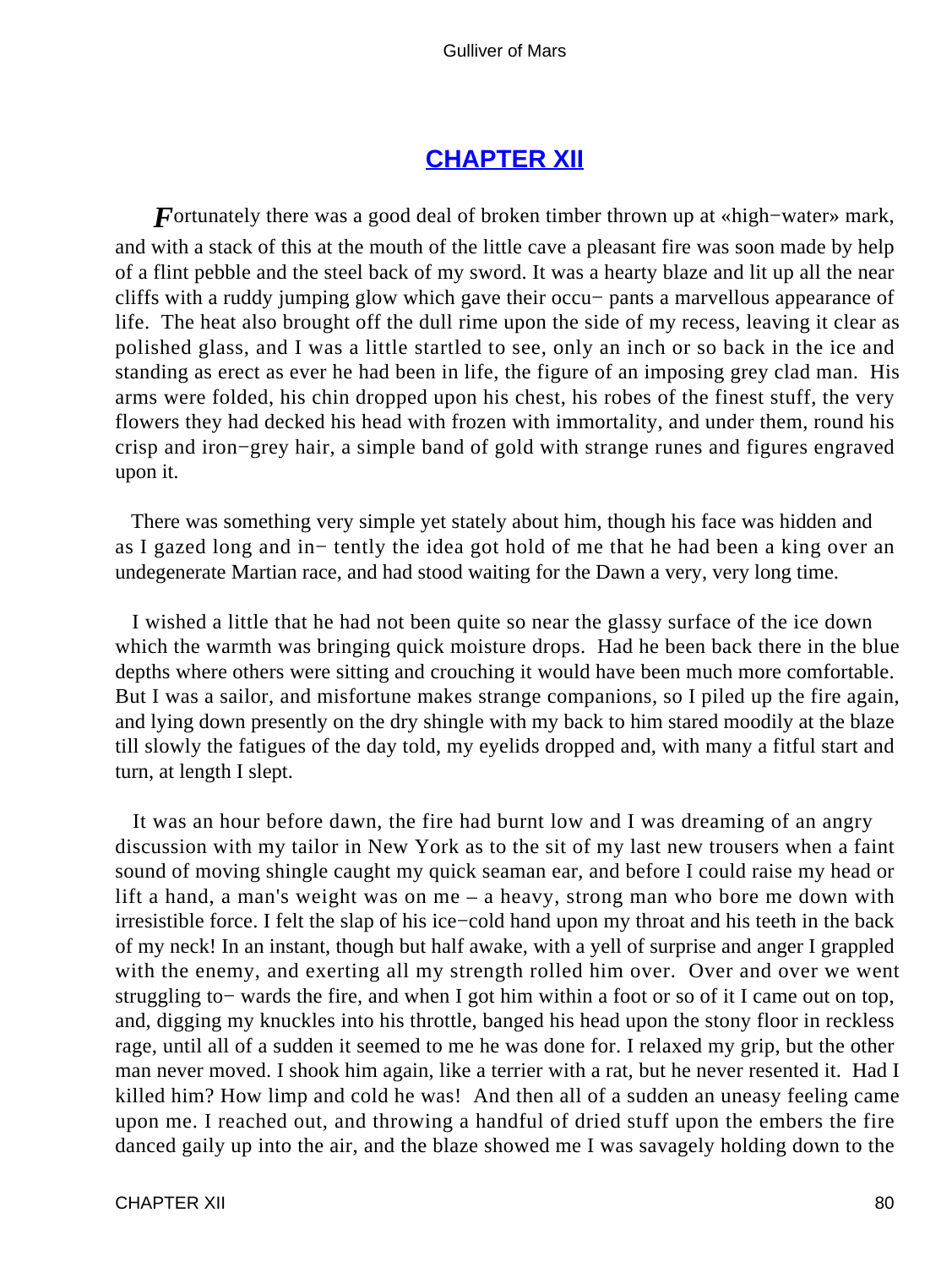gravel and kneeling on the chest of that long−dead king from my grotto wall!

 It was the man out of the ice without a doubt. There was the very niche he had fallen from under the influence of the fire heat, the very recess, exactly in his shape in every detail, whence he had stood gazing into vacuity all those years. I left go my hold, and after the flutter in my heart had gone down, apologetically set him up against the wall of the cavern whence he had fallen; then built up the fire until twirling flames danced to the very roof in the blue light of dawn, and hobgoblin shadows leapt and capered about us. Then once more I sat down on the opposite side of the blaze, resting my chin upon my hands, and stared into the frozen eyes of that grim stranger, who, with his chin upon his knees, stared back at me with irresistible, remorseless steadfastness.

 He was as fresh as if he had died but yesterday, yet by his clothing and something in his appearance, which was not that of the Martian of to−day, I knew he might be many thousand years old. What things he had seen, what wonders he knew! What a story might be put into his mouth if I were a capable writer gifted with time and imagination instead of a poor outcast, ill−paid lieutenant whose literary wit is often taxed hardly to fill even a log− book entry! I stared at him so long and hard, and he at me through the blinking flames, that again I dozed – and dozed – and dozed again until at last when I woke in good earnest it was daylight.

 By this time hunger was very aggressive. The fire was naught but a circlet of grey ashes; the dead king, still sitting against the cave−side, looked very blue and cold, and with an uncomfortable realisation of my position I shook myself together, picked up and pocketed without much thought the queer gold circlet that had dropped from his forehead, and went outside to see what prospect of escape the new day had brought.

 It was not much. Upriver there was not the remotest chance. Not even a Niagara steamer could have forged back against the sluice coming down from the gulch there. Looking round, the sides of the icy amphitheatre – just lighting up now with glorious gold and crimson glimmers of morning – were as steep as a wall face; only back towards the falls was there a possibility of getting out of the dreadful trap, so thither I went, after a last look at the poor old king, along my narrow beach with all the eagerness begotten of a final chance. Up to the very brink it looked hopeless enough, but, looking downwards when that was reached, instead of a sheer drop the slope seemed to be a wild «staircase» of rocks and icy ledges with here and there a little patch of sand on a cornice, and far below, five hundred feet or so, a good big spread of gravel an acre or two in extent close by where the river plunged out of sight into the nethermost cavern mouth.

 It was so hopeless up above it, it could not possibly be worse further down, and there was the ugly black flood running into the hole to trust myself to as a last resource; so slipping and sliding I began the descent.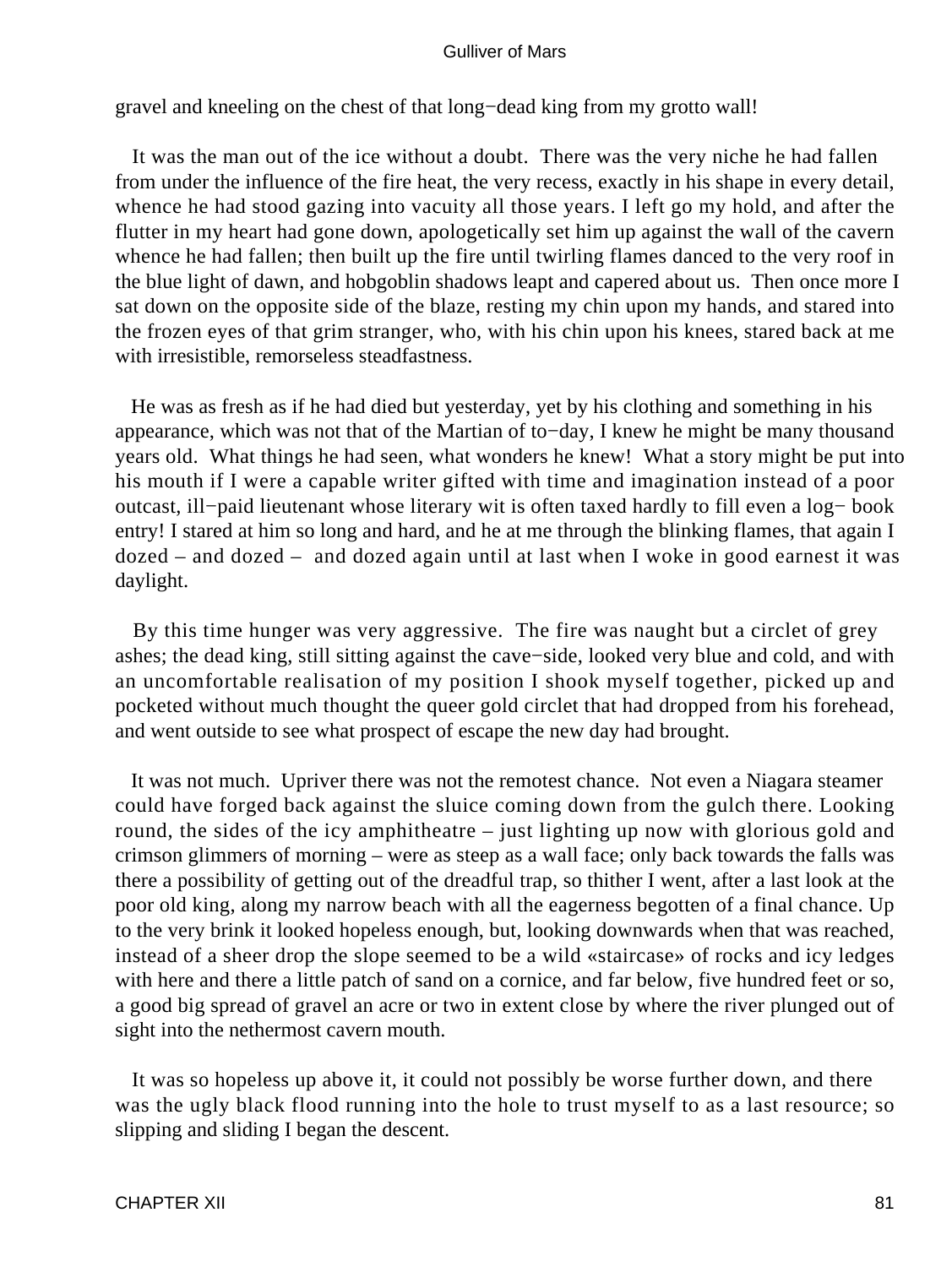Had I been a schoolboy with a good breakfast ahead the incident might have been amusing enough. The travel− ling was mostly done on the seat of my trousers, which consequently became caked with mud and glacial loam. Some was accomplished on hands and knees, with now and then a bit down a snow slope, in good, honest head−over− heels fashion. The result was a fine appetite for the next meal when it should please providence to send it, and an abrupt arrival on the bottom beach about five minutes after leaving the upper circles.

 I came to behind a cluster of breast−high rocks, and before moving took a look round. Judge then of my as− tonishment and delight at the second glance to perceive about a hundred yards away a brown object, looking like an ape in the half light, meandering slowly up the margin of the water towards me. Every now and then it stopped, stooping down to pick up something or other from the scum along the torrent, and it was the fact that these trifles, whatever they were, were put into a wallet by the vision's side – not into his mouth – which first made me understand with a joyful thrill that it was a MAN before me – a real, living man in this huge chamber of dead horrors! Then again it flashed across my mind in a luminous moment that where one man could come, or go, or live, another could do likewise, and never did cat watch mouse with more con− centrated eagerness than I that quaint, bent−shouldered thing hobbling about in the blue morning shadows where all else was silence.

 Nearer and nearer he came, till so close face and garb were discernible, and then there could no longer be any doubt, it was a woodman, an old man, with grizzled monkey−face, stooping gait, and a shaggy fur cloak, utterly unlike the airy garments of my Hither folk, who now stood before me. It gave me quite a start to recognise him there, for it showed I was in a new land, and since he was going so cheerfully about his business, whatever it might chance to be, there must be some way out of this accursed pit in which I had fallen. So very cautiously I edged out, taking advantage of all the cover possible until we were only twenty yards apart, and then suddenly standing up, and putting on the most affable smile, I called out –

#### «Hullo, mess−mate!»

 The effect was electrical. That quaint old fellow sprang a yard into air as though a spring had shot him up. Then, coming down, he stood transfixed at his full height as stiff as a ramrod, staring at me with incredible wonder. He looked so funny that in spite of hunger and loneliness I burst out laughing, whereat the woodman, suddenly recovering his senses, turned on his heels and set off at his best pace in the opposite direction. This would never do! I wanted him to be my guide, philosopher, and friend. He was my sole visible link with the outside world, so after him I went at tip−top speed, and catching him up in fifty yards along the shingle laid hold of his nether garments. Whereat the old fellow stopping suddenly I shot clean over his back, coming down on my shoulder in the gravel.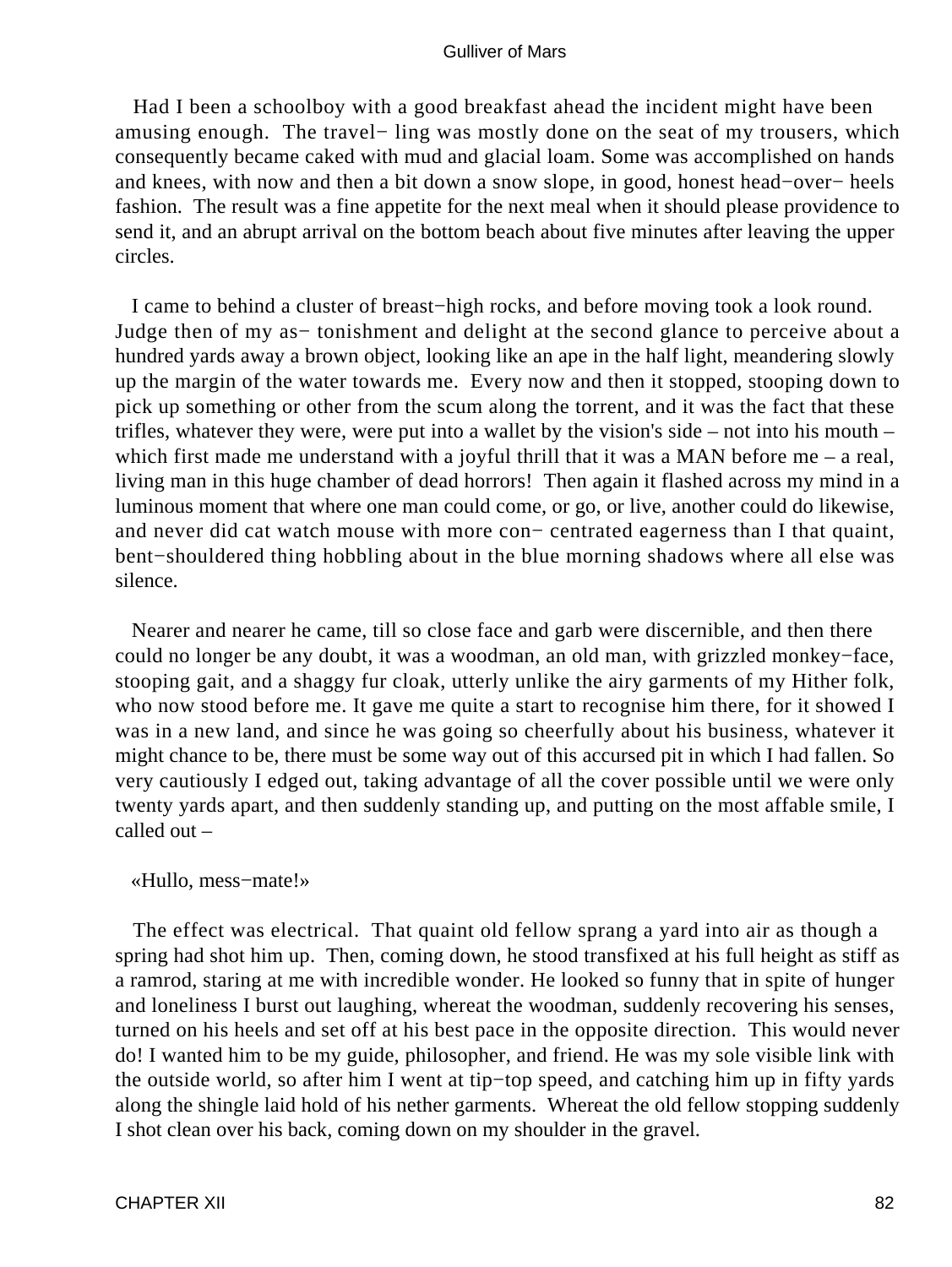But I was much younger than he, and in a minute was in chase again. This time I laid hold of his cloak, and the moment he felt my grip he slipped the neck−thongs and left me with only the mangy garment in my hands. Again we set off, dodging and scampering with all our might upon that frozen bit of beach. The activity of that old fellow was marvellous, but I could not and would not lose him. I made a rush and grappled him, but he tossed his head round and slipped away once more under my arm, as though he had been brought up by a Chinese wrestler. Then he got on one side of a flat rock, I the other, and for three or four minutes we waltzed round that slab in the most insane manner.

 But by this time we were both pretty well spent – he with age and I with faintness from my long fast, and we came presently to a standstill.

After glaring at me for a time, the woodman gasped out as he struggled for breath –

 «Oh, mighty and dreadful spirit! Oh, dweller in pri− mordial ice, say from which niche of the cliffs has the breath of chance thawed you?»

 «Never a niche at all, Mr. Hunter−for−Haddocks'−Eyes,» I answered as soon as I could speak. «I am just a castaway wrecked last night on this shore of yours, and very grateful indeed will I be if you can show me the way to some breakfast first, and afterwards to the outside world.»

 But the old fellow would not believe. «Spirits such as you,» he said sullenly, «need no food, and go whither they will by wish alone.»

 "I tell you I am not a spirit, and as hungry as I don't particularly want to be again. Here, look at the back of my trousers, caked three inches deep in mud. If I were a spirit, do you think I would slide about on my coat−tails like that? Do you think that if I could travel by volition I would slip down these infernal cliffs on my pants' seat as I have just done? And as for materialism – look at this fist; it punched you just now! Surely there was nothing spiritual in that knock?''

 «No,» said the savage, rubbing his head, «it was a good, honest rap, so I must take you at your word. If you are indeed man, and hungry, it will be a charity to feed you; if you are a spirit, it will at least be interesting to watch you eat; so sit down, and let's see what I have in my wallet.»

 So cross−legged we squatted opposite each other on the table rock, and, feeling like another Sindbad the Sailor, I watched my new friend fumble in his bag and lay out at his side all sorts of odds and ends of string, fish−hooks, chew− ing−gum, material for making a fire, and so on, until at last he came to a package (done up, I noted with delight, in a broad, green leaf which had certainly been growing that morning), and unrolling it, displayed a lump of dried meat, a few biscuits, much thicker and heavier than the honey− cakes of the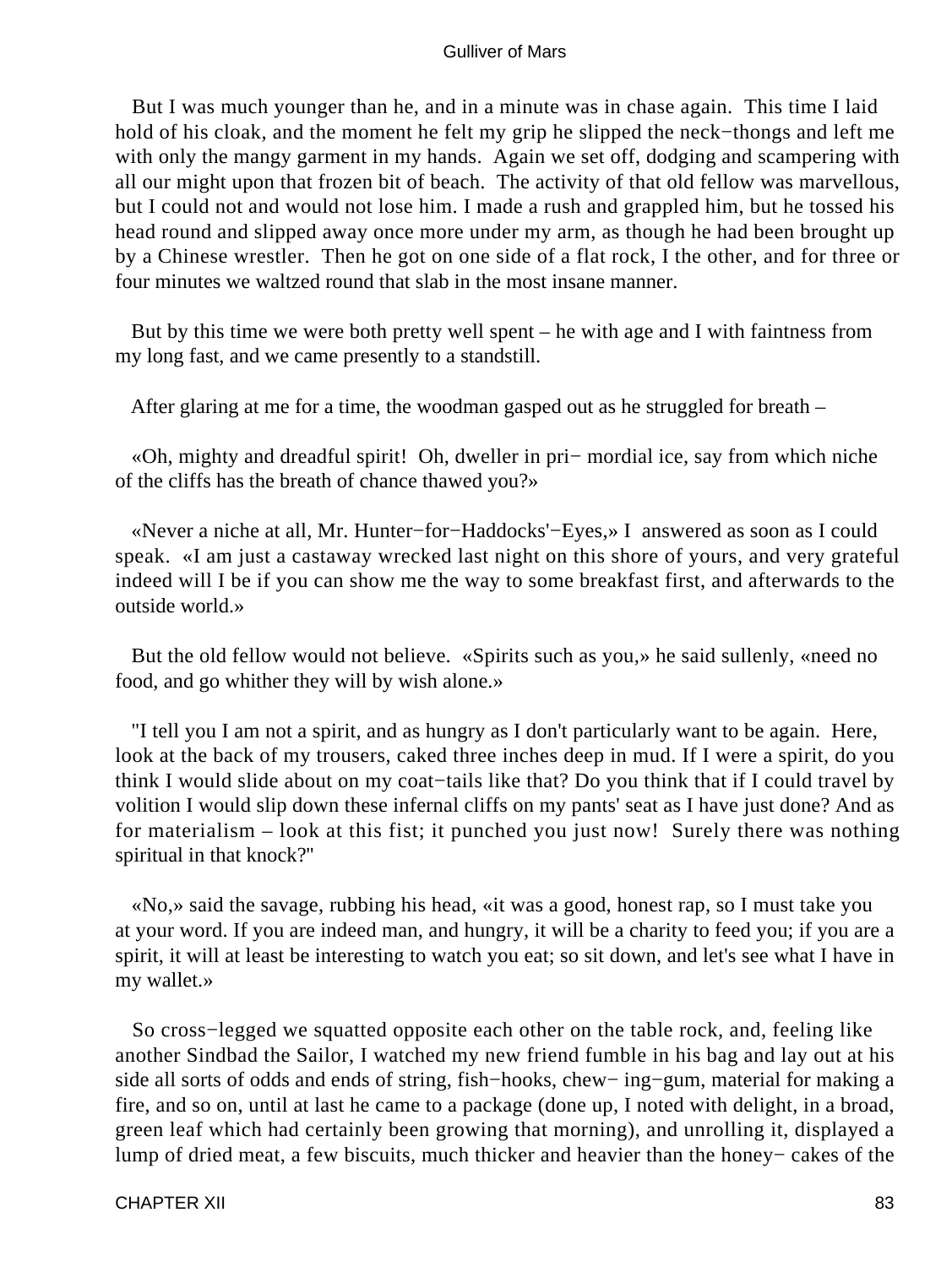Hither folk, and something that looked and smelt like strong, white cheese.

 He signed to me to eat, and you may depend upon it I was not slow in accepting the invitation. That tough biltong tasted to me like the tenderest steak that ever came from a grill; the biscuits were ambrosial; the cheese melted in my mouth as butter melts in that of the virtuous; but when the old man finished the quaint picnic by inviting me to accompany him down to the waterside for a drink, I shook my head. I had a great respect for dead queens and kings, I said, but there were too many of them up above to make me thirsty this morning; my respect did not go to making me desire to imbibe them in solution!

 Afterwards I chanced to ask him what he had been pick− ing up just now along the margin, and after looking at me suspiciously for a minute he asked –

 «You are not a thief?» On being reassured on that point he continued: «And you will not attempt to rob me of the harvest for which I venture into this ghost−haunted glen, which you and I alone of living men have seen?»

«No.» Whatever they were, I said, I would respect his earnings.

 «Very well, then,» said the old man, «look here! I come hither to pick up those pretty trifles which yonder lords and ladies have done with,» and plunging his hand into an− other bag he brought out a perfect fistful of splendid gems and jewels, some set and some unset. «They wash from the hands and wrists of those who have lodgings in the crevices of the falls above,» he explained. «After a time the beach here will be thick with them. Could I get up whence you came down, they might be gathered by the sackful. Come! there is an eddy still unsearched, and I will show you how they lie.»

 It was very fascinating, and I and that old man set to work amongst the gravels, and, to be brief, in half an hour found enough glittering stuff to set up a Fifth Avenue jewel− ler's shop. But to tell the truth, now that I had breakfasted, and felt manhood in my veins again, I was eager to be off, and out of the close, death−tainted atmosphere of that valley. Consequently I presently stood up and said –

 «Look here, old man, this is fine sport no doubt, but just at present I have a big job on hand – one which will not wait, and I must be going. See, luck and young eyes have favoured me; here is twice as much gold and stones as you have got together – it is all yours without a question if you will show me the way out of this den and afterwards put me on the road to your big city, for thither I am bound with an errand to your king, Ar−hap.»

 The sight of my gems, backed, perhaps, with the men− tion of Ar−hap's name, appealed to the old fellow; and af− ter a grunt or two about «losing a tide» just when spoil was so abundant, he accepted the bargain, shouldered his be− longings, and led me towards the far corner of the beach.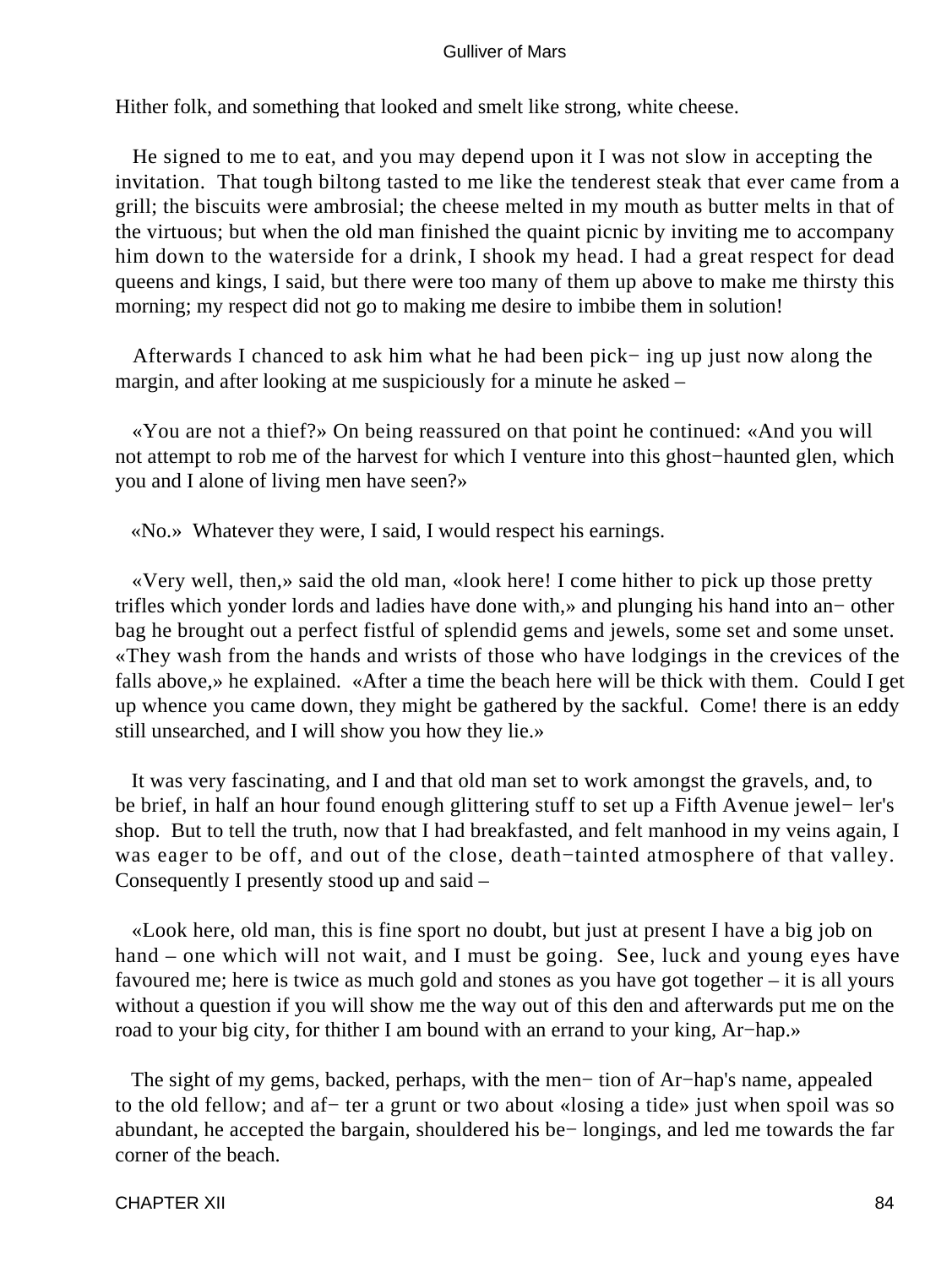It looked as if we were walking right against the tower− ing ice wall, but when we were within a yard or two of it a narrow cleft, only eighteen inches wide, and wonderfully masked by an ice column, showed to the left, and into this we squeezed ourselves, the entrance by which we had come appearing to close up instantly we had gone a pace or two, so perfectly did the ice walls match each other.

 It was the most uncanny thoroughfare conceivable – a sheer, sharp crack in the blue ice cliffs extending from where the sunlight shone in a dazzling golden band five hundred feet overhead to where bottom was touched in blue ob− scurity of the ice−foot. It was so narrow we had to travel sideways for the most part, a fact which brought my face close against the clear blue glass walls, and enabled me from time to time to see, far back in those translucent depths, more and more and evermore frozen Martians waiting in stony silence for their release.

 But the fact of facts was that slowly the floor of the cleft trended upwards, whilst the sky strip appeared to come downwards to meet it. A mile, perhaps, we growled and squeezed up that wonderful gully; then with a feeling of incredible joy I felt the clear, outer air smiting upon me.

 In my hurry and delight I put my head into the small of the back of the puffing old man who blocked the way in front and forced him forward, until at last – before we expected it – the cleft suddenly ended, and he and I tumbled headlong over each other on to a glittering, frozen snowslope; the sky azure overhead, the sunshine warm as a tepid bath, and a wide prospect of mountain and plain extending all around.

 So delightful was the sudden change of circumstances that I became quite boyish, and seizing the old man in my exub− erance by the hands, dragged him to his feet, and danced him round and round in a circle, while his ancient hair flapped about his head, his skin cloak waved from his shoulders like a pair of dusky wings and half−eaten cakes, dried flesh, glittering jewels, broken diadems, and golden finger−rings were flung in an arc about us. We capered till fairly out of breath, and then, slapping him on the back shoulder, I asked whose land all this was about us.

He replied that it was no one's, all waste from verge to verge.

 «What!» was my exclamation. «All ownerless, and with so much treasure hidden hereabout! Why, I shall annex it to my country, and you and I will peg out original settlers' claims!» And, still excited by the mountain air, I whipped out my sword, and in default of a star−spangled banner to plant on the newly−acquired territory, traced in gigantic letters on the snow−crust – U.S.A.

 «And now,» I added, wiping the rime off my blade with the lappet of my coat, «let us stop capering about here and get to business. You have promised to put me on the way to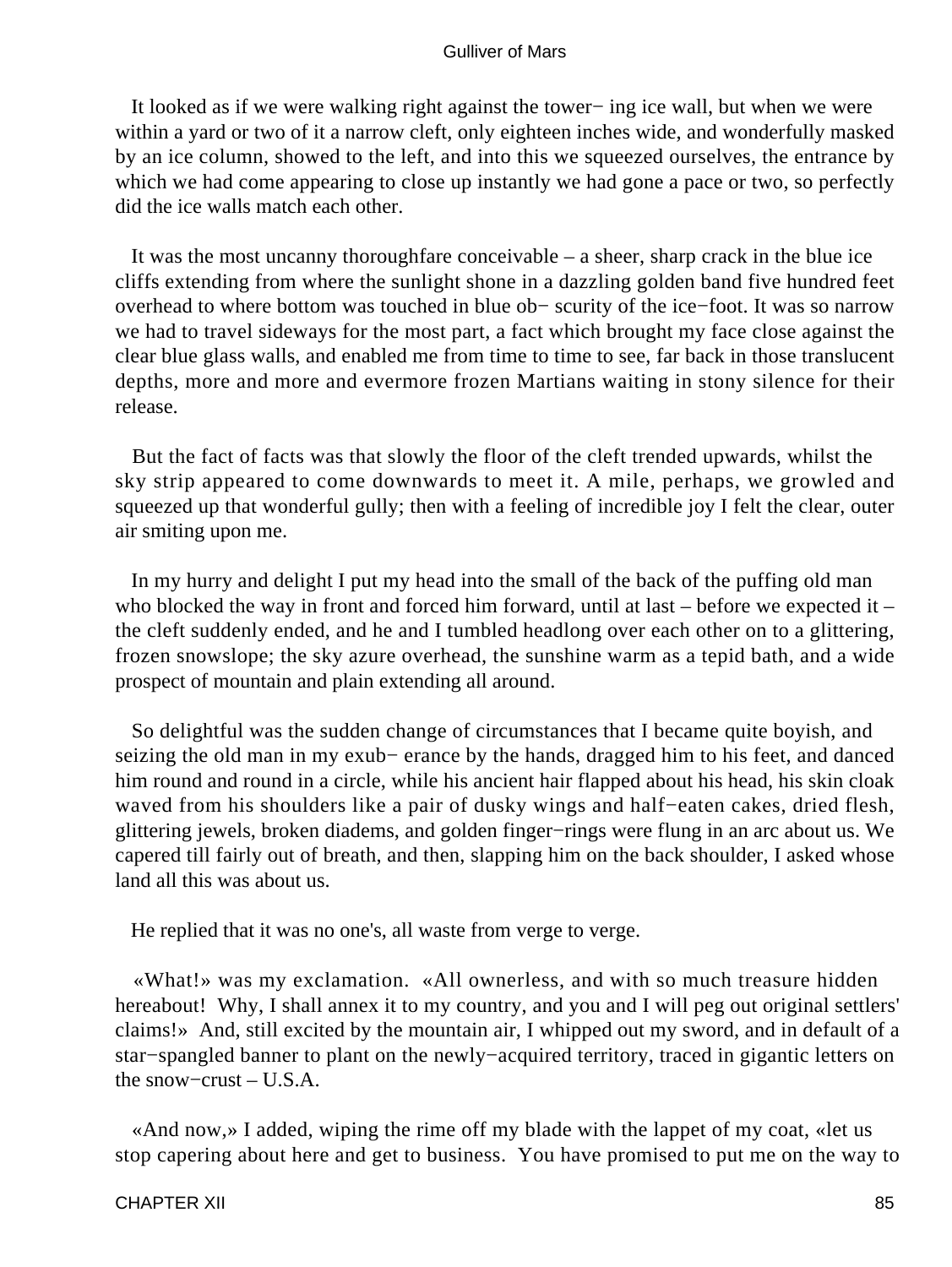### your big city.»

 «Come on then,» said the little man, gathering up his property. «This white hillside leads to nowhere; we must get into the valley first, and then you shall see your road.» And right well that quaint barbarian kept his promise.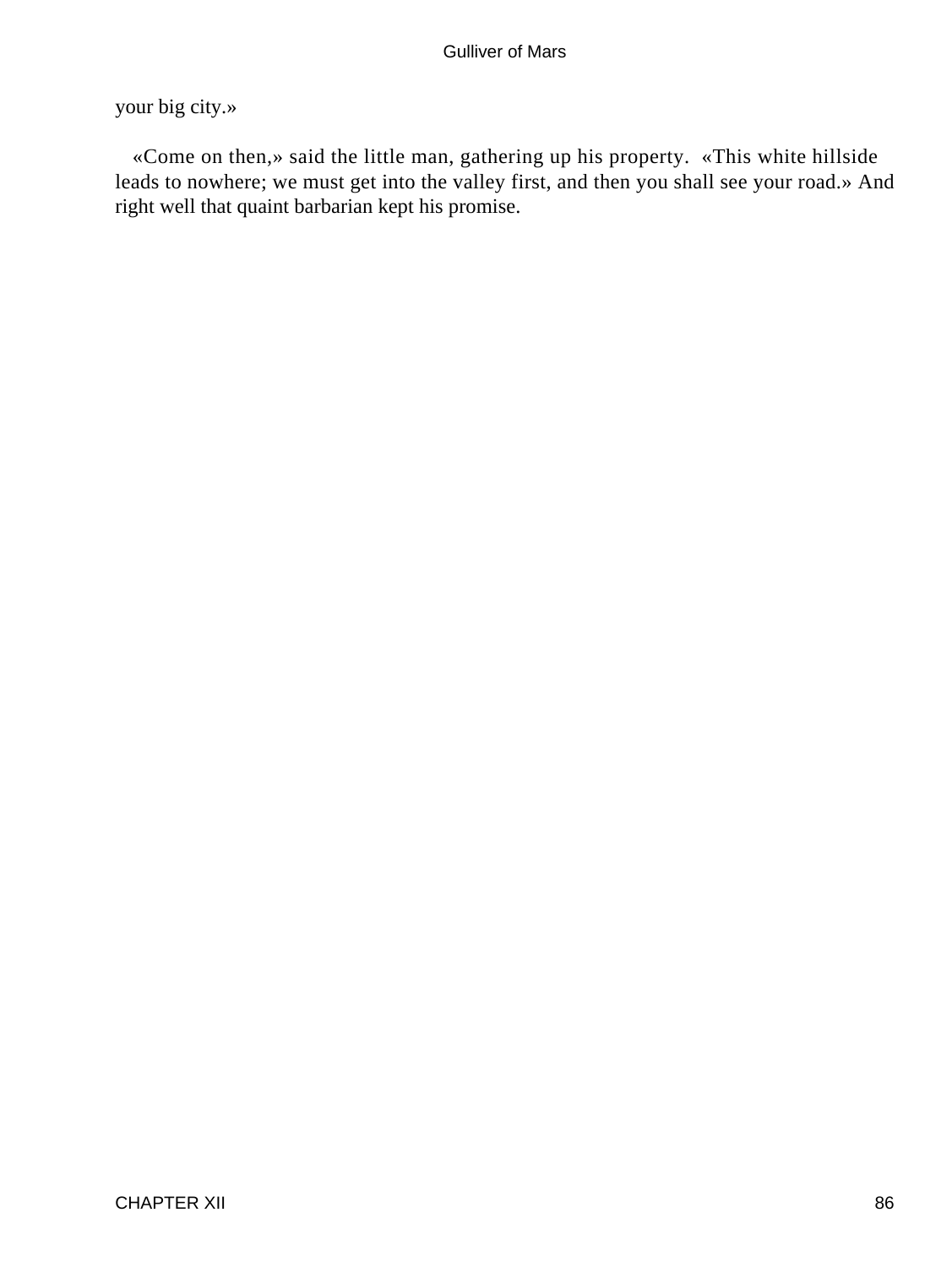### **[CHAPTER XIII](#page-144-0)**

*I*t was half a day's march from those glittering snow– fields into the low country, and when that was reached I found myself amongst quite another people.

 The land was no longer fat and flowery, giving every kind of produce for the asking, but stony for the most part, and, where we first came on vegetation, overgrown by firs, with a pine which looked to me like a species which went to make the coal measures in my dear but distant planet. More than this I cannot say, for there are no places in the world like mess−room and quarter−deck for forgetting school learn− ing. Instead of the glorious wealth of parti−coloured vege− tation my eyes had been accustomed to lately, here they rested on infertile stretches of marshland intersected by moss−covered gravel shoots, looking as though they had been pushed into the plains in front of extinct glaciers coming down from the region behind us. On the low hills away from the sea those sombre evergreen forests with an undergrowth of moss and red lichens were more variegated with light foliage, and indeed the pines proved to be but a fringe to the Arctic ice, giving way rapidly to more typical Martian vegetation each mile we marched to the southward.

 As for the inhabitants, they seemed, like my guide, rough, uncouth fellows, but honest enough when you came to know them. An introduction, however, was highly desirable. I chanced upon the first native as he was gathering reindeer− moss. My companion was some little way behind at the moment, and when the gentle aborigine saw the stranger he stared hard for a moment, then, turning on his heels, with extraordinary swiftness flung at me half a pound of hard flint stone. Had his aim been a little more careful this humble narrative had never appeared on the Broadway bookstalls. As it was, the pebble, missing my head by an inch or two, splintered into a hundred fragments on a rock behind, and while I was debating whether a revengeful rush at the slinger or a strategic advance to the rear were more advisable, my guide called out to his countryman –

 «Ho! you base prowler in the morasses; you eater of un− clean vegetation, do you not see this is a ghost I am con− ducting, a dweller in the ice cliffs, a spirit ten thousand years old? Put by your sling lest he wither you with a glance.» And, very reasonably, surprised, the aborigine did as he was bid and cautiously advanced to inspect me.

 The news soon spread over the countryside that my jewel− hunter was bringing a live «spook» along with him, con− siderable curiosity mixed with an awe all to my advantage characterising the people we met thereafter. Yet the won− der was not so great as might have been expected, for these people were accustomed to meeting the tags of lost races, and though they stared hard, their interest was chiefly in hearing how, when, and where I had been found, whether I bit or kicked, or had any other vices, and if I possessed any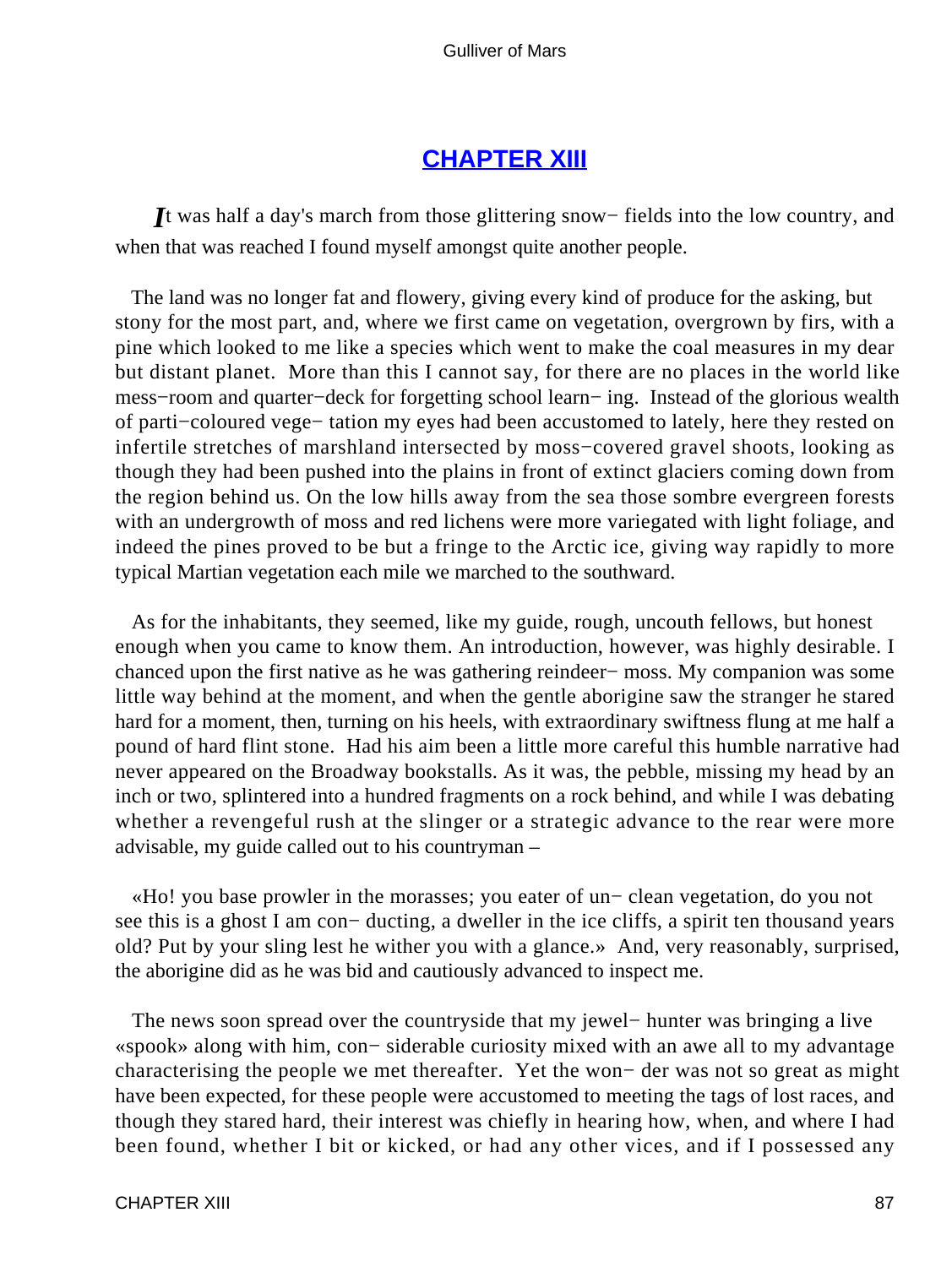commercial value.

 My guide's throat must have ached with the repetition of the narrative, but as he made the story redound greatly to his own glory, he put up cheerfully with the hoarseness. In this way, walking and talking alternately, we travelled during daylight through a country which slowly lost its rugged features and became more and more inhabited, the hardy people living in scattered villages in contradiction to the debased city−loving Hither folk.

 About nightfall we came to a sea−fishers' hamlet, where, after the old man had explained my exalted nature and ven− erable antiquity, I was offered shelter for the night.

 My host was the headman, and I must say his bearing towards the supernatural was most unaffected. If it had been an Avenue hotel I could not have found more handsome treatment than in that reed−thatched hut. They made me wash and rest, and then were all agog for my history; but that I postponed, contenting myself with telling them I had been lately in Seth, and had come thence to see them via the ice valley – to all of which they listened with the simplicity of children. Afterwards I turned on them, and openly mar− velled that so small a geographical distance as there was between that land and this could make so vast a human difference. «The truth, O dweller in blue shadows of primordial ice, is,» said the most intelligent of the Thither folk as we sat over fried deer−steak in his hut that evening, «we who are MEN, not Peri−zad, not overstayed fairies like those you have been amongst, are newcomers here on this shore. We came but a few generations ago from where the gold curtains of the sun lie behind the westward pine−trees, and as we came we drove, year by year, those fays, those spent triflers, back before us. All this land was theirs once, and more and more towards our old home. You may still see traces of harbours dug and cities built thousands of years ago, when the Hither folk were living men and women – not their shadows. The big water outside stops us for a space, but,» he added, laughing gruffly and taking a draught of a strong beer he had been heating by the fire, «King Ar−hap has their pretty noses between his fingers; he takes tribute and girls while he gets ready – they say he is nearly ready this summer, and if he is, it will not be much of an excuse he will need to lick up the last of those triflers, those pretences of manhood.»

 Then we fell to talking of Ar−hap, his subjects and town, and I learned the tides had swept me a long way to the northward of the proper route between the capitals of the two races, that day they carried me into the Dead−Men's Ice, as these entertainers of mine called the northern snows. To get back to the place previously aimed at, where the woodmen road came out on the seashore, it was necessary to go either by boat, a roundabout way through a maze of channels, «as tangled as the grass roots in autumn»; or, secondly, by a couple of days' marching due southward across the base of the great peninsula we were on, and so strike blue water again at the long−sought−for harbour.

 As I lay dozing and dreaming on a pile of strange furs in the corner of the hut that evening I made up my mind for the land journey tomorrow, having had enough for the mo−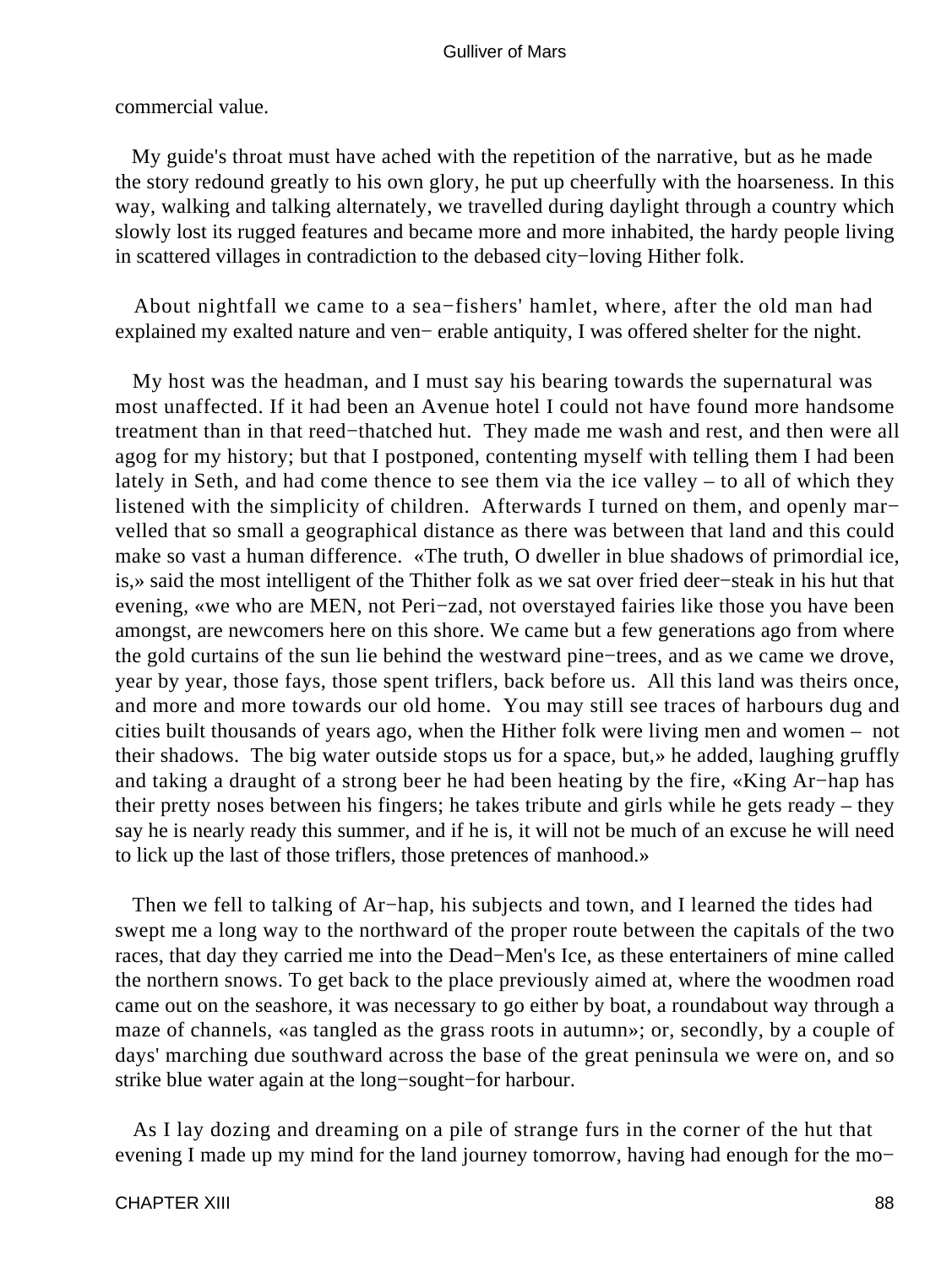ment of nautical Martian adventures; and this point settled, fell again to wondering what made me follow so reckless a quest in the way I was doing; asking myself again and again what was gazelle−eyed Heru to me after all, and why should it matter even as much as the value of a brass waist− coat button whether Hath had her or Ar−hap? What a fool I was to risk myself day by day in quaint and dangerous adventures, wearing out good Government shoe−leather in other men's quarrels, all for a silly slip of royal girlhood who, by this time, was probably making herself comfortable and forgetting both Hath and me in the arms of her rough new lord.

 And from Heru my mind drifted back dreamily to poor An, and Seth, the city of fallen magnificence, where the spent masters of a strange planet now lived on suffer− ance – the ghosts of their former selves. Where was An, where the revellers on the morning – so long ago it seemed! – when first that infernal rug of mine translated a chance wish into a horrible reality and shot me down here, a stranger and an outcast? Where was the magic rug itself? Where my steak and tomato supper? Who had eaten it? Who was drawing my pay? If I could but find the rug when I got back to Seth, gods! but I would try if it would not return whence I had come, and as swiftly, out of all these silly coils and adventuring.

 So musing, presently the firelight died down, and bulky forms of hide−wrapped woodmen sleeping on the floor slowly disappeared in obscurity like ranges of mountains disappearing in the darkness of night. All those uncouth forms, and the throb of the sea outside, presently faded upon my senses, and I slept the heavy sleep of one whose wakefulness gives way before an imperious physical demand. All through the long hours of the night, while the waves outside champed upon the gravels, and the woodmen snored and grunted uneasily as they simultaneously dreamt of the day's hunting and digested its proceeds, I slept; and then when dawn began to break I passed from that heavy stupor into another and lighter realm, wherein fancy again rose superior to bodily fatigue, and events of the last few days passed in procession through my mind.

 I dreamt I was lunching at a fashionable seaside resort with Polly at my side, and An kept bringing us melons, which grew so monstrous every time a knife was put into them that poor Polly screamed aloud. I dreamt I was afloat on a raft, hotly pursued by my tailor, whose bare and shiny head – may Providence be good to him! – was garlanded with roses, while in his fist was a bunch of unpaid bills, the which he waved aloft, shouting to me to stop. And thus we danced down an ink−black river until he had chiveyed me into the vast hall of the Admiralty, where a fearsome Secretary, whose golden teeth rattled and dropped from his head with mingled cold and anger, towered above me as he asked why I was absent from my ship without leave. And I was just mumbling out excuses while stooping to pick up his golden dentistry, when some one stirring in the hut aroused me. I started up on my elbow and looked around. Where was I? For a minute all was confused and dark. The heavy mound−like forms of sleeping men, the dim outlines of their hunting gear upon the walls, the pale sea beyond, half seen through the open doorway, just turning livid in the morning light; and then as my eyes grew more ac− customed to the obscurity, and my stupid senses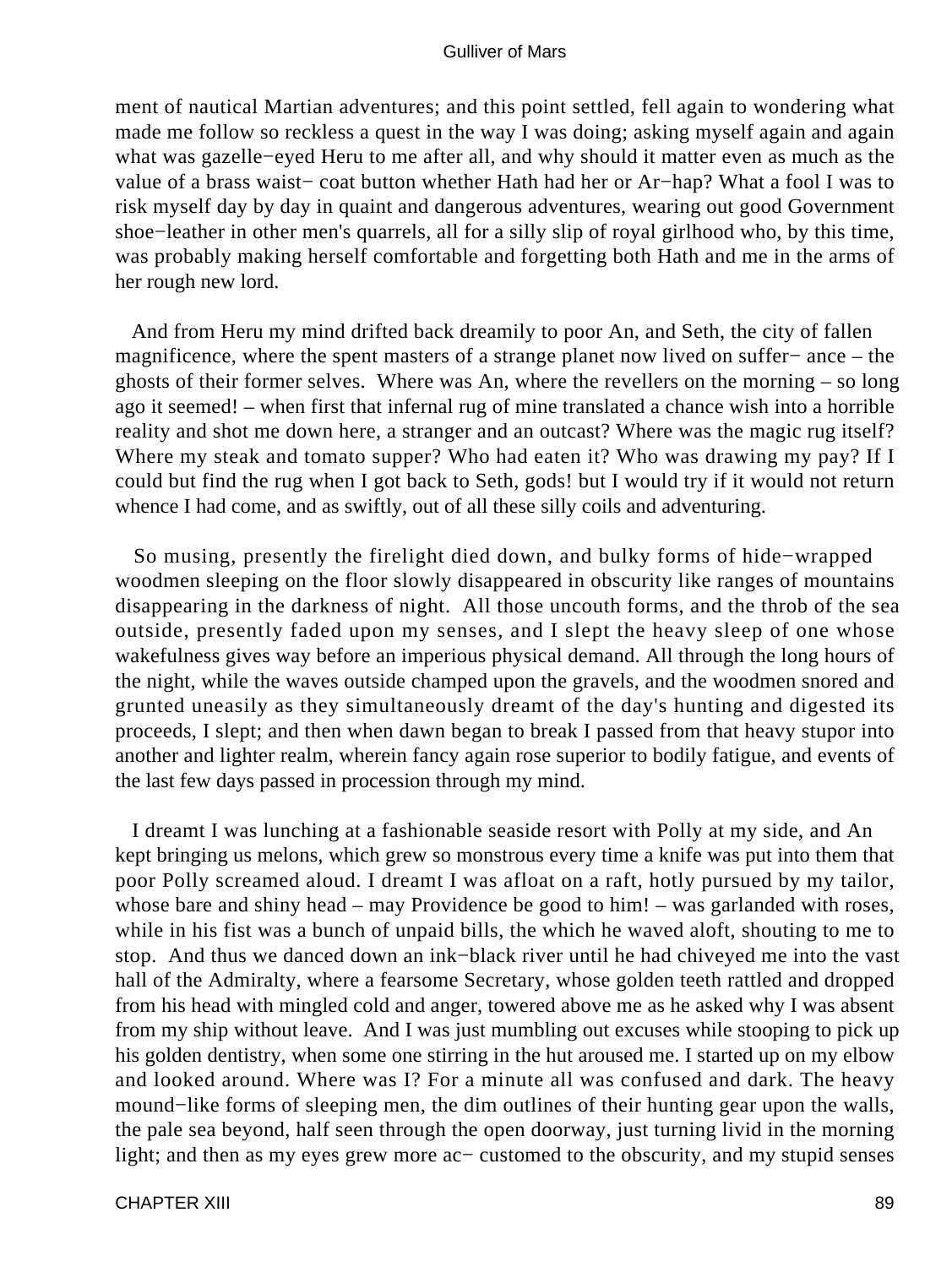returned, I recognised the surroundings, and, with a sigh, remembered yesterday's adventures.

 However, it would never do to mope; so, rising silently and picking a way through human lumber on the floor, I went out and down to the water's edge, where «shore−going» clothes, as we sailors call them, were slipped off, and I plunged into the sea for a swim.

 It was a welcome dip, for I needed the plunge physically and intellectually, but it came to an abrupt conclusion. The Thither folk apparently had never heard of this form of enjoyment; to them water stood for drinking or drowning, nothing else, and since one could not drink the sea, to be in it meant, even for a ghost, to drown. Consequently, when the word went round the just rousing villages that «He−on−foot− from−afar» was adrift in the waves, rescue parties were hur− riedly organised, a boat launched, and, in spite of all my kicking and shouting (which they took to be evidence of my semi−moribund condition), I was speedily hauled out by hairy and powerful hands, pungent herbs burnt un− der my nose, and my heels held high in the air in order that the water might run out of me. It was only with the greatest difficulty those rough but honest fellows were eventually got to believe me saved.

 The breakfast I made of grilled deer flesh and a fish not unlike salmon, however, convinced them of my recovery, and afterward we parted very good friends; for there was some− thing in the nature of those rugged barbarians just coming into the dawn of civilisation that won my liking far more than the effete gentleness of others across the water.

 When the time of parting came they showed no curiosity as to my errand, but just gave me some food in a fish−skin bag, thrust a heavy stone−headed axe into my hand, «in case I had to talk to a thief on the road,» and pointed out on the southern horizon a forked mountain, under which, they said, was the harbour and high−road to King Ar−hap's capital. Then they hugged me to their hairy chests in turn, and let me go with a traveller's blessing.

 There I was again, all alone, none but my thoughts for companions, and nothing but youth to excuse the folly in thus venturing on a reckless quest!

 However, who can gainsay that same youth? The very spice of danger made my steps light and the way pleasant. For a mile or two the track was plain enough, through an undulating country gradually becoming more and more wooded with vegetation, changing rapidly from Alpine to sub−tropical. The air also grew warmer, and when the divid− ing ridge was crossed and a thick forest entered, the snows and dreadful region of Deadmen's Ice already seemed leagues and leagues away.

 Probably a warm ocean current played on one side of the peninsula, while a cold one swept the other, but for sci– entific aspects of the question I cared little in my joy at being anew in a soft climate, amongst beautiful flowers and vivid life again. Mile after mile slipped quickly by as I strode along, whistling «Yankee Doodle» to myself and revelling in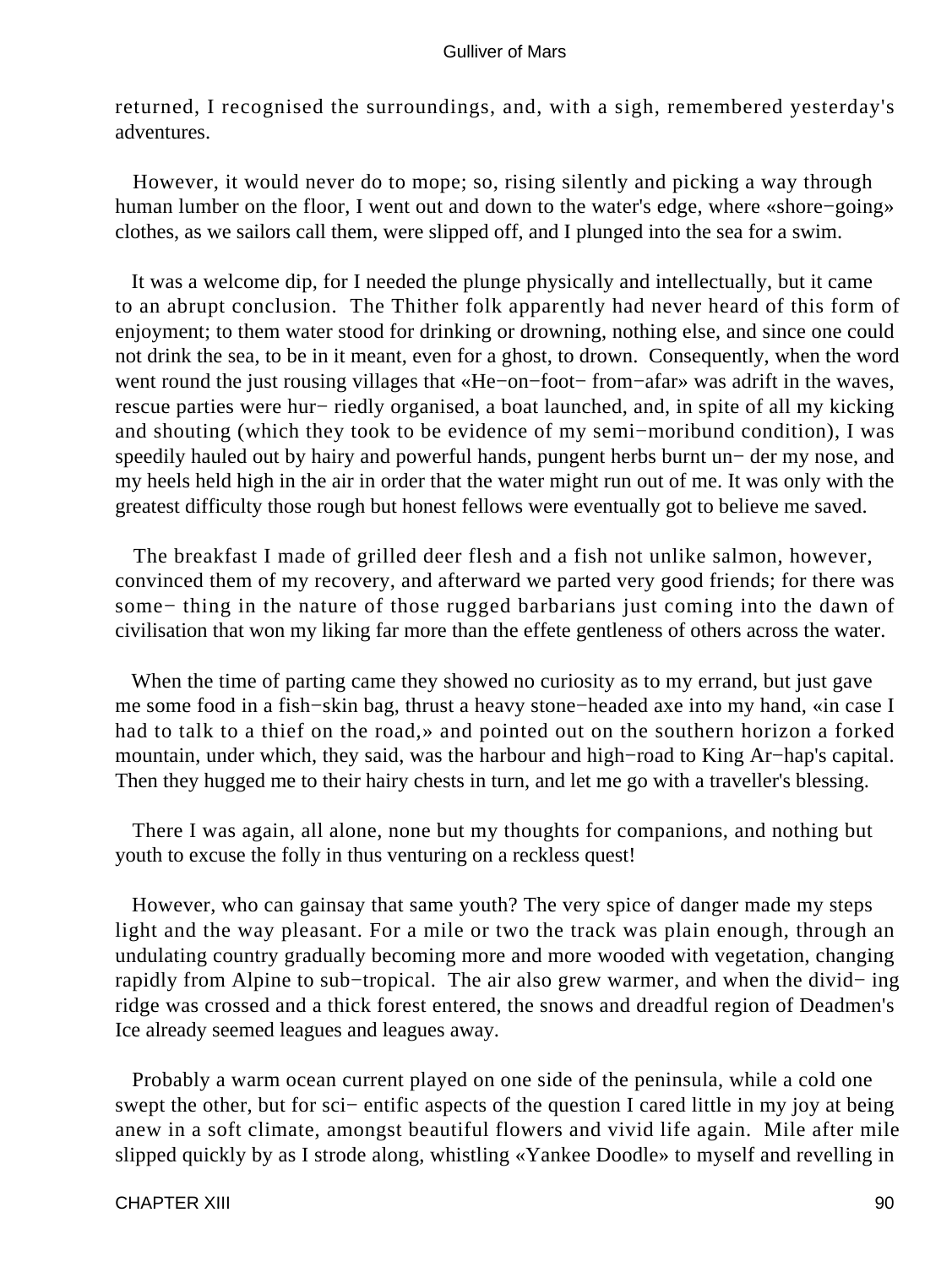the change. At one place I met a rough−looking Martian woodcutter, who wanted to fight until he found I also wanted to, when he turned very civil and as talkative as a solitary liver often is when his tongue gets started. He particularly desired to know where I came from, and, as in the case with so many other of his countrymen, took it for granted, and with very little surprise, that I was either a spirit or an inhabitant of another world. With this idea in his mind he gave me a curious piece of information, which, unfortunately, I was never able to follow up.

 «I don't think you can be a spirit,» he said, critically eyeing my clothes, which were now getting ragged and dirty beyond description. «They are finer−looking things than you, and I doubt if their toes come through their shoes like yours do. If you are a wanderer from the stars, you are not like that other one we have down yonder,» and he pointed to the southward.

 «What!» I asked, pricking my ears in amazement, «an− other wanderer from the outside world! Does he come from the earth?» – using the word An had given me to signify my own planet.

 «No, not from there; from the one that burns blue in evening between sun and sea. Men say he worked as a stoker or something of the kind when he was at home, and got trifling with a volcano tap, and was lapped in hot mud, and blown out here. My brother saw him about a week ago.»

 «Now what you say is down right curious. I thought I had a monopoly of that kind of business in this sphere of yours. I should be tremendously interested to see him.»

 «No you wouldn't,» briefly answered the woodman. «He is the stupidest fool ever blown from one world to another – more stupid to look at than you are. He is a gaseous, wavey thing, so glum you can't get two words a week out of him, and so unstable that you never know when you are with him and when the breeze has drifted him somewhere else.»

 I could but laugh and insist, with all respect to the woodcutter, such an individual were worth the knowing however unstable his constitution; at which the man shrugged his shoulders and changed the conversation, as though the subject were too trivial to be worth much consideration.

 This individual gave me the pleasure of his company until nearly sundown, and finding I took an interest in things of the forest, pointed out more curious plants and trees than I have space to mention. Two of them, however, cling to my memory very tenaciously. One was a very Circe amongst plants, the horrible charm of which can never be forgotten. We were going down a glade when a most ravishing odour fell upon my nostrils. It was heavenly sweet yet withal there lurked an incredibly, unexpressibly tempting spice of wickedness in it. The moment he caught that ambrosial invitation in the air my woodman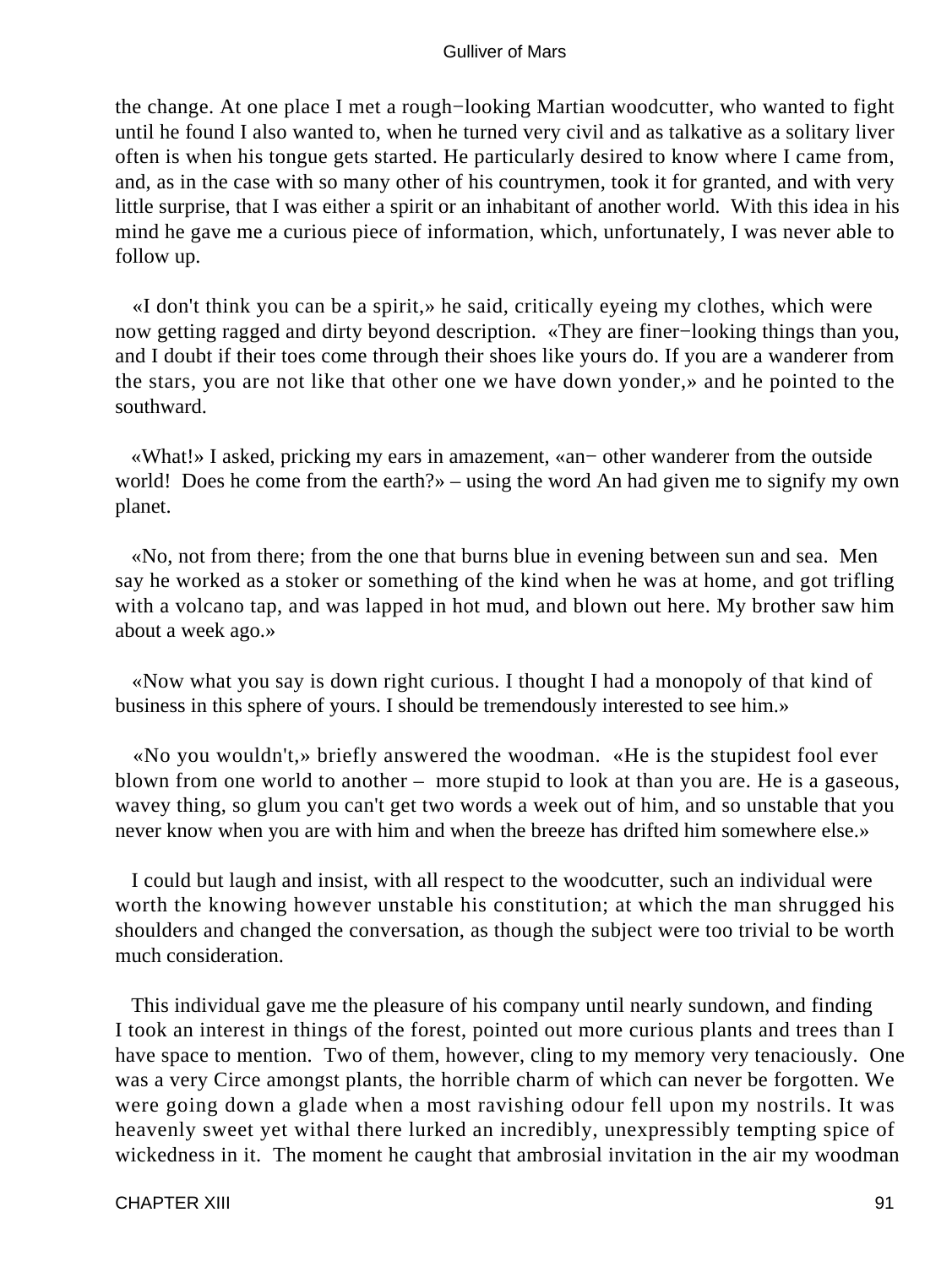spit fiercely on the ground, and taking a plug of wool from his pouch stuffed his nostrils up. Then he beckoned me to come away. But the odour was too ravishing, I was bound to see whence it arose, and finding me deaf to all warnings, the man reluctantly turned aside down the enticing trail. We pushed about a hundred yards through bushes until we came to a little arena full in sunshine where there were neither birds nor butterflies, but a death−like hush upon everything. Indeed, the place seemed shunned in spite of the sodden loveliness of that scent which monopolised and mounted to my brain until I was beginning to be drunk with the sheer pleasure of it. And there in the centre of the space stood a plant not unlike a tree fern, about six feet high, and crowned by one huge and lovely blossom. It resembled a vast passion−flower of incredible splendour. There were four petals, with points resting on the ground, each six feet long, ivory−white inside, exquisitely patterned with glittering silver veins. From the base of these rose upright a gauzy veil of azure filaments of the same length as the petals, wirelike, yet soft as silk, and inside them again rested a chalice of silver holding a tiny pool of limpid golden honey. Circe, indeed! It was from that cup the scent arose, and my throat grew dry with longing as I looked at it; my eyes strained through the blue tendrils towards that liquid nectar, and my giddy senses felt they must drink or die! I glanced at the woodman with a smile of drunken happiness, then turned tottering legs towards the blossom. A stride up the smooth causeway of white petals, a push through the azure haze, and the wine of the wood enchantress would be mine – molten am− ber wine, hotter and more golden than the sunshine; the fire of it was in my veins, the recklessness of intoxication was on me, life itself as nothing compared to a sip from that chalice, my lips must taste or my soul would die, and with trembling hand and strained face I began to climb.

But the woodman pulled me back.

«Back, stranger!» he cried. «Those who drink there never live again.»

 «Blessed oblivion! If I had a thousand lives the price were still too cheap,» and once more I essayed to scramble up.

 But the man was a big fellow, and with nostrils plugged, and eyes averted from the deadly glamour, he seized me by the collar and threw me back. Three times I tried, three times he hurled me down, far too faint and absorbed to heed the personal violence. Then standing between us, «Look,» he said, «look and learn.»

 He had killed a small ape that morning, meaning later on to take its fur for clothing, and this he now unslung from his shoulder, and hitching the handle of his axe into the loose skin at the back of its neck, cautiously advanced to the witch plant, and gently hoisted the monkey over the blue palings. The moment its limp, dead feet touched the golden pool a shudder passed through the plant, and a bird some− where far back in the forest cried out in horror. Quick as thought, a spasm of life shot up the tendrils, and like tongues of blue flame they closed round the victim, lapping his miserable body in their embrace. At the same time the petals began to rise, showing as they did so hard, leathery, un− lovely outer rinds, and by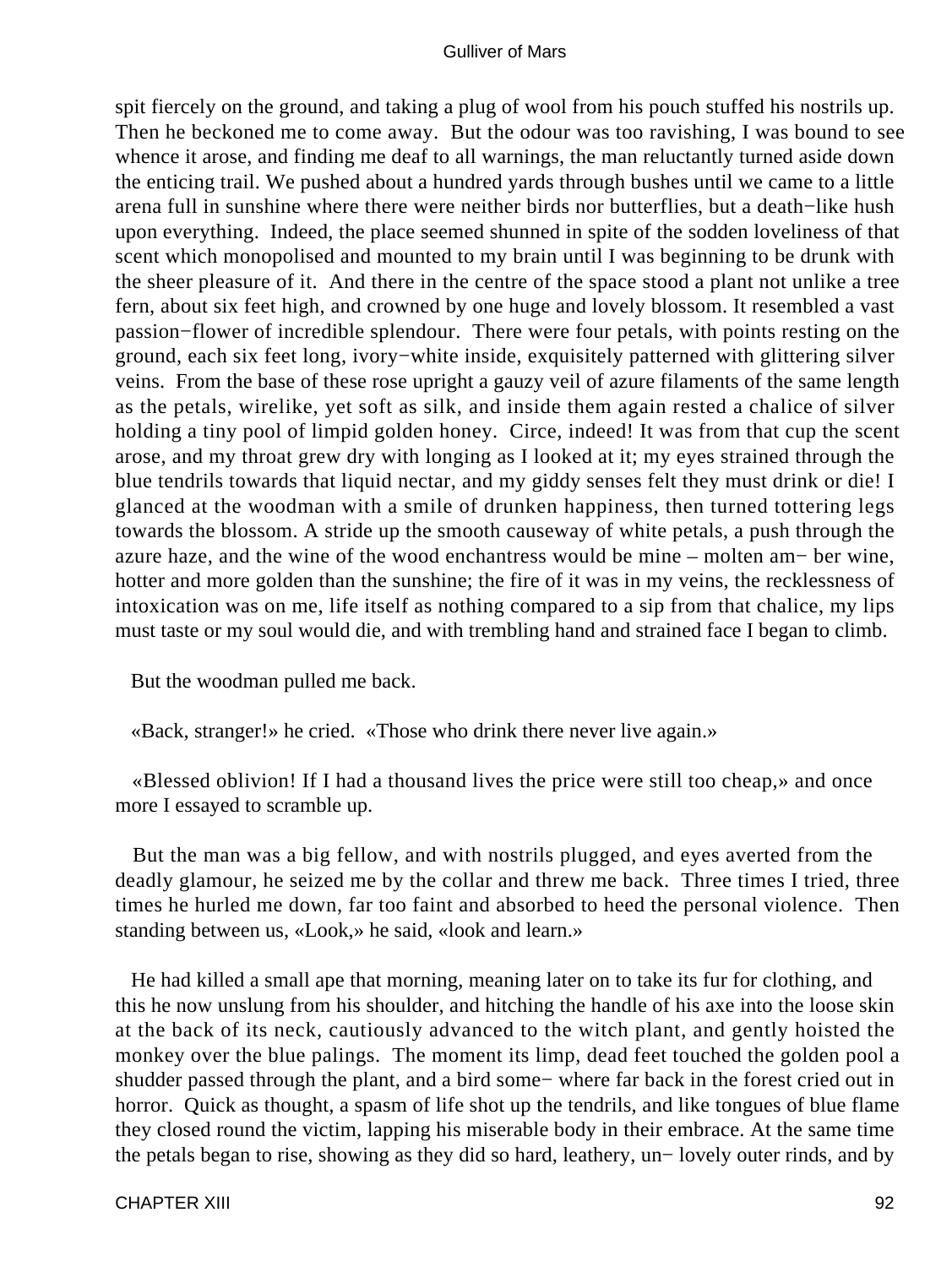the time the woodman was back at my side the flower was closed.

 Closer and closer wound the blue tendrils; tighter and tighter closed the cruel petals with their iron grip, until at last we heard the ape's bones crackling like dry firewood; then next his head burst, his brains came oozing through the crevices, while blood and entrails followed them through every cranny, and the horrible mess with the overflow of the chalice curled down the stem in a hundred steaming rills, till at last the petals locked with an ugly snap upon their ghastly meal, and I turned away from the sight in dread and loathing.

That was plant Number One.

 Plant Number Two was of milder disposition, and won a hearty laugh for my friendly woodman. In fact, being of a childlike nature, his success as a professor of botany quite pleased him, and not content with answering my questions, he set to work to find new vegetable surprises, greatly enjoying my wonder and the sense of importance it gave him.

 In this way we came, later on in the day, to a spot where herbage was somewhat scantier, the grass coarse, and soil shallow. Here I espied a tree of small size, apparently withered, but still bearing a few parched leaves on its upper− most twigs.

 «Now that,» quoth the professor, «is a highly curious tree, and I should like you to make a close acquaintance with it. It grows from a seed in the course of a single springtime, perishes in the summer; but a few specimens stand through− out the winter, provided the situation is sheltered, as this one has done. If you will kindly go down and shake its stem I believe you will learn something interesting.»

 So, very willing to humour him, away I went to the tree, which was perfect in every detail, but apparently very dry, clasped it with both hands, and, pulling myself to− gether, gave it a mighty shake. The result was instantaneous. The whole thing was nothing but a skin of dust, whence all fibre and sap had gone, and at my touch it dissolved into a cloud of powder, a huge puff of white dust which descended on me as though a couple of flour−bags had been inverted over my head; and as I staggered out sneez− ing and blinking, white as a miller from face to foot, the Martian burst into a wild, joyous peal of laughter that made the woods ring again. His merriment was so sincere I had not the heart to be angry, and soon laughed as loud as he did; though, for the future, I took his botanical es− says with a little more caution.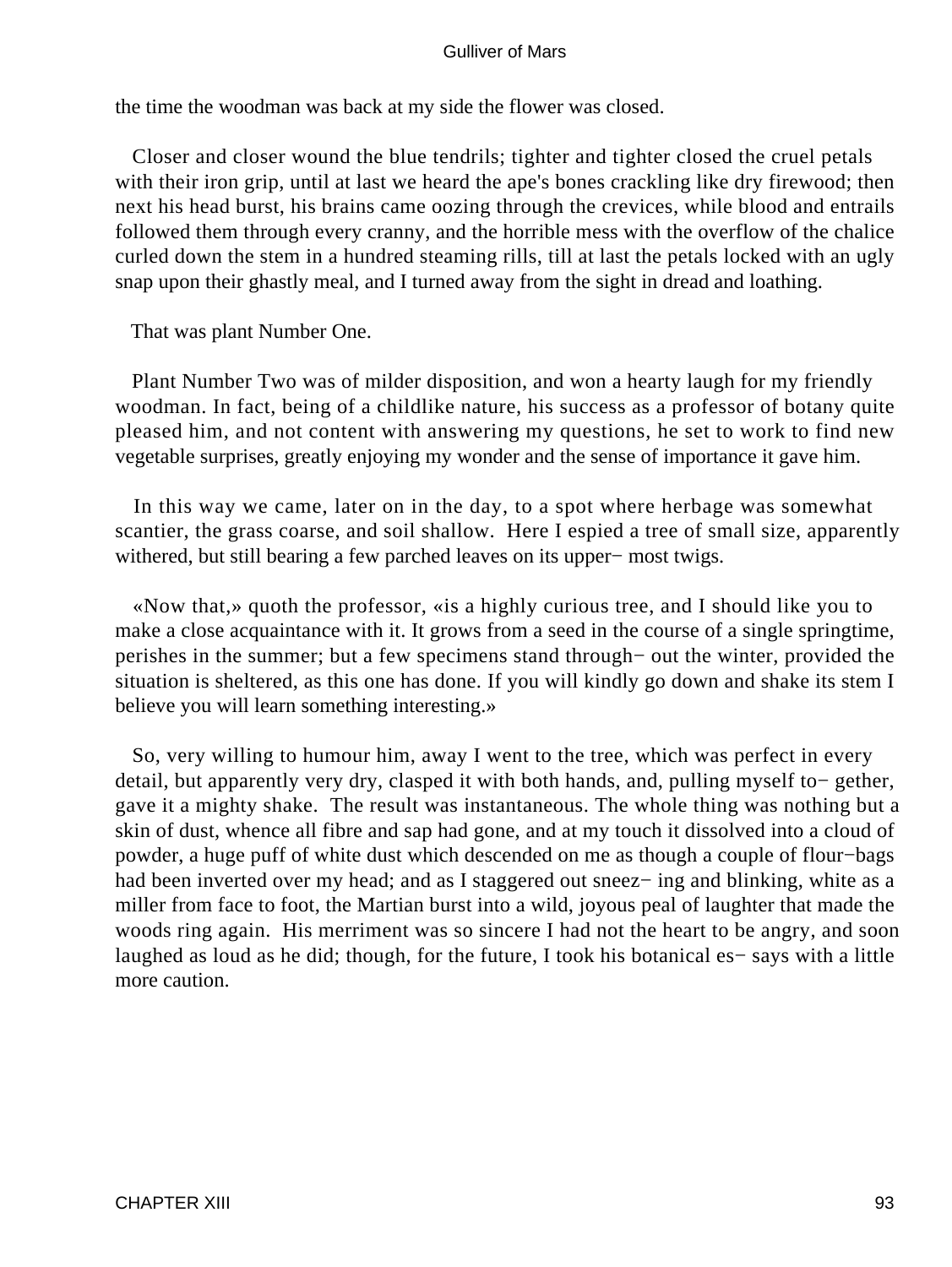## **[CHAPTER XIV](#page-144-0)**

**That woodman friend of mine proved so engaging it was difficult to get away, and thus** when, dusk upon us, and my object still a long distance off, he asked me to spend the night at his hut, I gladly assented.

 We soon reached the cabin where the man lived by himself whilst working in the forest. It was a picturesque little place on a tree−overhung lagoon, thatched, wattled, and all about were piles of a pleasant−scented bark, collected for the purpose of tanning hides, and I could not but marvel that such a familiar process should be practised identically on two sides of the universal ether. But as a matter of fact the similarity of many details of existence here and there was the most striking of the things I learned whilst in the red planet.

 Within the hut stood a hearth in the centre of the floor, whereon a comfortable blaze soon sparkled, and upon the walls hung various implements, hides, and a store of dried fruits of various novel kinds. My host, when he had somewhat disdainfully watched me wash in a rill of water close by, suggested supper, and I agreed with heartiest good will.

 «Nothing wonderful! Oh, Mr. Blue−coat!» he said, pranc− ing about as he made his hospitable arrangements. «No fine meat or scented wine to unlock, one by one, all the doors of paradise, such as I have heard they have in lands be− yond the sea; but fare good enough for plain men who eat but to live. So! reach me down yonder bunch of yellow aru fruit, and don't upset that calabash, for all my funniest stories lurk at the bottom of it.»

 I did as he bid, and soon we were squatting by the fire toasting arus on pointed sticks, the doorway closed with a wattle hurdle, and the black and gold firelight filling the hut with fantastic shadows. Then when the banana−like fruit was ready, the man fetched from a recess a loaf of bread savoured with the dust of dried and pounded fish, put the foresaid calabash of strong ale to warm, and down we sat to supper with real woodman appetites. Seldom have I enjoyed a meal so much, and when we had finished the fruit and the wheat cake my guide snatched up the great gourd of ale, and putting it to his lips called out:

 «Here's to you, stranger; here's to your country; here's to your girl, if you have one, and death to your enemies!» Then he drank deep and long, and, passed the stuff to me.

 «Here's to you, bully host, and the missus, and the children, if there are any, and more power to your el− bow!» – the which gratified him greatly, though probably he had small idea of my meaning.

And right merry we were that evening. The host was a jolly good fellow, and his ale,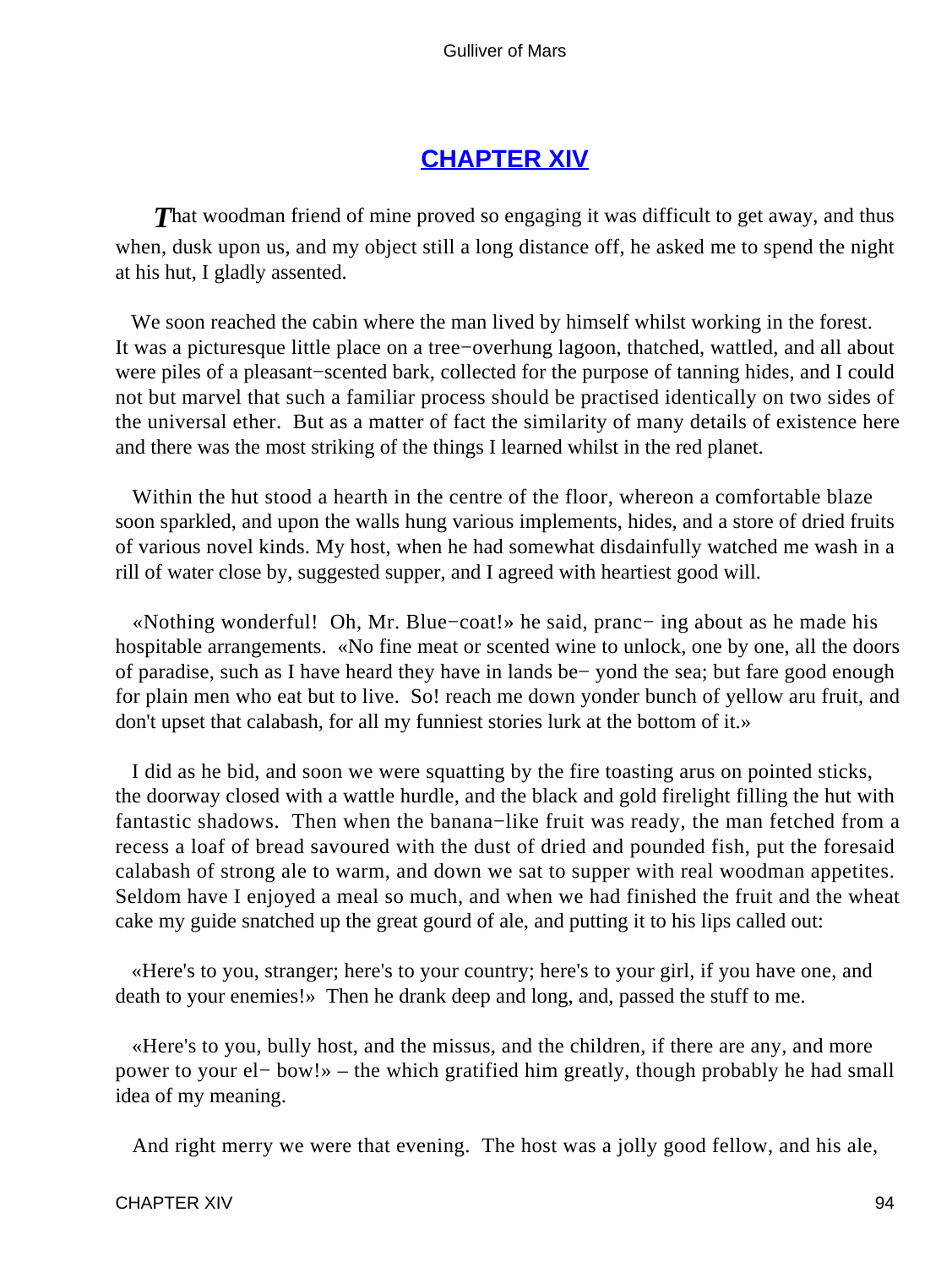with a pleasant savour of mint in it, was the heartiest drink I ever set lips to. We talked and laughed till the very jackals yapped in sympathy outside. And when he had told a score of wonderful wood stories as pungent of the life of these fairy forests as the aromatic scent of his bark−heaps outside, as iridescent with the colours of another world as the rainbow bubbles rid− ing down his starlit rill, I took a turn, and told him of the commonplaces of my world so far away, whereat he laughed gloriously again. The greater the commonplace the larger his joy. The humblest story, hardly calculated to impress a griffin between watches on the main−deck, was a masterpiece of wit to that gentle savage; and when I «took off» the tricks and foibles of some of my superiors – Heaven forgive me for such treason! – he listened with the exquisite open− mouthed delight of one who wanders in a brand−new world of mirth.

We drank and laughed over that strong beer till the little owls outside raised their voice in combined accord, and then the woodman, shaking the last remnant of his sleepy wits together, and giving a reproachful look at me for finally passing him the gourd empty to the last drop, rose, threw a fur on a pile of dead grass at one side of the hut, and bid me sleep, «for his brain was giddy with the wonders of the incredible and ludicrous sphere which I had lately in− habited.»

 Slowly the fire died away; slowly the quivering gold and black arabesques on the walls merged in a red haze as the sticks dropped into tinder, and the great black outline of the hairy monster who had thrown himself down by the embers rose up the walls against that flush like the outline of a range of hills against a sunset glow. I listened drowsily for a space to his snoring and the laughing answer of the brook outside, and then that ambrosial sleep which is the gentle attendant of hardship and danger touched my tired eyelids, and I, too, slept.

 My friend was glum the next morning, as they who stay over−long at the supper flagon are apt to be. He had been at work an hour on his bark−heaps when I came out into the open, and it was only by a good deal of diplomacy and some material help in sorting his faggots that he was got into a better frame of mind. I could not, however, trust his mood completely, and as I did not want to end so jovial a friendship with a quarrel, I hurried through our breakfast of dry bread, with hard−boiled lizard eggs, and then settling my reckoning with one of the brass buttons from my coat, which he immediately threaded, with every evidence of ex− treme gratification, on a string of trinkets hanging round his neck, asked him the way to Ar−hap's capital.

 «Your way is easy, friend, as long as you keep to the straight path and have yonder two−humped mountain in front. To the left is the sea, and behind the hill runs the canal and road by which all traffic comes or goes to Ar−hap. But above all things pass not to the hills right, for no man goes there; there away the forests are thick as night, and in their perpetual shadows are the ruins of a Hither city, a haunted fairy town to which some travellers have been, but whence none ever returned alive.»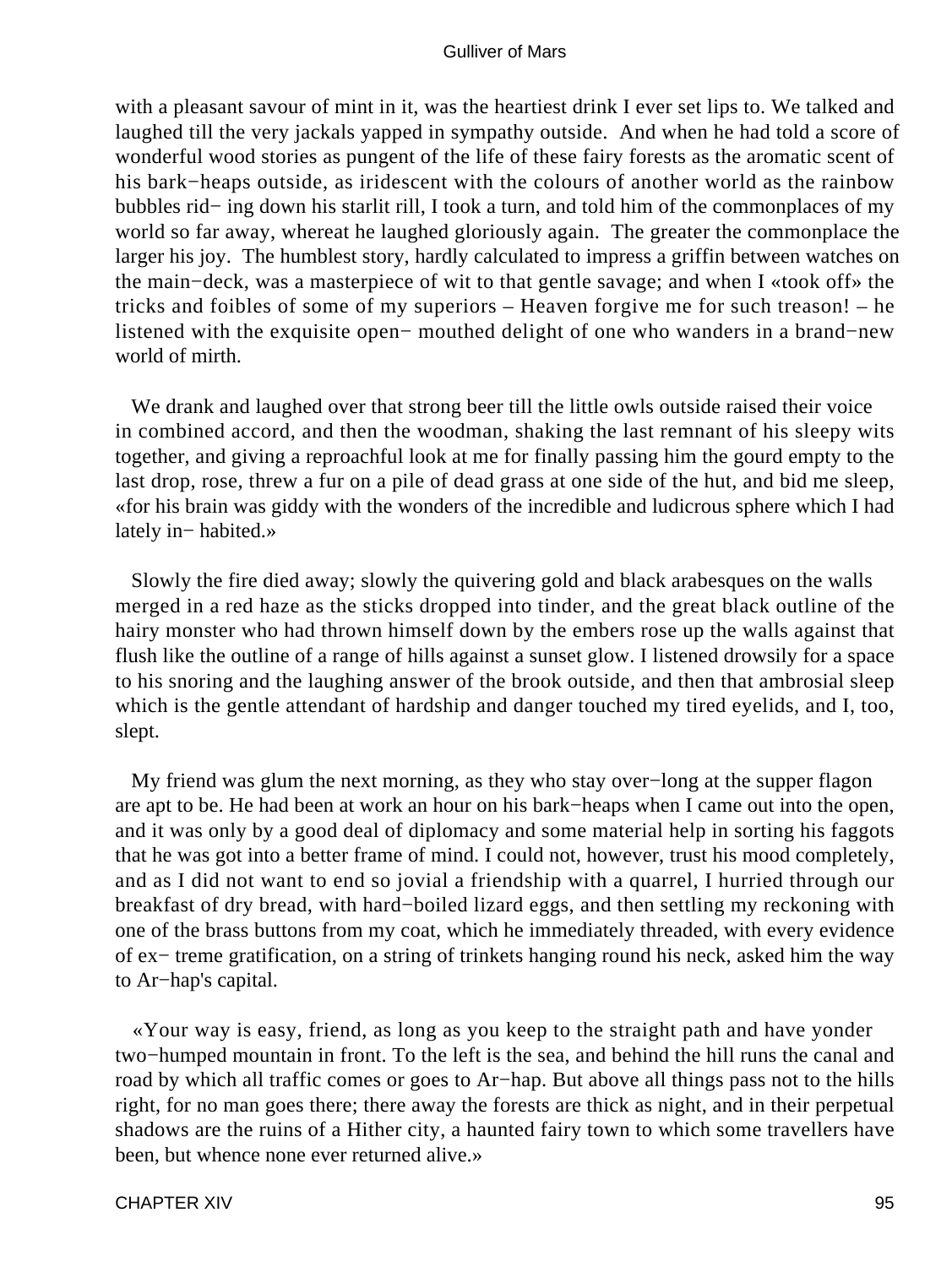«By the great Jove, that sounds promising! I would like to see that town if my errand were not so urgent.»

 But the old fellow shook his shaggy head and turned a shade yellower. «It is no place for decent folk,» he growled. «I myself once passed within a mile of its outskirts at dusk, and saw the unholy little people's lanterned processions starting for the shrine of Queen Yang, who, tradition says, killed herself and a thousand babies with her when we took this land.»

 «My word, that was a holocaust! Couldn't I drop in there to lunch? It would make a fine paper for an anti− quarian society.»

 Again the woodman frowned. «Do as I bid you, son. You are too young and green to go on ventures by yourself. Keep to the straight road: shun the swamps and the fairy forest, else will you never see Ar−hap.»

 «And as I have very urgent and very important business with him, comrade, no doubt your advice is good. I will call on Princess Yang some other day. And now goodbye! Rougher but friendlier shelter than you have given me no man could ask for. I am downright sorry to part with you in this lonely land. If ever we meet again  $-\infty$  but we never did! The honest old churl clasped me into his hairy bosom three times, stuffed my wallet with dry fruit and bread, and once more repeating his directions, sent me on my lonely way.

 I confess I sighed while turning into the forest, and looked back more than once at his retreating form. The loneliness of my position, the hopelessness of my venture, welled up in my heart after that good comradeship, and when the hut was out of sight I went forward down the green grass road, chin on chest, for twenty minutes in the deepest dejection. But, thank Heaven, I was born with a tough spirit, and possess a mind which has learned in many fights to give brave counsel to my spirit, and thus presently I shook myself together, setting my face boldly to the quest and the day's work.

 It was not so clear a morning as the previous one, and a steamy wind on what at sea I should have called the starboard bow, as I pressed forward to the distant hill, had a curiously subduing effect on my thoughts, and filled the forest glades with a tremulous unreality like to nothing on our earth, and distinctly embarrassing to a stranger in a strange land. Small birds in that quaint atmospheric haze looked like condors, butterflies like giant fowl, and the sim− plest objects of the forest like the imaginations of a disordered dream. Behind that gauzy hallucination a fine white mist came up, and the sun spread out flat and red in the sky, while the pent−in heat became almost unendurable.

 Still I plodded on, growling to myself that in Christian latitudes all the evidences would have been held to be− token a storm before night, whatever they might do here, but for the most part lost in my own gloomy speculations. That was the more pity since, in thinking the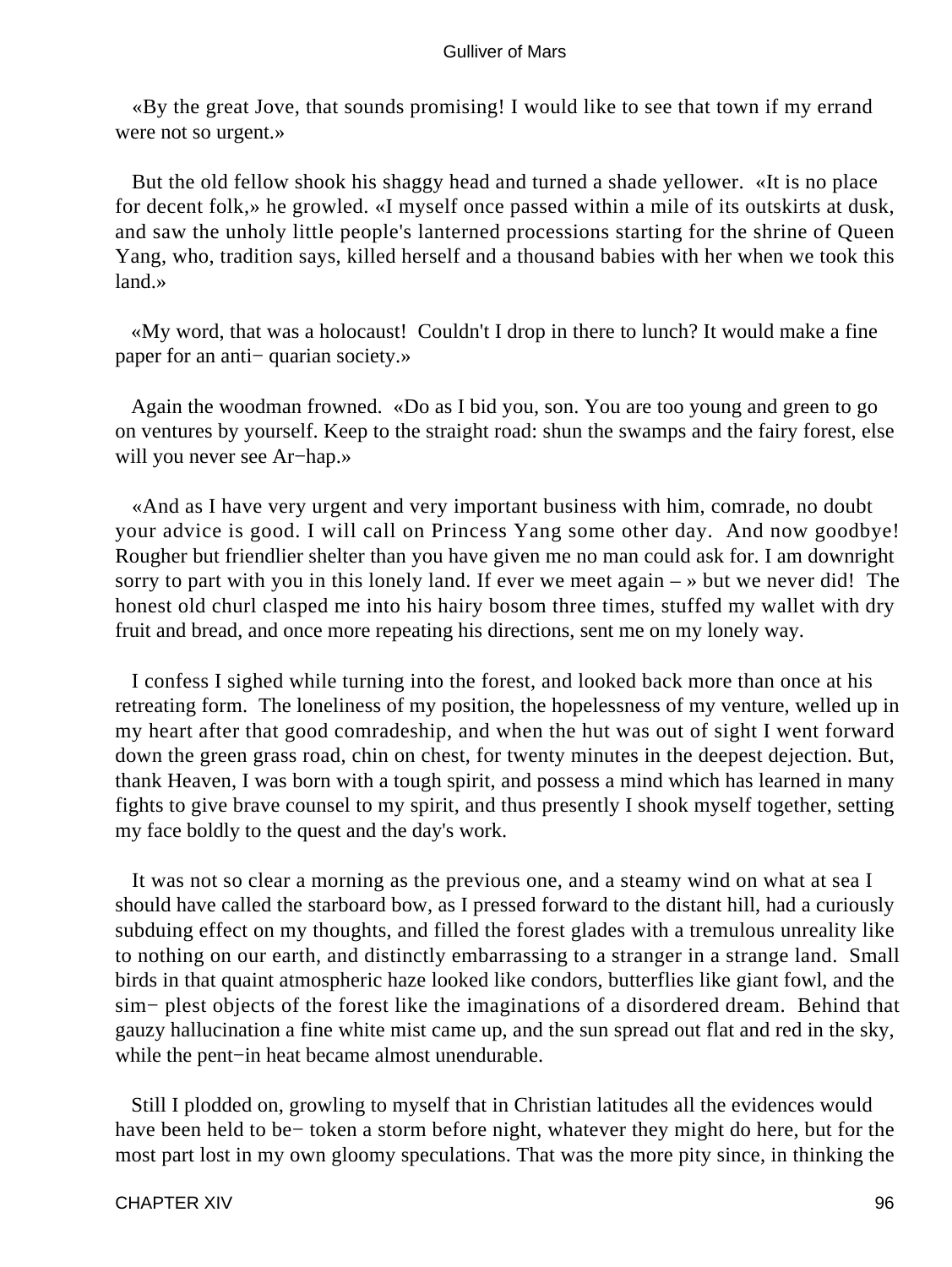walk over now, it seems to me that I passed many marvels, saw many glorious vistas in those nameless forests, many spreads of colour, many incidents that, could I but remember them more distinctly, would supply material for making my fortune as a descriptive traveller. But what would you? I have forgotten, and am too virtuous to draw on my imagination, as it is sometimes said other travellers have done when picturesque facts were deficient. Yes, I have forgotten all about that day, save that it was sultry hot, that I took off my coat and waistcoat to be cooler, carrying them, like the tramp I was, across my arm, and thus dishevelled passed some time in the afternoon an encampment of forest folk, wherefrom almost all the men were gone, and the women shy and surly.

 In no very social humour myself, I walked round their woodland village, and on the outskirts, by a brook, just as I was wishing there were some one to eat my solitary lunch with, chanced upon a fellow busily engaged in hammering stones into weapons upon a flint anvil.

 He was an ugly−looking individual at best, yet I was hard up for company, so I put my coat down, and, seating myself on a log opposite, proceeded to open my wallet, and take out the frugal stores the woodman had given me that morning.

 The man was seated upon the ground holding a stone anvil between his feet, while with his hands he turned and chipped with great skill a spear−head he was making out of flint. It was about the only pastime he had, and his little yellow eyes gleamed with a craftsman's pleasure, his shaggy round shoulders were bent over the task, the chips flew in quick particles, and the wood echoed musically as the arti− ficer watched the thing under his hands take form and fashion. Presently I spoke, and the worker looked up, not too pleased at being thus interrupted. But he was easy of propitiation, and over a handful of dried raisins communi− cative.

 How, I asked, knowing a craftsman's craft is often nearest to his heart, how was it such things as that he chipped came to be thought of by him and his? Whereon the woodman, having spit out the raisin−stones and wiped his fingers on his fur, said in substance that the first weapon was fashioned when the earliest ape hurled the first stone in wrath.

 «But, chum,» I said, taking up his half−finished spear and touching the razor−fine edge with admiring caution, «from hurling the crude pebble to fashioning such as this is a long stride. Who first edged and pointed the primitive malice? What man with the soul of a thousand unborn fighters in him notched and sharpened your natural rock?»

 Whereon the chipper grinned, and answered that, when the woodmen had found stones that would crack skulls, it came upon them presently that they would crack nuts as well. And cracking nuts between two stones one day a flint shattered, and there on the grass was the golden secret of the edge – the thing that has made man what he is.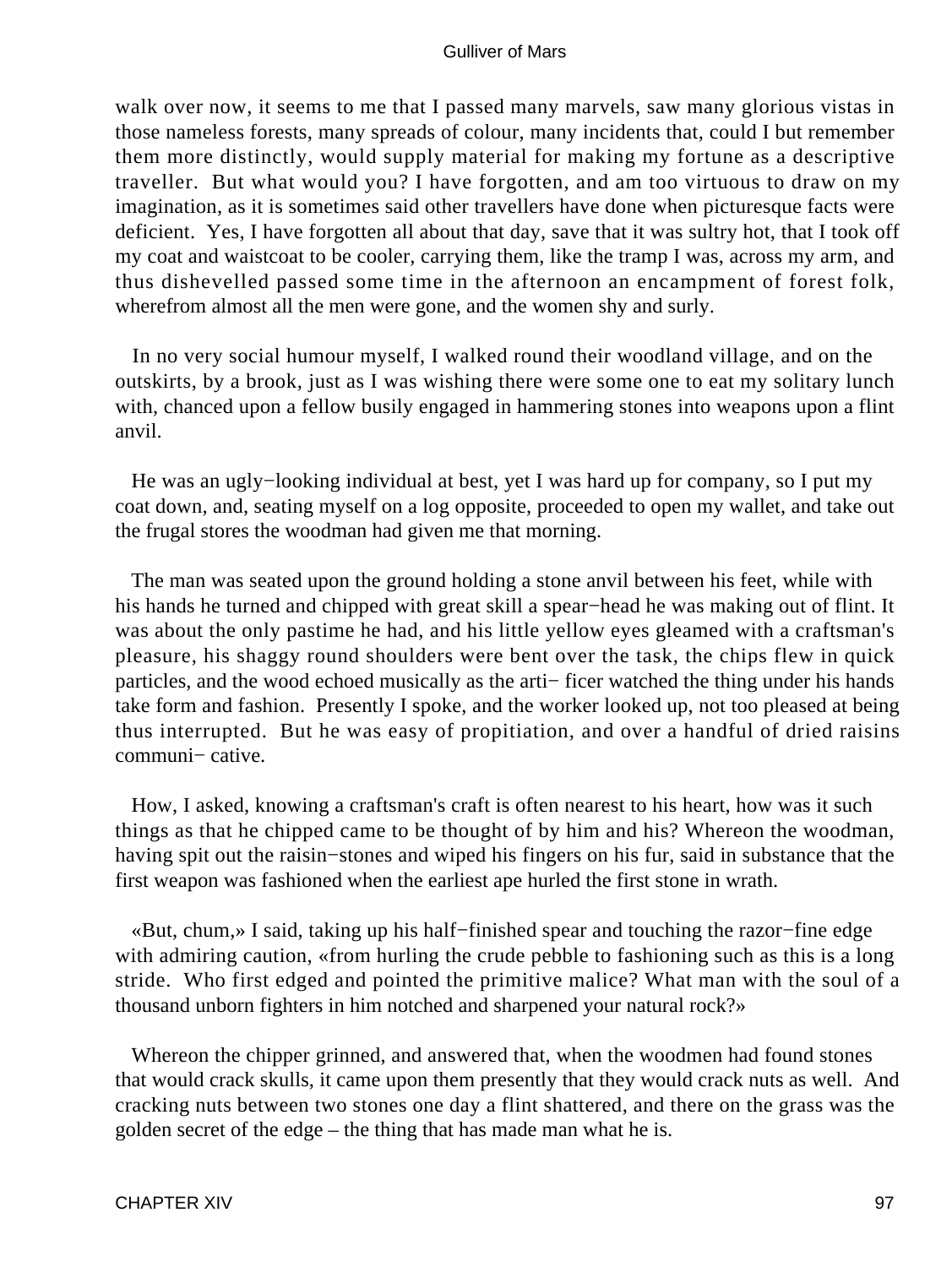«Yet again, good fellow,» I queried, «even this happy chance only gives us a weapon, sharp, no doubt, and cal− culated to do a hundred services for any ten the original pebble could have done, but still unhandled, small in force, imperfect – now tell me, which of your amiable ancestors first put a handle to the fashioned flint, and how he thought of it?»

 The workman had done his flake by now, and wrapping it in a bit of skin, put it carefully in his belt before turning to answer my question.

 «Who made the first handle for the first flint, you of the many questions? She did – she, the Mother,» he suddenly cried, patting the earth with his brown hand, and working himself up as he spoke, «made it in her heart for us her first−born. See, here is such as the first handled weapon that ever came out of darkness,» and he snatched from the ground, where it had lain hidden under his fox−skin cloak, a heavy club. I saw in an instant how it was. The club had been a sapling, and the sapling's roots had grown about and circled with a splendid grip a lump of native flint. A woodman had pulled the sapling, found the flint, and fashioned the two in a moment of happy inspiration, the one to an axe−head and the other to a handle, as they lay Nature−welded!

«This, I say, is the first – the first!» screamed the old fellow as though I were contradicting him, thumping the ground with his weapon, and working himself up to a fury as its black magic entered his being. «This is the first: with this I slew Hetter and Gur, and those who plundered my hiding− places in the woods; with this I have killed a score of others, bursting their heads, and cracking their bones like dry sticks. With this – with this –  $\ast$ but here his rage rendered him in− articulate; he stammered and stuttered for a minute, and then as the killing fury settled on him his yellow teeth shut with a sudden snap, while through them his breath rattled like wind through dead pine branches in December, the sinews sat up on his hands as his fingers tightened upon the axe−heft like the roots of the same pines from the ground when winter rain has washed the soil from beneath them; his small eyes gleamed like baleful planets; every hair upon his shaggy back grew stiff and erect – another minute and my span were ended.

With a leap from where I sat I flew at that hairy beast, and sinking my fists deep in his throttle, shook him till his eyes blazed with delirious fires. We waltzed across the short green− sward, and in and about the tree−trunks, shaking, pulling, and hitting as we went, till at last I felt the man's vigour dy− ing within him; a little more shaking, a sudden twist, and he was lying on the ground before me, senseless and civil! That is the worst of some orators, I thought to myself, as I gloomily gathered up the scattered fragments of my lunch; they never know when they have said enough, and are too apt to be carried away by their own arguments.

 That inhospitable village was left behind in full belief the mountain looming in the south could be reached before nightfall, while the road to its left would serve as a sure guide to food and shelter for the evening. But, as it turned out, the morning's haze developed a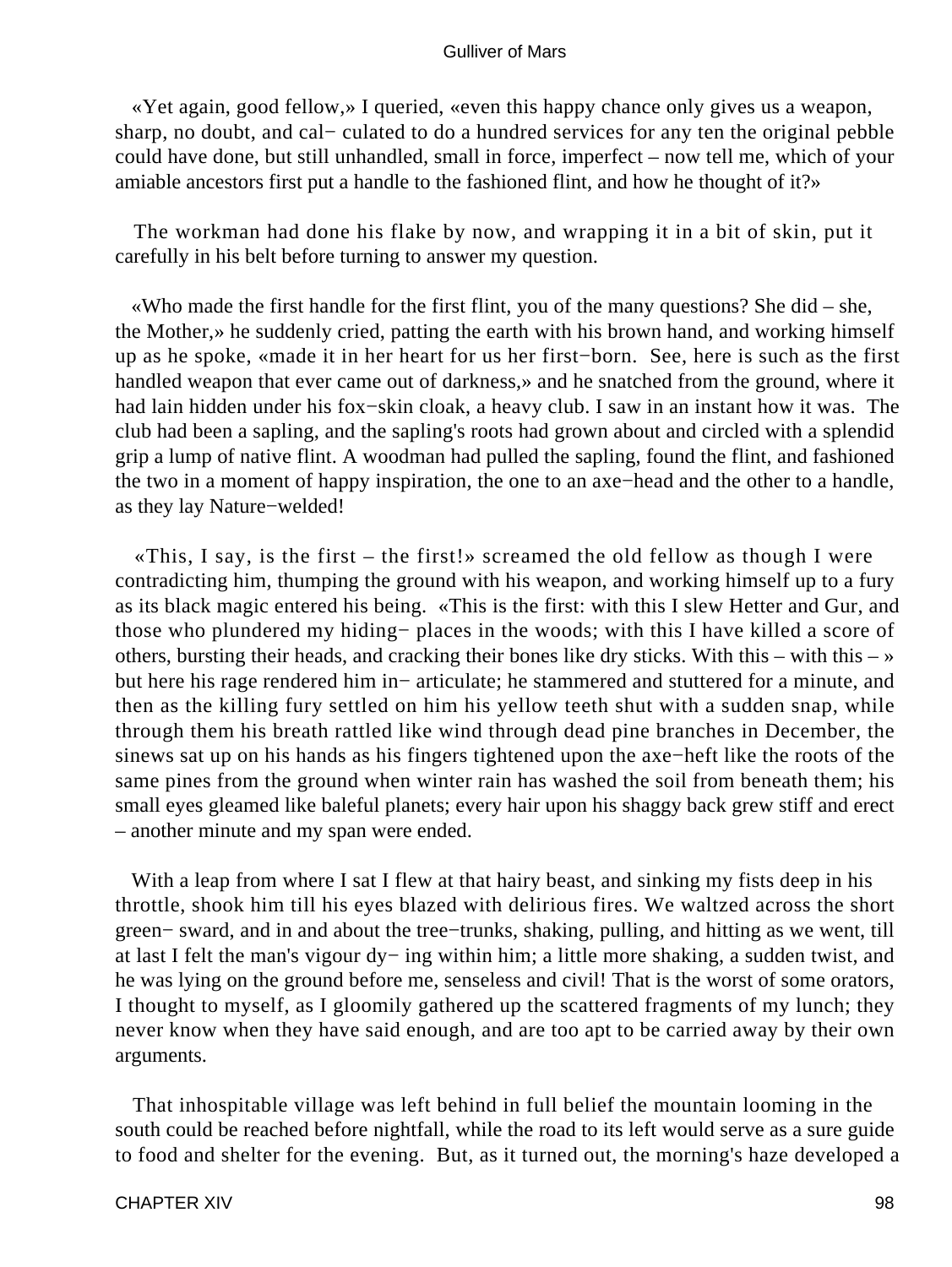strong mist ere the afternoon was half gone, through which it was impossible to see more than twenty yards. My hill loomed gigantic for a time with a tantalising appearance of being only a mile or two ahead, then wavered, became visionary, and finally disap− peared as completely as though the forest mist had drunk it up bodily.

 There was still the road to guide me, a fairly well− beaten track twining through the glades; but even the best of highways are difficult in fog, and this one was compli− cated by various side paths, made probably by hunters or bark−cutters, and without compass or guide marks it was necessary to advance with extreme caution, or get helplessly mazed.

 An hour's steady tramping brought me nowhere in particu− lar, and stopping for a minute to consider, I picked a few wild fruit, such as my wood−cutter friend had eaten, from an overhanging bush, and in so doing slipped, the soil having now become damp, and in falling broke a branch off. The incident was only important from what follows. Picking myself up, perhaps a little shaken by the jolt, I set off again upon what seemed the plain road, and being by this time displeased by my surroundings, determined to make a push for «civilization» before the rapidly gathering darkness set− tled down.

 Hands in pockets and collar up, I marched forward at a good round pace for an hour, constantly straining eyes for a sight of the hill and ears for some indications of living beings in the deathly hush of the shrouded woods, and at the end of that time, feeling sure habitations must now be near, arrived at what looked like a little open space, some− how seeming rather familiar in its vague outlines.

 Where had I seen such a place before? Sauntering round the margin, a bush with a broken branch sud− denly attracted my attention – a broken bush with a long slide in the mud below it, and the stamp of Navy boots in the soft turf! I glared at those signs for a moment, then with an exclamation of chagrin recognised them only too well – it was the bush whence I had picked the fruit, and the mark of my fall. An hour's hard walking round some accursed woodland track had brought me exactly back to the point I had started from – I was lost!

 It really seemed to get twenty per cent darker as I made that abominable discovery, and the position dawned in all its uncomfortable intensity. There was nothing for it but to start off again, this time judging my direction only by a light breath of air drifting the mist tangles before it; and therein I made a great mistake, for the breeze had shifted several points from the quarter whence it blew in the morning.

 Knowing nothing of this, I went forward with as much lightheartedness as could be managed, humming a song to myself, and carefully putting aside thoughts of warmth and supper, while the dusk increased and the great forest vegetation seemed to grow ranker and closer at every step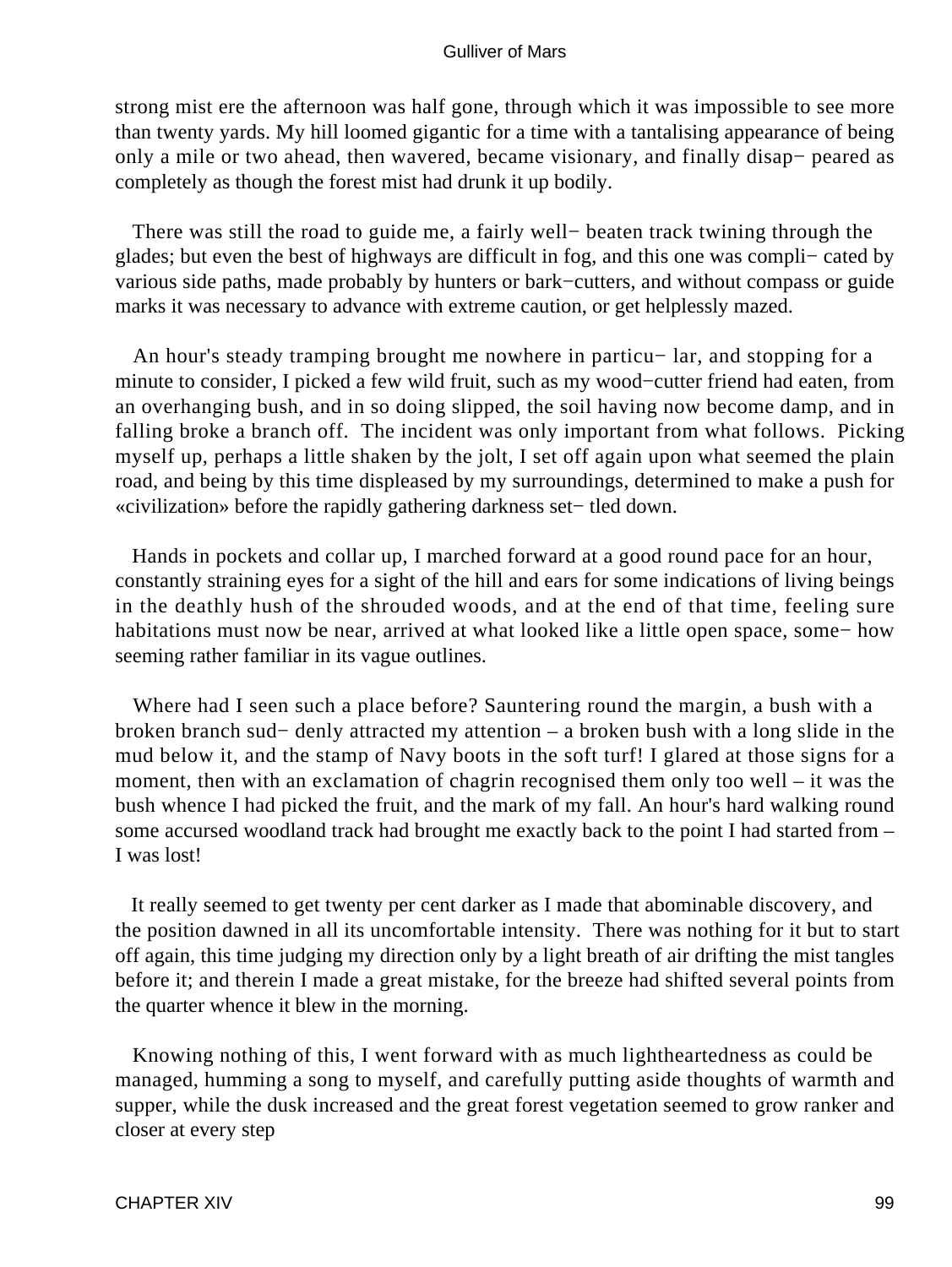Another disconcerting thing was that the ground sloped gradually downwards, not upwards as it should have done, till it seemed the path lay across the flats of a forest−covered plain, which did not conform to my wish of striking a road on the foot−hills of the mountain. However, I plodded on, drawing some small comfort from the fact that as darkness came the mist rose from the ground and appeared to con− dense in a ghostly curtain twenty feet overhead, where it hung between me and a clear night sky, presently illum− ined by starlight with the strangest effect.

 Tired, footsore, and dejected, I struggled on a little further. Oh for a cab, I laughed bitterly to myself. Oh for even the humble necessary omnibus of civilisation. Oh for the humblest tuck−shop where a mug of hot coffee and a snack could be had by a homeless wanderer; and as I thought and plodded savagely on, collar up, hands in pockets, through the black tangles of that endless wood, suddenly the sound of wailing children caught my ear!

 It was the softest, saddest music ever mortal listened to. It was as though scores of babes in pain were dropping to sleep on their mothers' breasts, and all hushing their sor− rows with one accord in a common melancholy chorus. I stood spell−bound at that elfin wailing, the first sound to break the deathly stillness of the road for an hour or more, and my blood tingled as I listened to it. Nevertheless, here was what I was looking for; where there were weeping children there must be habitations, and shelter, and – splendid thought! – supper. Poor little babes! their crying was the deadliest, sweetest thing in sorrows I ever listened to. If it was cholic – why, I knew a little of medicine, and in gratitude for that prospective supper, I had a soul big enough to cure a thousand; and if they were in disgrace, and by some quaint Martian fashion had suffered simul− taneous punishment for baby offences, I would plead for them.

 In fact, I fairly set off at the run towards the sobbing, in the black, wet, night air ahead, and, tripping as I ran, looked down and saw in the filtering starlight that the forest grass had given place to an ancient roadway, paved with moss−grown flag−stones, such as they still used in Seth.

 Without stopping to think what that might mean I hur− ried on, the wailing now right ahead, a tremulous tumult of gentle grief rising and falling on the night air like the sound of a sea after a storm; and so, presently, in a minute or two, came upon a ruined archway spanning the lonely road, held together by great masses of black−fingered creep− ers, gaunt and ghostly in the shadows, an extraordinary and unexpected vision; and as I stopped with a jerk under that forbidding gateway and glared at its tumbled masonry and great portals hanging rotten at their hinges, suddenly the truth flashed upon me. I had taken the forbidden road after all. I was in the ancient, ghost−haunted city of Queen Yang!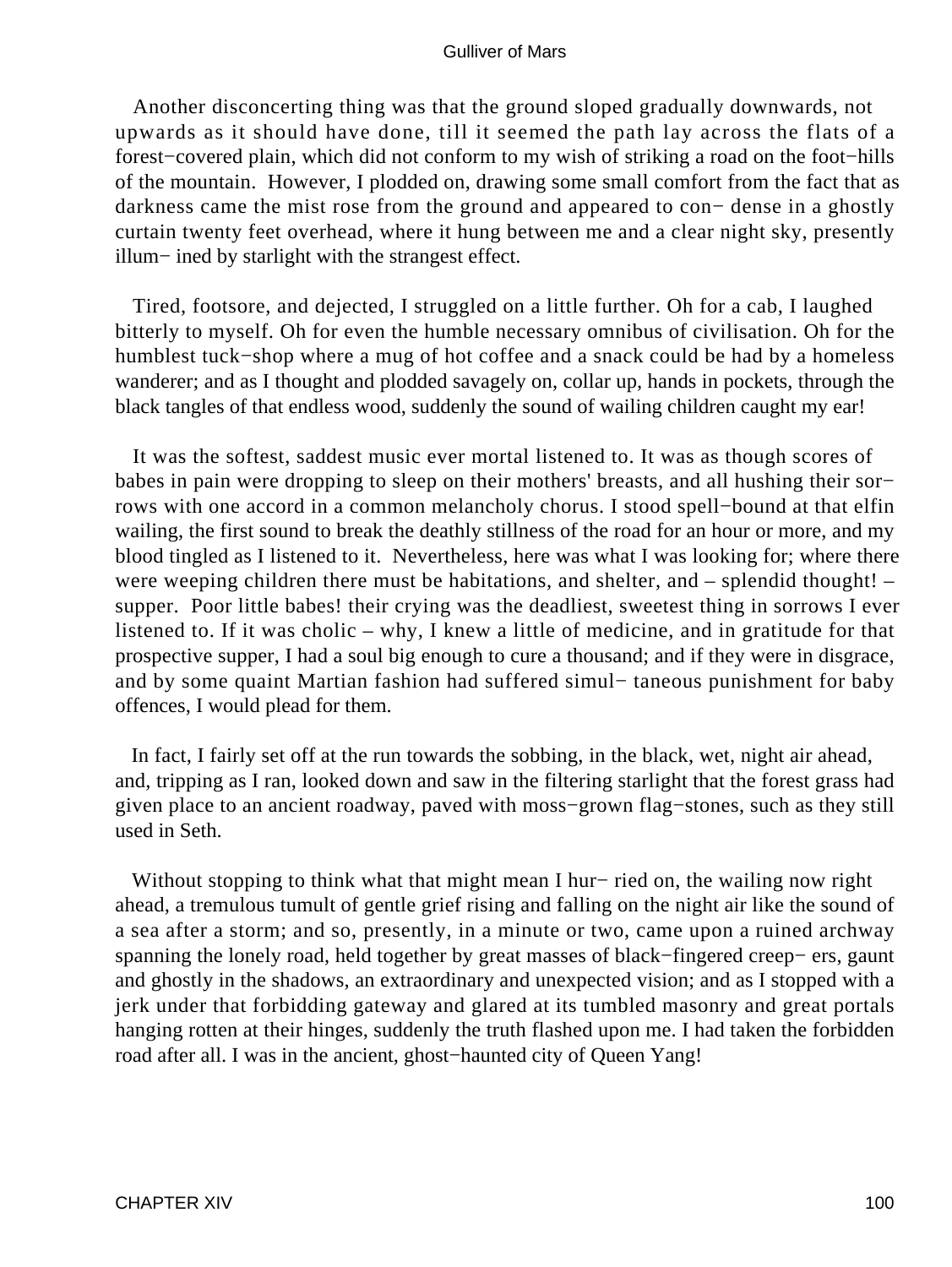# **[CHAPTER XV](#page-144-0)**

**The dark forest seemed to shut behind as I entered the gateway of the deserted Hither** town, against which my wood−cutter friend had warned me, while inside the soft mist hung in the starlight like grey drapery over endless vistas of ruins. What was I to do? Without all was black and cheerless, inside there was at least shelter. Wet and cold, my courage was not to be put down by the stories of a silly savage; I would go on whatever happened. Besides, the soft sound of crying, now apparently all about, seemed companionable, and I had heard so much of ghosts of late, the sharp edge of fear at their presence was wearing off.

 So in I went: up a broad, decayed street, its flagstones heaved everywhere by the roots of gnarled trees, and finding nothing save ruin, tried to rest under a wall. But the night air was chilly and the shelter poor, so out I came again, with the wailing in the shadows so close about now that I stopped, and mustering up courage called aloud:

 «Hullo, you who weep there in the dark, are you living or dead?» And after a minute from the hollows of the empty hearths around came the sad little responsive echo:

 «Are you living or dead?» It was very delusive and un− satisfactory, and I was wondering what to do next when a slant of warmer wind came up behind me under the mist, and immediately little tongues of blue flame blossomed with− out visible cause in every darksome crevice; pale flickers of miasmic light rising pallid from every lurking nook and corner in the black desolation as though a thousand lamps were lit by unseen fingers, and, knee high, floated out into the thoroughfare where they oscillated gently in airy grace, and then, forming into procession, began drifting be− fore the tepid air towards the city centre. At once I thought of what the woodcutter had seen, but was too wet and sulky by this time to care. The fascination of the place was on me, and dropping into rear of the march, I went forward with it. By this time the wailing had stopped, though now and then it seemed a dark form moved in the empty door− ways on either hand, while the mist, parting into gossamers before the wind, took marvellously human forms in every alley and lane we passed.

 Thus I, a sodden giant, led by those elfin torches, paced through the city until we came to an open square with a great lumber of ruins in the centre all marred and spoiled by vegetation; and here the lights wavered, and went out by scores and hundreds, just as the petals drop from spent flowers, while it seemed, though it may have been only wind in the rank grass, that the air was full of most plaintive sighs as each little lamp slipped into oblivion.

 The big pile was a mass of fallen masonry, which, from the broken pillars all about, might have been a palace or temple once. I pushed in, but it was as dark as Hades here, so,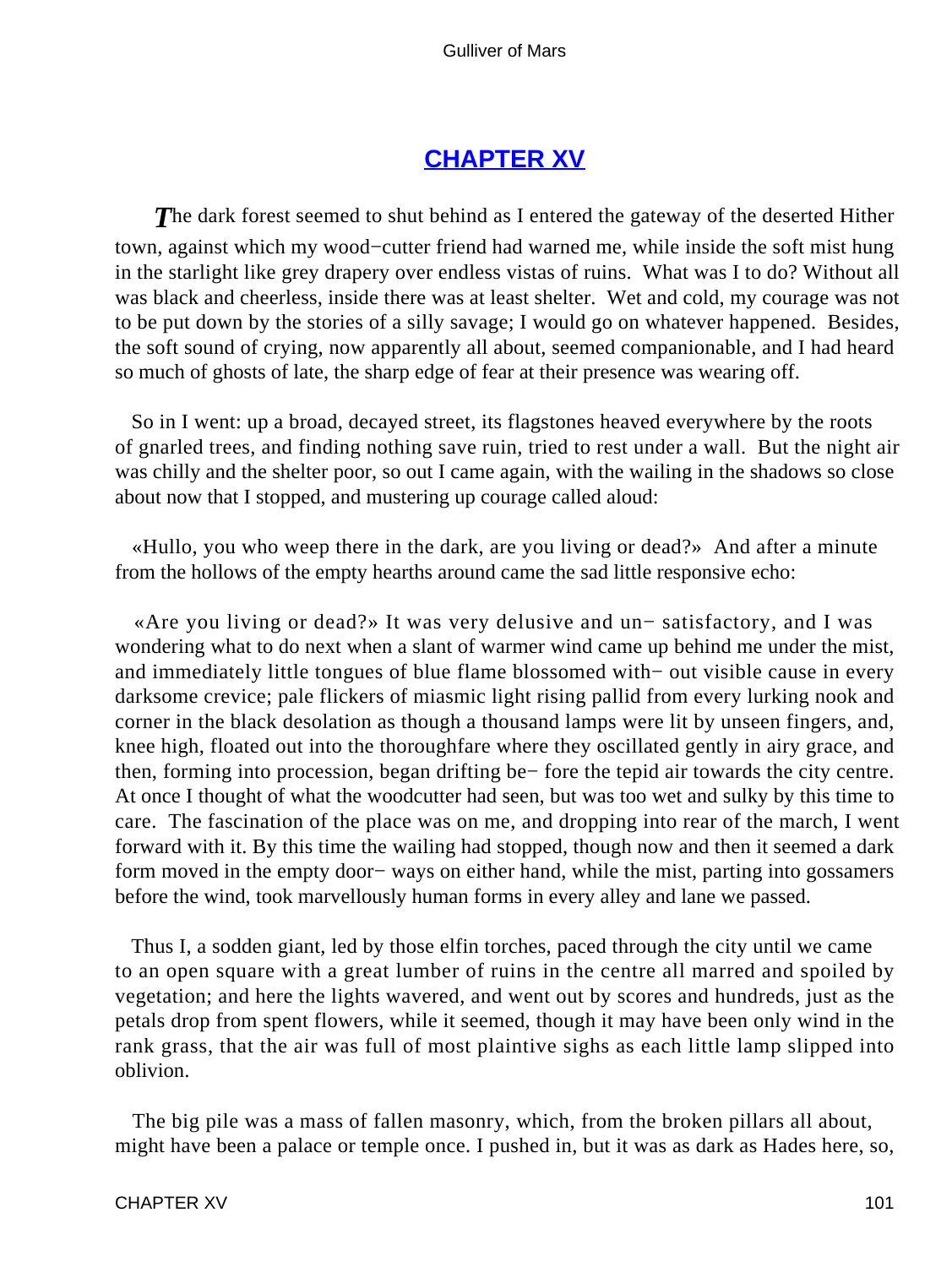after struggling for a time in a labyrinth of chambers, chose a sandy recess, with some dry herbage by way of bedding in a corner, and there, thankful at least for shel− ter, my night's wanderings came to an end and I coiled myself down, ate a last handful of dry fruit, and, strange as it may seem, was soon sleeping peacefully.

 I dreamed that night that a woman, with a face as white as ivory, came and bent over me. She led a babe by either hand, while behind her were scores of other ones, with lovely faces, but all as pale as the stars themselves, who looked and sighed, but said nothing, and when they had stared their fill, dropped out one by one, leaving a wonderful blank in the monotony where they had been; but beyond that dream nothing happened.

 It was a fine morning when I woke again, and ob− viously broad day outside, the sunshine coming down through cracks in the old palace roof, and lying in golden pools on the floor with dazzling effect.

 Rubbing my eyes and sitting up, it took me some time to get my senses together, and at first an uneasy feeling possessed me that I was somehow dematerialised and in an unreal world. But a twinge of cramp in my left arm, and a healthy sneeze, which frightened a score of bats overhead nearly out of their senses, was reassuring on this point, and rubbing away the cramp and staggering to my feet, I looked about at the strange surroundings. It was cavernous chaos on every side: magnificent architecture reduced to the confusion of a debris−heap, only the hollow chambers being here and there preserved by massive columns meeting overhead. Into these the yellow light filtered wher− ever a rent in a cupola or side−wall admitted it, and allured by the vision of corridors one beyond the other, I presently set off on a tour of discovery.

 Twenty minutes' scrambling brought me to a place where the fallen jambs of a fine doorway lay so close together that there was barely room to pass between them. However, seeing light beyond, I squeezed through, and I found my− self in the best−preserved chamber of all – a wide, roomy hall with a domed roof, a haze of mural paintings on the walls, and a marble floor nearly hidden in a century of fallen dust. I stumbled over something at the threshold, and picking it up, found it was a baby's skull! And there were more of them now that my eyes became accustomed to the light. The whole floor was mottled with them – scores and hundreds of bones and those poor little relics of humanity jutting out of the sand everywhere. In the hush of that great dead nursery the little white trophies seemed inexpressibly pathetic, and I should have turned back reverently from that chamber of forgotten sorrows but that something caught my eye in the centre of it.

 It was an oblong pile of white stone, very ill−used and chipped, wrist−deep in dust, yet when a slant of light came in from above and fell straight upon it, the marble against the black gloom beyond blazed like living pearl. It was dazzling; and shading my eyes and going tenderly over through the poor dead babes, I looked, and there, full in the shine, lay a woman's skeleton, still wrapped in a robe of which little was left save the hard gold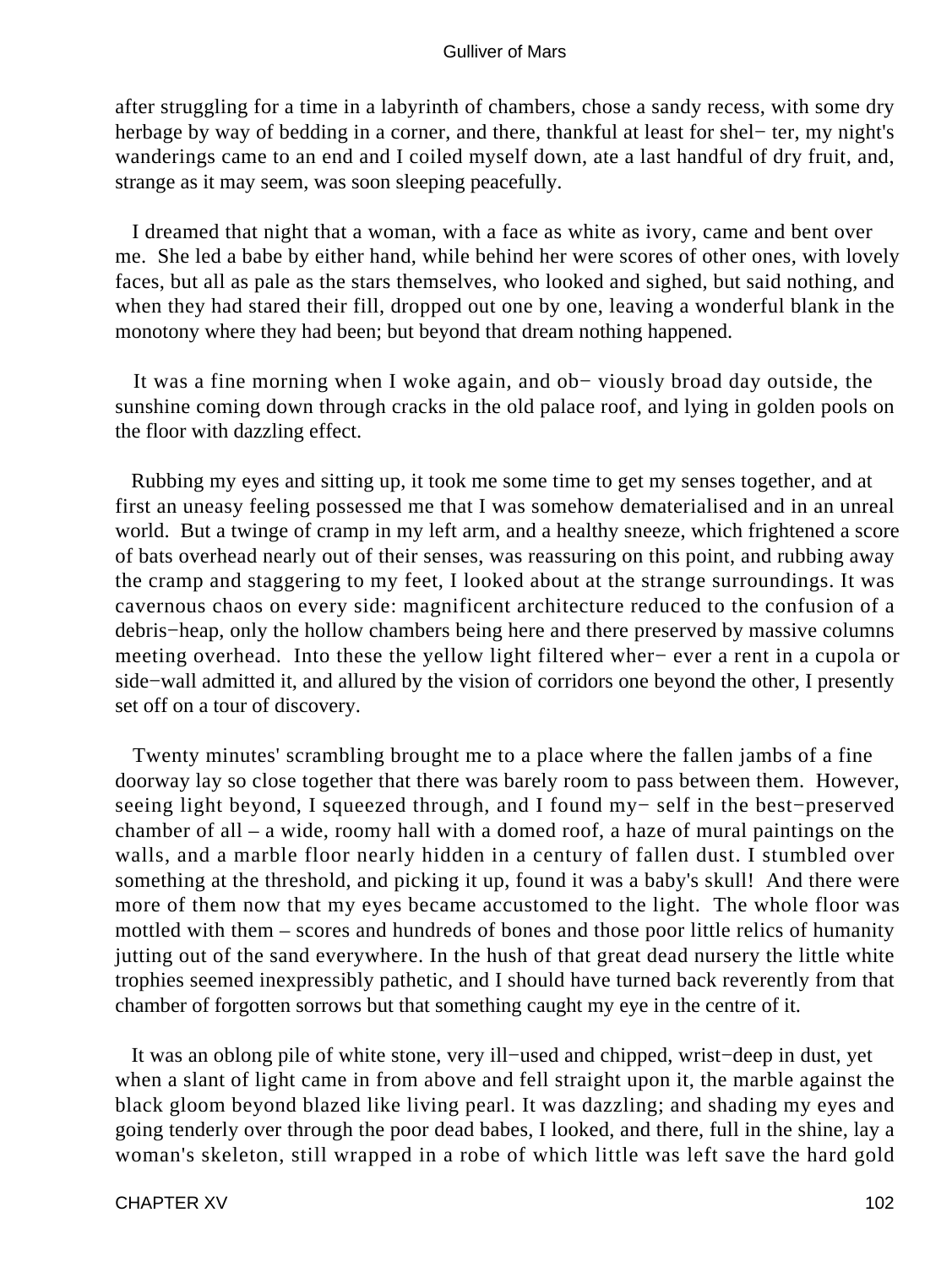embroidery. Her brown hair, wonderful to say, still lay like lank, dead sea− weed about her, and amongst it was a fillet crown of plain iron set with gems such as eye never looked upon before. There were not many, but enough to make the proud sim− plicity of that circlet glisten like a little band of fire – a gleaming halo on her dead forehead infinitely fascinating. At her sides were two other little bleached human flowers, and I stood before them for a long time in silent sympathy.

 Could this be Queen Yang, of whom the woodcutter had told me? It must be – who else? And if it were, what strange chance had brought me here – a stranger, yet the first to come, since her sorrow, from her distant kindred? And if it were, then that fillet belonged of right to Heru, the last rep− resentative of her kind. Ought I not to take it to her rather than leave it as spoil to the first idle thief with pluck enough to deride the mysteries of the haunted city? Long time I thought over it in the faint, heavy atmosphere of that hall, and then very gently unwound the hair, lifted the circlet, and, scarcely knowing what I did, put it in my shoulder−bag.

 After that I went more cheerfully into the outside sun− shine, and setting my clothes to dry on a stone, took stock of the situation. The place was, perhaps, not quite so romantic by day as by night, and the scattered trees, matted by creepers, with which the whole were overgrown, prevented anything like an extensive view of the ruined city being ob− tained. But what gave me great satisfaction was to note over these trees to the eastward a two−humped mountain, not more than six or seven miles distant – the very one I had mislaid the day before. Here was reality and a chance of getting back to civilisation. I was as glad as if home were in sight, and not, perhaps, the less so because the hill meant villages and food; and you who have doubtless lunched well and lately will please bear in mind I had had nothing since breakfast the day before; and though this may look picturesque on paper, in practice it is a painful item in one's programme.

 Well, I gave my damp clothes but a turn or two more in the sun, and then, arguing that from the bare ground where the forest ended half−way up the hill, a wide view would be obtained, hurried into my garments and set off thither right gleefully. A turn or two down the blank streets, now prosaic enough, an easy scramble through a gap in the crumbling battlements, and there was the open forest again, with a friendly path well marked by the passage of those wild animals who made the city their lair trending towards my landmark.

 A light breakfast of soft green nuts, plucked on the way, and then the ground began to bend upwards and the woods to thin a little. With infinite ardour, just before mid− day, I scrambled on to a bare knoll on the very hillside, and fell exhausted before the top could be reached.

 But what were hunger or fatigue to the satisfaction of that moment? There was the sea before me, the clear, strong, gracious sea, blue leagues of it, furrowed by the white ridges of some distant storm. I could smell the scent of it even here, and my sailor heart rose in pride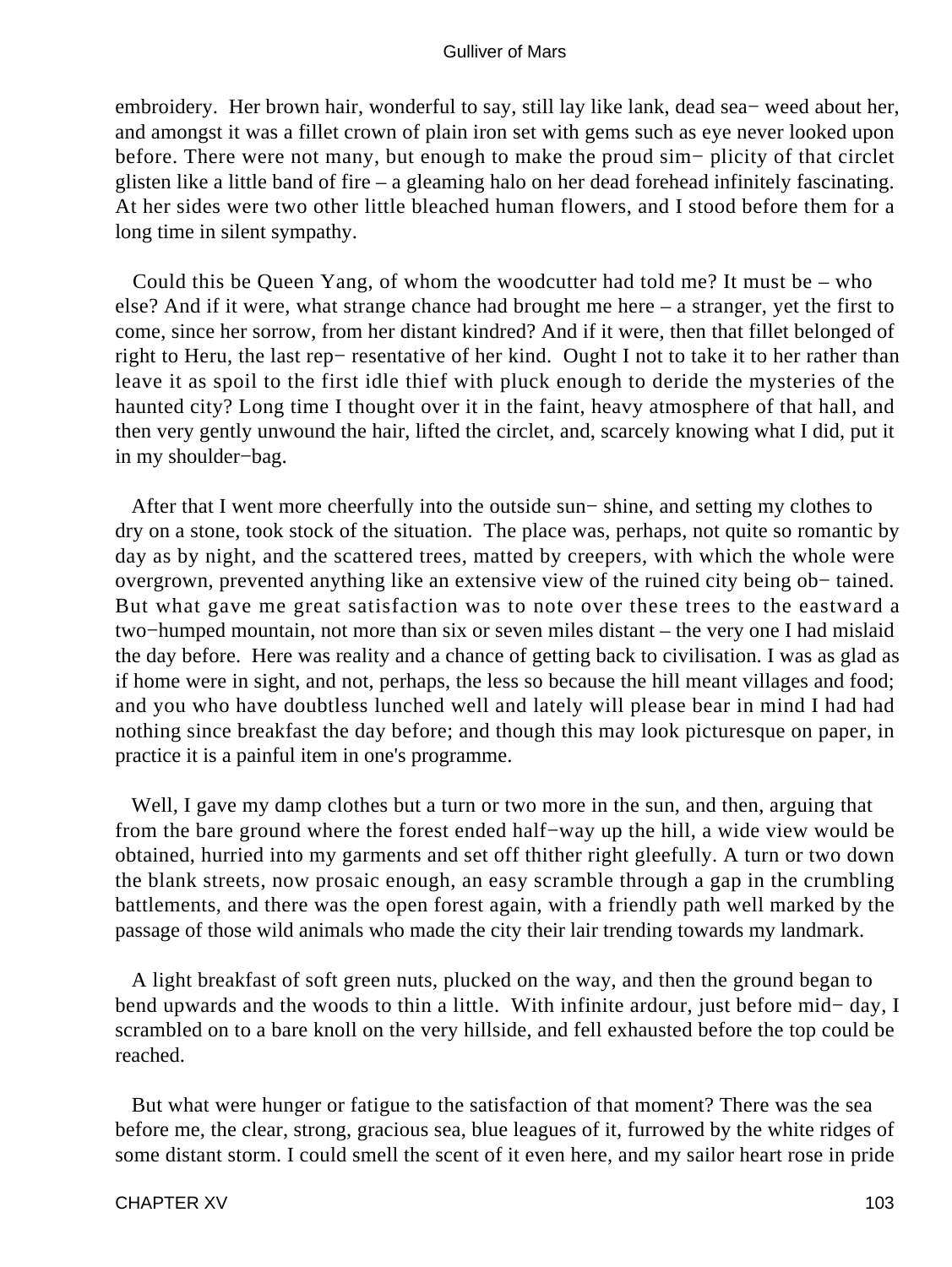at the companion− ship of that alien ocean. Lovely and blessed thing! how often have I turned from the shallow trivialities of the land and found consolation in the strength of your stately soli− tudes! How often have I turned from the tinselled presence of the shore, the infinite pretensions of dry land that make life a sorry, hectic sham, and found in the black bosom of the Great Mother solace and comfort! Dear, lovely sea, man− half of every sphere, as far removed in the sequence of your strong emotions from the painted fripperies of the woman−land as pole from pole – the grateful blessing of the humblest of your followers on you!

 The mere sight of salt water did me good. Heaven knows our separation had not been long, and many an unkind slap has the Mother given me in the bygone; yet the mere sight of her was tonic, a lethe of troubles, a sedative for tired nerves; and I gazed that morning at the illimitable blue, the great, unfettered road to everywhere, the ever− varied, the immutable, the thing which was before every− thing and shall be last of all, in an ecstasy of affection.

 There was also other satisfaction at hand. Not a mile away lay a well−defined road – doubtless the one spoken of by the wood−cutter – and where the track pointed to the seashore the low roofs and circling smoke of a Thither town– ship showed.

 There I went hot−footed, and, much too hungry to be nice in formality, swung up to the largest building on the waterside quay and demanded breakfast of the man who was lounging by its doorway chewing a honey reed. He looked me up and down without emotion, then, falling into the common mistake, said,

 «This is not a hostel for ghosts, sir. We do not board and lodge phantoms here; this is a dry fish shop.»

 «Thrice blessed trade!» I answered. «Give me some dried fish, good fellow, or, for the matter of that, dried horse or dog, or anything mortal teeth can bite through, and I will show you my tastes are altogether mundane.»

 But he shook his head. «This is no place for the likes of you, who come, mayhap, from the city of Yang or some other abode of disembodied spirits – you, who come for mischief and pay harbourage with mischance – is it likely you could eat wholesome food?»

 «Indeed I could, and plenty of it, seeing I have dined and breakfasted along the hedges with the blackbirds this two days. Look here, I will pay in advance. Will that get me a meal?» and, whipping out my knife, cut off another of my fast−receding coat buttons.

 The man took it with great interest, as I hoped he would, the yellow metal being apparently a very scarce commodity in his part of the planet.

«Gold?» he asked.

CHAPTER XV 104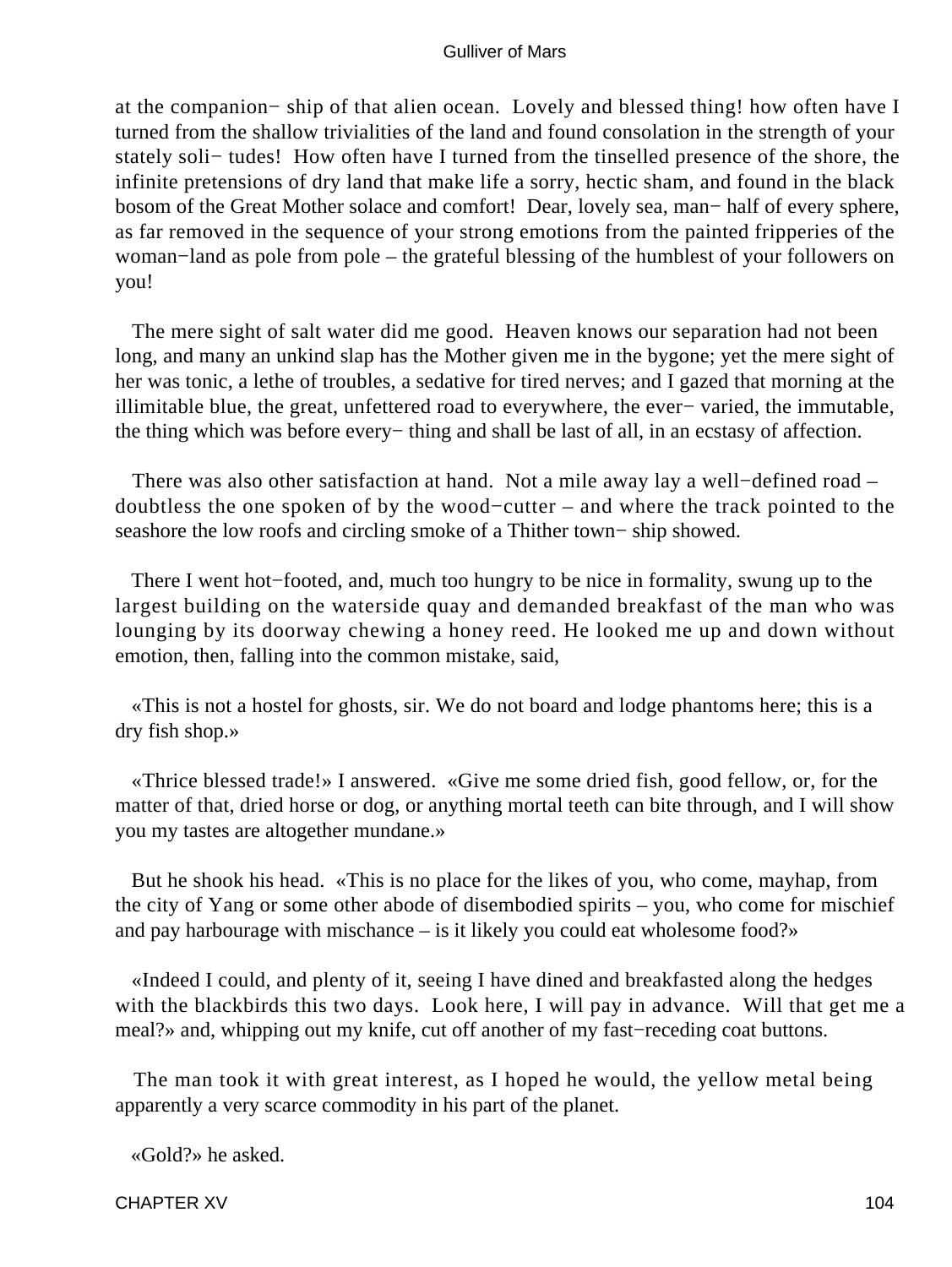«Well – ahem! I forgot to ask the man who sewed them on for me what they were exactly, but it looks like gold, doesn't it?»

 «Yes,» he answered, turning it to and fro admiringly in his hand, «you are the first ghost I ever knew to pay in ad− vance, and plenty of them go to and fro through here. Such a pretty thing is well worth a meal – if, indeed, you can stomach our rough fare. Here, you woman within,» he called to the lady whom I presume was his wife, «here is a gentleman from the nether regions who wants some break− fast and has paid in advance. Give him some of your best, for he has paid well.»

 «And what,» said a female voice from inside, «what if I refused to serve another of these plaguy wanderers you are always foisting upon me?»

 «Don't mind her tongue, sir. It's the worst part of her, though she is mighty proud of it. Go in and she will see you do not come out hungry,» and the Thither man returned calmly to his honey stick.

 «Come on, you Soul−with−a−man's−stomach,» growled the woman, and too hungry to be particular about the tone of invitation, I strode into the parlour of that strange refreshment place. The woman was the first I had seen of the outer race, and better than might have been expected in appearance. Big, strong, and ruddy, she was a mental shock after the slender slips of girlhood on the far side of the water, half a dozen of whom she could have carried off without effort in her long arms. Yet there was about her the credential of rough health, the dignity of muscle, an upright carriage, an animal grace of movement, and withal a comely though strongly featured face, which pleased me at once, and later on I had great cause to remember her with gratitude. She eyed me sulkily for a minute, then her frown gradually softened, and the instinctive love of the woman for the supernatural mastered her other feelings.

«Is that how you looked in another world?» she asked.

«Yes, exactly, cap to boots. What do you think of the attire, ma'am?»

 «Not much,» replied the good woman frankly. «It could not have been becoming even when new, and you appear as though you had taken a muddy road since then. What did you die of?»

 «I will tell you so much as this, madam – that what I am like to die of now is hunger, plain, unvarnished hunger, so, in Heaven's name, get out what you have and let me fall−to, for my last meal was yesterday morning.»

 Whereat, with a shrug of her shoulders at the eccentric− ities of nether folk, the woman went to the rear of the house, and presently came back with a meal which showed her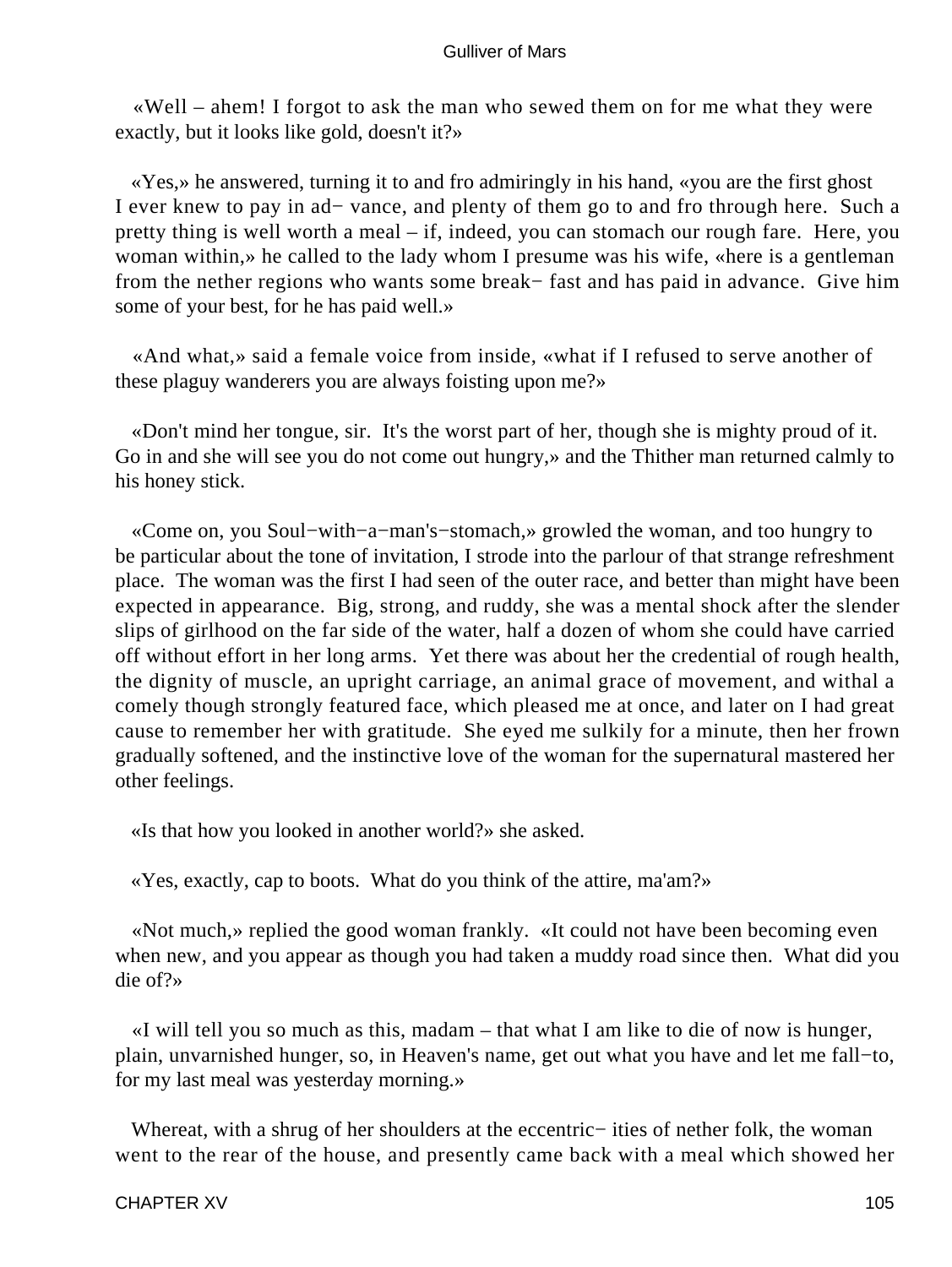husband had done scant justice to the establishment by calling it a dry fish shop. It is true, fish supplied the staple of the repast, as was inevitable in a seaport, but, like all Martian fish, it was of ambrosial kind, with a savour about it of wine and sunshine such as no fish on our side of space can boast of. Then there were cakes, steaming and hot, vegetables which fitted into the previous course with exquisite nicety, and, lastly, a wooden tankard of the in− variable Thither beer to finish off. Such a meal as a hungry man might consider himself fortunate to meet with any day.

 The woman watched me eat with much satisfaction, and when I had answered a score of artless questions about my previous state, or present condition and prospects, more or less to her satisfaction, she supplied me in turn with some information which was really valuable to me just then.

 First I learned that Ar−hap's men, with the abducted Heru, had passed through this very port two days before, and by this time were probably in the main town, which, it appeared, was only about twelve hours' rowing up the salt− water estuary outside. Here was news! Heru, the prize and object of my wild adventure, close at hand and well. It brought a whole new train of thoughts, for the last few days had been so full of the stress of travel, the bare, hard necessity of getting forward, that the object of my quest, illogical as it may seem, had gone into the background before these things. And here again, as I finished the last cake and drank down to the bottom of the ale tankard, the extreme folly of the venture came upon me, the madness of venturing single−handed into the den of the Wood King. What had I to hope for? What chance, however remote, was there of successfully wresting that blooming prize from the arms of her captor? Force was out of the question; stealth was utterly impractical; as for cajolery, apparently the sole remaining means of winning back the Princess – why, one might as well try the persuasion of a penny flute upon a hungry eagle as seek to rouse Ar−hap's sympathies for bereaved Hath in that way. Surely to go forward would mean my own certain destruction, with no advantage, no help to Heru; and if I was ever to turn back or stop in the idle quest, here was the place and time. My Hither friends were behind the sea; to them I could return before it was too late, and here were the rough but honest Thither folk, who would doubtless let me live amongst them if that was to be my fate. One or other alternative were better than going to torture and death.

 «You seem to take the fate of that Hither girl of yours mightily to heart, stranger,» quoth my hostess, with a touch of feminine jealousy, as she watched my hesitation. «Do you know anything of her?»

«Yes,» I answered gloomily. «I have seen her once or twice away in Seth.»

 «Ah, that reminds me! When they brought her up here from the boats to dry her wet clothes, she cried and called in her grief for just such a one as you, saying he alone who struck down our men at her feast could rescue her – »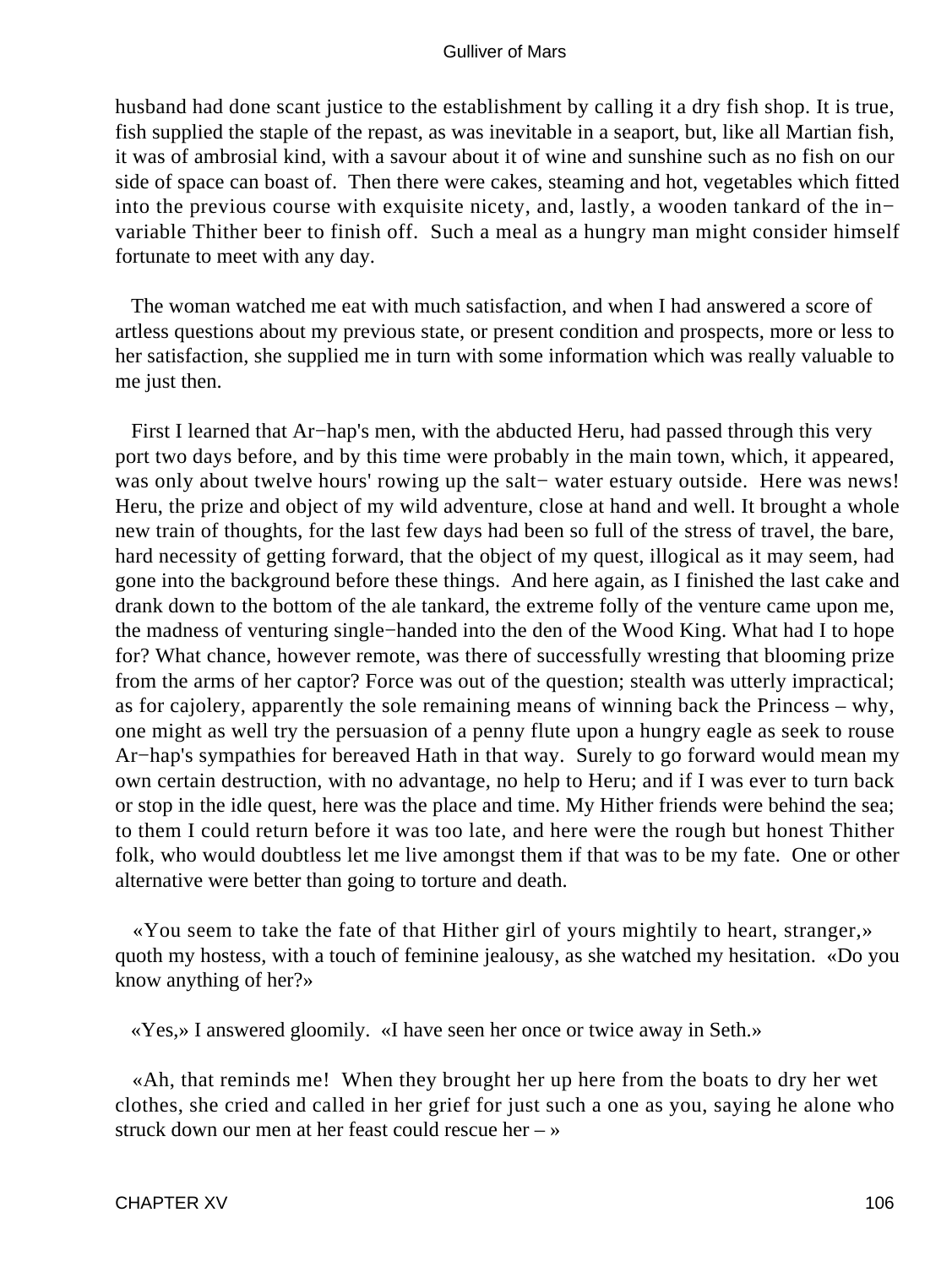«What! Heru here in this room but yesterday! How did she look? Was she hurt? How had they treated her?»

 My eagerness gave me away. The woman looked at me through her half−shut eyes a space, and then said, «Oh! sits the wind in **That** quarter? So you can love as well as eat. I must say you are well−conditioned for a spirit.»

 I got up and walked about the room a space, then, feeling very friendless, and knowing no woman was ever born who was not interested in another woman's loves, I boldly drew my hostess aside and told her about Heru, and that I was in pursuit of her, dwelling on the girl's gentle helplessness, my own hare−brained adventure, and frankly asking what sort of a sovereign Ar−hap was, what the customs of his court might be, and whether she could suggest any means, tem− poral or spiritual, by which he might be moved to give back Heru to her kindred.

 Nor was my confidence misplaced. The woman, as I guessed, was touched somewhere back in her female heart by my melting love−tale, by my anxiety and Heru's peril. Besides, a ghost in search of a fairy lady – and such the slender folk of Seth were still considered to be by the race which had supplanted them – this was romance indeed. To be brief, that good woman proved invaluable.

 She told me, firstly, that Ar−hap was believed to be away at war, «weekending» as was his custom, amongst rebellious tribes, and by starting at once up the water, I should very probably get to the town before he did. Sec− ondly, she thought if I kept clear of private brawls there was little chance of my receiving injury, from the people at all events, as they were accustomed to strange visitors, and civil enough until they were fired by war. «Sickle cold, sword hot,» was one of their proverbs, meaning thereby that in peaceful times they were lambs, however lionlike they might be in contest.

 This was reassuring, but as to recovering the lady, that was another matter over which the good woman shook her head. It was ill coming between Ar−hap and his tribute, she said; still, if I wanted to see Heru once again, this was my op− portunity, and, for the rest, that chance, which often favours the enamoured, must be my help.

 Briefly, though I should probably have gone forward in any case out of sheer obstinacy, had it been to certain destruction, this better aspect of the situation hastened my resolution. I thanked the woman for help, and then the man outside was called in to advise as to the best and speediest way of getting within earshot of his hairy sovereignty, the monarch of Thitherland.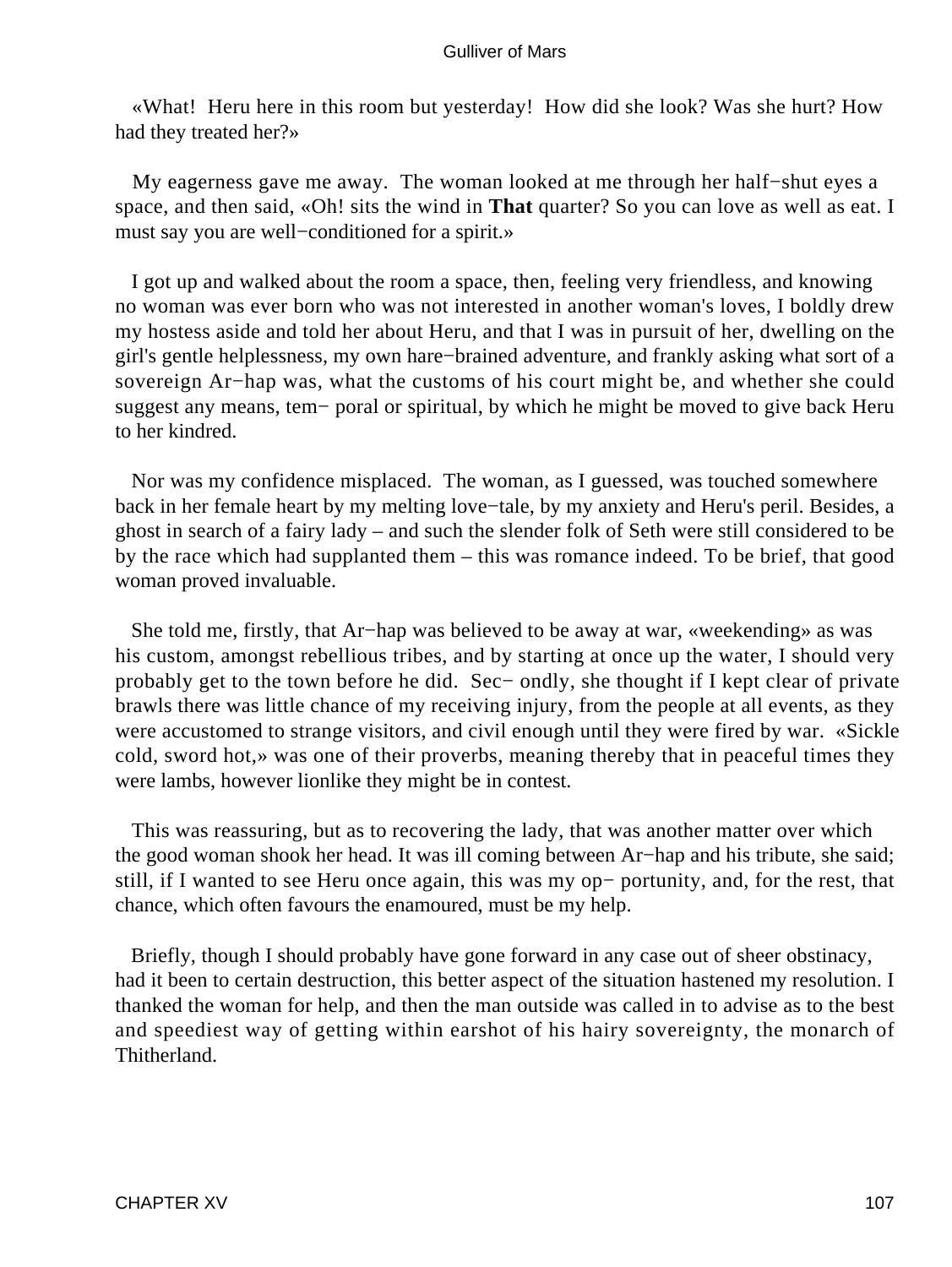# **[CHAPTER XVI](#page-144-0)**

**The Martian told me of a merchant boat with ten rowers which was going up to the** capital in a couple of hours, and as the skipper was a friend of his they would no doubt take me as supercargo, thereby saving the necessity of passenger fees, which was obviously a consideration with me. It was not altogether a romantic approach to the dungeon of an imprisoned beauty, but it was practical, which is often better if not so pleasant. So the offer was gladly closed with, and curling myself in a rug of foxskins, for I was tired with much walking, sailors never being good foot− gangers, I slept soundly fill they came to tell me it was time to go on board.

 The vessel was more like a canal barge than anything else, lean and long, with the cargo piled in a ridge down the centre as farmers store their winter turnips, the rowers sitting on either side of this plying oars like dessert−spoons with long handles, while they chanted a monotonous cadence of monosyllables:

 Oh, ho, oh, Oh, ho, oh, How high, how high. and then again after a pause – How high, how high Oh, ho, oh, Oh, ho, oh.

the which was infinitely sleep−provoking if not a refrain of a high intellectual order.

 I shut my eyes as we pulled away from the wharfs of that nameless emporium and picked a passage through a crowd of quaint shipping, wondering where I was, and asking myself whether I was mentally rising equal to my extraordinary surroundings, whether I adequately appreci− ated the immensity of my remove from those other seas on which I had last travelled, tiller−ropes in hand, piloting a captain's galley from a wharf. Good heavens, what would my comrades on my ship say if they could see me now steer− ing a load of hairy savages up one of those waterways which our biggest telescopes magnify but to the thickness of an indication? No, I was not rising equal to the oc− casion, and could not. The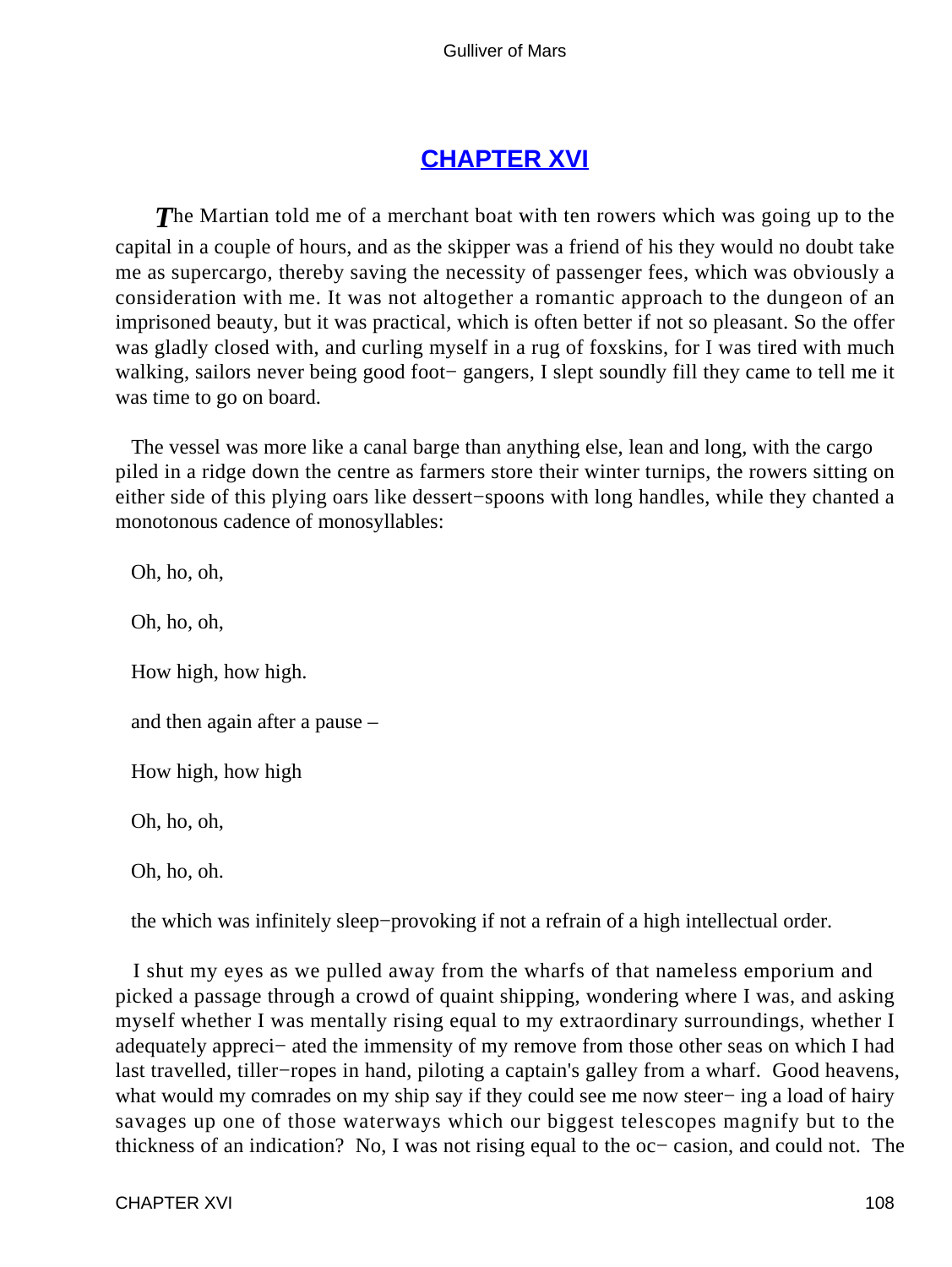human mind is of but limited capacity after all, and such freaks of fortune are beyond its conception. I knew I was where I was, but I knew I should probably never get the chance of telling of it, and that no one would ever believe me if I did, and I re− signed myself to the inevitable with sullen acquiescence, smothering the wonder that might have been overwhelming in passing interests of the moment.

 There is little to record of that voyage. We passed through a fleet of Ar−hap's warships, empty and at anchor in double line, serviceable half−decked cutters, built of solid timber, not pumpkin rind it was pleasant to notice, and then the town dropped away as we proceeded up a stream about as broad as the Hudson at its widest, and profusely studded with islands. This water was bitterly salt and joined an− other sea on the other side of the Martian continent. Yet it had a pronounced flow against us eastward, this tide running for three spring months and being followed, I learned, as ocean temperatures varied, by a flow in the opposite direction throughout the summer.

 Just at present the current was so strong eastwards, the moisture beaded upon my rowers' tawny hides as they strug− gled against it, and their melancholy song dawdled in «linked sweetness long drawn out,» while the swing of their oars grew longer and longer. Truly it was very hot, far hotter than was usual for the season, these men declared, and pos− sibly this robbed me of my wonted energy, and you, gentle reader, of a description of all the strange things we passed upon that highway.

 Suffice it to say we spent a scorching afternoon, the greater part of a stifling night moored under a mud−bank with a grove of trees on top from which gigantic fire−flies hung as though the place were illuminated for a garden fete, and then, rowing on again in the comparatively cool hours before dawn, turned into a backwater at cock−crow.

 The skipper of our cargo boat roused me just as we turned, putting under my sleepy nostrils a handful of toasted beans on a leaf, and a small cup full of something that was not coffee, but smelt as good as that matutinal beverage always does to the tired traveller.

 Over our prow was an immense arch of foliage, and under− neath a long arcade of cool black shadows, sheltering still water, till water and shadow suddenly ended a quarter of a mile down in a patch of brilliant colour. It was as peaceful as could be in the first morning light, and to me over all there was the inexpressible attraction of the unknown.

 As our boat slipped silently forward up this leafy lane, a thin white «feather» in her mouth alone breaking the steely surface of the stream, the men rested from their work and began, as sailors will, to put on their shore−going clothes, the while they chatted in low tones over the profits of the voyage. Overhead flying squirrels were flitting to and fro like bats, or shelling fruit whereof the husks fell with a pleasant splash about us, and on one bank a couple of early mothers were washing their babies, whose smothered protests were almost the only sound in this morning world.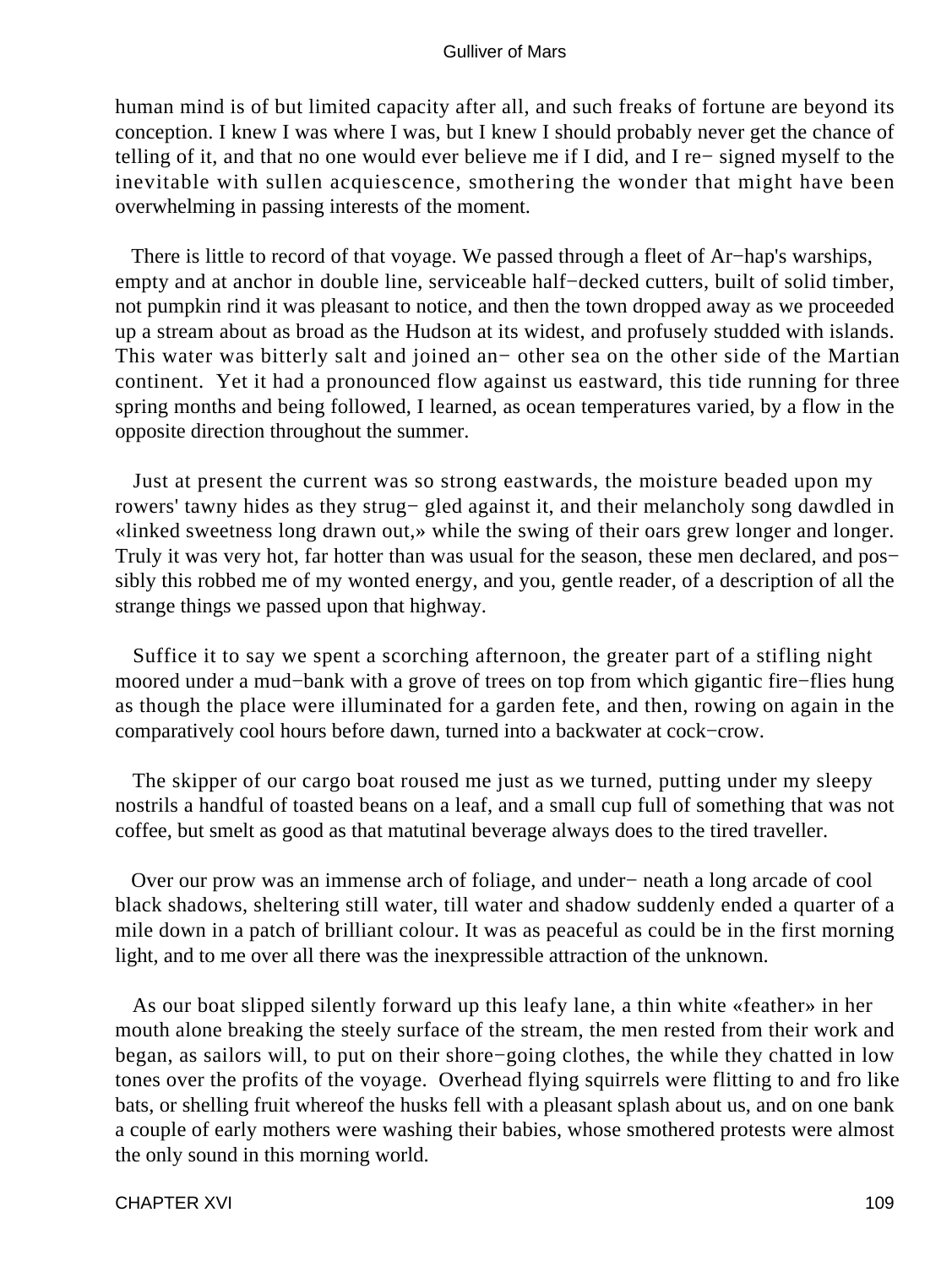Another silent dip or two of the oars and the colour ahead crystallised into a town. If I said it was like an African village on a large scale, I should probably give you the best description in the fewest words. From the very water's edge up to the crown of a low hill inland, extended a mass of huts and wooden buildings, embowered and partly hidden in bright green foliage, with here and there patches of millet, or some such food plant, and the flowers that grow everywhere so abundantly in this country. It was all Arcadian and peaceful enough at the moment, and as we drew near the men were just coming out to the quays along the har− bour front, the streets filling and the town waking to busy life.

 A turn to the left through a watergate defended by towers of wood and mud, and we were in the city harbour itself; boats of many kinds moored on every side; quaint craft from the gulfs and bays of Nowhere, full of unheard−of merch− andise, and manned by strange−faced crews, every vessel a romance of nameless seas, an epitome of an undiscovered world, and every moment the scene grew busier as the breakfast smoke arose, and wharf and gangway set to work upon the day's labours.

 Our boat – loaded, as it turned out, with spoil from Seth – was run to a place of honour at the bottom of the town square, and was an object of much curiosity to a small crowd which speedily collected and lent a hand with the mooring ropes, the while chatting excitedly with the crew about further tribute and the latest news from overseas. At the same time a swarthy barbarian, whose trappings showed him to be some sort of functionary, came down to our «captain,» much wagging of heads and counting of notched sticks taking place between them.

 I, indeed, was apparently the least interesting item of the cargo, and this was embarrassing. No hero likes to be ne− glected, it is fatal to his part. I had said my prayers and steeled myself to all sorts of fine endurance on the way up, and here, when it came to the crisis, no one was anxious to play the necessary villain. They just helped me ashore civilly enough, the captain nodded his head at me, mutter− ing something in an indifferent tone to the functionary about a ghost who had wandered overseas and begged a passage up the canal; the group about the quay stared a little, but that was all.

 Once I remember seeing a squatting, life−size heathen idol hoisted from a vessel's hold and deposited on a sugar−box on a New York quay. Some ribald passer−by put a battered felt hat upon Vishnu's sacred curls, and there the poor image sat, an alien in an indifferent land, a sack across its shoulders, a «billycock» upon its head, and honoured at most with a passing stare. I thought of that lonely image as al− most as lonely I stood on the Thither men's quay, without the support of friends or heroics, wondering what to do next.

 However, a cheerful disposition is sometimes better than a banking account, and not having the one I cultivated the other, sunning myself amongst the bales for a time, and then, since none seemed interested in me, wandered off into the town, partly to satisfy my curiosity, and partly in the vague hope of ascertaining if my princess was really here, and, if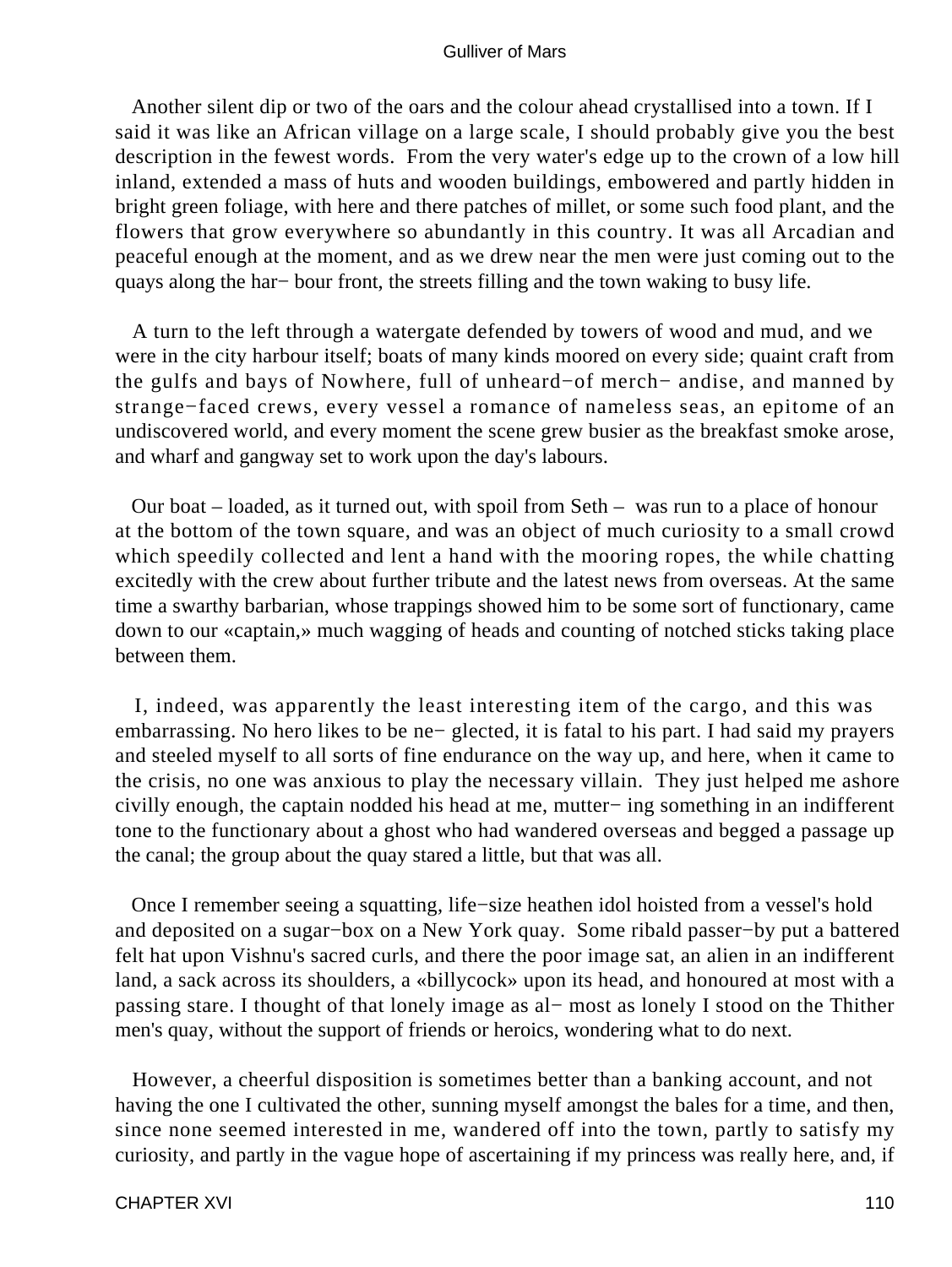possible, getting sight of her.

 Meanwhile it turned hot with a supernatural, heavy sort of heat altogether, I overheard passersby exclaiming, out of the common, and after wandering for an hour through gardens and endless streets of thatched huts, I was glad enough to throw myself down in the shadow of some trees on the outskirts of the great central pile of buildings, a whole village in itself of beam−built towers and dwelling− place, suggesting by its superior size that it might actually be Ar−hap's palace.

 Hotter and hotter it grew, while a curious secondary sunrise in the west, the like of which I never saw before seemed to add to the heat, and heavier and heavier my eye− lids, till I dozed at last, and finally slept uncomfortably for a time.

 Rousing up suddenly, imagine my surprise to see sitting, chin on knees, about a yard away, a slender girlish figure, infinitely out of place in that world of rough barbarians. Was it possible? Was I dreaming? No, there was no doubt about it, she was a girl of the Hither folk, slim and pretty, but with a wonderfully sad look in her gazelle eyes, and scarcely a sign of the indolent happiness of Seth in the pale little face regarding me so fixedly.

 «Good gracious, miss,» I said, still rubbing my eyes and doubting my senses, «have you dropped from the skies? You are the very last person I expected to see in this barbarian place.»

 «And you too, sir. Oh, it is lovely to see one so newly from home, and free−seeming – not a slave.»

«How did you know I was from Seth?»

 «Oh, that was easy enough,» and with a little laugh she pointed to a pebble lying between us, on which was a piece of battered sweetmeat in a perforated bamboo box. Poor An had given me something just like that in a playful mood, and I had kept it in my pocket for her sake, being, as you will have doubtless observed, a sentimental young man, and now I clapped my hand where it should have been, but it was gone.

 «Yes,» said my new friend, «that is yours. I smelt the sweetmeat coming up the hill, and crossed the grass until I found you here asleep. Oh, it was lovely! I took it from your pocket, and white Seth rose up before my swimming eyes, even at the scent of it. I am Si, well named, for that in our land means sadness, Si, the daughter of Prince Hath's chief sweetmeat−maker, so I should know something of such stuff. May I, please, nibble a little piece?»

 «Eat it all, my lass, and welcome. How came you here? But I can guess. Do not answer if you would rather not.»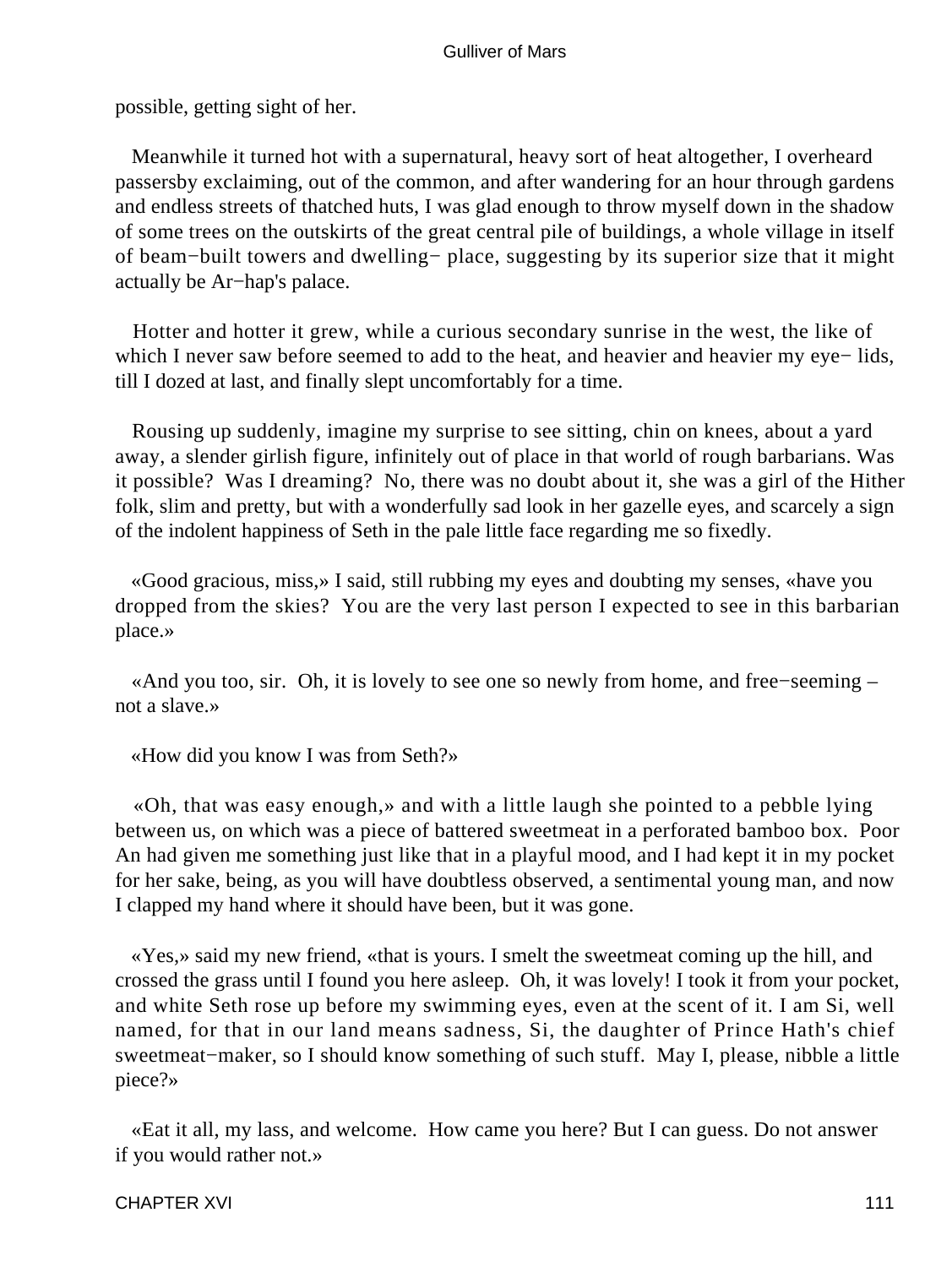«Ay, but I will. It is not every day I can speak to ears so friendly as yours. I am a slave, chosen for my luckless beauty as last year's tribute to Ar−hap.»

«And now?»

 «And now the slave of Ar−hap's horse−keeper, set aside to make room for a fresher face.»

«And do you know whose face that is?»

 «Not I, a hapless maid sent into this land of horrors, to bear ignominy and stripes, to eat coarse food and do coarse work, the miserable plaything of some brute in semi−human form, with but the one consolation of dying early as we tribute−women always die. Poor comrade in exile, I only know her as yet by sympathy.»

«What if I said it was Heru, the princess?»

The Martian girl sprang to her feet, and clasping her hands exclaimed,

 «Heru, the Slender! Then the end comes, for it is written in our books that the last tribute is paid when the best is paid. Oh, how splendid if she gave herself of free will to this slavery to end it once for all. Was it so?»

 «I think, Si, your princess could not have known of that tradition; she did not come willingly. Besides, I am come to fetch her back, if it may be, and that spoils the look of sacrifice.»

 «You to fetch her back, and from Ar−hap's arms? My word, Sir Spirit, you must know some potent charms; or, what is less likely, my countrymen must have amazingly improved in pluck since I left them. Have you a great army at hand?»

 But I only shook my head, and, touching my sword, said that here was the only army coming to rescue Heru. Whereon the lady replied that she thought my valour did me more honour than my discretion. How did I propose to take the princess from her captors?

 «To tell the truth, damsel, that is a matter which will have to be left to your invention, or the kindness of such as you. I am here on a hare−brained errand, playing knight− errant in a way that shocks my common sense. But since the matter has gone so far I will see it through, or die in the attempt. Your bully lord shall either give me Heru, stock, lock, and block, or hang me from a yard−arm. But I would rather have the lady. Come, you will help me; and, as a beginning, if she is in yonder shanty get me speech with her.»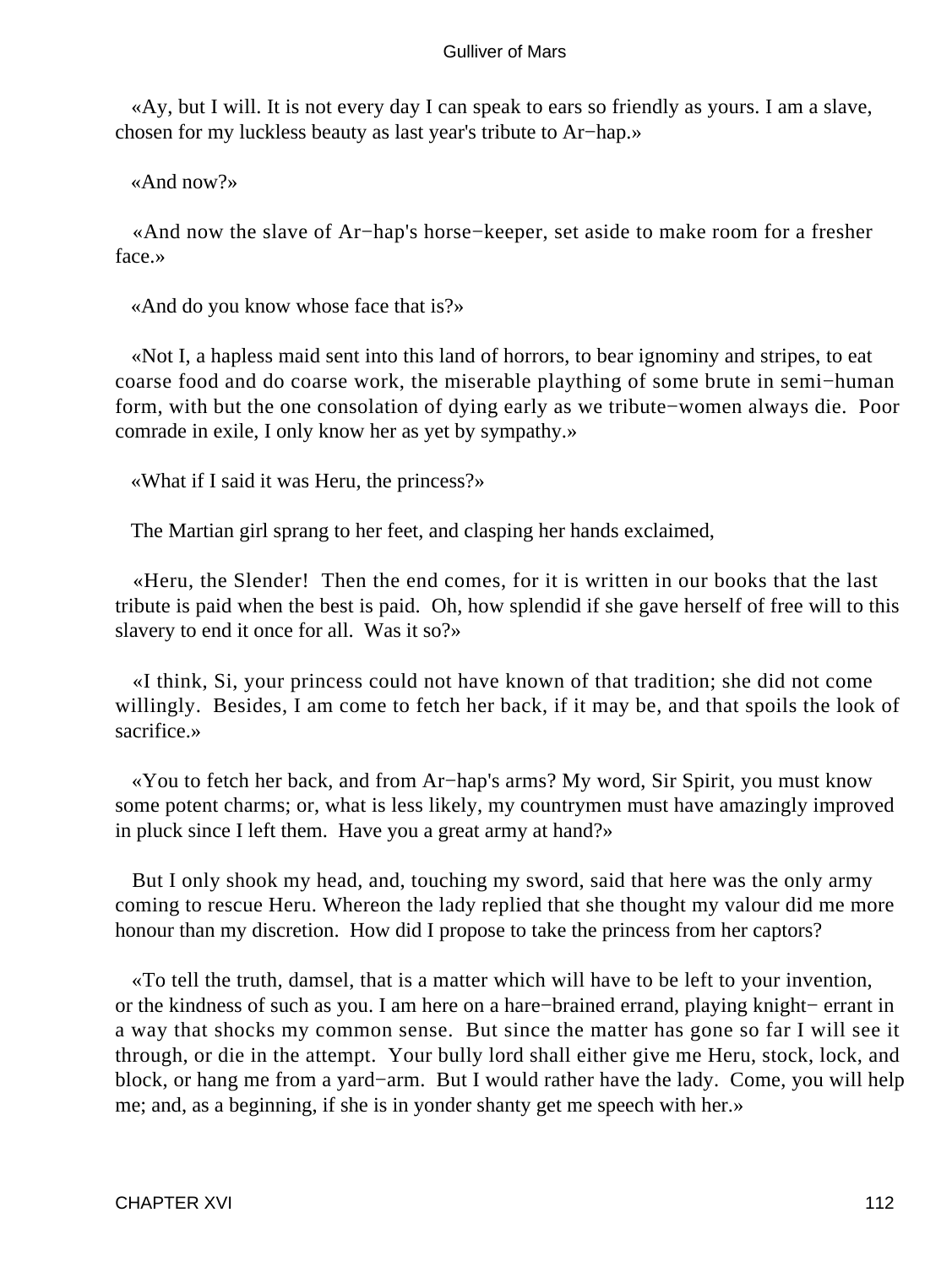Poor Si's eyes dilated at the peril of the suggestion, and I saw the sluggish Martian nature at war against her better feelings. But presently the latter conquered. «I will try,» she said. «What matter a few stripes more or less?» pointing to her rosy shoulders where red scars crisscross upon one an− other showed how the Martian girls fared in Ar−hap's palace when their novelty wore off. «I will try to help you; and if they kill me for it – why, that will not matter much.» And forthwith in that blazing forenoon under the flickering shadow of the trees we put our heads together to see what we might do for Heru.

 It was not much for the moment. Try what we would that afternoon, I could not persuade those who had charge of the princess to let me even approach her place of im− prisonment, but Si, as a woman, was more successful, actually seeing her for a few moments, and managed to whisper in her ear that I had come, the Spirit−with−the−gold−buttons− down−his front, afterwards describing to me in flowing Mar− tian imagery – but doubtless not more highly coloured than poor Heru's emotion warranted – how delightedly that lady had received the news.

 Si also did me another service, presenting me to the porter's wife, who kept a kind of boarding−house at the gates of Ar−hap's palace for gentlemen and ladies with grievances. I had heard of lobbying before, and the pre− sentation of petitions, though I had never indulged myself in the pastime; but the crowd of petitioners here, with petitions as wild and picturesque as their own motley ap− pearances, was surely the strangest that ever gathered round a seat of supreme authority.

 Si whispered in the ear of that good woman the nature of my errand, with doubtless some blandishment of her own; and my errand being one so much above the vulgar and so nearly touching the sovereign, I was at once ac− corded a separate room in the gate−house, whence I could look down in comparative peace on the common herd of suitors, and listen to the buzz of their invective as they practised speeches which I calculated it would take Ar−hap all the rest of his reign to listen to, without allowing him any time for pronouncing verdicts on them.

 Here I made myself comfortable, and awaited the return of the sovereign as placidly as might be. Meanwhile fate was playing into my feeble hands.

 I have said it was hot weather. At first this seemed but an outcome of the Martian climate, but as the hours went by the heat developed to an incredible extent. Also that red glare previously noted in the west grew in intensity, till, as the hours slipped by, all the town was staring at it in panting horror. I have seen a prairie on fire, luckily from the far side of a comfortably broad river, and have ridden through a pine− forest when every tree for miles was an uplifted torch, and pungent yellow smoke rolled down each corrie side in grey rivers crested with dancing flame. But that Martian glare was more sombre and terrible than either.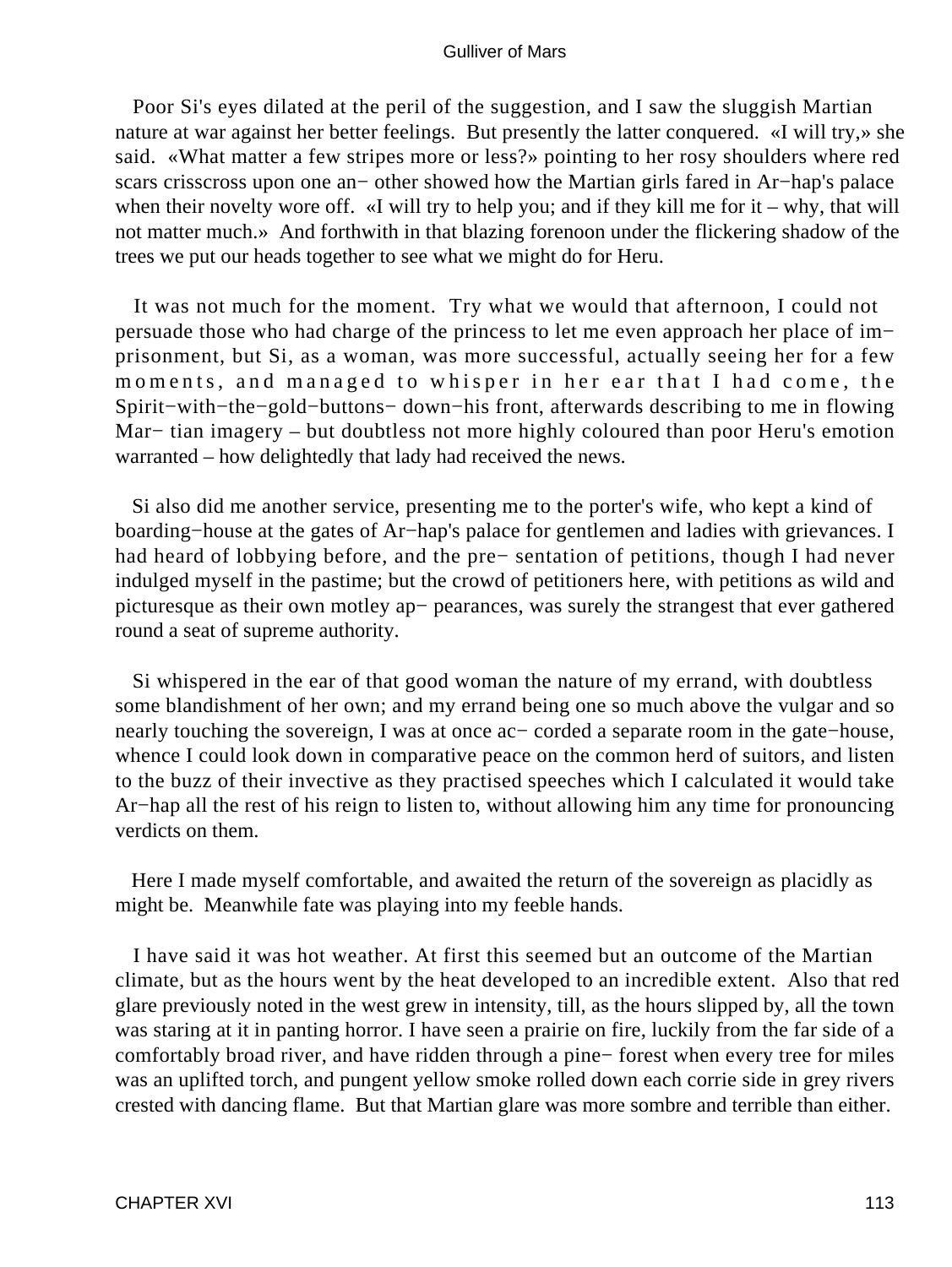«What is it?» I asked of poor Si, who came out gasping to speak to me by the gate−house.

 «None of us know, and unless the gods these Thither folk believe in are angry, and intend to destroy the world with yonder red sword in the sky, I cannot guess. Perhaps,» she added, with a sudden flash of inspiration, «it comes by your machinations for Heru's help.»

#### «No!»

 «If not by your wish, then, in the name of all you love, set your wish against it. If you know any incantations suitable for the occasion, oh, practise them now at once, for look, even the very grass is withering; birds are dropping from trees; fishes, horribly bloated, are beginning to float down the steaming rills; and I, with all others, have a nameless dread upon me.»

 Hotter and hotter it grew, until about sunset the red blaze upon the sky slowly opened, and showed us for about half an hour, through the opening a lurid, flame−coloured meteor far out in space beyond; then the cleft closed again, and through that abominable red curtain came the very breath of Hades.

 What was really happening I am not astronomer enough to say, though on cooler consideration I have come to the conclusion that our planet, in going out to its summer pastures in the remoter fields of space, had somehow come across a wandering lesser world and got pretty well singed in passing. This is purely my own opinion, and I have not yet submitted it to the kindly authorities of the Lick Obser− vatory for verification. All I can say for certain is that in an incredibly short space of time the face of the country changed from green to sear, flowers drooped; streams (there were not many in the neighbourhood apparently) dried up; fishes died; a mighty thirst there was nothing to quench set− tled down on man and beast, and we all felt that unless Providence listened to the prayers and imprecations which the whole town set to work with frantic zeal to hurl at it, or that abominable comet in the sky sheered off on another tack with the least possible delay, we should all be re− duced to cinders in a very brief space of time.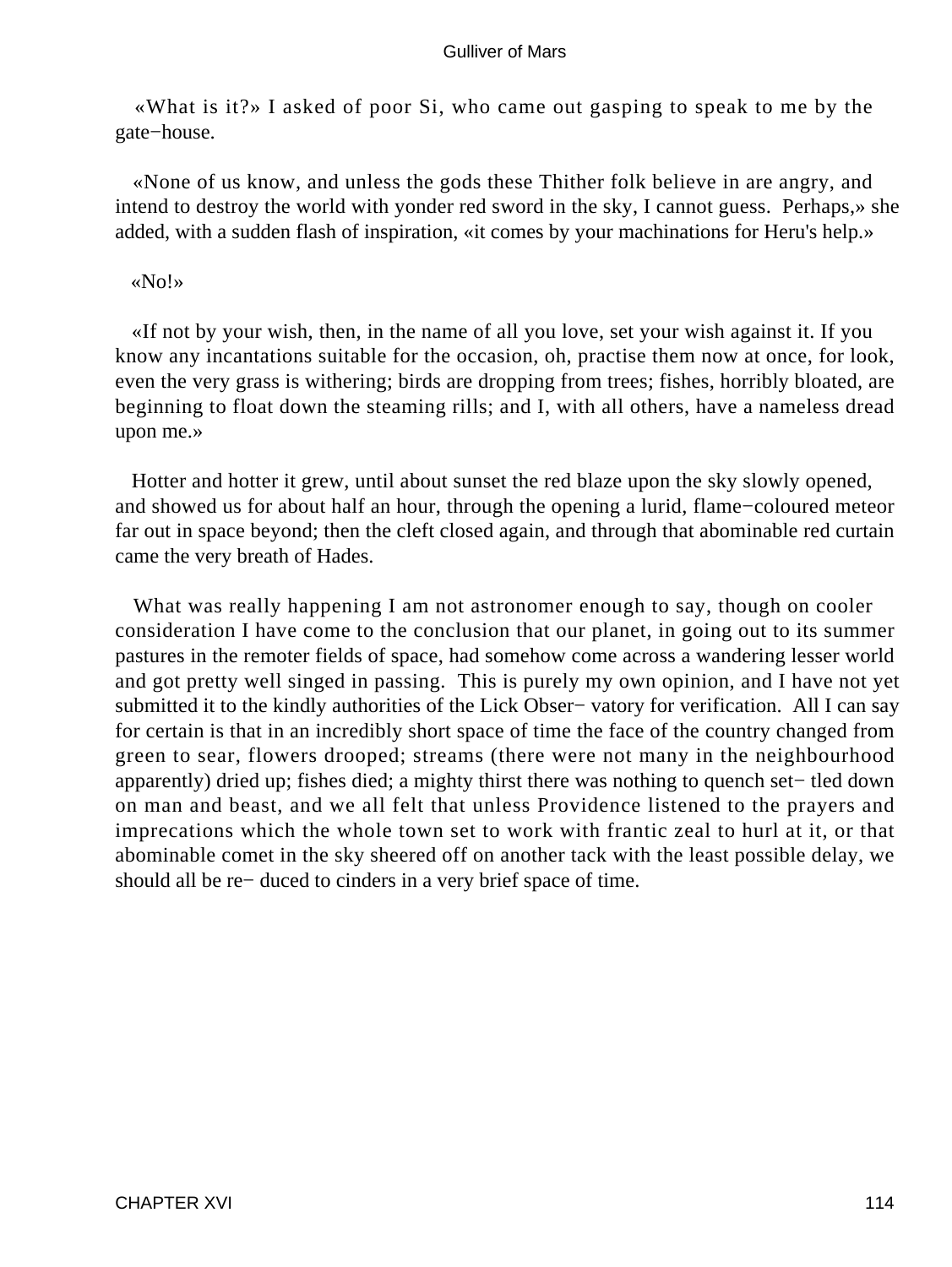# **[CHAPTER XVII](#page-144-0)**

*T*he evening of the second day had already come, when Ar−hap arrived home after weekending amongst a tribe of rebellious subjects. But any imposing State entry which might have been intended was rendered impossible by the heat and the threat of that baleful world in the western sky.

 It was a lurid but disordered spectacle which I wit− nessed from my room in the gate−house just after nightfall. The returning army had apparently fallen away exhausted on its march through the town; only some three hundred of the bodyguard straggled up the hill, limp and sweating, behind a group of pennons, in the midst of which rode a horseman whose commanding presence and splendid war harness impressed me, though I could not make out his features; a wild, impressionist scene of black outlines, tossing headgear, and spears glittering and vanishing in front of the red glare in the sky, but nothing more. Even the dry throats of the suitors in the courtyard hardly mustered a husky cry of welcome as the cavalcade trooped into the enclosure, and then the shadows enfolded them up in silence, and, too hot and listless to care much what the morrow brought forth, I threw myself on the bare floor, tossing and turning in a vain endeavour to sleep until dawn came once more.

 A thin mist which fell with daybreak drew a veil over the horrible glare in the west for an hour or two, and taking advantage of the slight alleviation of heat, I rose and went into the gardens to enjoy a dip in a pool, making, with its surrounding jungle of flowers, one of the pleasantest things about the wood−king's forest citadel. The very earth seemed scorched and baking underfoot – and the pool was gone! It had run as dry as a limekiln; nothing remained of the pretty fall which had fed it but a miserable trickle of drops from the cascade above. Down beyond the town shone a gleam of water where the bitter canal steamed and sim− mered in the first grey of the morning, but up here six months of scorching drought could not have worked more havoc. The very leaves were dropping from the trees, and the luxuriant growths of the day before looked as though a simoon had played upon them.

 I staggered back in disgust, and found some show of official activity about the palace. It was the king's custom, it appeared, to hear petitions and redress wrongs as soon after his return as possible, but today the ceremony was to be cut short as his majesty was going out with all his court to a neighbouring mountain to «pray away the comet,» which by this time was causing dire alarm all through the city.

 «Heaven's own particular blessing on his prayers, my friend,» I said to the man who told me this. «Unless his majesty's orisons are fruitful, we shall all be cooked like baked potatoes before nightfall, and though I have faced many kinds of death, that is not the one I would choose by preference. Is there a chance of myself being heard at the throne? Your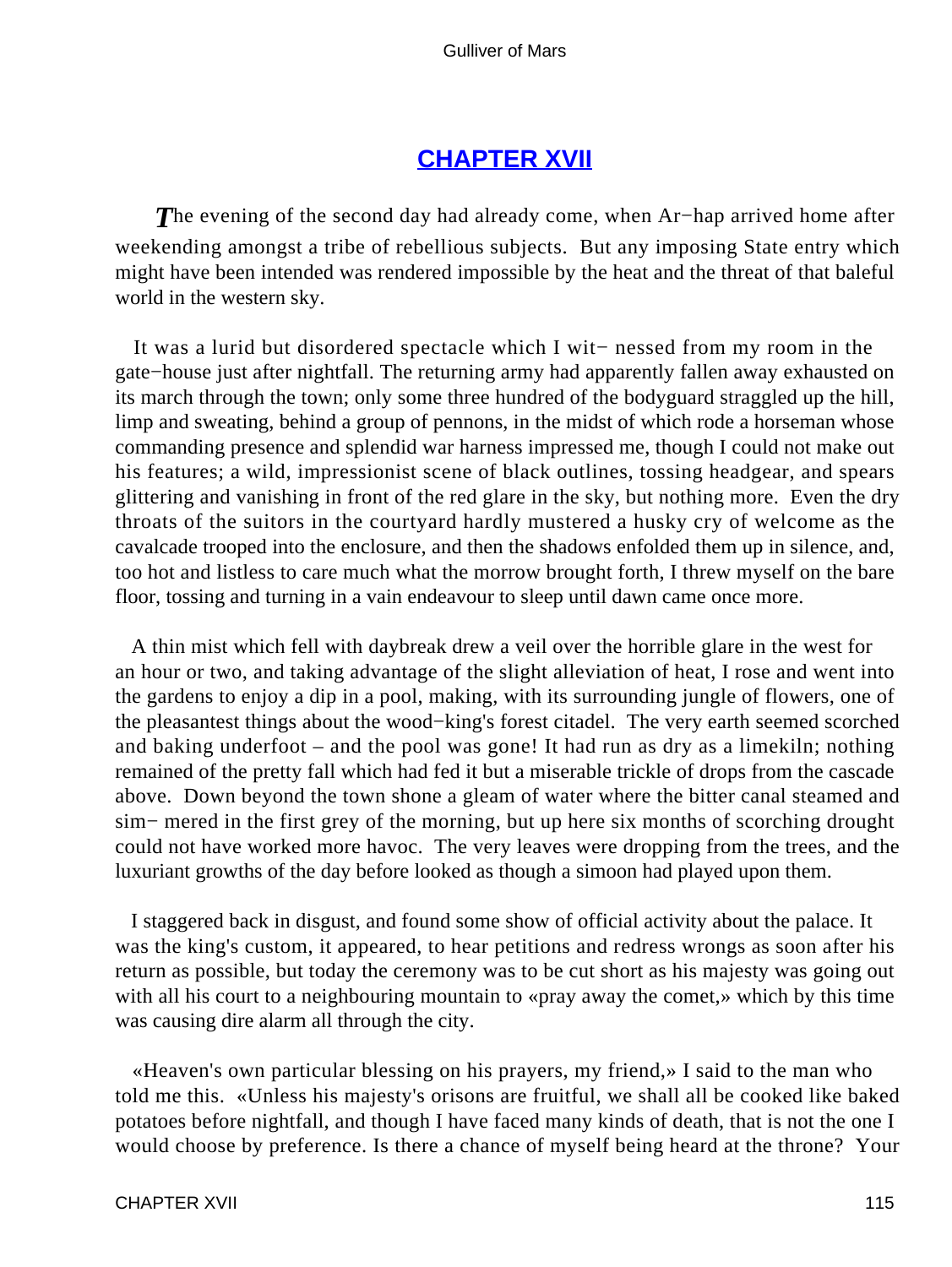peculiar climate tempts me to hurry up with my business and begone if I may.»

 «Not only may you be heard, sir, but you are sum− moned. The king has heard of you somehow, and sent me to find and bring you into his presence at once.»

 «So be it,» I said, too hot to care what happened. «I have no levee dress with me. I lost my luggage check some time ago, but if you will wait outside I will be with you in a moment.»

 Hastily tidying myself up, and giving my hair a comb, as though just off to see Mr. Secretary for the Navy, or on the way to get a senator to push a new patent medicine for me, I rejoined my guide outside, and together we crossed the wide courtyard, entered the great log−built portals of Ar−hap's house, and immediately afterwards found ourselves in a vast hall dimly lit by rays coming in through square spaces under the eaves, and crowded on both sides with guards, courtiers, and supplicants. The heat was tre− mendous, the odour of Thither men and the ill−dressed hides they wore almost overpowering. Yet little I recked for either, for there at the top of the room, seated on a dais made of rough−hewn wood inlet with gold and covered with splendid furs, was Ar−hap himself.

 A fine fellow, swarthy, huge, and hairy, at any other time or place I could have given him due admiration as an admirable example of the savage on the borderland of grace and culture, but now I only glanced at him, and then to where at his side a girl was crouching, a gem of human loveliness against that dusky setting. It was Heru, my ravished princess, and, still clad in her diaphanous Hither robes, her face white with anxiety, her eyes bright as stars, the embodiment of helpless, flowery beauty, my heart turned over at sight of her.

 Poor girl! When she saw me stride into the hall she rose swiftly from Ar−hap's side, clasped her pretty hands, and giving a cry of joy would have rushed towards me, but the king laid a mighty paw upon her, under which she subsided with a shiver as though the touch had blanched all the life within.

«Good morning, your majesty,» I said, walking boldly up to the lower step of the dais.

 «Good morning, most singular−looking vagrant from the Unknown,» answered the monarch. "In what way can I be of service to you?''

 «I have come about that girl,» I said, nodding to where Heru lay blossoming in the hot gloom like some night− flowering bud. «I do not know whether your majesty is aware how she came here, but it is a highly discreditable incident in what is doubtless your otherwise blameless reign. Some rough scullions intrusted with the duty of col− lecting your majesty's customs asked Prince Hath of the Hither people to point out the most attractive young person at his wedding feast, and the prince indicated that lady there at your side. It was a dirty trick, and all the worse because it was inspired by malice, which is the meanest of all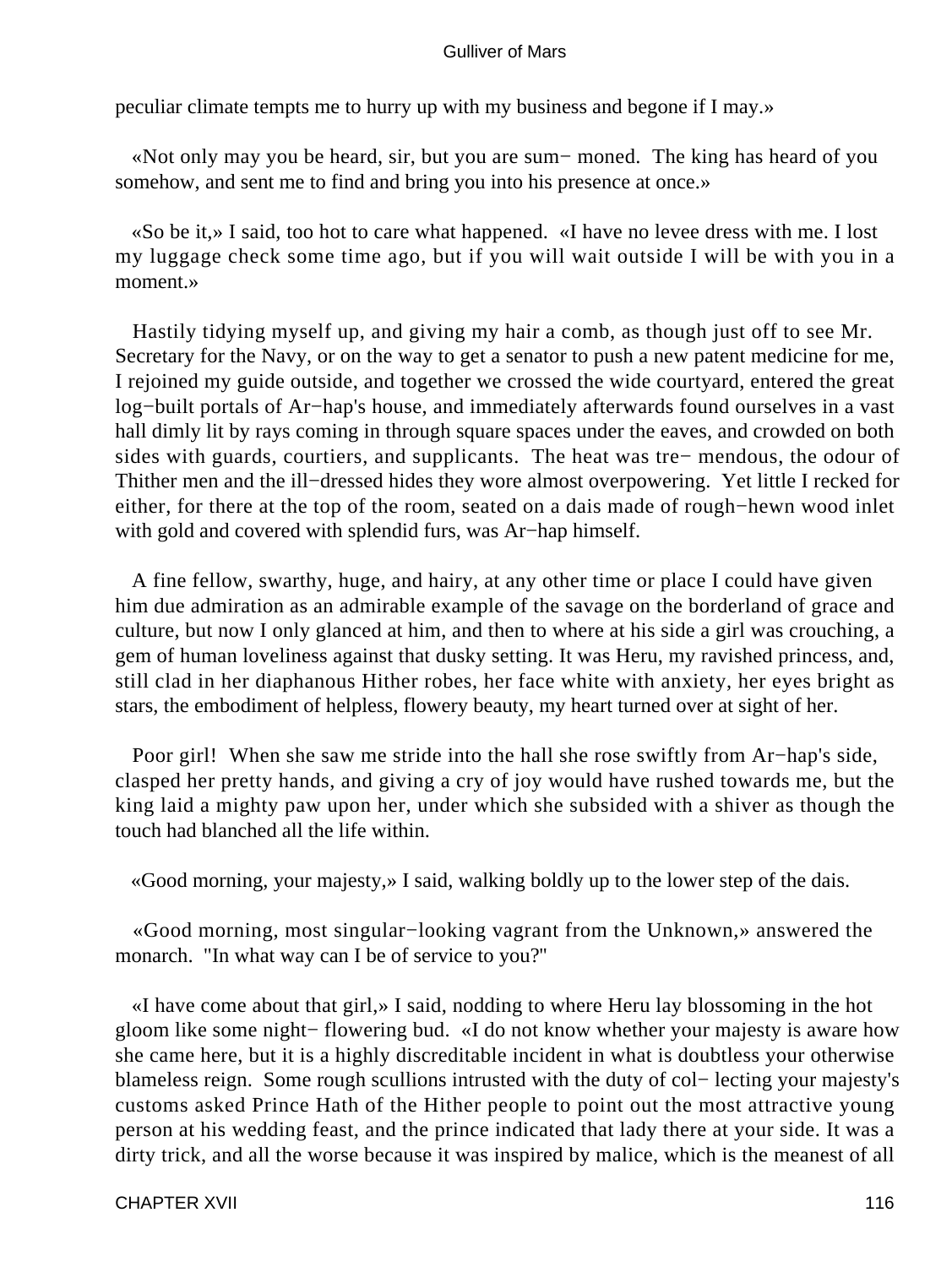weaknesses. I had the pleasure of knocking down some of your majesty's representatives, but they stole the girl away while I slept, and, briefly, I have come to fetch her back.»

 The monarch had followed my speech, the longest ever made in my life, with fierce, blinking eyes, and when it stopped looked at poor shrinking Heru as though for ex− planation, then round the circle of his awestruck courtiers, and reading dismay at my boldness in their faces, burst into a guttural laugh.

 «I suppose you have the great and puissant Hither nation behind you in this request, Mr. Spirit?»

 «No, I came alone, hoping to find justice here, and, if not, then prepared to do all I could to make your majesty curse the day your servants maltreated my friends.»

 «Tall words, stranger! May I ask what you propose to do if Ar−hap, in his own palace, amongst his people and soldiers, refuses to disgorge a pretty prize at the bidding of one shabby interloper – muddy and friendless?»

«What should I do?»

«Yes,» said the king, with a haughty frown. «What would you do?»

 I do not know what prompted the reply. For a moment I was completely at a loss what to say to this very obvious question, and then all on a sudden, remembering they held me to be some kind of disembodied spirit, by a happy inspiration, fixing my eyes grimly on the king, I answered,

«What would I do? Why, **I would haunt** YOU!»

 It may not seem a great stroke of genius here, but the effect on the Martian was instantaneous. He sat straight up, his hands tightened, his eyes dilated, and then fidgeting un− easily, after a minute he beckoned to an over−dressed in− dividual, whom Heru afterwards told me was the Court necromancer, and began whispering in his ear.

 After a minute's consultation he turned again, a rather frightened civility struggling in his face with anger, and said, «We have no wish, of course, stranger, to offend you or those who had the honour of your patronage. Perhaps the princess here was a little roughly handled, and, I con− fess, if she were altogether as reluctant as she seems, a lesser maid would have done as well. I could have wooed this one in Seth, where I may shortly come, and our espousals would possibly have lent, in the eyes of your friends, quite a cheerful aspect to my arrival. But my am− bassadors have had no great schooling in diplomacy; they have brought Princess Heru here, and how can I hand her over to one I know nothing of? How do I know you are a ghost, after all? How do I know you have anything but a rusty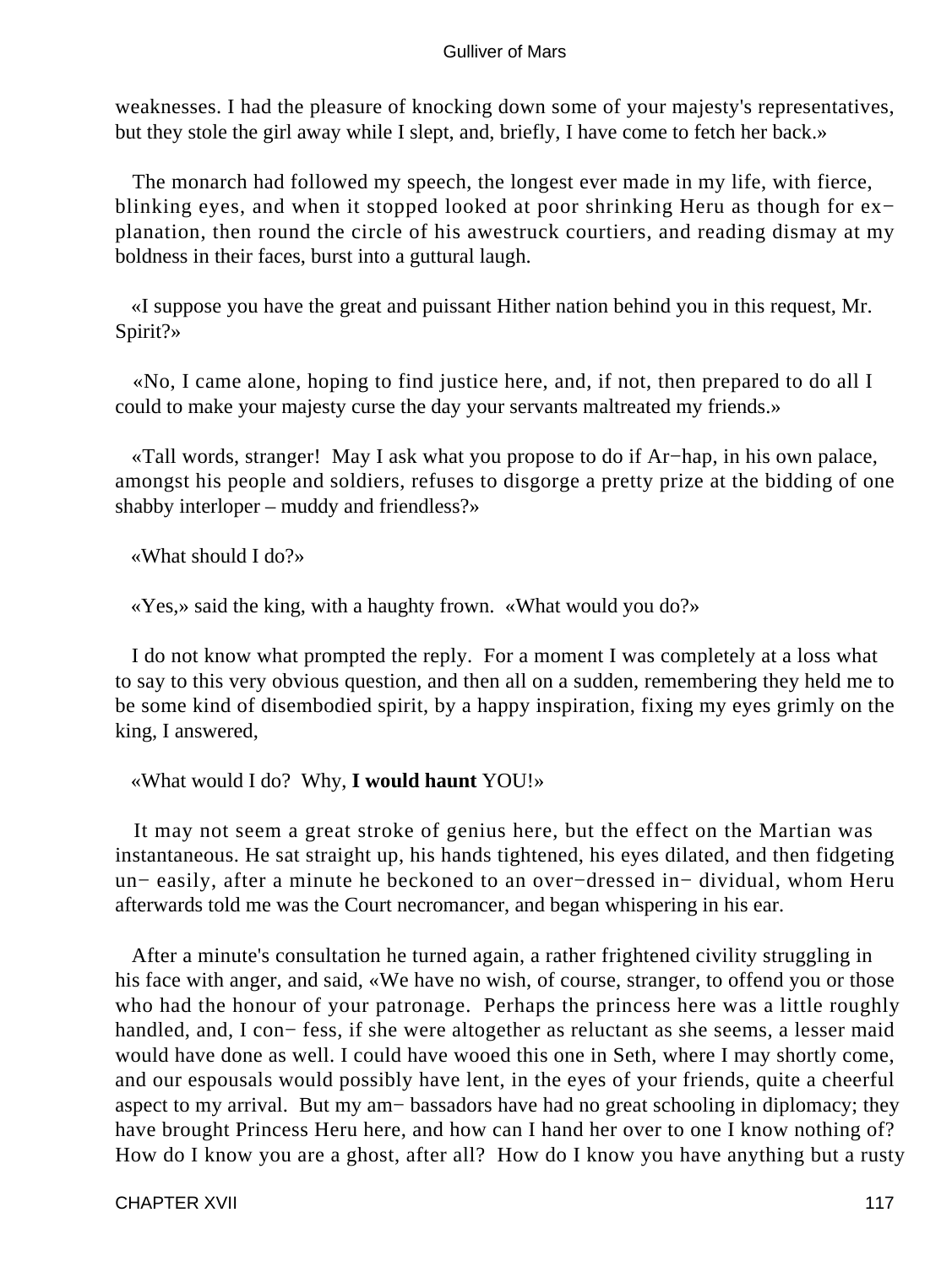sword and much impertinence to back your as– tounding claim?»

 «Oh, let it be just as you like,» I said, calmly shelling and eating a nut I had picked up. «Only if you do not give the maid back, why, then  $-\infty$  And I stopped as though the sequel were too painful to put into words.

 Again that superstitious monarch of a land thronged with malicious spirits called up his magician, and, after they had consulted a moment, turned more cheerfully to me.

 «Look here, Mister−from−Nowhere, if you are really a spirit, and have the power to hurt as you say, you will have the power also to go and come between the living and the dead, between the present and the past. Now I will set you an errand, and give you five minutes to do it in.»

«Five minutes!» I exclaimed in incautious alarm.

 «Five minutes,» said the monarch savagely. «And if in that time the errand is not done, I shall hold you to be an impostor, an impudent thief from some scoundrel tribe of this world of mine, and will make of you an example which shall keep men's ears tingling for a century or two.»

 Poor Heru dropped in a limp and lovely heap at that dire threat, while I am bound to say I felt somewhat uncomfortable, not unnaturally when all the circumstances are considered, but contented myself with remarking, with as much bravado as could be managed,

«And now to the errand, Ar−hap. What can I do for your majesty?»

 The king consulted with the rogue at his elbow, and then nodding and chuckling in expectancy of his triumph, addressed me.

 «Listen,» he cried, smiting a huge hairy hand upon his knee, «listen, and do or die. My magician tells me it is record− ed in his books that once, some five thousand years ago, when this land belonged to the Hither people, there lived here a king. It is a pity he died, for he seems to have been a jovial old fellow; but he did die, and, according to their custom, they floated him down the stream that flows to the regions of eternal ice, where doubtless he is at this present moment, caked up with ten million of his subjects. Now just go and find that sovereign for me, oh you bold−tongued dweller in other worlds!»

 «And if I go how am I to know your ancient king, as you say, amongst ten million others?»

 «That is easy enough,» quoth Ar−hap lightly. «You have only to pass to and fro through the ice mountains, opening the mouths of the dead men and women you meet, and when you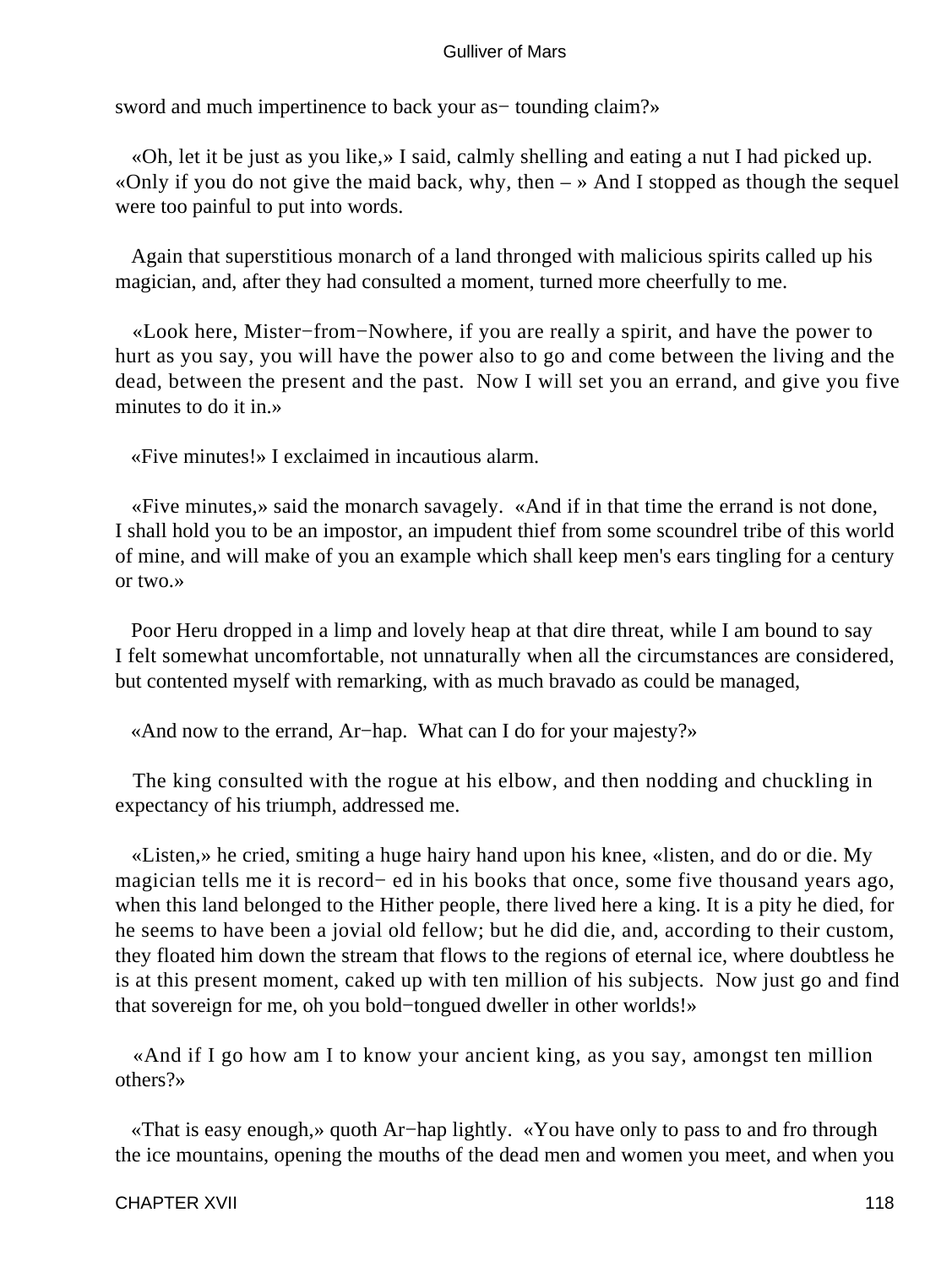come to a middle−sized man with a fillet on his head and a jaw mended with gold, that will be he whom you look for. Bring me that fillet here within five minutes and the maid is yours.»

 I started, and stared hard in amazement. Was this a dream? Was the royal savage in front playing with me? By what incredible chance had he hit upon the very errand I could answer to best, the very trophy I had brought away from the grim valley of ice and death, and had still in my shoulder−bag? No, he was not playing; he was staring hard in turn, joying in my apparent confusion, and clearly thinking he had cornered me beyond hope of redemption.

 «Surely your mightiness is not daunted by so simple a task,» scowled the sovereign, playing with the hilt of his huge hunting−knife, «and all amongst your friends' kindred too. On a hot day like this it ought to be a pleasant saunter for a spirit such as yourself.»

 «Not daunted,» I answered coldly, turning on my heels towards the door, «only marvelling that your majesty's skull and your necromancer's could not between them have de− vised a harder task.»

 Out into the courtyard I went, with my heart beating finely in spite of my assumed indifference; got the bag from a peg in my sleeping−room, and was back before the log throne ere four minutes were gone.

 «The old Hither king's compliments to your majesty,» I said, bowing, while a deathly hush fell on all the assembly, «and he says though your ancestors little liked to hear his voice while alive, he says he has no objection to giving you some jaw now he is dead,» and I threw down on the floor the golden circlet of the frozen king.

 Ar−hap's eyes almost started from his head as, with his courtiers, he glared in silent amazement at that shining thing while the great drops of fear and perspiration trickled down his forehead. As for poor Heru, she rose like a spirit behind them, gazed at the jaw−bone of her mythical an− cestor, and then suddenly realising my errand was done and she apparently free, held out her hands, and, with a tremulous cry, would have come to me.

 But Ar−hap was too quick for her. All the black savage blood swelled into his veins as he swept her away with one great arm, and then with his foot gave the luckless jaw a kick that sent it glittering and spinning through the far doorway out into the sunshine.

 «Sit down,» he roared, «you brazen wench, who are so eager to leave a king's side for a nameless vagrant's care! And you, sir,» turning to me, and fairly trembling with rage and dread, «I will not gainsay that you have done the errand set you, but it might this once be chance that got you that cursed token, some one happy turn of luck. I will not yield my prize on one throw of the dice. Another task you must do. Once might be chance, but such chance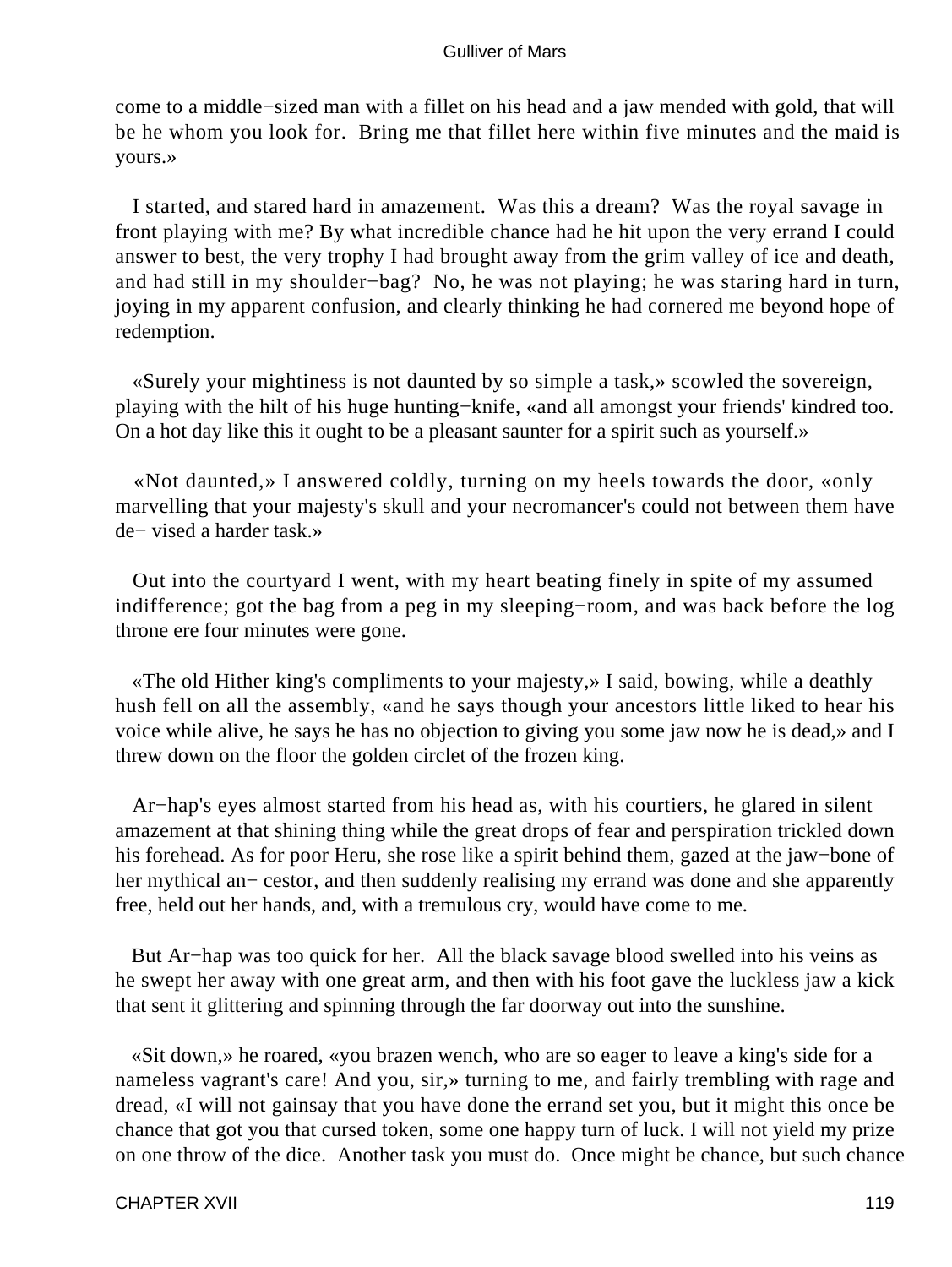comes not twice.»

«You swore to give me the maid this time.»

«And why should I keep my word to a half−proved spirit such as you?»

 «There are some particularly good reasons why you should,» I said, striking an attitude which I had once seen a music−hall dramatist take when he was going to blast somebody's future – a stick with a star on top of it in his hand and forty lines of blank verse in his mouth.

The king writhed, and begged me with a sign to desist.

 «We have no wish to anger you. Do us this other task and none will doubt that you are a potent spirit, and even I, Ar−hap, will listen to you.»

«Well, then,» I answered sulkily, «what is it to be this time?»

 After a minute's consultation, and speaking slowly as though conscious of how much hung on his words, the king said,

 «Listen! My soothsayer tells me that somewhere there is a city lost in a forest, and a temple lost in the city, and a tomb lost in the temple; a city of ghosts and djins given over to bad spirits, wherefore all human men shun it by day and night. And on the tomb is she who was once queen there, and by her lies her crown. Quick! oh you to whom all dis− tances are nothing, and who see, by your finer essence, into all times and places. Away to that city! Jostle the memories of the unclean things that hide in its shadows; ask which amongst them knows where dead Queen Yang still lies in dusty state. Get guides amongst your comrade ghosts. Find Queen Yang, and bring me here in five minutes the bloody circlet from her hair.»

 Then, and then for the first time, I believed the planet was haunted indeed, and I myself unknowingly under some strange and watchful influence. Spirits, demons! Oh! what but some incomprehensible power, some unseen influence shap− ing my efforts to its ends, could have moved that hairy barbarian to play a second time into my hands like this, to choose from the endless records of his world the second of the two incidents I had touched in hasty travel through it? I was almost overcome for a minute; then, pulling myself together, strode forward fiercely, and, speaking so that all could hear me, cried, «Base king, who neither knows the capacities of a spirit nor has learned as yet to dread its anger, see! your commission is executed in a thought, just as your punishment might be. Heru, come here.» And when the girl, speechless with amazement, had risen and slipped over to me, I straightened her pretty hair from her fore− head, and then, in a way which would make my fortune if I could repeat it at a conjuror's table, whipped poor Yang's gemmy crown from my pocket, flashed its baleful splendour in the eyes of the courtiers, and placed it on the tresses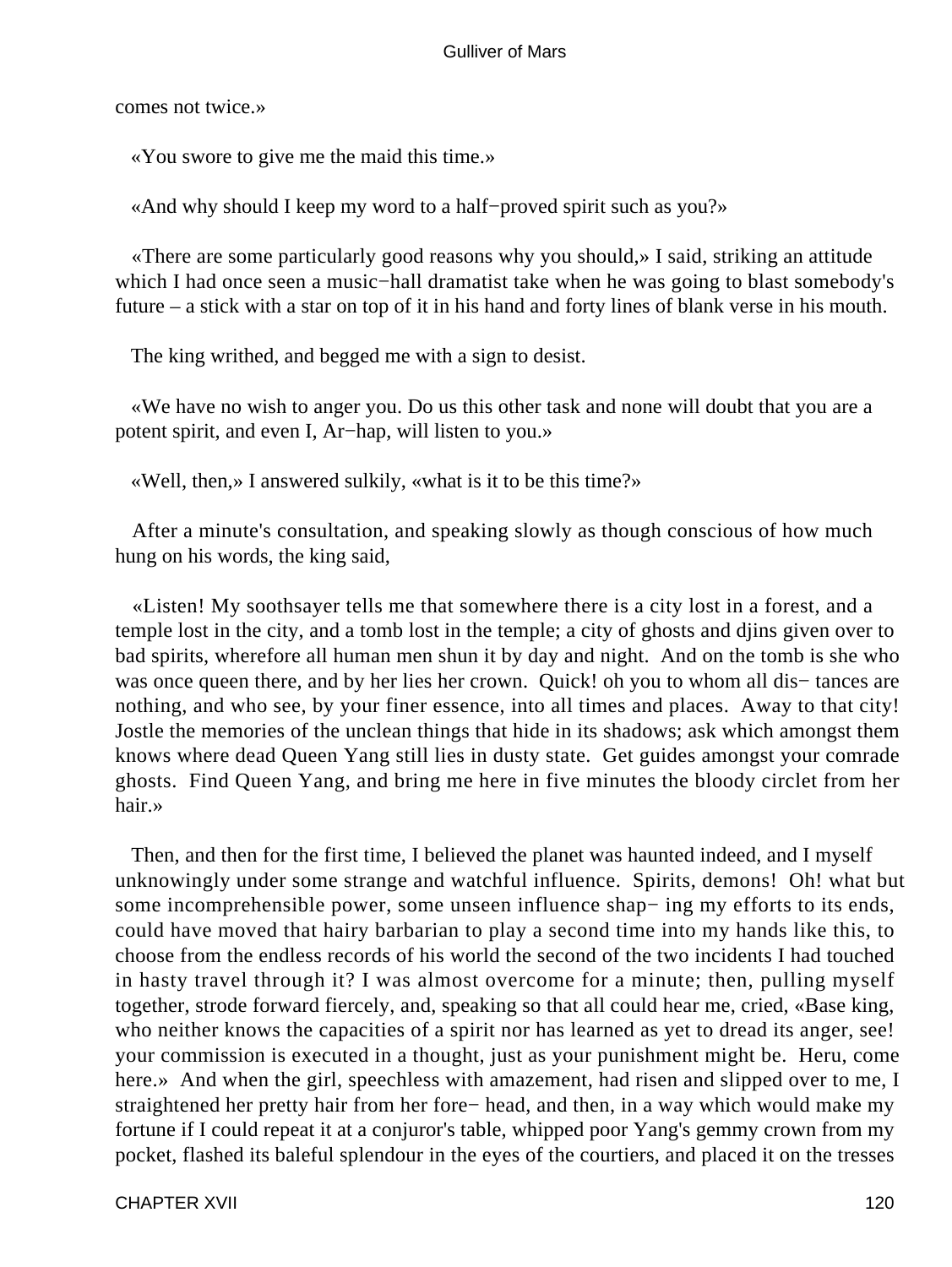of the first royal lady who had worn it since its rightful owner died a hundred years before.

 A heavy silence fell on the hall as I finished, and nothing was heard for a time save Heru sobbing on my breast and a thirsty baby somewhere outside calling to its mother for the water that was not to be had. But presently on those sounds came the fall of anxious feet, and a messenger, entering the doorway, approached the throne, laid him− self out flat twice, after which obeisance he proceeded to remind the king of the morning's ceremonial on a distant hill to «pray away the comet,» telling his majesty that all was ready and the procession anxiously awaiting him.

 Whereon Ar−hap, obviously very well content to change the subject, rose, and, coming down from the dais, gave me his hand. He was a fine fellow, as I have said, strong and bold, and had not behaved badly for an autocrat, so that I gripped his mighty fist with great pleasure.

 «I cannot deny, stranger,» he said, «that you have done all that has been asked of you, and the maid is fairly yours. Yet before you take away the prize I must have some as− surance of what you yourself will do with her. Therefore, for the moment, until this horrible thing in the sky which threatens my people with destruction has gone, let it be truce between us – you to your lodgings, and the princess back, unharmed, amongst my women till we meet again.»

# $\kappa$ But – »

 «No, no,» said the king, waving his hand. «Be content with your advantage. And now to business more important than ten thousand silly wenches,» and gathering up his robes over his splendid war−gear the wood king stalked haughtily from the hall.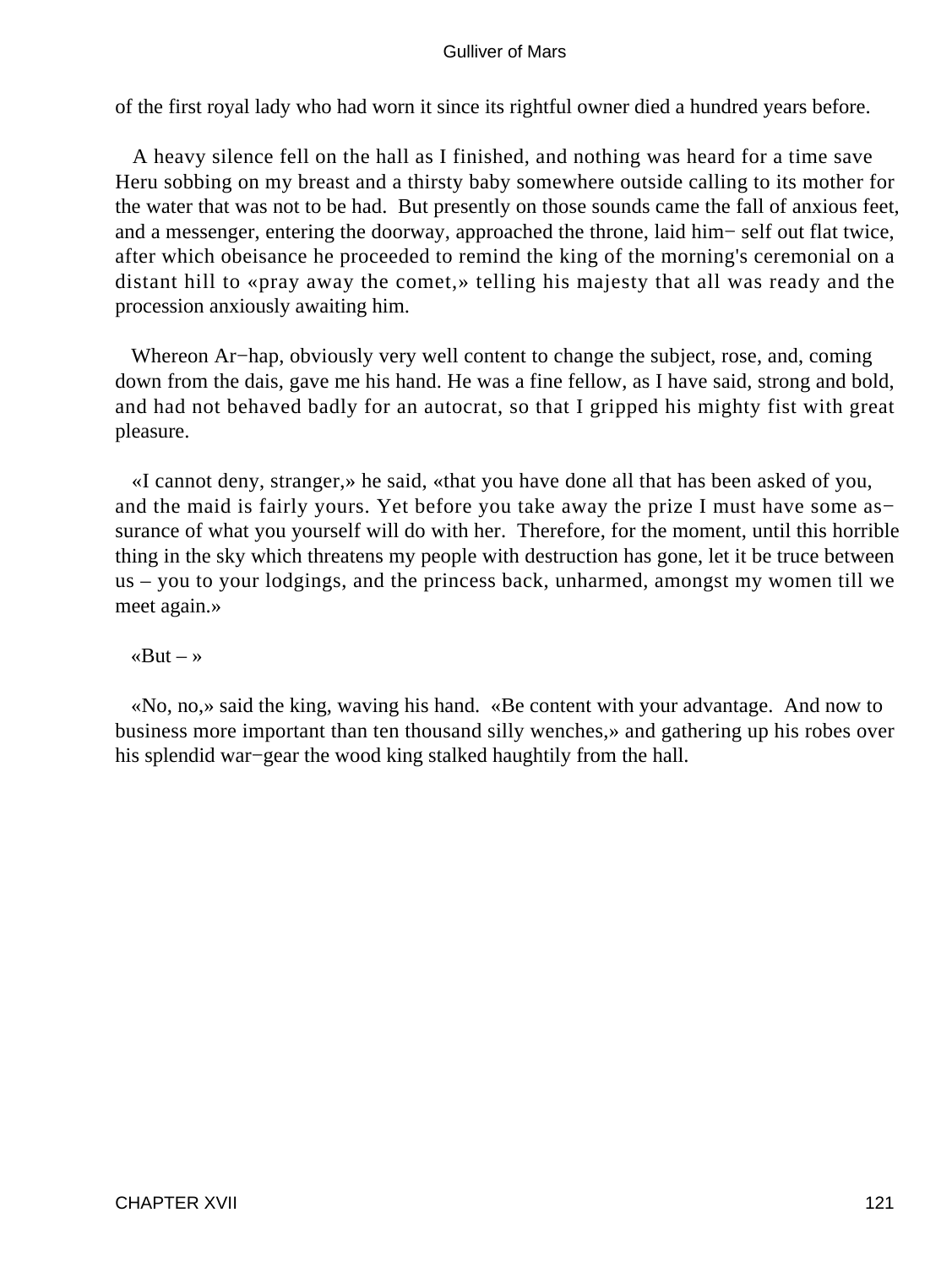# **[CHAPTER XVIII](#page-144-0)**

*H*otter and hotter grew that stifling spell, more and more languid man and beast, drier and drier the parching earth.

 All the water gave out on the morning after I had bearded Ar−hap in his den, and our strength went with it. No earthly heat was ever like it, and it drank our vitality up from every pore. Water there was down below in the bitter, streaming gulf, but so noisome that we dared not even bathe there; here there was none but the faintest trickle. All discipline was at an end; all desire save such as was born of thirst. Heru I saw as often as I wished as she lay gasping, with poor Si at her feet, in the women's verandah; but the heat was so tremendous that I gazed at her with lack−lustre eyes, staggering to and fro amongst the court− yard shadows, without nerve to plot her rescue or strength to carry out anything my mind might have conceived.

 We prayed for rain and respite. Ar−hap had prayed with a wealth of picturesque ceremonial. We had all prayed and cursed by turns, but still the heavens would not relent, and the rain came not.

 At last the stifling heat and vapour reached an almost intolerable pitch. The earth reeked with unwholesome hum− ours no common summer could draw from it, the air was sulphurous and heavy, while overhead the sky seemed a tawny dome, from edge to edge of angry clouds, parting now and then to let us see the red disc threatening us.

 Hour after hour slipped by until, when evening was upon us, the clouds drew together, and thunder, with a continu− ous low rumble, began to rock from sky to sky. Fitful showers of rain, odorous and heavy, but unsatisfying, fell, and birds and beasts of the woodlands came slinking in to our streets and courtyards. Ever since the sky first darkened our own animals had become strangely familiar, and now here were these wild things of the woods slinking in for companion− ship, sagheaded and frightened. To me especially they came, until that last evening as I staggered dying about the streets or sat staring into the remorseless sky from the steps of Heru's prison house, all sorts of beasts drew softly in and crowded about, whether I sat or moved, all asking for the hope I had not to give them.

 At another time this might have been embarrassing; then it seemed pure commonplace. It was a sight to see them slink in between the useless showers, which fell like hot tears upon us – sleek panthers with lolling tongues; russet−red wood dogs; bears and sloths from the dark arcades of the remote forests, all casting themselves down gasping in the palace shadows; strange deer, who staggered to the garden plots and lay there heaving their lives out; mighty boars, who came from the river marshes and silently nozzled a place amongst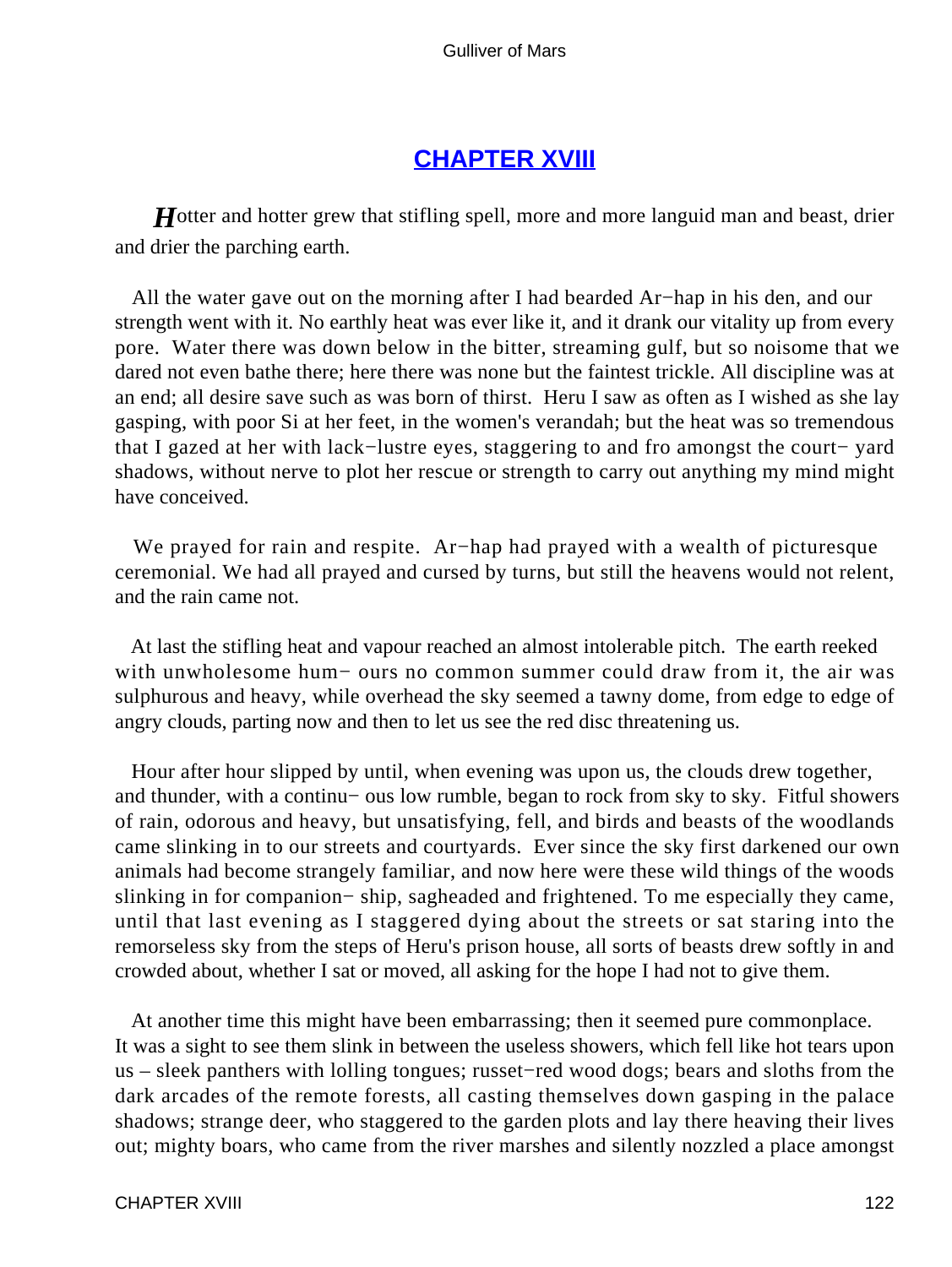their enemies to die in! Even the wolves came off the hills, and, with bloodshot eyes and tongues that dripped foam, flung themselves down in my shadow.

 All along the tall stockades apes sat sad and listless, and on the roof−ridges storks were dying. Over the branches of the trees, whose leaves were as thin as though we had had a six months' drought, the toucans and Martian parrots hung limp and fashionless like gaudy rags, and in the courtyard ground the corn−rats came up from their tunnels in the scorching earth to die, squeaking in scores along under the walls.

 Our common sorrow made us as sociable as though I were Noah, and Ar−hap's palace mound another Ararat. Hour after hour I sat amongst all these lesser beasts in the hot darkness, waiting for the end. Every now and then the heavy clouds parted, changing the gloom to sudden fiery daylight as the great red eye in the west looked upon us through the crevice, and, taking advantage of those gleams, I would reel across to where, under a spout leading from a dried rivulet, I had placed a cup to collect the slow and tepid drops that were all now coming down the reed for Heru. And as I went back each time with that sickly spoonful at the bottom of the vessel all the dying beasts lifted their heads and watched – the thirsty wolves shamb− ling after me; the boars half sat up and grunted plaintively; the panthers, too weak to rise, beat the dusty ground with their tails; and from the portico the blue storks, with trailing wings, croaked husky greeting.

 But slower and slower came the dripping water, more and more intolerable the heat. At last I could stand it no longer. What purpose did it serve to lay gasping like this, dying cruelly without a hope of rescue, when a shorter way was at my side? I had not drank for a day and a half. I was past active reviling; my head swam; my reason was clouded. No! I would not stand it any longer. Once more I would take Heru and poor Si the cup that was but a mockery after all, then fix my sword into the ground and try what next the Fates had in store for me.

 So once again the leathern mug was fetched and carried through the prostrate guards to where the Martian girl lay, like a withered flower, upon her couch. Once again I moistened those fair lips, while my own tongue was black and swollen in my throat, then told Si, who had had none all the afternoon, to drink half and leave half for Heru. Poor Si put her aching lips to the cup and tilted it a little, then passed it to her mistress. And Heru drank it all, and Si cried a few hot tears behind her hands, **For she had taken none,** and she knew it was her life!

 Again picking a way through the courtyard, scarce notic− ing how the beasts lifted their heads as I passed, I went instinctively, cup in hand, to the well, and then hesitated. Was I a coward to leave Heru so? Ought I not to stay and see it out to the bitter end? Well, I would compound with Fate. I would give the malicious gods one more chance. I would put the cup down again, and until seven drops had fallen into it I would wait. That there might be no mistake about it, no sooner was the mug in place under the nozzle wherefrom the moisture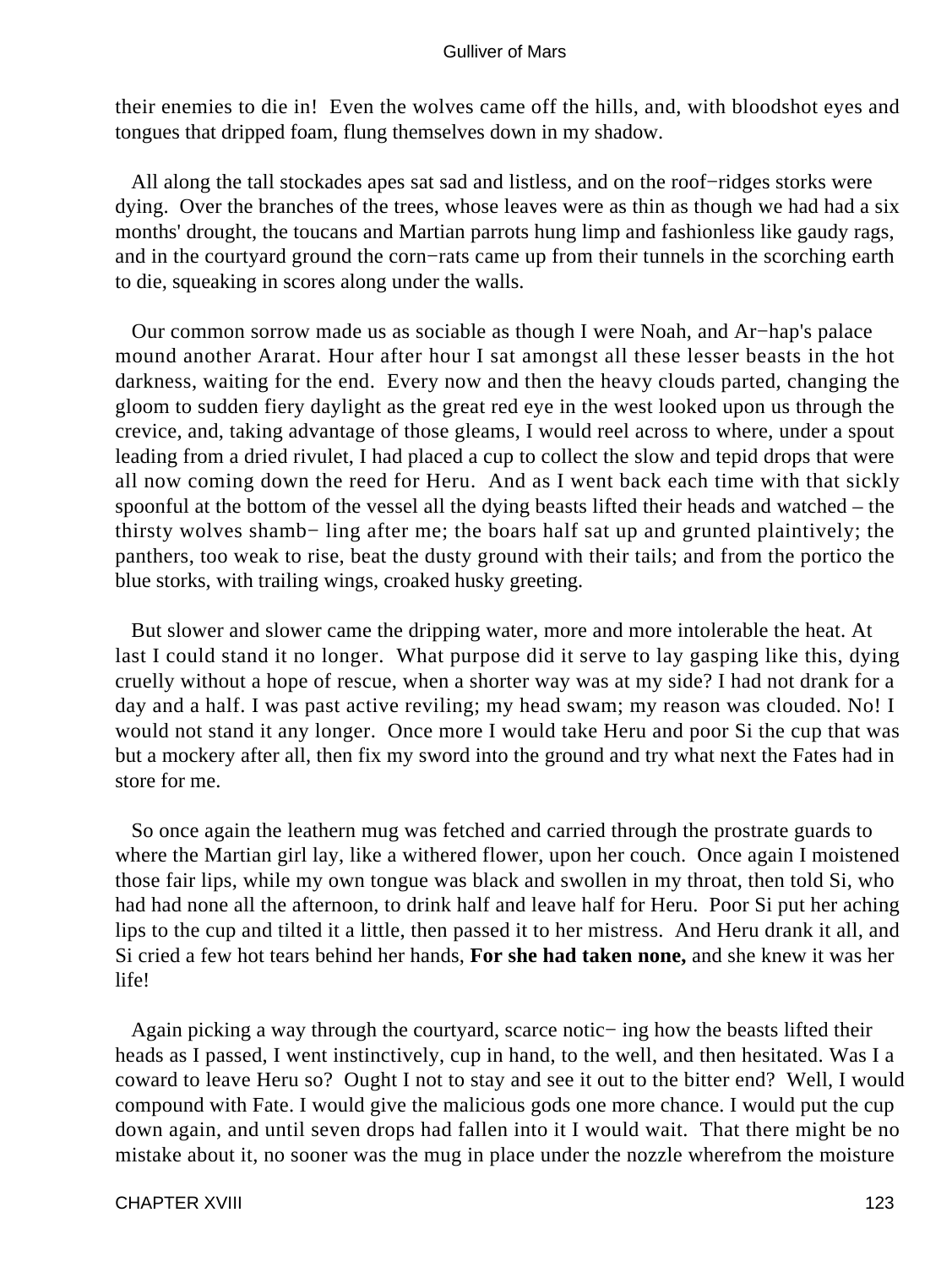beads collected and fell with infinite slowness, than my sword, on which I meant to throw my− self, was bared and the hilt forced into a gaping crack in the ground, and sullenly contented to leave my fate so, I sat down beside it.

 I turned grimly to the spout and saw the first drop fall, then another, and another later on, but still no help came. There was a long rift in the clouds now, and a glare like that from an open furnace door was upon me. I had noticed when I came to the spring how the comet which was killing us hung poised exactly upon the point of a dis− tant hill. If he had passed his horrible meridian, if he was going from us, if he sunk but a hair's breadth before that seventh drop should fall, I could tell it would mean salvation.

 But the fourth drop fell, and he was big as ever. The fifth drop fell, and a hot, pleasing nose was thrust into my hand, and looking down I saw a grey wolf had dragged herself across the court and was asking with eloquent eyes for the help I could not give. The sixth drop gathered, and fell; already the seventh was like a seedling pearl in its place. The dying wolf yanked affectionately at my hand, but I put her by and undid my tunic. Big and bright that drop hung to the spout lip; another minute and it would fall. A beauti− ful drop, I laughed, peering closely at it, many−coloured, prismatic, flushing red and pink, a tiny living ruby, hanging by a touch to the green rim above; enough! enough! The quiver of an eyelash would unhinge it now; and angry with the life I already felt was behind me, and turning in defiant expectation to the new to come, I rose, saw the red gleam of my sword jutting like a fiery spear from the cracking soil where I had planted it, then looked once more at the drop and glanced for the last time at the sullen red terror on the hill.

 Were my eyes dazed, my senses reeling? I said a space ago that the meteor stood exactly on the mountain−top and if it sunk a hair's breadth I should note it; and now, why, there **Was a** flaw in its lower margin, a flattening of the great red foot that before had been round and perfect. I turned my smarting eyes away a minute, – saw the seventh drop fall with a melodious tingle into the cup, then back again, – there was no mistake – the truant fire was a fraction less, it had shrunk a fraction behind the hill even since I looked, and thereon all my life ran back into its channels, the world danced before me, and «Heru!» I shouted hoarsely, reeling back towards the palace, «Heru, 'tis well; the worst is past!»

 But the little princess was unconscious, and at her feet was poor Si, quite dead, still reclining with her head in her hands just as I had left her. Then my own senses gave out, and dropping down by them I remembered no more.

 I must have lain there an hour or two, for when con− sciousness came again it was night – black, cool, profound night, with an inky sky low down upon the tree−tops, and out of it such a glorious deluge of rain descending swiftly and silently as filled my veins even to listen to. Eagerly I shuffled away to the porch steps, down them into the swimming courtyard, and ankle−deep in the glorious flood, set to work lapping furiously at the first puddle, drinking with gasps of pleasure, gasping and drinking again, feeling my body filling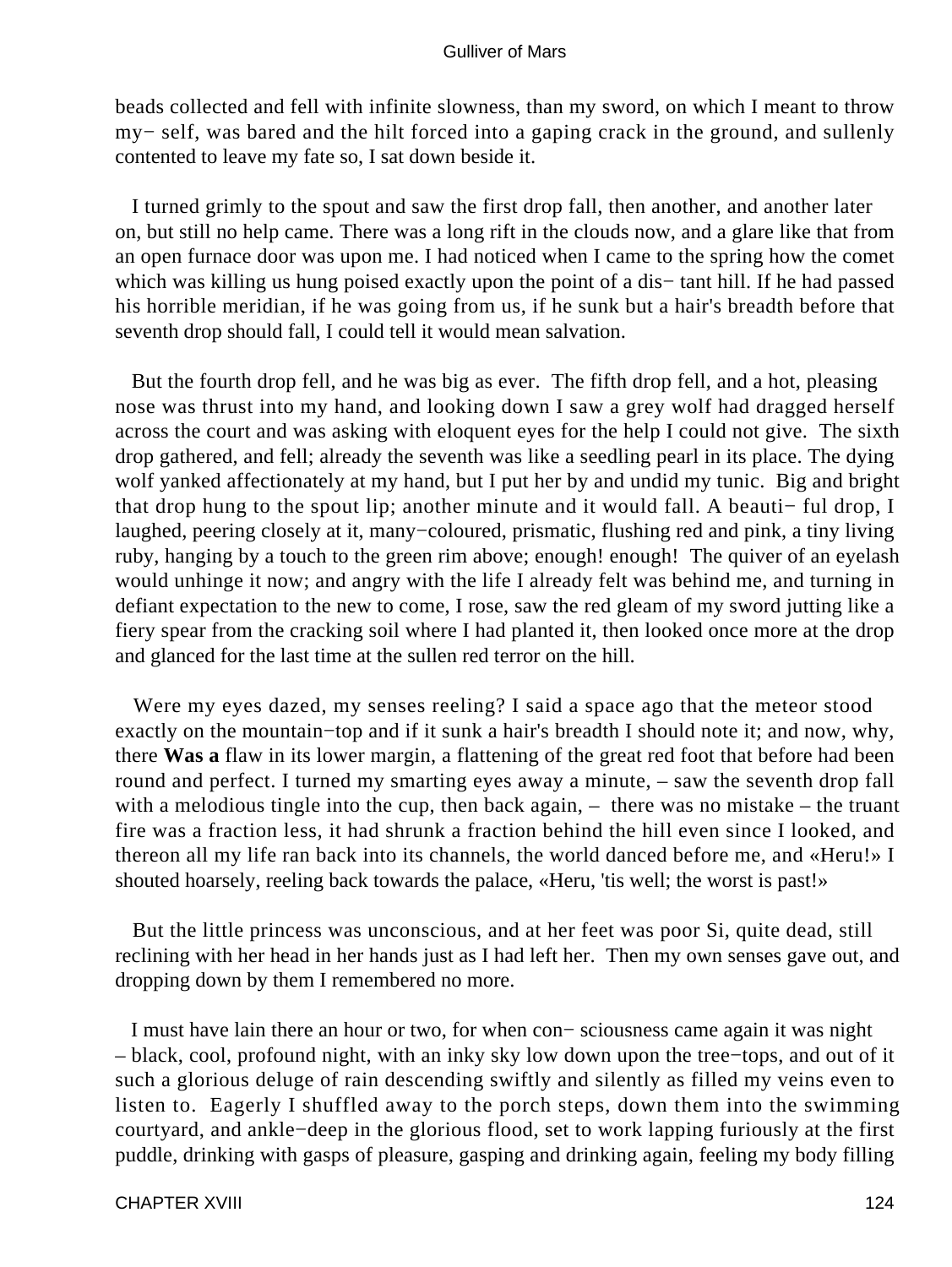out like the thirsty steaming earth below me. Then, as I still drank insatiably, there came a gleam of lightning out of the gloom overhead, a brilliant yellow blaze, and by it I saw a few yards away a panther drinking at the same pool as myself, his gleaming eyes low down like mine upon the water, and by his side two apes, the black water running in at their gaping mouths, while out beyond were more pools, more drinking animals. Everything was drinking. I saw their outlined forms, the gleam shining on wet skins as though they were cut out in silver against the darkness, each beast steaming like a volcano as the Heaven−sent rain smoked from his fevered hide, all drinking for their lives, heedless of aught else – and then came the thunder.

 It ran across the cloudy vault as though the very sky were being ripped apart, rolling in mighty echoes here and there before it died away. As it stopped, the rain also fell less heavily for a minute, and as I lay with my face low down I heard the low, contented lapping of numberless tongues unceasing, insatiable. Then came the lightning again, lighting up everything as though it were daytime. The twin black apes were still drinking, but the panther across the puddle had had enough; I saw him lift his grateful head up to the flare; saw the limp red tongue licking the black nose, the green eyes shining like opals, the water dripping in threads of diamonds from the hairy tag under his chin and every tuft upon his chest – then darkness again.

 To and fro the green blaze rocked between the thunder crashes. It struck a house a hundred yards away, stripping every shingle from the roof better than a master builder could in a week. It fell a minute after on a tall tree by the courtyard gate, and as the trunk burst into white splin− ters I saw every leaf upon the feathery top turn light side up against the violet reflection in the sky beyond, and then the whole mass came down to earth with a thud that crushed the courtyard palings into nothing for twenty yards and shook me even across the square.

 Another time I might have stopped to marvel or to watch, as I have often watched with sympathetic pleasure, the gods thus at play; but tonight there were other things on hand. When I had drunk, I picked up an earthen crock, filled it, and went to Heru. It was a rough drinking−vessel for those dainty lips, and an indifferent draught, being as much mud as aught else, but its effect was wonderful. At the first touch of that turgid stuff a shiver of delight passed through the drowsy lady. At the second she gave a sigh, and her hand tightened on my arm. I fetched another crockful, and by the flickering light rocking to and fro in the sky, took her head upon my shoulder, like a prodigal new come into riches, squandering the stuff, giving her to drink and bathing face and neck till presently, to my delight, the princess's eyes opened. Then she sat up, and taking the basin from me drank as never lady drank before, and soon was almost her− self again.

 I went out into the portico, there snuffing the deep, strong breath of the fragrant black earth receiving back into its gaping self what the last few days had taken from it, while quick succeeding thoughts of escape and flight passed across my brain. All through the fiery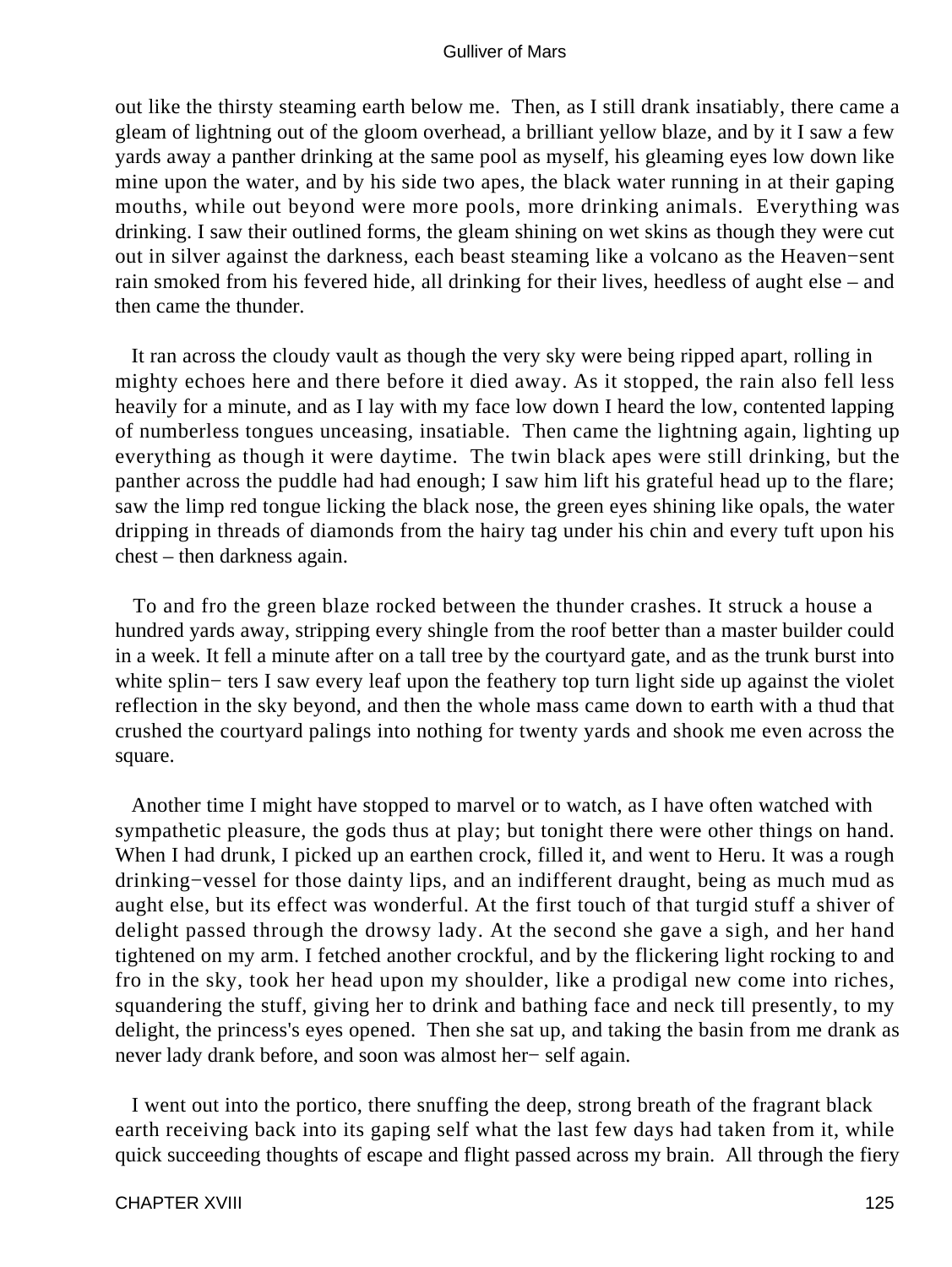time we had just had the chance of escaping with the fair booty yonder had been present. Without her, flight would have been easy enough, but that was not worth considering for a moment. With her it was more difficult, yet, as I had watched the wood− men, accustomed to cool forest shades, faint under the fiery glare of the world above, to make a dash for liberty seemed each hour more easy. I had seen the men in the streets drop one by one, and the spears fall from the hands of guards about the pallisades; I had seen messengers who came to and fro collapse before their errands were accomplished, and the forest women, who were Heru's gaolers, groan and drop across the thresholds of her prison, until at length the way was clear – a babe might have taken what he would from that half−scorched town and asked no man's leave. Yet what did it avail me? Heru was helpless, my own spirit burnt in a nerveless frame, and so we stayed.

 But with rain strength came back to both of us. The guards, lying about like black logs, were only slowly re− turning to consciousness; the town still slept, and darkness favoured; before they missed us in the morning light we might be far on the way back to Seth – a dangerous way truly, but we were like to tread a rougher one if we stayed. In fact, directly my strength returned with the cooler air, I made up my mind to the venture and went to Heru, who by this time was much recovered. To her I whispered my plot, and that gentle lady, as was only natural, trembled at its dangers. But I put it to her that no time could be better than the present: the storm was going over; morning would «line the black mantle of the night with a pink dawn of promise»; before any one stirred we might be far off, shaping a course by our luck and the stars for her kindred, at whose name she sighed. If we stayed, I argued, and the king changed his mind, then death for me, and for Heru the arms of that surly monarch, and all the rest of her life caged in these pallisades amongst the uncouth forms about us.

 The lady gave a frightened little shiver at the picture, but after a moment, laying her head upon my shoulder, an− swered, «Oh, my guardian spirit and helper in adversity, I too have thought of tomorrow, and doubt whether that horror, that great swine who has me, will not invent an excuse for keeping me. Therefore, though the forest roads are dread− ful, and Seth very far away, I will come; I give myself into your hands. Do what you will with me.»

«Then the sooner the better, princess. How soon can you be prepared?»

She smiled, and stooping picked up her slippers, saying as she did so, «I am ready!»

 There were no arrangements to be made. Every instant was of value. So, to be brief, I threw a dark cloak over the damsel's shoulders, for indeed she was clad in little more than her loveliness and the gauziest filaments of a Hither girl's underwear, and hand in hand led her down the log steps, over the splashing, ankle−deep courtyard, and into the shadows of the gateway beyond.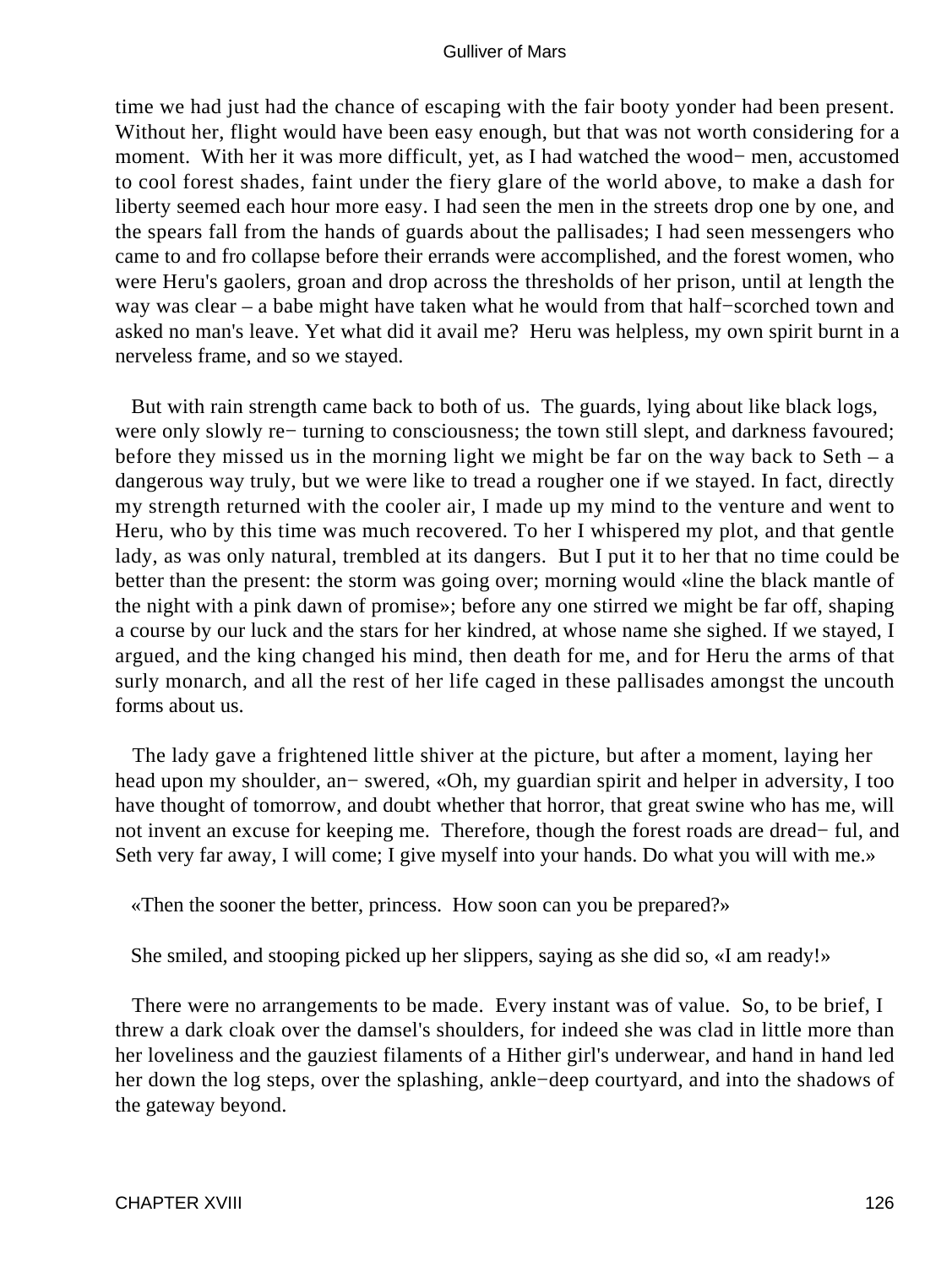Down the slope we went; along towards the harbour, through a score of deserted lanes where nothing was to be heard but the roar of rain and the lapping of men and beasts, drinking in the shadows as though they never would stop, and so we came at last unmolested to the wharf. There I hid royal Seth between two piles of merchandise, and went to look for a boat suitable to our needs. There were plenty of small craft moored to rings along the quay, and selecting a canoe – it was no time to stand on niceties of property – easily managed by a single paddle, I brought it round to the steps, put in a fresh water−pot, and went for the princess.

 With her safely stowed in the prow, a helpless, sodden little morsel of feminine loveliness, things began to appear more hopeful and an escape down to blue water, my only idea, for the first time possible. Yet I must needs go and well nigh spoil everything by over−solicitude for my charge.

 Had we pushed off at once there can be no doubt my credit as a spirit would have been established for all time in the Thither capital, and the belief universally held that Heru had been wafted away by my enchantment to the regions of the unknown. The idea would have gradually grown into a tradition, receiving embellishments in succeeding gen− erations, until little wood children at their mother's knees came to listen in awe to the story of how, once upon a time, the Sun−god loved a beautiful maiden, and drove his fiery chariot across the black night−fields to her prison door, scorch− ing to death all who strove to gainsay him. How she flew into his arms and drove away before all men's eyes, in his red car, into the west, and was never seen again – the foresaid Sun−god being I, Gulliver Jones, a much under− paid lieutenant in the glorious United States navy, with a packet of overdue tailors' bills in my pocket, and nothing lovable about me save a partiality for meddling with other people's affairs.

 This is how it might have been, but I spoiled a pretty fairy story and changed the whole course of Martian history by going back at that moment in search of a wrap for my prize. Right on top of the steps was a man with a lantern, and half a glance showed me it was the harbour master met with on my first landing.

 «Good evening,» he said suspiciously. «May I ask what you are doing on the quay at such an hour as this?»

«Doing? Oh, nothing in particular, just going out for a little fishing.»

«And your companion the lady – is she too fond of fishing?»

 I swore between my teeth, but could not prevent the fel− low walking to the quay edge and casting his light full upon the figure of the girl below. I hate people who interfere with other people's business!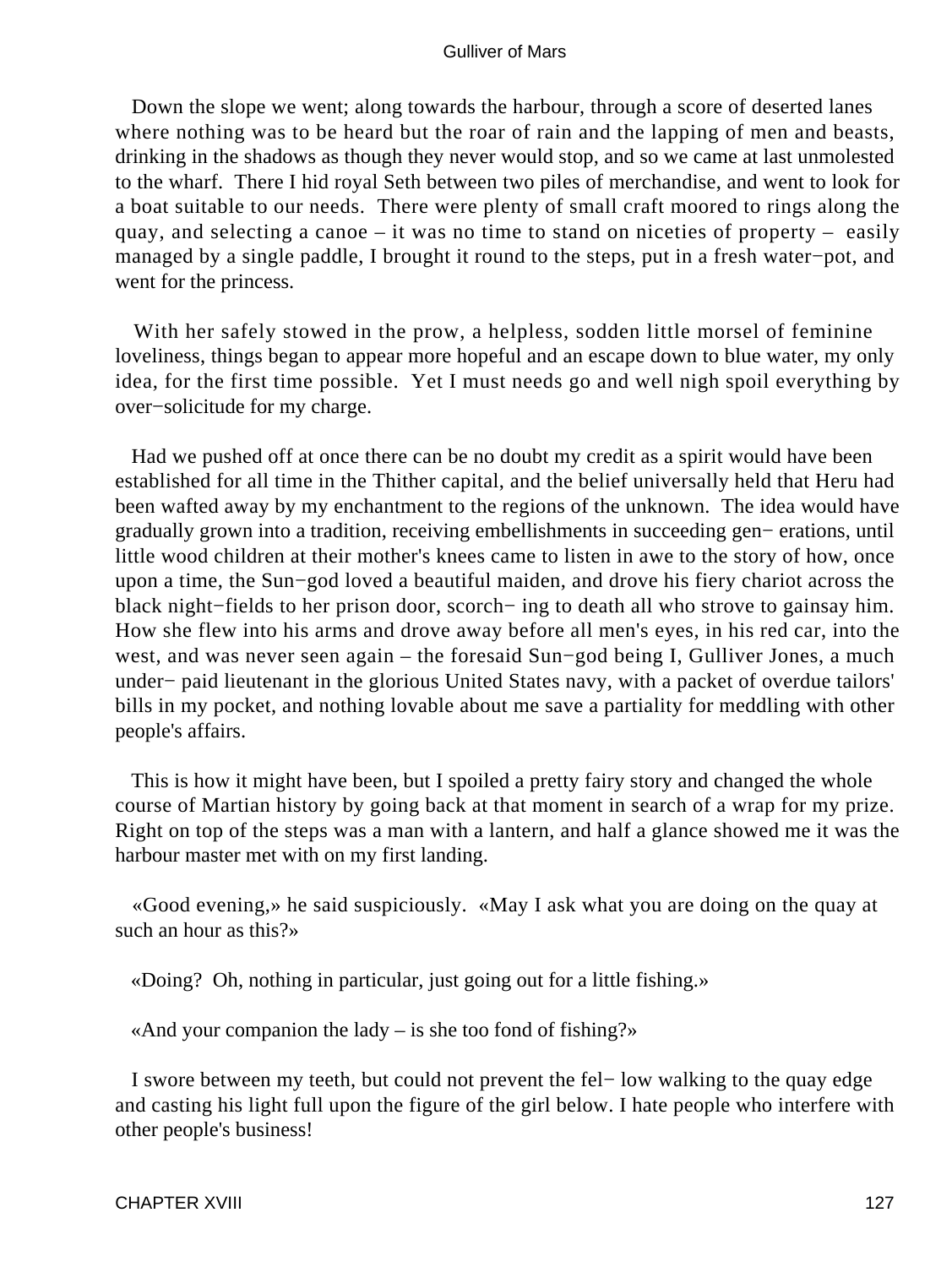«Unless I am very much mistaken your fishing friend is the Hither woman brought here a few days ago as tribute to Ar−hap.»

 «Well,» I answered, getting into a nice temper, for I had been very much harrassed of late, «put it at that. What would you do if it were so?»

 «Call up my rain−drunk guards, and give you in charge as a thief caught meddling with the king's property.»

 «Thanks, but as my interviews with Ar−hap have al− ready begun to grow tedious, we will settle this little matter here between ourselves at once.» And without more to−do I closed with him. There was a brief scuffle and then I got in a blow upon his jaw which sent the harbour master flying back head over heels amongst the sugar bales and potatoes.

 Without waiting to see how he fared I ran down the steps, jumped on board, loosened the rope, and pushed out into the river. But my heart was angry and sore, for I knew, as turned out to be the case, that our secret was one no more; in a short time we should have the savage king in pursuit, and now there was nothing for it but headlong flight with only a small chance of getting away to distant Seth.

 Luckily the harbour master lay insensible until he was found at dawn, so that we had a good start, and the moment the canoe passed from the arcade−like approach to the town the current swung her head automatically seaward, and away we went down stream at a pace once more filling me with hope.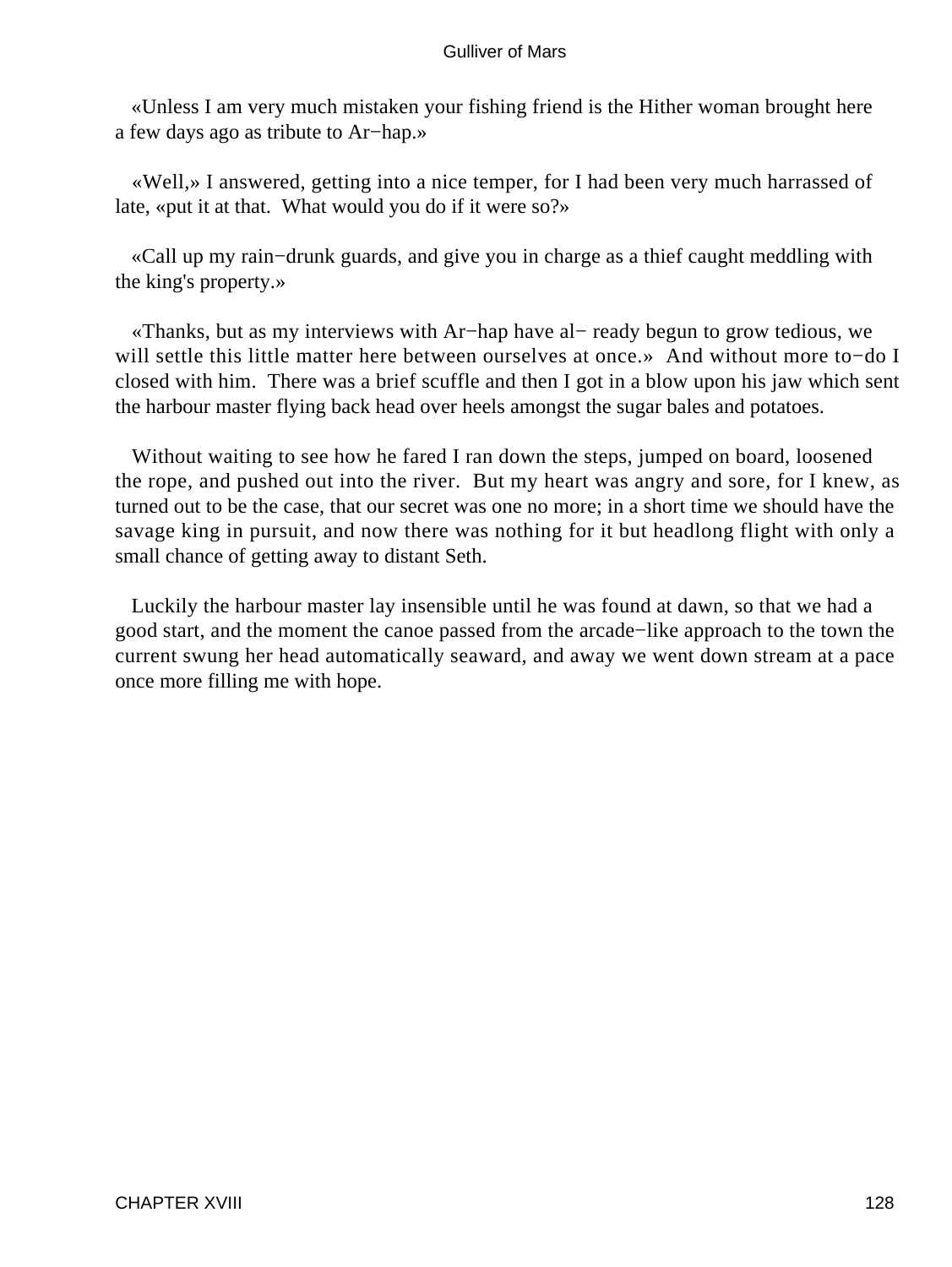# **[CHAPTER XIX](#page-144-0)**

All went well and we fled down the bitter stream of the Martian gulf at a pace leaving me little to do but guide our course just clear of snags and promontories on the port shore. Just before dawn, however, with a thin mist on the water and flocks of a flamingo−like bird croaking as they flew southward overhead, we were nearly captured again.

 Drifting silently down on a rocky island, I was having a drink at the water−pitcher at the moment, while Heru, her hair beaded with prismatic moisture and looking more ethereal than ever, sat in the bows timorously inhaling the breath of freedom, when all on a sudden voices invisible in the mist, came round a corner. It was one of Ar−hap's war−canoes toiling up−stream. Heru and I ducked down into the haze like dab−chicks and held our breath.

 Straight on towards us came the toiling ship, the dip of oars resonant in the hollow fog and a ripple babbling on her cutwater plainly discernible.

"Oh, oh!

Hoo, hoo!

How high, how high!"

 sounded the sleepy song of the rowers till they were loom− ing right abreast and we could smell their damp hides in the morning air. Then they stopped suddenly and some one asked,

«Is there not something like a boat away on the right?»

 «It is nothing,» said another, «but the lees of last night's beer curdling in your stupid brain.»

«But I saw it move.»

«That must have been in dreams.»

«What is all that talking about?» growled a sleepy voice of authority from the stern.

«Bow man, sir, says he can see a boat.»

«And what does it matter if he can? Are we to delay every time that lazy ruffian spying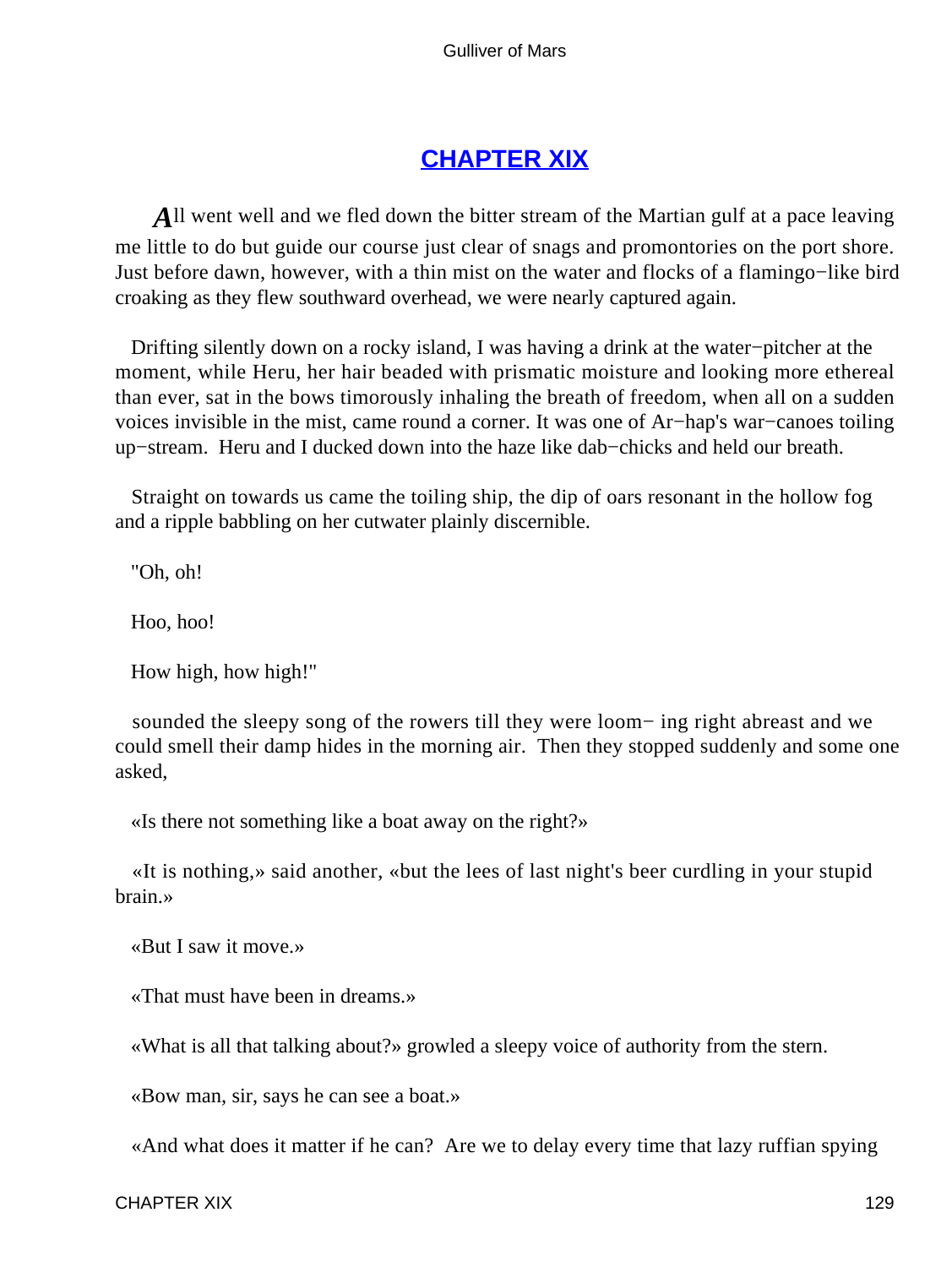a shadow makes it an excuse to stop to yawn and scratch? Go on, you plankful of lubbers, or I'll give you something worth thinking about!» And joyfully, oh, so joyfully, we heard the sullen dip of oars commence again.

 Nothing more happened after that till the sun at length shone on the little harbour town at the estuary mouth, making the masts of fishing craft clustering there like a golden reed− bed against the cool, clean blue of the sea beyond.

 Right glad we were to see it, and keeping now in shadow of the banks, made all haste while light was faint and mist hung about to reach the town, finally pushing through the boats and gaining a safe hiding−place without hostile notice before it was clear daylight.

 Covering Heru up and knowing well all our chances of escape lay in expedition, I went at once, in pursuance of a plan made during the night, to the good dame at what, for lack of a better name, must still continue to be called the fish−shop, and finding her alone, frankly told her the salient points of my story. When she learned I had «robbed the lion of his prey» and taken his new wife singlehanded from the dreaded Ar−hap her astonishment was unbounded. Nothing would do but she must look upon the princess, so back we went to the hiding−place, and when Heru knew that on this woman depended our lives she stepped ashore, taking the rugged Martian hand in her dainty fingers and begging her help so sweetly that my own heart was moved, and, thrusting hands in pocket, I went aside, leaving those two to settle it in their own female way.

 And when I looked back in five minutes, royal Seth had her arms round the woman's neck, kissing the homely cheeks with more than imperial fervour, so I knew all was well thus far, and stopped expectorating at the little fishes in the water below and went over to them. It was time! We had hardly spoken together a minute when a couple of war−canoes filled with men appeared round the nearest promontory, coming down the swift water with arrow−like rapidity.

 «Quick!» said the fishwife, «or we are all lost. Into your canoe and paddle up this creek. It runs out to the sea behind the town, and at the bar is my man's fishing−boat amongst many others. Lie hidden there till he comes if you value your lives.» So in we got, and while that good Samaritan went back to her house we cautiously paddled through a deserted backwater to where it presently turned through low sandbanks to the gulf. There were the boats, and we hid the canoe and lay down amongst them till, soon after, a man, easily recognised as the husband of our friend, came sauntering down from the village.

 At first he was sullen, not unreasonably alarmed at the danger into which his good woman was running him. But when he set eyes on Heru he softened immediately. Prob− ably that thick−bodied fellow had never seen so much female loveliness in so small a bulk in all his life, and, being a man, he surrendered at discretion.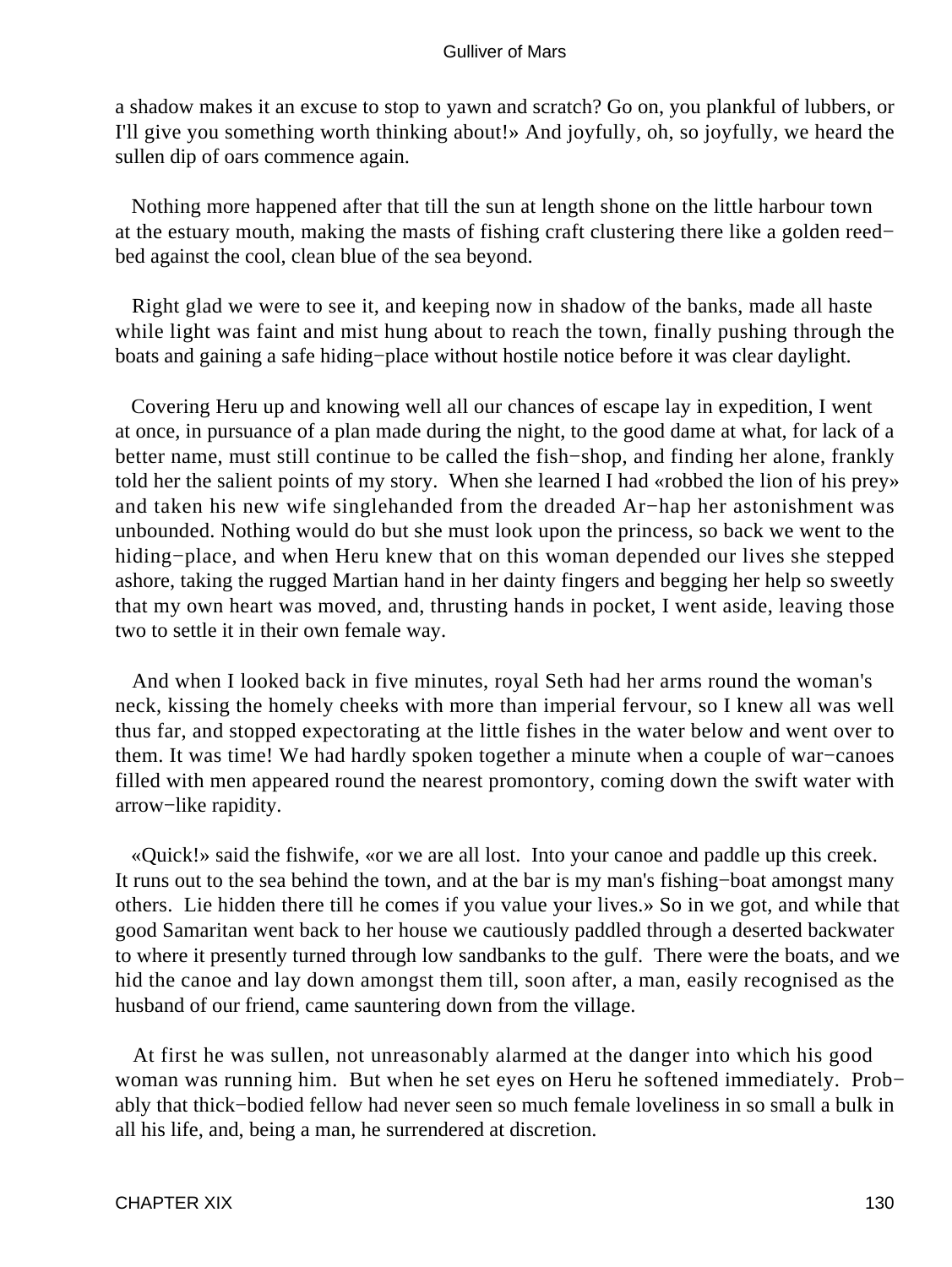«In with you, then,» he growled, «since I must needs risk my neck for a pair of runaways who better deserve to be hung than I do. In with you both into this fishing−cobble of mine, and I will cover you with nets while I go for a mast and sail, and mind you lie as still as logs. The town is already full of soldiers looking for you, and it will be short shrift for us all if you are seen.»

 Well aware of the fact and now in the hands of destiny, the princess and I lay down as bidden in the prow, and the man covered us lightly over with one of those fine meshed seines used by these people to catch the little fish I had breakfasted on more than once.

 Materially I could have enjoyed the half−hour which fol− lowed, since such rest after exertion was welcome, the sun warm, the lapping of sea on shingle infinitely soothing, and, above all, Heru was in my arms! How sweet and childlike she was! I could feel her little heart beating through her scanty clothing, while every now and then she turned her gazelle eyes to mine with a trust and admiration infinitely alluring. Yes! as far as that went I could have lain there with that slip of maiden royalty for ever, but the fascination of the moment was marred by the thought of our danger. What was to prevent these new friends giving us away? They knew we had no money to recompense them for the risk they were running. They were poor, and a splendid reward, wealth itself to them, would doubtless be theirs if they betrayed us even by a look. Yet somehow I trusted them as I have trusted the poor before with the happiest results, and telling myself this and comforting Heru, I lis− tened and waited.

 Minute by minute went by. It seemed an age since the fisherman had gone, but presently the sound of voices inter− rupted the sea's murmur. Cautiously stealing a glance through a chink imagine my feelings on perceiving half a dozen of Ar−hap's soldiers coming down the beach straight towards us! Then my heart was bitter within me, and I tasted of defeat, even with Heru in my arms. Luckily even in that moment of agony I kept still, and another peep showed the men were now wandering about rather aimlessly. Perhaps after all they did not know of our nearness? Then they took to horseplay, as idle soldiers will even in Mars, pelting each other with bits of wood and dead fish, and thereon I breathed again.

 Nearer they came and nearer, my heart beating fast as they strolled amongst the boats until they were actually «larking» round the one next to ours. A minute or two of this, and another footstep crunched on the pebbles, a quick, nervous one, which my instinct told me was that of our returning friend.

 «Hullo old sprat−catcher! Going for a sail?» called out a soldier, and I knew that the group were all round our boat, Heru trembling so violently in my breast that I thought she would make the vessel shake.

«Yes,» said the man gruffly.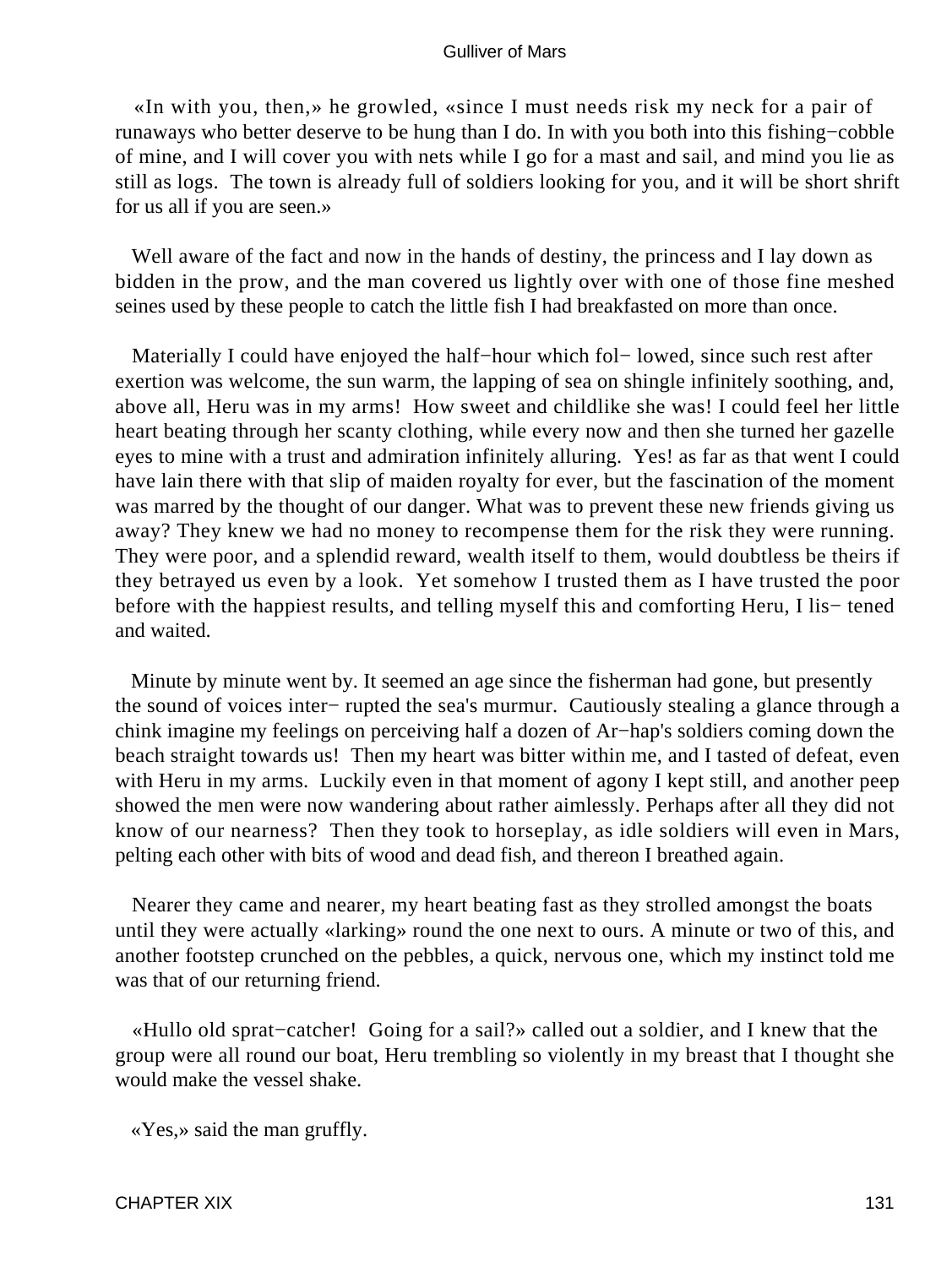«Let's go with him,» cried several voices. «Here, old dried haddock, will you take us if we help haul your nets for you?»

«No, I won't. Your ugly faces would frighten all the fish out of the sea.»

«And yours, you old chunk of dried mahogany, is meant to attract them no doubt.»

 «Let's tie him to a post and go fishing in his boat ourselves,» some one suggested. Meanwhile two of them began rocking the cobble violently from side to side. This was awful, and every moment I expected the net and the sail which our friend had thrown down unceremoniously upon us would roll off.

 «Oh, stop that,» said the Martian, who was no doubt quite as well aware of the danger as we were. «The tide's full, the shoals are in the bay – stop your nonsense, and help me launch like good fellows.»

 «Well, take two of us, then. We will sit on this heap of nets as quiet as mice, and stand you a drink when we get back.»

 «No, not one of you,» quoth the plucky fellow, «and here's my staff in my hand, and if you don't leave my gear alone I will crack some of your ugly heads.»

 «That's a pity,» I thought to myself, «for if they take to fighting it will be six to one – long odds against our chances.» There was indeed a scuffle, and then a yell of pain, as though a soldier had been hit across the knuckles; but in a minute the best disposed called out, «Oh, cease your fun, boys, and let the fellow get off if he wants to. You know the fleet will be down directly, and Ar−hap has promised something worth having to the man who can find that lost bit of crackling of his. It's my opinion she's in the town, and I for one would rather look for her than go haddock fishing any day.»

 «Right you are, mates,» said our friend with visible relief. «And, what's more, if you help me launch this boat and then go to my missus and tell her what you've done, she'll understand, and give you the biggest pumpkinful of beer in the place. Ah, she will understand, and bless your soft hearts and heads while you drink it – she's a cute one is my missus.»

«And aren't you afraid to leave her with us?»

 «Not I, my daisy, unless it were that a sight of your pretty face might give her hysterics. Now lend a hand, your accursed chatter has already cost me half an hour of the best fishing time.»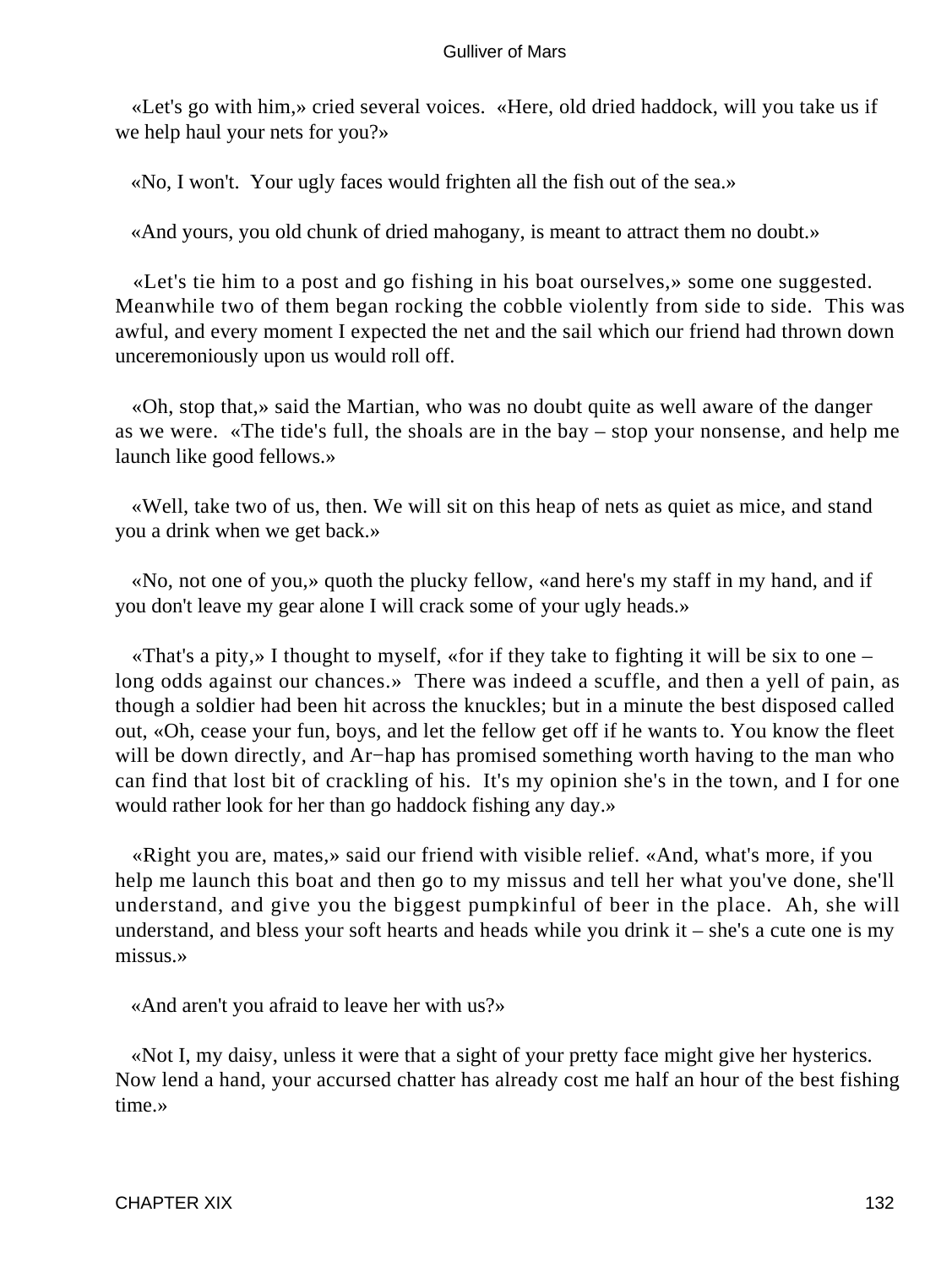«In with you, old buck!» shouted the soldiers; I felt the fisherman step in, as a matter of fact he stepped in on to my toes; a dozen hands were on the gunwales: six soldier yells resounded, it seemed, in my very ears: there was the grit and rush of pebbles under the keel: a sudden lurch up of the bows, which brought the fairy lady's honey− scented lips to mine, and then the gentle lapping of deep blue waters underneath us!

 There is little more to be said of that voyage. We pulled until out of sight of the town, then hoisted sail, and, with a fair wind, held upon one tack until we made an island where there was a small colony of Hither folk.

 Here our friend turned back. I gave him another gold button from my coat, and the princess a kiss upon either cheek, which he seemed to like even more than the button. It was small payment, but the best we had. Doubtless he got safely home, and I can but hope that Providence somehow or other paid him and his wife for a good deed bravely done.

 Those islanders in turn lent us another boat, with a guide, who had business in the Hither capital, and on the evening of the second day, the direct route being very short in com− parison, we were under the crumbling marble walls of Seth.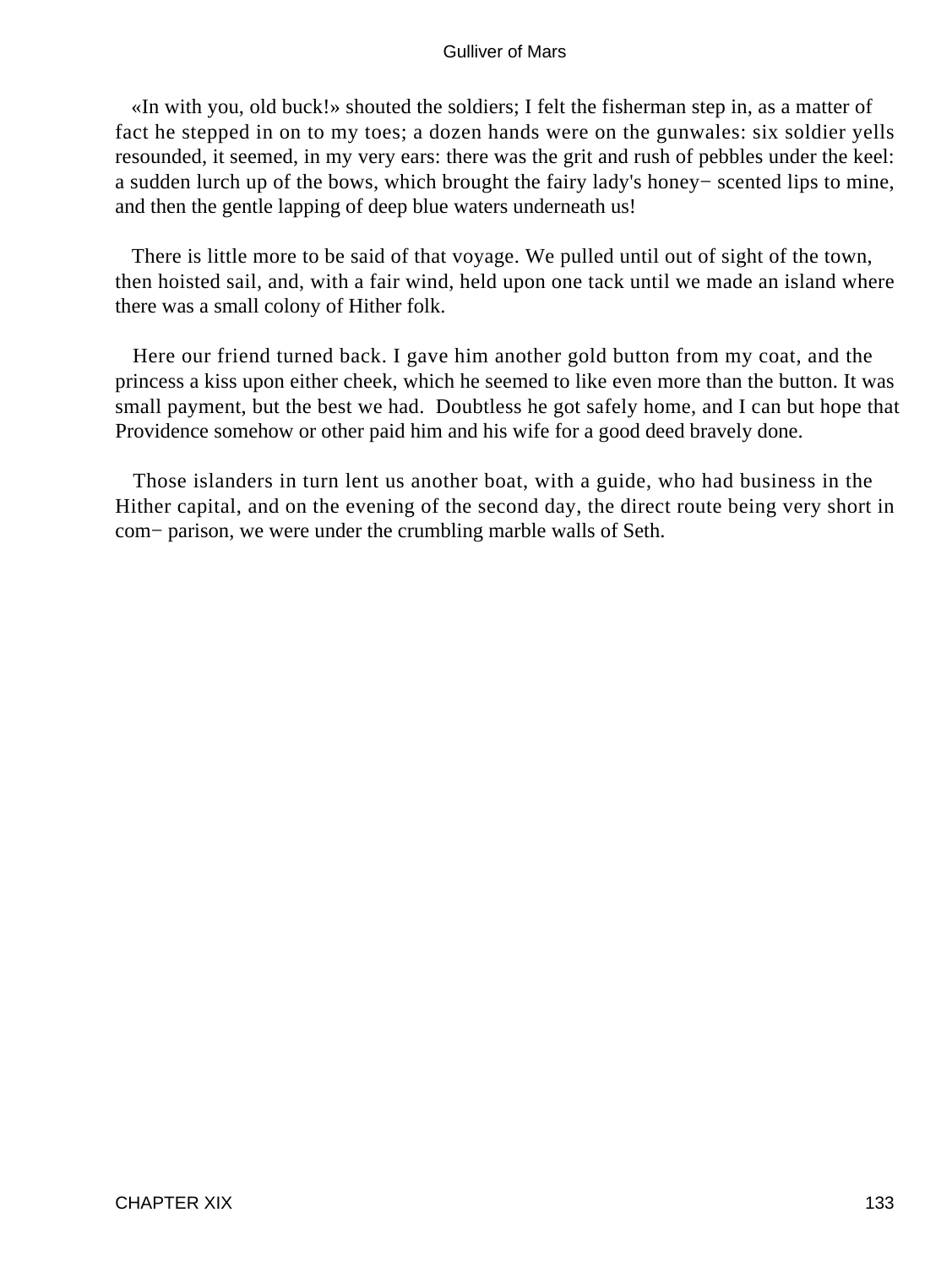# **[CHAPTER XX](#page-144-0)**

*I*t was like turning into a hothouse from a keen winter walk, our arrival at the beautiful but nerveless city after my life amongst the woodmen.

 As for the people, they were delighted to have their princess back, but with the delight of children, fawning about her, singing, clapping hands, yet asking no questions as to where she had been, showing no appreciation of our adventures – a serious offence in my eyes – and, perhaps most important of all, no understanding of what I may call the political bearings of Heru's restoration, and how far their arch enemies beyond the sea might be inclined to attempt her recovery.

 They were just delighted to have the princess back, and that was the end of it. Theirs was the joy of a vast nursery let loose. Flower processions were organised, garlands woven by the mile, a general order issued that the nation might stay up for an hour after bedtime, and in the vortex of that gentle rejoicing Heru was taken from me, and I saw her no more, till there happened the wildest scene of all you have shared with me so patiently.

 Overlooked, unthanked, I turned sulky, and when this mood, one I can never maintain for long, wore off, I threw myself into the dissipation about me with angry zeal. I am frankly ashamed of the confession, but I was «a sailor ashore,» and can only claim the indulgences proper to the situation. I laughed, danced, drank, through the night; I drank deep of a dozen rosy ways to forgetfulness, till my mind was a great confusion, full of flitting pictures of love− liness, till life itself was an illusive pantomime, and my will but thistle−down on the folly of the moment. I drank with those gentle roisterers all through their starlit night, and if we stopped when morning came it was more from weariness than virtue. Then the yellow−robed slaves gave us the wine of recovery – alas! my faithful An was not amongst them – and all through the day we lay about in sodden happiness.

 Towards nightfall I was myself again, not unfortunately with the headache well earned, but sufficiently remorseful to be in a vein to make good resolutions for the future.

 In this mood I mingled with a happy crowd, all purpose− less and cheerful as usual, but before long began to feel the influence of one of those drifts, a universal turning in one direction, as seaweed turns when the tide changes, so char− acteristic of Martian society. It was dusk, a lovely soft velvet dusk, but not dark yet, and I said to a yellow−robed fairy at my side:

 «Whither away, comrade? It is not eight bells yet. Surely we are not going to be put to bed so early as this?»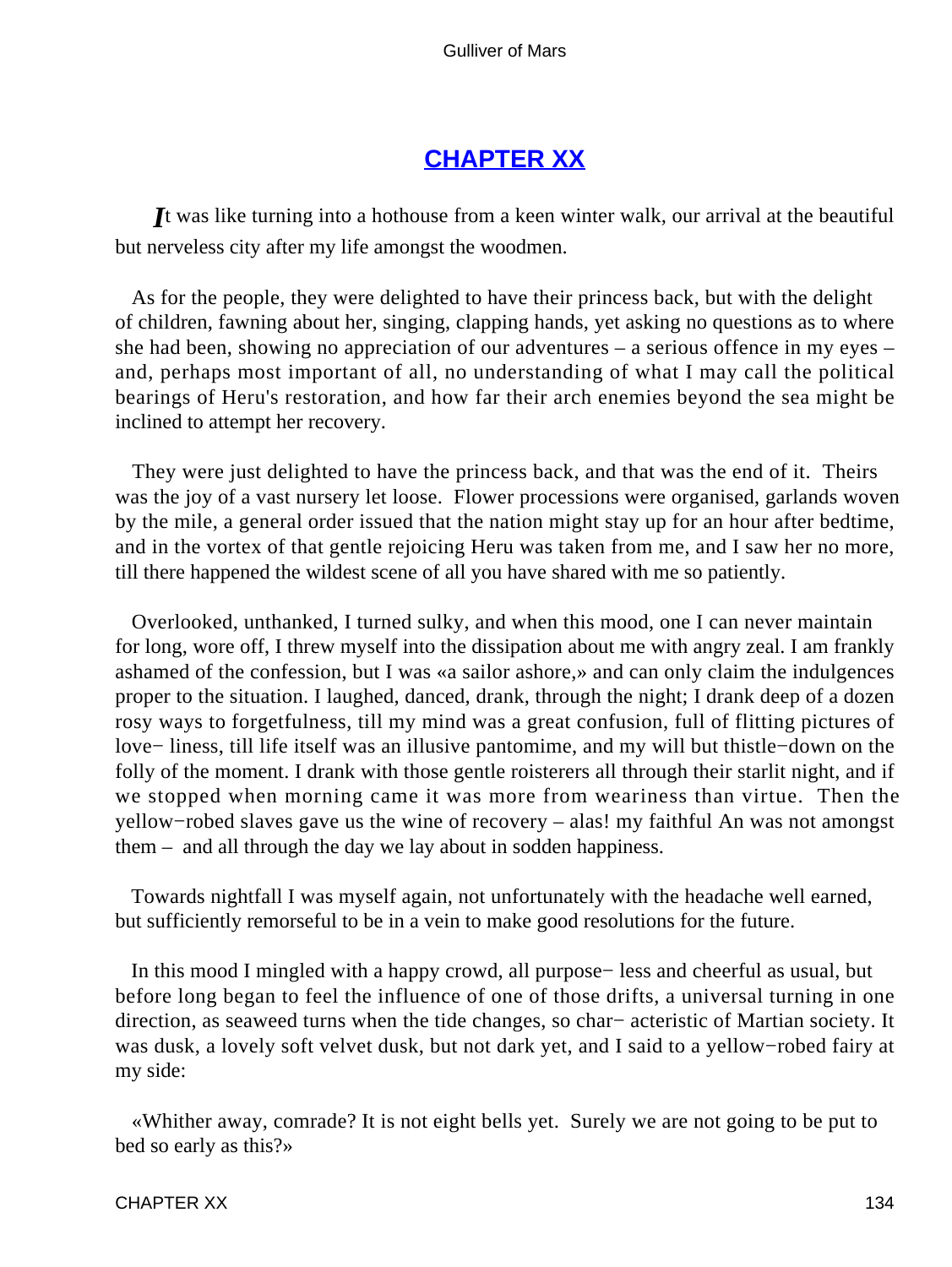«No,» said that smiling individual, «it is the princess. We are going to listen to Princess Heru in the palace square. She reads the globe on the terrace again tonight, to see if omens are propitious for her marriage. She **Must** marry, and you know the ceremony has been unavoidably postponed so far.»

 «Unavoidably postponed?» Yes, Heaven wotted I was aware of the fact. And was Heru going to marry black Hath in such a hurry? And after all I had done for her? It was scarcely decent, and I tried to rouse myself to rage over it, but somehow the seductive Martian contentment with any fate was getting into my veins. I was not yet altogether sunk in their slothful acceptance of the inevitable, but there was not the slightest doubt the hot red blood in me was turn− ing to vapid stuff such as did duty for the article in their veins. I mustered up a half−hearted frown at this unwelcome intelligence, turning with it on my face towards the slave girl; but she had slipped away into the throng, so the frown evaporated, and shrugging my shoulders I said to myself, «What does it matter? There are twenty others will do as well for me. If not one, why then obviously an− other, 'tis the only rational way to think, and at all events there is the magic globe. That may tell us something.» And slipping my arm round the waist of the first disengaged girl – we were not then, mind you, in Atlantic City – I kissed her dimpling cheek unreproached, and gaily followed in the drift of humanity, trending with a low hum of pleasure towards the great white terraces under the palace porch.

 How well I knew them! It was just such an evening Heru had consulted Fate in the same place once before; how much had happened since then! But there was little time or in− clination to think of those things now. The whole phantom city's population had drifted to one common centre. The crumbling seaward ramparts were all deserted; no soldier watch was kept to note if angry woodmen came from over seas; a soft wind blew in from off the brine, but told no tales; the streets were empty, and, when as we waited far away in the southern sky the earth planet presently got up, by its light Heru, herself again, came tripping down the steps to read her fate.

 They had placed another magic globe under a shroud on a tripod for her. It stood within the charmed circle upon the terrace, and I was close by, although the princess did not see me.

 Again that weird, fantastic dance commenced, the princess working herself up from the drowsiest undulations to a hur− ricane of emotion. Then she stopped close by the orb, and seized the corner of the web covering it. We saw the globe begin to beam with veiled magnificence at her touch.

 Not an eye wavered, not a thought wandered from her in all that silent multitude. It was a moment of the keenest suspense, and just when it was at its height there came a strange sound of hurrying feet behind the outermost crowd, a murmur such as a great pack of wolves might make rushing through snow, while a soft long wail went up from the darkness.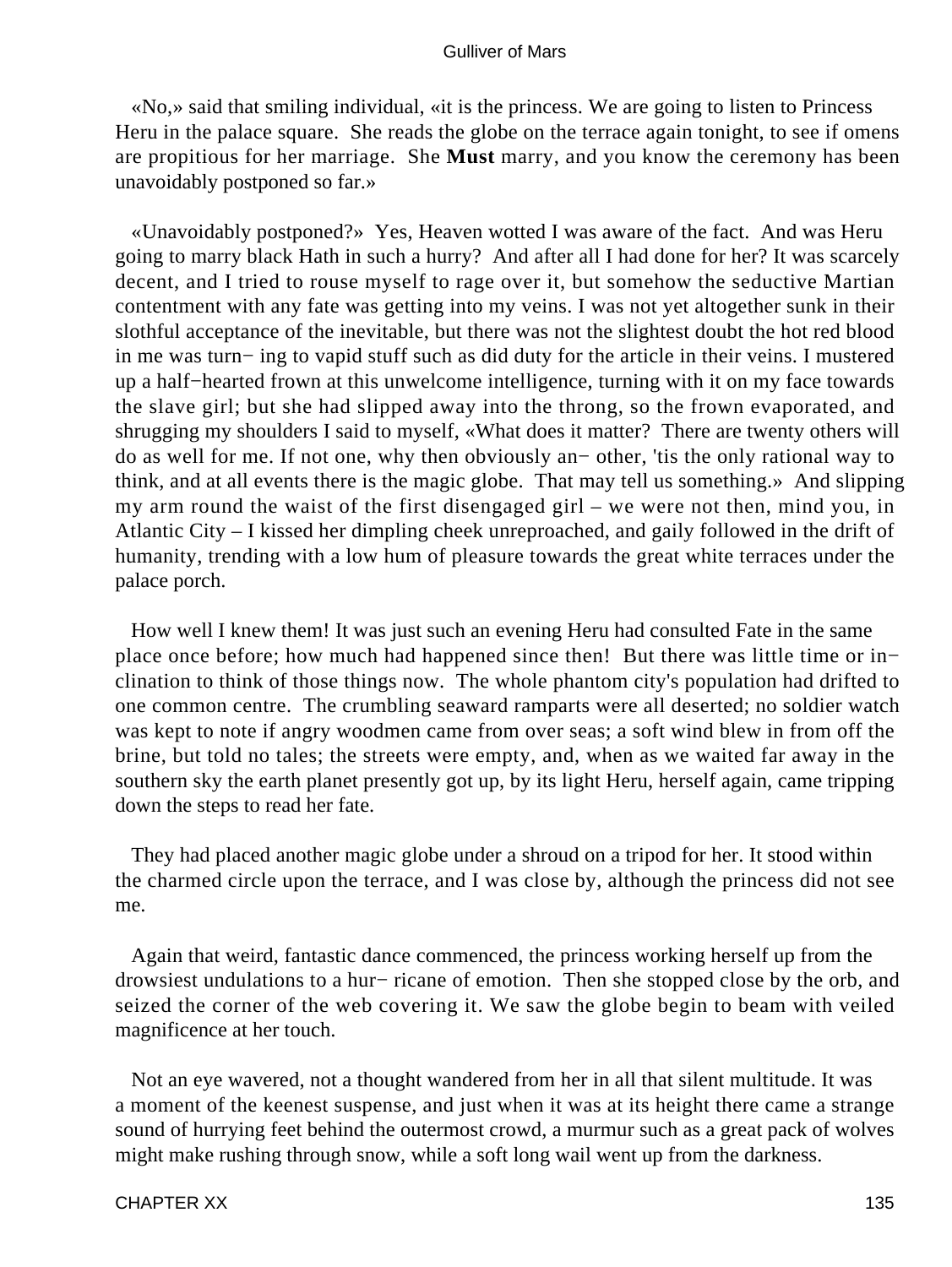Whether Heru understood it or not I cannot say, but she hesitated a moment, then swept the cloth from the orb of her fate.

 And as its ghostly, self−emitting light beamed up in the darkness with weird brilliancy, there by it, in gold and furs and war panoply, huge, fierce, and lowering, stood – AR−HAP **Himself!**

 Ay, and behind him, towering over the crouching Mar− tians, blocking every outlet and street, were scores and hundreds of his men. Never was surprise so utter, ambush more complete. Even I was transfixed with astonishment, staring with open−mouthed horror at the splendid figure of the barbarian king as he stood aglitter in the ruddy light, scowling defiance at the throng around him. So silently had he come on his errand of vengeance it was difficult to be− lieve he was a reality, and not some clever piece of stageplay, some vision conjured up by Martian necromancy.

 But he was good reality. In a minute comedy turned to tragedy. Ar−hap gave a sign with his hand, whereon all his men set up a terrible warcry, the like of which Seth had not heard for very long, and as far as I could make out in the half light began hacking and hewing my luckless friends with all their might. Meanwhile the king made at Heru, feeling sure of her this time, and doubtless intending to make her taste his vengeance to the dregs; and seeing her handled like that, and hearing her plaintive cries, wrath took the place of stupid surprise in me. I was on my feet in a second, across the intervening space, and with all my force gave the king a blow upon the jaw which sent even him staggering backwards. Before I could close again, so swift was the sequence of events in those flying minutes, a wild mob of people, victims and executioners in one disordered throng, was between us. How the king fared I know not, nor stopped to ask, but half dragging, half carrying Heru through the shrieking mob, got her up the palace steps and in at the great doors, which a couple of yellow−clad slaves, more frightened of the barbarians than thoughtful of the crowd without, promptly clapped to, and shot the bolts. Thus we were safe for a moment, and putting the princess on a couch, I ran up a short flight of stairs and looked out of a front window to see if there were a chance of succouring those in the palace square. But it was all hopeless chaos with the town already beginning to burn and not a show of fight anywhere which I could join.

 I glared out on that infernal tumult for a moment or two in an agony of impotent rage, then turned towards the harbour and saw in the shine of the burning town below the ancient battlements and towers of Seth begin to gleam out, like a splendid frost work of living metal clear−cut against the smooth, black night behind, and never a show of resistance there either. Ay, and by this time Ar−hap's men were battering in our gates with a big beam, and somehow, I do not know how it happened, the palace itself away on the right, where the dry−as−dust library lay, was also beginning to burn.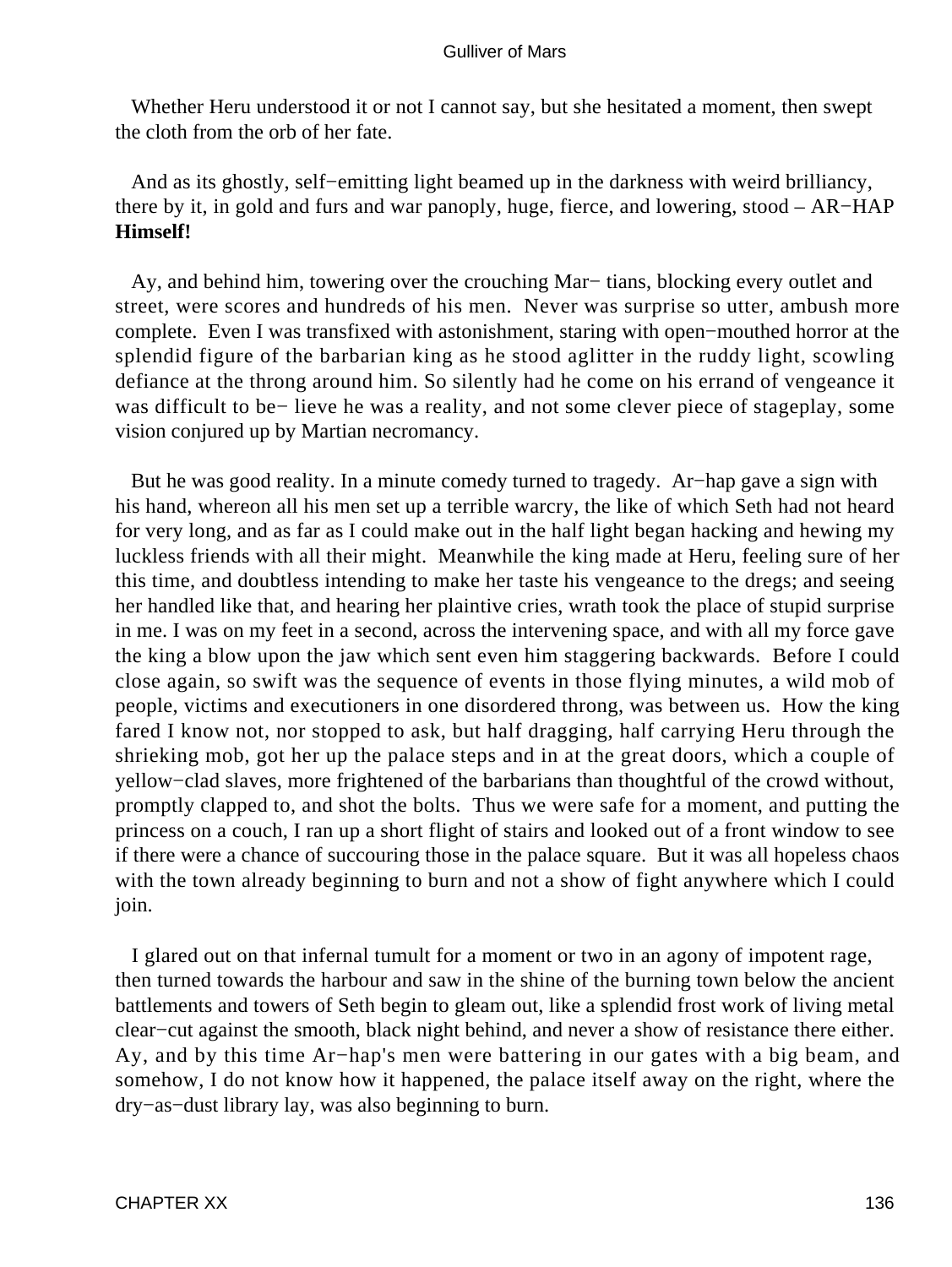It was hopeless outside, and nothing to be done but to save Heru, so down I went, and, with the slaves, carried her away from the hall through a vestibule or two, and into an anteroom, where some yellow−girt individuals were al− ready engaged in the suggestive work of tying up pal− ace plate in bundles, amongst other things, alas! the great gold love−bowl from which – oh! so long ago – I had drawn Heru's marriage billet. These individuals told me in tremulous accents they had got a boat on a secret waterway behind the palace whence flight to the main river and so, far away inland, to another smaller but more peaceful city of their race would be quite practical; and joyfully hearing this news, I handed over to them the princess while I went to look for Hath.

 And the search was not long. Dashing into the banquet−hall, still littered with the remains of a feast, and looking down its deserted vistas, there at the farther end, on his throne, clad in the sombre garments he affected, chin on hand, sedate in royal melancholy, listening unmoved to the sack of his town outside, sat the prince himself. Strange, gloomy man, the great dead intelligence of his race shining in his face as weird and out of place as a lonely sea beacon fading to nothing before the glow of sunrise, never had he appeared so mysterious as at that moment. Even in the heat of excitement I stared at him in amazement, wishing in a hasty thought the confusion of the past few weeks had given me opportun− ity to penetrate the recesses of his mind, and therefrom retell you things better worth listening to than all the incident of my adventures. But now there was no time to think, scarce time to act.

 «Hath!» I cried, rushing over to him, «wake up, your majesty. The Thither men are outside, killing and burning!»

«I know it.»

«And the palace is on fire. You can smell the reek even here.»

«Yes.»

«Then what are you going to do?»

«Nothing.»

 «My word, that is a fine proposition for a prince! If you care nothing for town or palace perhaps you will bestir yourself for Princess Heru.»

 A faint glimmer of interest rose upon the alabaster calm of his face at that name, but it faded instantly, and he said quietly,

 «The slaves will save her. She will live. I looked into the book of her fate yesterday. She will escape, and forget, and sit at another marriage feast, and be a mother, and give the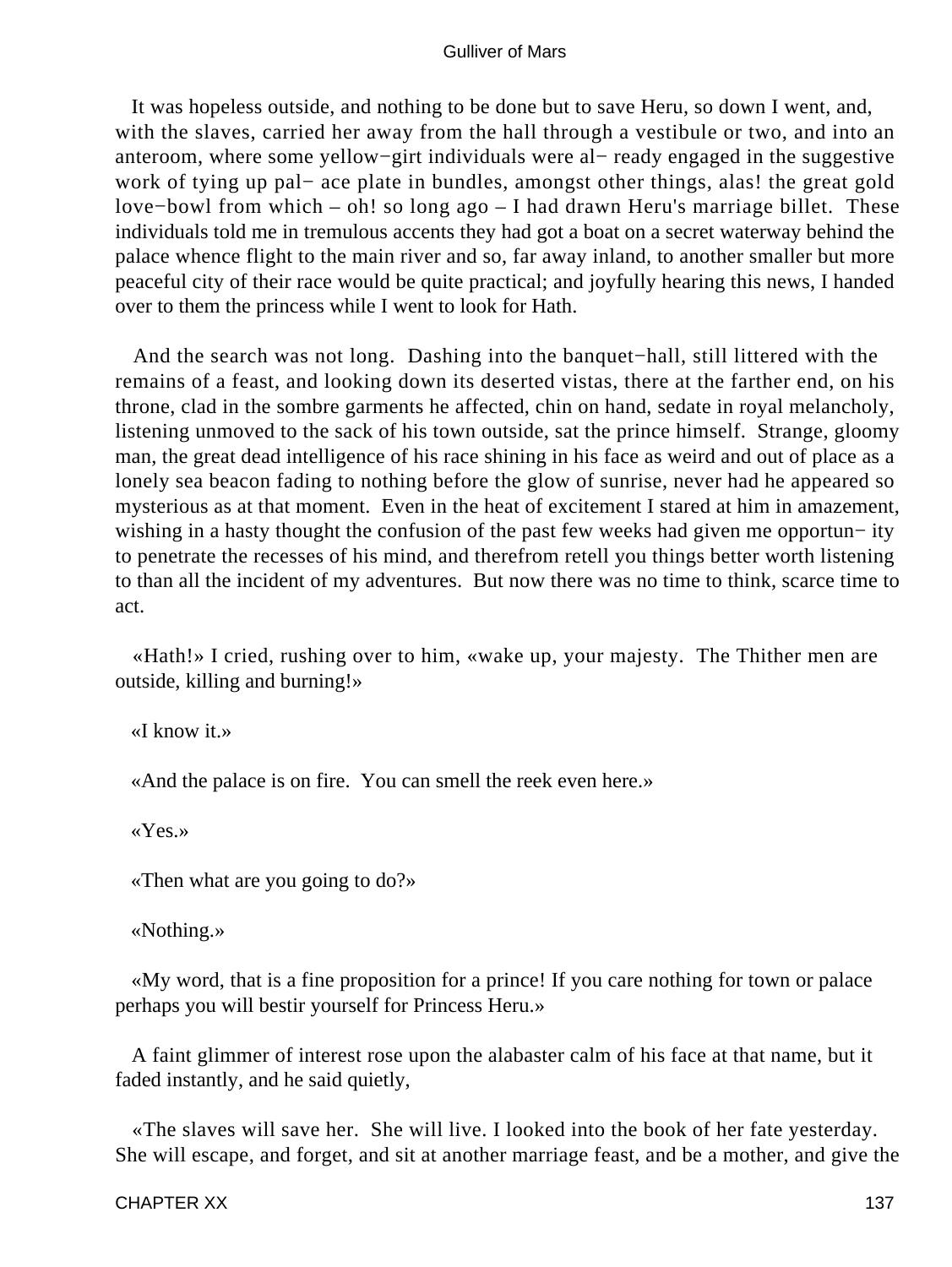people yet one more prince to keep the faint glimmer of our ancestry alive. I am content.»

 «But, d – − it, man, I am not! I take a deal more in− terest in the young lady than you seem to, and have scoured half this precious planet of yours on her account, and will be hanged if I sit idly twiddling my thumbs while her pretty skin is in danger.» But Hath was lost in contempla− tion of his shoe−strings.

 «Come, sir,» I said, shaking his majesty by the shoulder, «don't be down on your luck. There has been some rivalry between us, but never mind about that just now. The prin− cess wants you. I am going to save both her and you, you must come with her.»

«No.»

«But you **Shall** come.»

«No!»

 By this time the palace was blazing like a bonfire and the uproar outside was terrible. What was I to do? As I hesitated the arras at the further end of the hall was swept aside, a disordered mob of slaves bearing bundles and drag− ging Heru with them rushing down to the door near us. As Heru was carried swiftly by she stretched her milk−white arms towards the prince and turned her face, lovely as a convolvulus flower even in its pallor, upon him.

 It was a heart−moving appeal from a woman with the heart of a child, and Hath rose to his feet while for a mo− ment there shone a look of responsible manhood in his eyes. But it faded quickly; he bowed slowly as though he had received an address of condolence on the condition of his empire, and the next moment the frightened slaves, stumbling under their burdens, had swept poor Heru through the doorway.

 I glanced savagely round at the curling smoke overhead, the red tendrils of fire climbing up a distant wall, and there on a table by us was a half−finished flask of the lovely tinted wine of forgetfulness. If Hath would not come sober perhaps he might come drunk.

 «Here,» I cried, «drink to tomorrow, your majesty, a sov− ereign toast in all ages, and better luck next time with these hairy gentlemen battering at your majesty's doors,» and splashing out a goblet full of the stuff I handed it to him.

 He took it and looked rather lovingly into the limpid pool, then deliberately poured it on the step in front of him, and throwing the cup away said pleasantly,

 «Not tonight, good comrade; tonight I drink a deeper draught of oblivion than that, – and here come my cup− bearers.»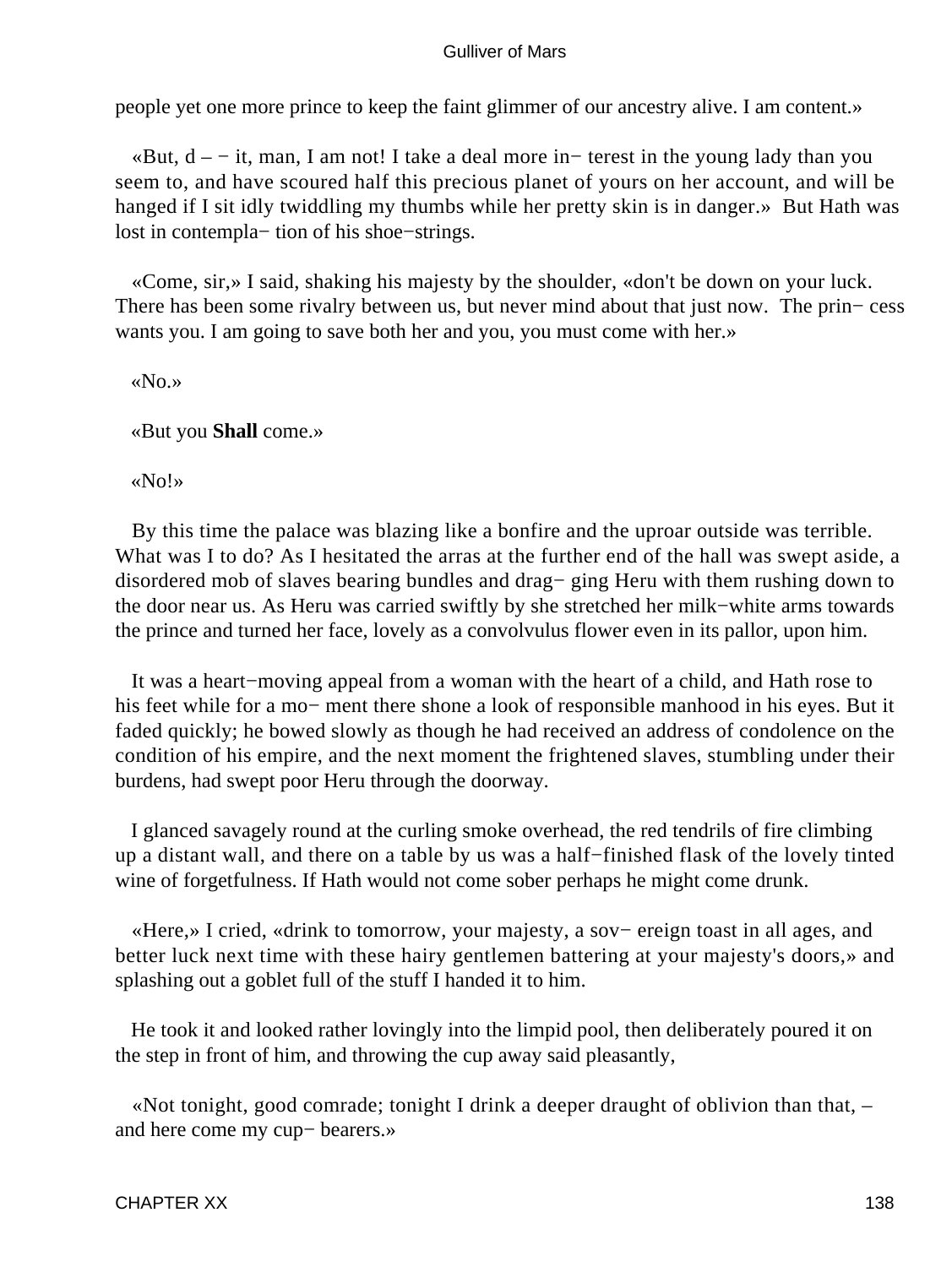Even while he spoke the palace gates had given way; there was a horrible medley of shrieks and cries, a quick sound of running feet; then again the arras lifted and in poured a horde of Ar−hap's men−at−arms. The moment they caught sight of us about a dozen of them, armed with bows, drew the thick hide strings to their ears and down the hall came a ravening flight of shafts. One went through my cap, two stuck quivering in the throne, and one, winged with owl feather, caught black Hath full in the bosom.

 He had stood out boldly at the first coming of that onset, arms crossed on breast, chin up, and looking more of a gentleman than I had ever seen him look before; and now, stricken, he smiled gravely, then without flinching, and still eyeing his enemies with gentle calm, his knees un− locked, his frame trembled, then down he went headlong, his red blood running forth in rivulets amongst the wine of oblivion he had just poured out.

 There was no time for sentiment. I shrugged my shoulders, and turning on my heels, with the woodmen close after me, sprang through the near doorway. Where was Heru? I flew down the corridor by which it seemed she had re− treated, and then, hesitating a moment where it divided in two, took the left one. This to my chagrin presently began to trend upwards, whereas I knew Heru was making for the river down below.

 But it was impossible to go back, and whenever I stopped in those deserted passages I could hear the wolflike patter of men's feet upon my trail. On again into the stony laby− rinths of the old palace, ever upwards, in spite of my desire to go down, until at last, the pursuers off the track for a moment, I came to a north window in the palace wall, and, hot and breathless, stayed to look out.

 All was peace here; the sky a lovely lavender, a promise of coming morning in it, and a gold−spangled curtain of stars out yonder on the horizon. Not a soul moved. Below appeared a sheer drop of a hundred feet into a moat wind− ing through thickets of heavy−scented convolvulus flowers to the waterways beyond. And as I looked a skiff with half a dozen rowers came swiftly out of the darkness of the wall and passed like a shadow amongst the thickets. In the prow was all Hath's wedding plate, and in the stern, a faint vision of unconscious loveliness, lay Heru!

 Before I could lift a finger or call out, even if I had had a mind to do so, the shadow had gone round a bend, and a shout within the palace told me I was sighted again.

 On once more, hotly pursued, until the last corridor ended in two doors leading into a half−lit gallery with open win− dows at the further end. There was a wilderness of lumber down the sides of the great garret, and now I come to think of it more calmly I imagine it was Hath's Lost Property Office, the vast receptacle where his slaves deposited everything lazy Martians forgot or left about in their daily life. At that moment it only represented a last refuge, and into it I dashed, swung the doors to and fastened them just as the foremost of Ar−hap's men hurled themselves upon the barrier from outside.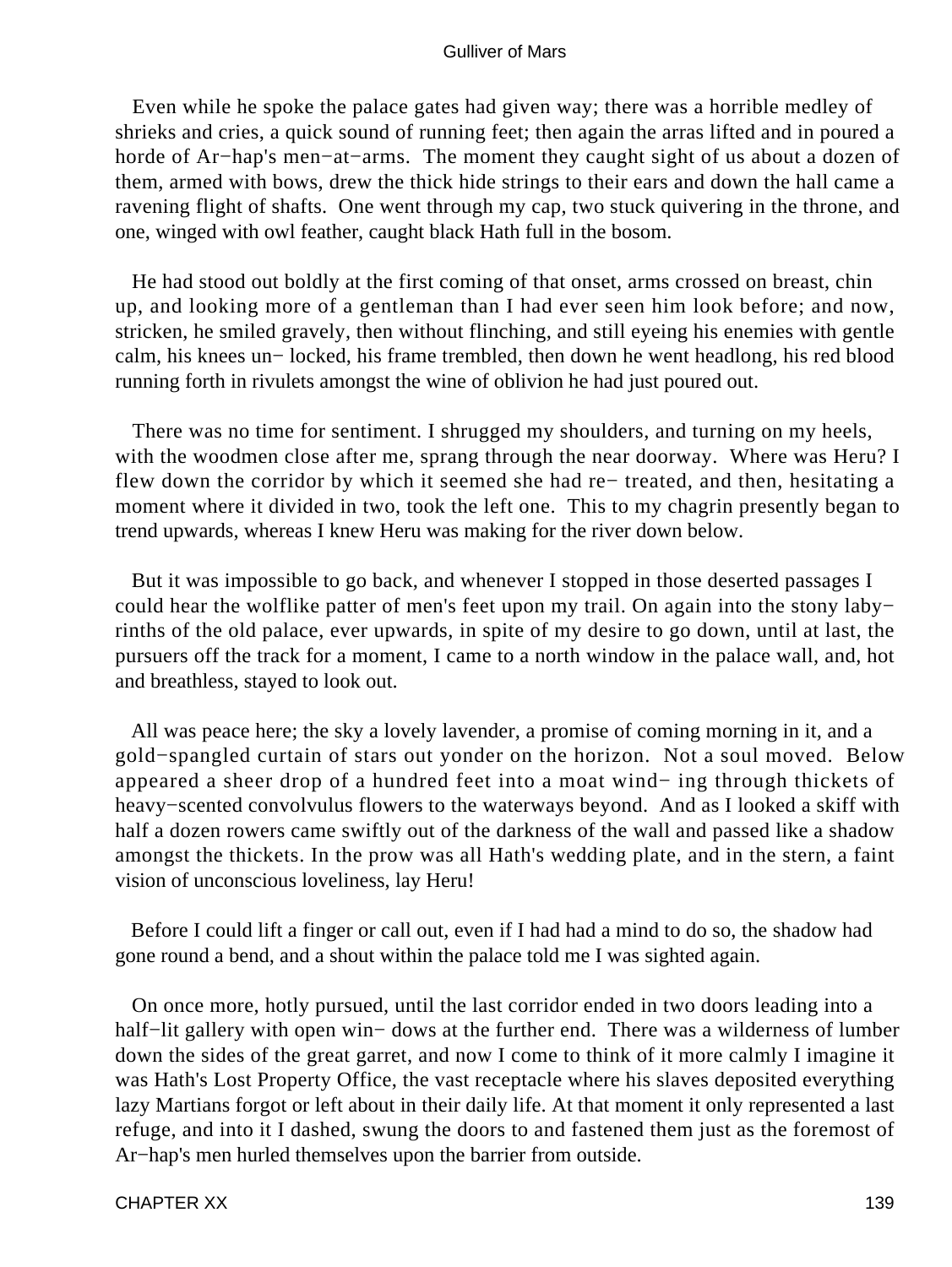There I was like a rat in a trap, and like a rat I made up my mind to fight savagely to the end, without for a mo− ment deceiving myself as to what that end must be. Even up there the horrible roar of destruction was plainly audible as the barbarians sacked and burned the ancient town, and I was glad from the bottom of my heart my poor little princess was safely out of it. Nor did I bear her or hers the least resentment for making off while there was yet time and leaving me to my fate – anything else would have been contrary to Martian nature. Doubtless she would get away, as Hath had said, and elsewhere drop a few pearly tears and then over her sugar−candy and lotus−eating forget with happy completeness – most blessed gift! And meanwhile the foresaid barbarians were battering on my doors, while over their heads choking smoke was pouring in in ever−increas− ing volumes.

 In burst the first panel, then another, and I could see through the gaps a medley of tossing weapons and wild faces without. Short shrift for me if they came through, so in the obstinacy of desperation I set to work to pile old furniture and dry goods against the barricade. And as they yelled and hammered outside I screamed back defiance from within, sweating, tugging, and hauling with the strength of ten men, piling up the old Martian lumber against the opening till, so fierce was the attack outside, little was left of the original doorway and nothing between me and the beseigers but a rampart of broken woodwork half seen in a smother of smoke and flames.

 Still they came on, thrusting spears and javelins through every crevice and my strength began to go. I threw two tables into a gap, and brained a besieger with a sweet− meat−seller's block and smothered another, and overturned a great chest against my barricade; but what was the purpose of it all? They were fifty to one and my rampart quaked before them. The smoke was stifling, and the pains of dis− solution in my heart. They burst in and clambered up the rampart like black ants. I looked round for still one more thing to hurl into the breach. My eyes lit on a roll of carpet: I seized it by one corner meaning to drag it to the door− way, and it came undone at a touch.

 That strange, that incredible pattern! Where in all the vicissitudes of a chequered career had I seen such a one before? I stared at it in amazement under the very spears of the woodmen in the red glare of Hath's burning palace. Then all on a sudden it burst upon me that **It was the accursed rug,** the very one which in response to a careless wish had swept me out of my own dear world, and forced me to take as wild a journey into space as ever fell to a man's lot since the universe was made!

 And in another second it occurred to me that if it had brought me hither it might take me hence. It was but a chance, yet worth trying when all other chances were against me. As Ar−hap's men came shouting over the barricade I threw myself down upon that incredible carpet and cried from the bottom of my heart,

«I wish – I wish I were in New York!»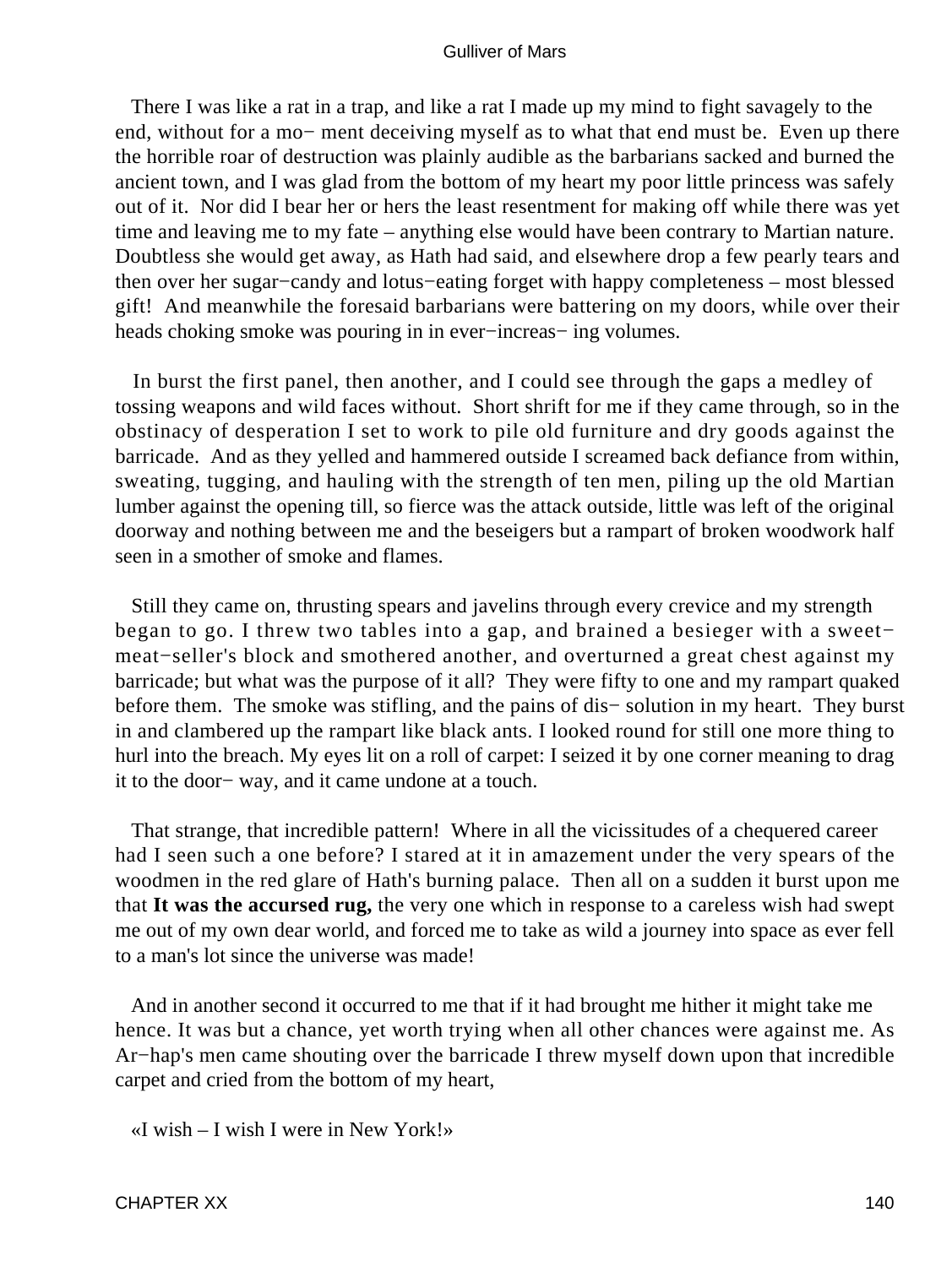# Yes!

 A moment of thrilling suspense and then the corners lifted as though a strong breeze were playing upon them. An− other moment and they had curled over like an incoming surge. One swift glance I got at the smoke and flames, the glittering spears and angry faces, and then fold upon fold, a stifling, all−enveloping embrace, a lift, a sense of super− human speed – and then forgetfulness.

When I came to, as reporters say, I was aware the rug had ejected me on solid ground and disappeared, forever. Where was I! It was cool, damp, and muddy. There were some iron railings close at hand and a street lamp overhead. These things showed clearly to me, sitting on a doorstep under that light, head in hand, amazed and giddy – so amazed that when slowly the recognition came of the in− credible fact my wish was gratified and I was home again, the stupendous incident scarcely appealed to my tingling sen− ses more than one of the many others I had lately undergone.

 Very slowly I rose to my feet, and as like a discreditable reveller as could be, climbed the steps. The front door was open, and entering the oh, so familiar hall a sound of voices in my sitting−room on the right caught my ear.

 «Oh no, Mrs. Brown,» said one, which I recognised at once as my Polly's, «he is dead for certain, and my heart is breaking. He would never, never have left me so long without writing if he had been alive,» and then came a great sound of sobbing.

 «Bless your kind heart, miss,» said the voice of my land− lady in reply, «but you don't know as much about young gentlemen as I do. It is not likely, if he has gone off on the razzle−dazzle, as I am sure he has, he is going to write every post and tell you about it. Now you go off to your ma at the hotel like a dear, and forget all about him till he comes back – that's MY advice.»

 «I cannot, I cannot, Mrs. Brown. I cannot rest by day or sleep by night for thinking of him; for wondering why he went away so suddenly, and for hungering for news of him. Oh, I am miserable. Gully! Gully! Come to me,» and then there were sounds of troubled footsteps pacing to and fro and of a woman's grief.

 That was more than I could stand. I flung the door open, and, dirty, dishevelled, with unsteady steps, advanced into the room.

«Ahem!» coughed Mrs. Brown, «just as I expected!»

 But I had no eyes for her. «Polly! Polly!» I cried, and that dear girl, after a startled scream and a glance to make sure it was indeed the recovered prodigal, rushed over and threw all her weight of dear, warm, comfortable woman− hood into my arms, and the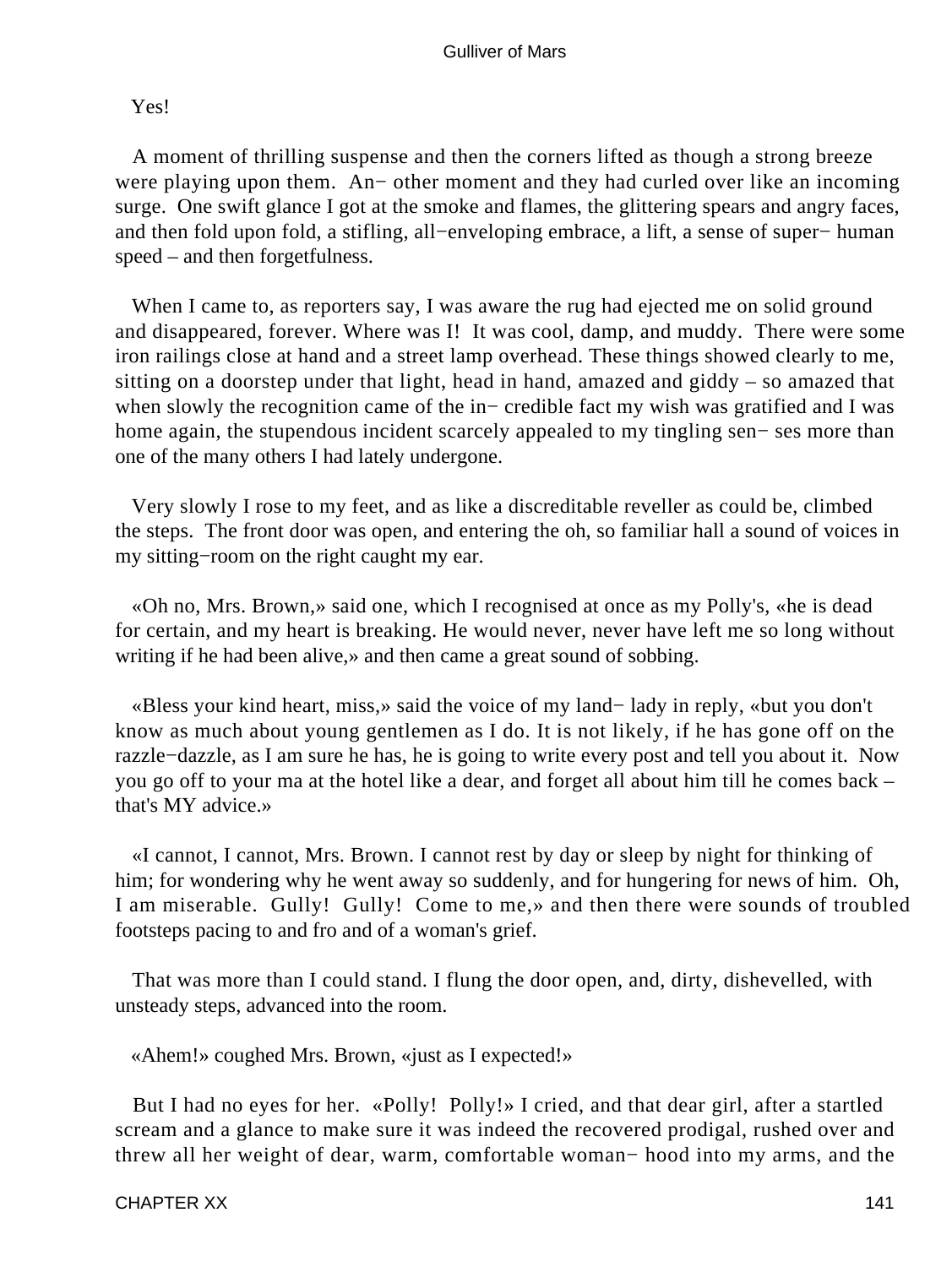moment after burst into a pas− sion of happy tears down my collar.

 «Humph!» quoth the landlady, «that is not what **Brown** gets when he forgets his self. No, not by any means.»

 But she was a good old soul at heart, and, seeing how matters stood, with a parting glance of scorn in my direction and a toss of her head, went out of the room, and closed the door behind her.

 Need I tell in detail what followed? Polly behaved like an angel, and when in answer to her gentle reproaches I told her the outlines of my marvellous story she almost be− lieved me! Over there on the writing−desk lay a whole row of the unopened letters she had showered upon me during my absence, and amongst them an official one. We went and opened it together, and it was an intimation of my promotion, a much better «step» than I had ever dared to hope for.

Holding that missive in my hand a thought suddenly oc− curred to me.

 «Polly dear, this letter makes me able to maintain you as you ought to be maintained, and there is still a fortnight of vacation for me. Polly, will you marry me tomorrow?»

«No, certainly not, sir.»

«Then will you marry me on Monday?»

«Do you truly, truly want me to?»

«Truly, truly.»

«Then, yes,» and the dear girl again came blushing into my arms.

 While we were thus the door opened, and in came her parents who were staying at a neighbouring hotel while in− quiries were made as to my mysterious absence. Not un− naturally my appearance went a long way to confirm suspi– cions such as Mrs. Brown had confessed to, and, after they had given me cold salutations, Polly's mother, fixing gold glasses on the bridge of her nose and eyeing me haughtily therefrom, observed,

 «And now that you ARE safely at home again, Lieuten− ant Gulliver Jones, I think I will take my daughter away with me. Tomorrow her father will ascertain the true state of her feelings after this unpleasant experience, and sub− sequently he will no doubt communicate with you on the subject.» This very icily.

But I was too happy to be lightly put down.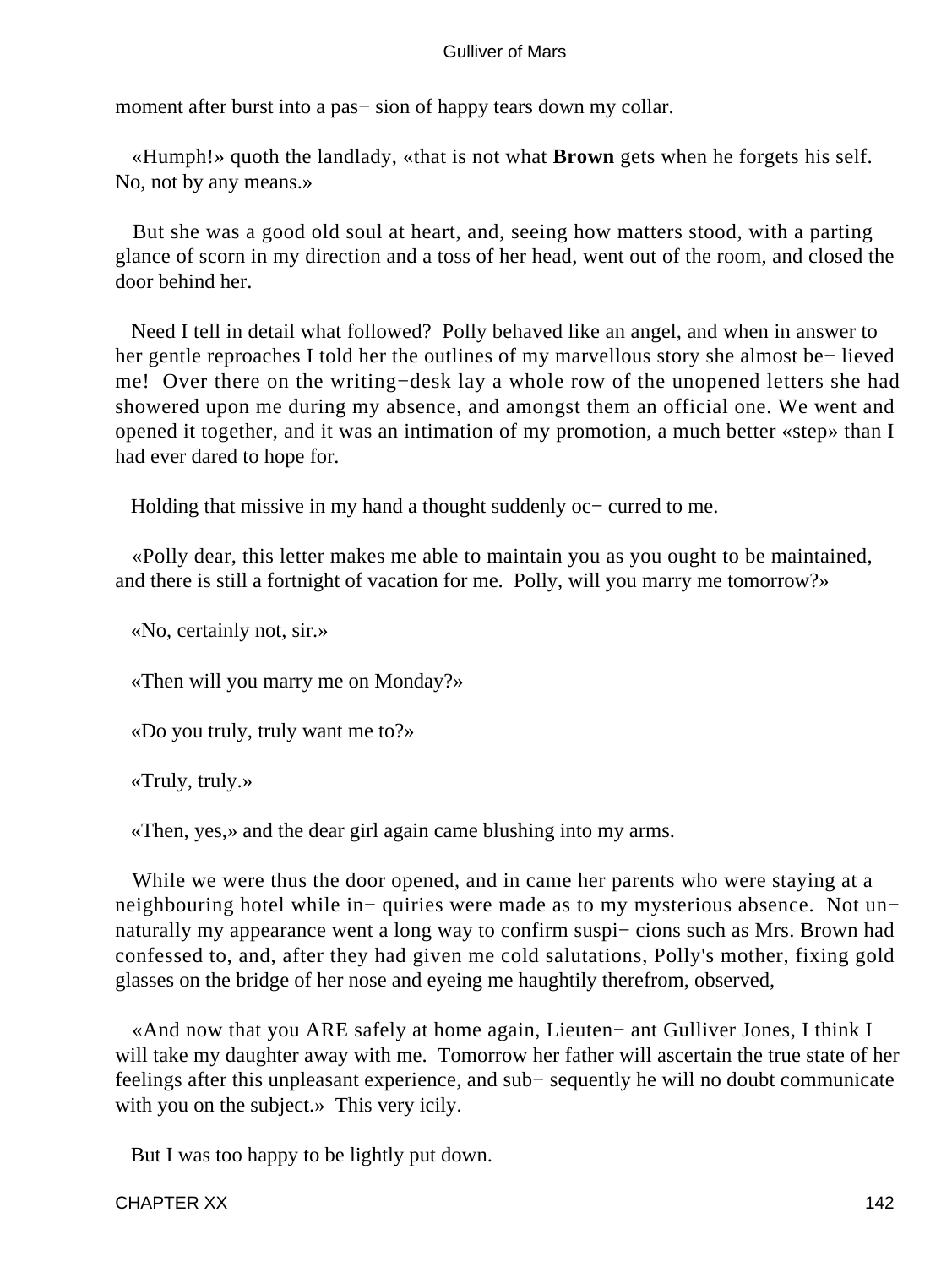«My dear madam,» I replied, «I am happy to be able to save her father that trouble. I have already communicated with this young lady as to the state of her feelings, and as an outcome I am delighted to be able to tell you we are to be married on Monday.»

 «Oh yes, Mother, it is true, and if you do not want to make me the most miserable of girls again you will not be unkind to us.»

 In brief, that sweet champion spoke so prettily and smoothed things so cleverly that I was «forgiven,» and later on in the evening allowed to escort Polly back to her hotel.

 «And oh!» she said, in her charmingly enthusiastic way when we were saying goodnight, «you shall write a book about that extraordinary story you told me just now. Only you must promise me one thing.»

«What is it?»

 «To leave out all about Heru – I don't like that part at all.» This with the prettiest little pout.

«But, Polly dear, see how important she was to the nar− rative. I cannot quite do that.»

«Then you will say as little as you can about her?»

«No more than the story compels me to.»

«And you are quite sure you like me much the best, and will not go after her again?»

«Quite sure.»

 The compact was sealed in the most approved fashion; and here, indulgent reader, is the artless narrative that re− sulted – an incident so incredible in this prosaic latter−day world that I dare not ask you to believe, and must humbly content myself with hoping that if I fail to convince yet I may at least claim the consolation of having amused you.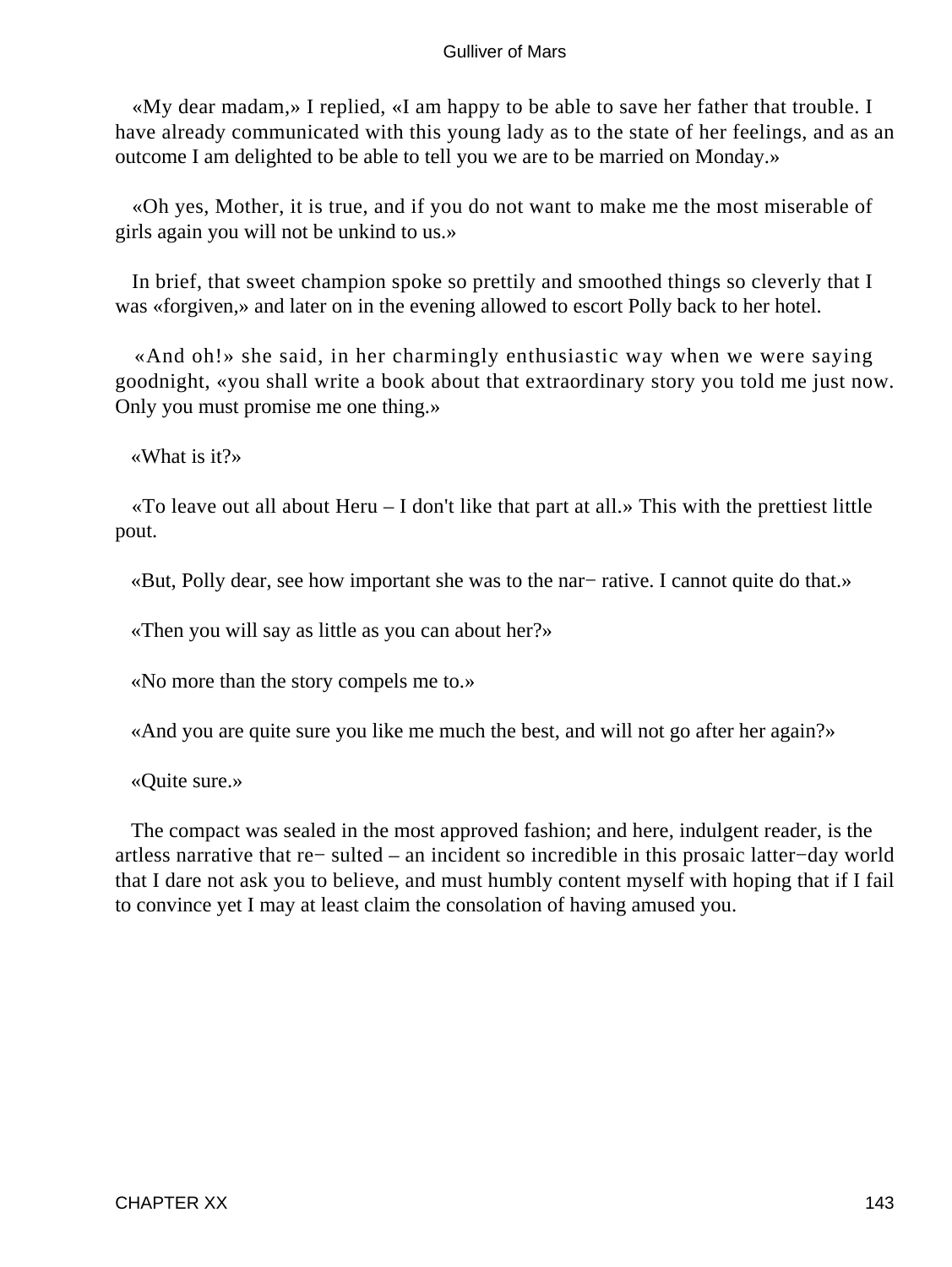Gulliver of Mars

# **Table Of Content**

**[CHAPTER I](#page-3-0)**

**[CHAPTER II](#page-8-0)**

**[CHAPTER III](#page-15-0)**

**[CHAPTER IV](#page-25-0)**

**[CHAPTER V](#page-34-0)**

**[CHAPTER VI](#page-43-0)**

**[CHAPTER VII](#page-49-0)**

**[CHAPTER VIII](#page-57-0)**

**[CHAPTER IX](#page-61-0)**

**[CHAPTER X](#page-67-0)**

**[CHAPTER XI](#page-73-0)**

**[CHAPTER XII](#page-80-0)**

**[CHAPTER XIII](#page-87-0)**

**[CHAPTER XIV](#page-94-0)**

**[CHAPTER XV](#page-101-0)**

**[CHAPTER XVI](#page-108-0)**

**[CHAPTER XVII](#page-115-0)**

**[CHAPTER XVIII](#page-122-0)**

**[CHAPTER XIX](#page-129-0)**

**[CHAPTER XX](#page-134-0)**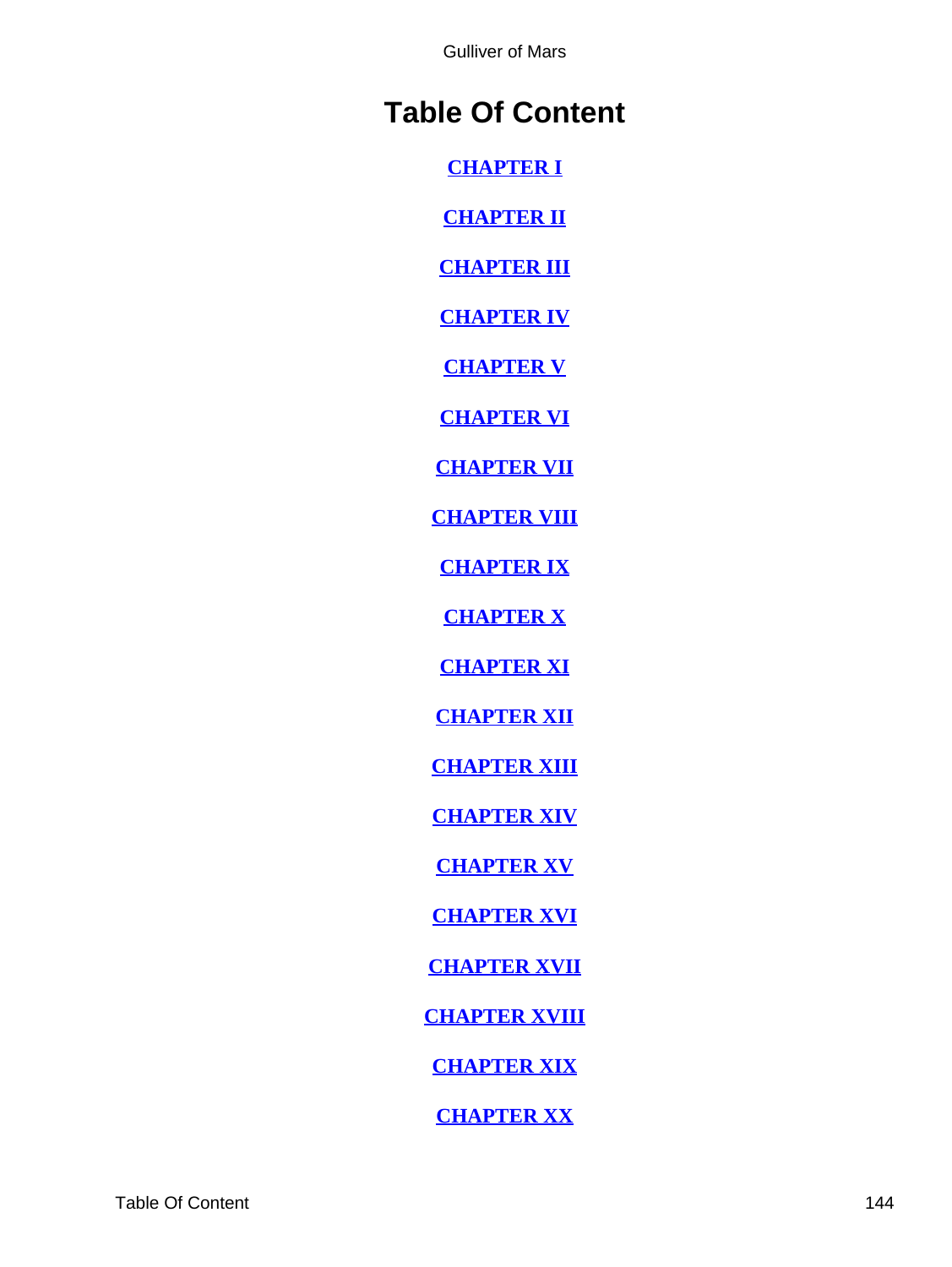## **About Phoenix Editions**

### **Why Phoenix Editions?**

With the already available tools, converting files to eBook formats is not a big task. You can use a plugin in MS Word and with just one click have a lit file. You can drag and drop html into Adobe Acrobat and create a pdf file.

If we can be happy over the possibilities given to anyone to publish and to be published, we must nevertheless look at previous experiences from the history of the computer and the internet in order to get some needed advice:

• The lack of standards threatens the persistance of data.

We are able to access data from tablets from 3.000 year B.C. but not from files created 10 years ago in a proprietary format, stored in some specific non standard media, or even in previous versions of existing products.

- If not enough care is taken, some operations like drag and drop or cut and paste can result in the production of corrupted data.
- Many ebooks come from html files. But outdated tags are still being used, and one only needs to view the source to find beginning tags without their corresponding end tags, improper nesting, and proprietary or non standard encoding. If the source code is not cleaned up, all this will make its way to the derivated ebook.
- Not every user knows how, is able to or wants to use the more advanced standard features of available ebooks formats, resulting in a work that very often doesn't make for the most pleasing reading experience.
- Centuries of history and experience in graphical and printing arts should not be lost for the sake of speed in converting to an ebook format. Much can be done in our search for excellence to adapt and improve, the end result of which is a ebook of higher quality.

But, we must be very careful in our search for quality and in our establishing criteria to meet this lofty goal. Otherwise, as we know and are aware of, a new kind of elitism, censorship or snobism can arise out of this endeavour.

Finding the proper and fair way to achieve this quality of ebook without such detrimental effects led us to implement what we at Phoenix−Library call **Phoenix Editions**.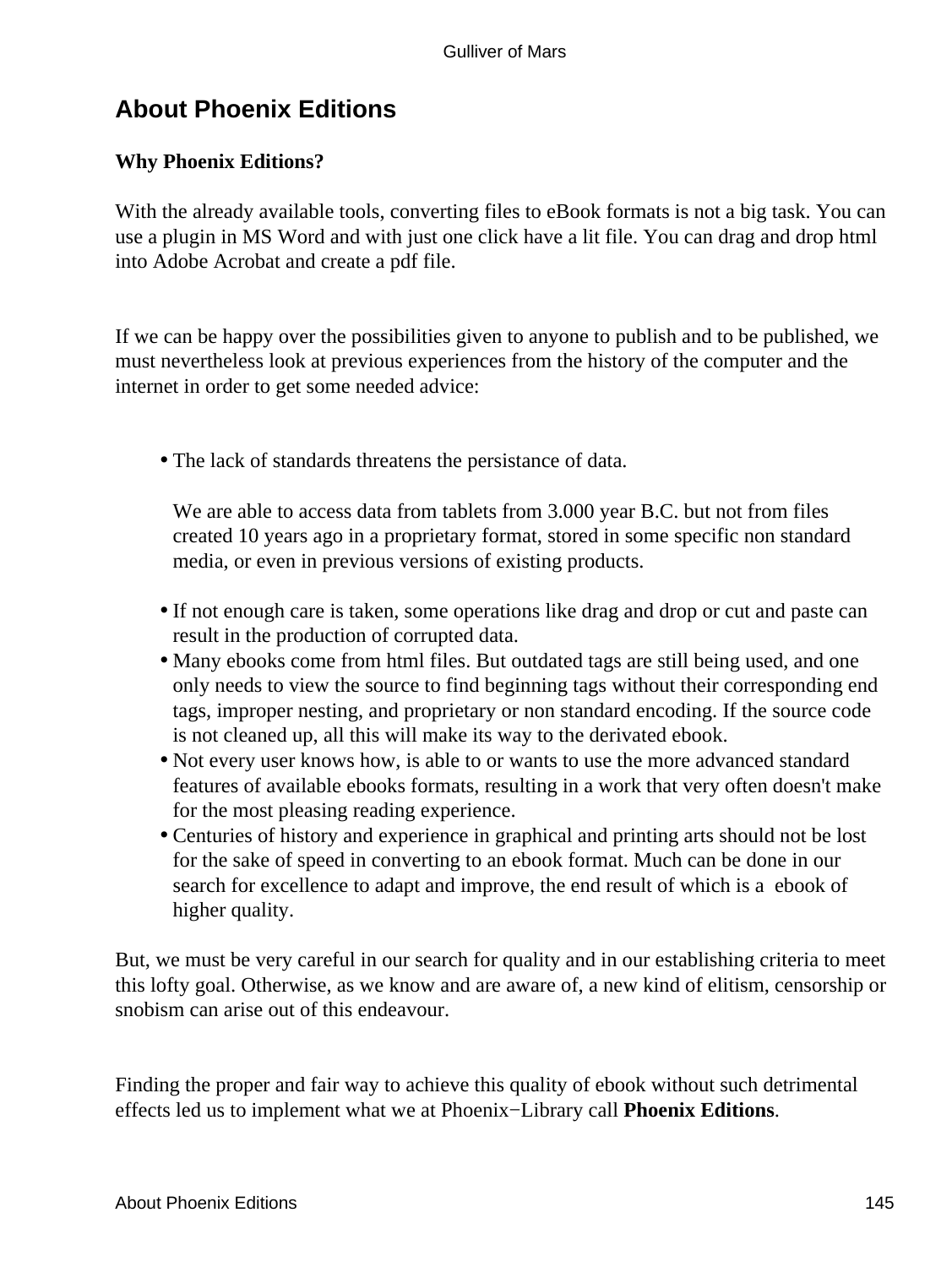## **What is a Phoenix Edition**

At Phoenix−Library we call a Phoenix Edition, an ebook with the following characteristics:

- It is converted from clean and standard xhtml/xml files
- It uses meta tags to identify content, and other data
- The available resources specific to each ebook format are used to give the reader a pleasant reading experience.

This means: objectives and normative criteria, regardless of taste, aesthetic or otherwise subjective evaluations of contents and/or presentation.

### **Phoenix Edition of a RocketEdition file:**

An ebook with a cover, a table of contents with active links, chapter breaks, a "go to" touch access at least to a TOC, oeb compliant metadata, indentation if required from a pEdition reproduction, internal links to notes.

### **Phoenix Edition of a Softbook file:**

An ebook with a cover, a table of contents with active links, chapter breaks, oeb compliant metadata, indentation if required from a pEdition reproduction, internal links to notes.

### **Phoenix Edition of a MS−Reader file:**

An ebook with a cover, an external table of contents with active links at least to an internal TOC, chapter breaks, images, oeb compliant metadata, indentation if required from a pEditon reproduction, internal links to notes.

### **Phoenix Edition of a Mobipocket file:**

An ebook with a cover, an external table of contents with active links at least to an internal TOC, chapter breaks, oeb compliant metadata, indentation if required from a pEdition reproduction, internal links to notes.

#### **Phoenix Edition of a Acrobat file:**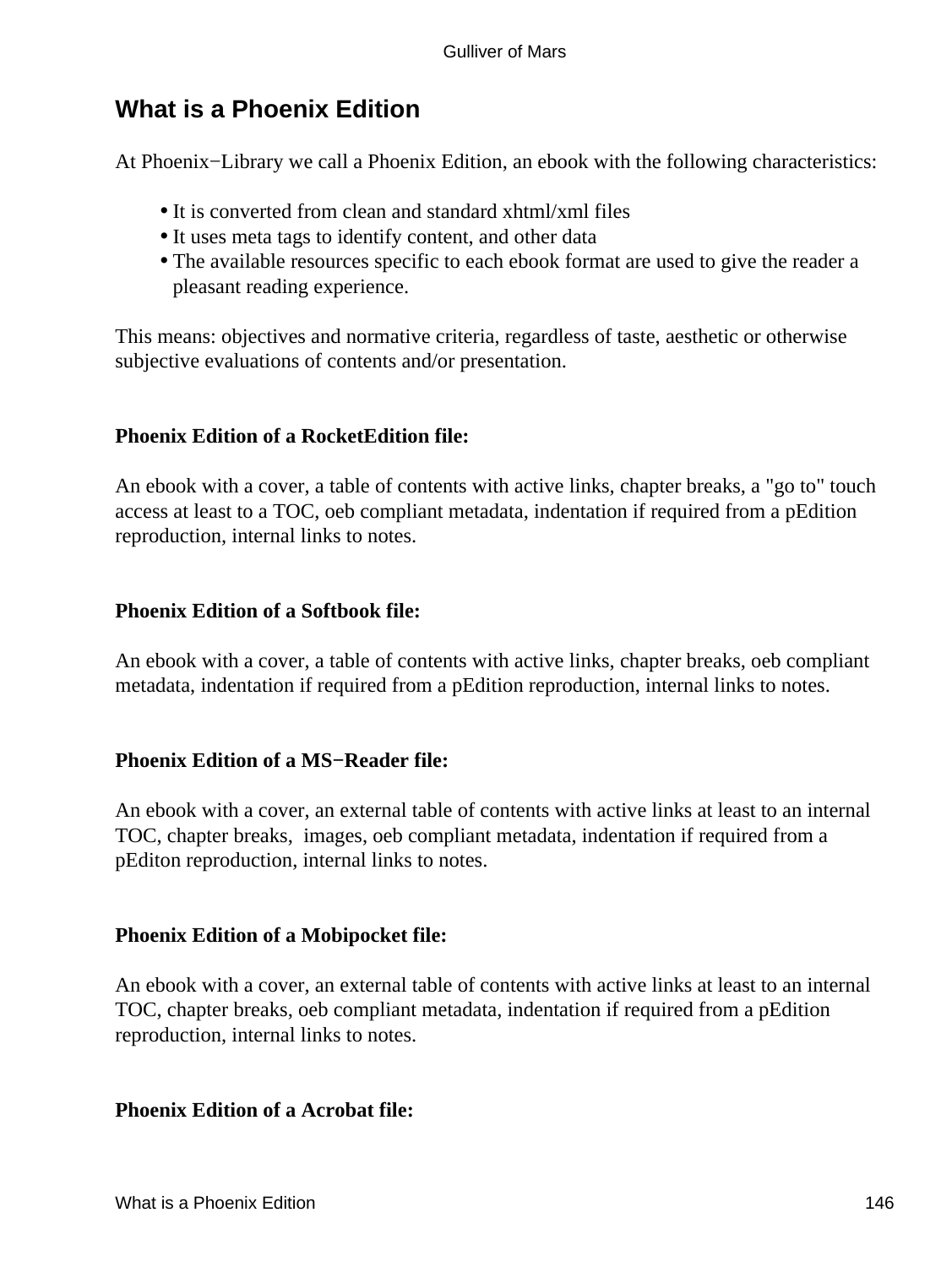#### Gulliver of Mars

An ebook with a cover, images, chapter breaks, matching page numbers, oeb compliant metadata, indentation if required from a pEdition reproduction, internal links to notes.

**Note 1:** These criteria will be discussed in the Phoenix eBook newsgroups in order to be refined and then implemented in a Phoenix Edition guideline, that will be available in the near future to all Phoenix−Library associates.

**Note 2:** In order to stimulate and reward all associate eBookProducers in their search for excellence, a percentage of all associate subscriptions will be allocated to this cause.